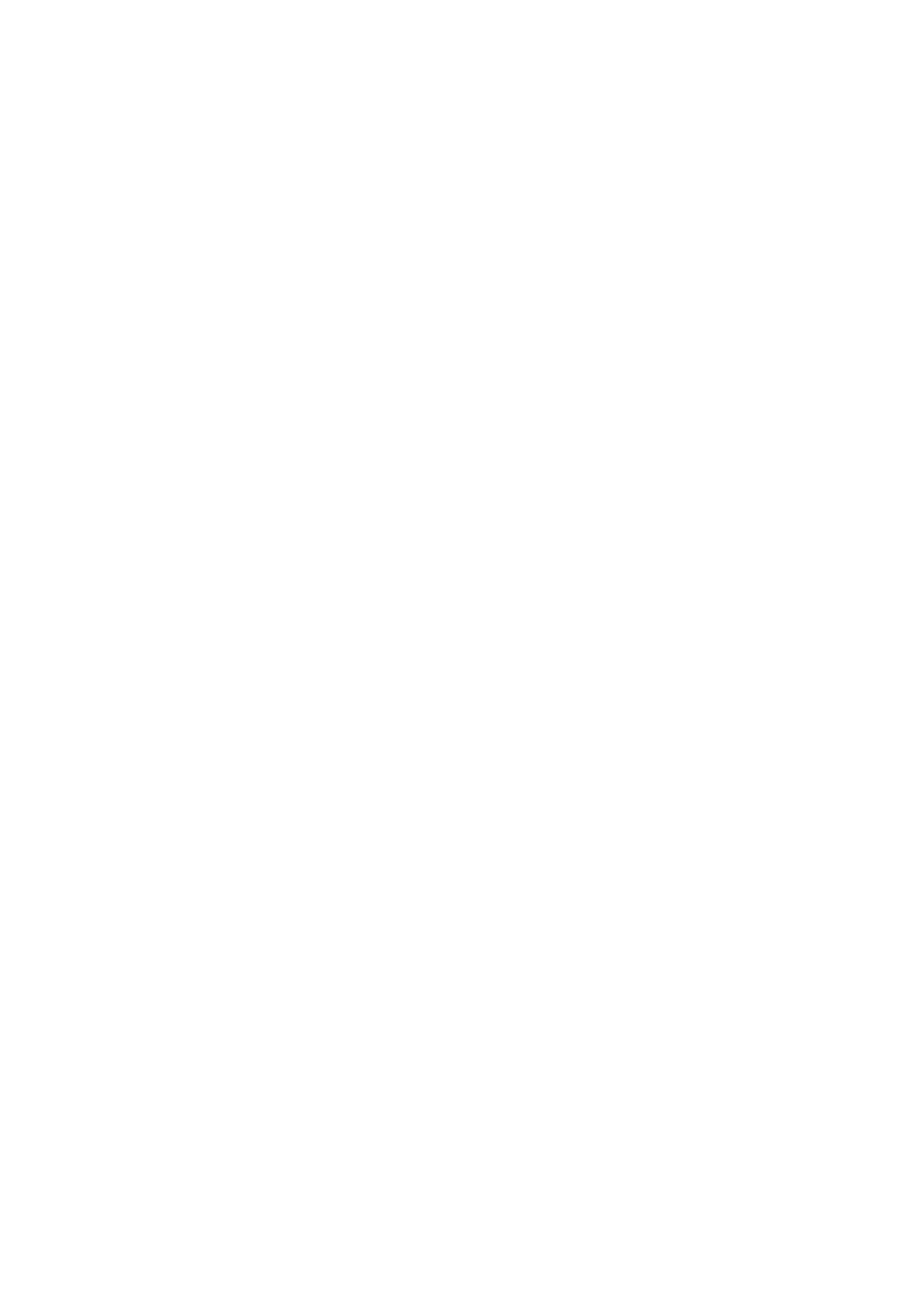## Legislative Assembly

Wednesday, 24 June 2020

 $\overline{a}$ **THE SPEAKER (Mr P.B. Watson)** took the chair at 12 noon, acknowledged country and read prayers.

## **BILLS**

*Notice of Motion to Introduce*

1. Electoral Amendment Bill 2020.

Notice of motion given by **Mr J.R. Quigley (Attorney General)**.

2. Industrial Relations Legislation Amendment Bill 2020.

Notice of motion given by **Mr W.J. Johnston (Minister for Industrial Relations)**.

## **DR COLIN CLARKE — TRIBUTE**

*Statement by Minister for Health*

**MR R.H. COOK (Kwinana — Minister for Health)** [12.03 pm]: On behalf of the government and, in particular, the member for Fremantle, I inform the house of the sad passing of Dr Colin Clarke, an active supporter of voluntary assisted dying legislation in WA. Colin died recently at the young age of 45 years after being diagnosed in 2016 with mesothelioma from an unknown source. He leaves behind his loving wife, Lizz, their children, Harry and Eva, and their extended family and friends. I extend my deep condolences to them all.

Prior to his diagnosis, Colin was an emergency physician at Fiona Stanley Hospital. Lizz is a nurse. They, therefore, had deep understanding of the prognosis of this awful, terminal disease. Both Colin and Lizz became vocal participants in the VAD campaign and worked closely with Go Gentle Australia and local media to champion the introduction of the legislation. Colin recorded a very personal and powerful video to help Western Australian members of Parliament to understand why this is such a key issue. Their messages are compelling and human, and all the more potent as they are being steeped in deep medical experience. They spoke of the death that Colin would inevitably face—the death that he did not want to put himself or his family through. At the time, he said —

In my 20-year career, as a Doctor, I've come to appreciate death is not a failure. We all die at some stage. Ours is not to preserve life at any cost, but to preserve the sanctity of living. Which means preserving the dignity, the autonomy and humanity of each individual. Life is precious—but when there is no hope of recovery, where there is suffering, our focus should be to maintain dignity and the well-being of the patient in accordance with their wishes.

He also said —

I would like to see assisted dying laws introduced into Western Australia, to protect families like mine.

He also said —

Voluntary assisted dying is an extension of palliative care—an additional tool. Health care professionals need to talk and to listen to their patients: To be brave and frank about the limitations of medicine.

He continued —

It's hard enough knowing that I will die, leaving my kids before they complete school. I don't want their enduring memories to be of me in pain, struggling to do things for myself. I want to retain my dignity and control over my life and death.

He also said —

Assisted dying laws—whether I chose to use them or not—in the end would put my mind at ease, allowing me to concentrate on living the remainder of my life, my way.

Unfortunately, the law was too late for Colin. However, because of his bravery and of others who campaigned, from mid-2021, Western Australians who are dying with intolerable suffering will have a choice at the end of their life.

His proud wife, Lizz, recently said that it was always important to Colin to stand up for what he believed throughout his life. She described Colin as a strong and principled man who had said that if one good thing were to come out of the sadness, others not suffering when they did not need to was a pretty good memorial.

Vale, Colin Clarke.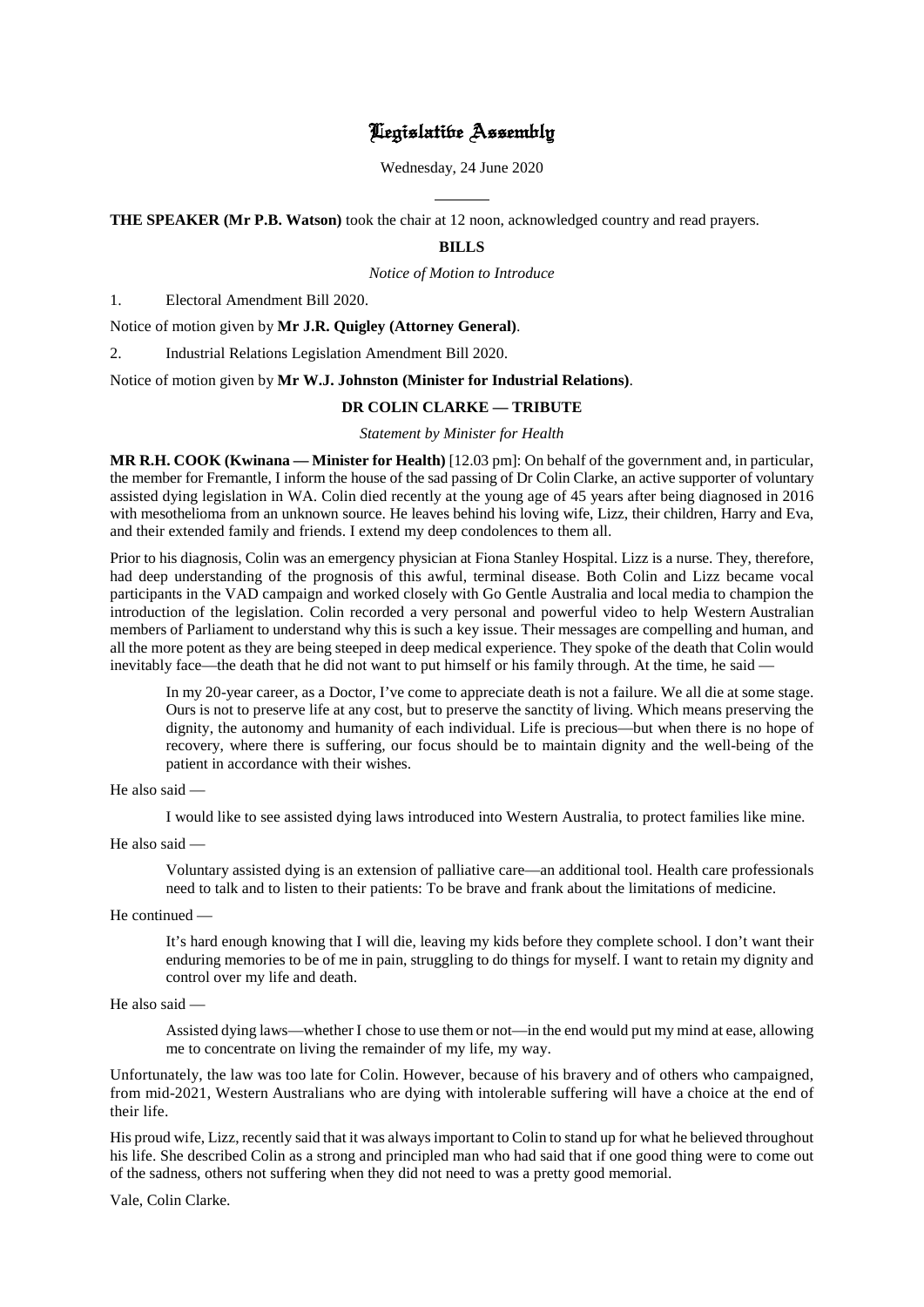#### **CORONAVIRUS — PRISONS — SOCIAL VISITS**

*Statement by Minister for Corrective Services*

**MR F.M. LOGAN (Cockburn — Minister for Corrective Services)** [12.07 pm]: I rise to inform the house that as part of the current recovery planning and the state government's roadmap, from Saturday, 27 June 2020, social visits to all prisons and Banksia Hill Detention Centre will resume. In response to COVID-19, the Department of Corrective Services moved quickly to implement a range of measures that were intended to prevent COVID-19 from entering WA prisons and detention centres and to keep those who live and work in our correctional facilities safe. This included the suspension and restriction of a range of prison services and operations to reduce unnecessary movement within and in and out of facilities, and to support social distancing and other health and infection control measures. The suspension of contact and social visits was one such step that was taken.

We recognise the impact of these decisions on prisoners and detainees, as well as their families and loved ones, has been significant. The decision to suspend contact and social visits was particularly important given the roles that families and loved ones play in the successful rehabilitation and reintegration of prisoners and detainees in the community. These steps were, however, necessary. It was recognised that the best way of protecting individual prisoners, detainees, staff and their families from exposure to COVID-19 was to protect the prison community as a whole. In this regard, prevention is the most effective strategy. So far this approach has been very successful, with no confirmed cases of COVID-19 within the WA custodial estate.

In line with the Western Australian government roadmap, a range of prison services and operations are being recommenced. This will occur incrementally in a planned and safe manner and in consultation with the WA Department of Health and the Chief Medical Officer. All social visits will include social distancing measures, such as keeping 1.5 metres away from each other, the closure of communal play areas for visiting children, and no touching or physical contact between prisoners and their visitors. In line with the reintroduction of visits, the Department of Corrective Services has focussed on safety and the prevention of illicit substances entering the prison system. Since visit restrictions were applied, drugs and other contraband in prisons have significantly decreased. Steps to assist prisoners' abstinence from drugs have been implemented, including the trial of new electronic security and scanning equipment. Increased penalties will also apply for those who are caught attempting to smuggle drugs into prisons.

This has been a very difficult time for everyone, including those with family and loved ones in prison and detention. It is important to acknowledge the impact that decisions, particularly around contact and social visits, have had and to thank those who have been affected for the sacrifice that they and their families have made to help keep our prisons and detention centres safe.

## **PRO BONO LEGAL MODEL**

#### *Statement by Attorney General*

**MR J.R. QUIGLEY (Butler — Attorney General)** [12.10 pm]: I am pleased to advise the house about the new pro bono requirements that will apply to all law firms that undertake legal work for government departments and agencies. The Western Australian pro bono legal model builds on the national approach, but is more specifically focused on targeting services to individuals who are disadvantaged. Under our model, law firms that undertake legal services for government must subscribe to the national pro bono target—a voluntary and aspirational target of at least 35 hours of pro bono services per lawyer per year. Reports are published annually nationally. In addition, law firms must undertake pro bono services in "approved causes" for at least 10 per cent of the value of their government legal work. "Approved causes" is defined to include the provision of legal services for individuals. Law firms will be required to report annually on the total fee charged to government and the types of pro bono services delivered for 10 per cent of the total fee. The pro bono requirement will take effect as of 1 July 2020.

The WA pro bono model, with its focus on individuals from disadvantaged and marginalised backgrounds, is at the forefront of procurement reforms and social justice. We are making sure that those in the greatest hardship at times of real need—are assisted to secure access to justice. Increased funding to Law Access and the Community Legal Centre Association will mean that individual need for legal services will be triaged. Individuals can then be referred more quickly to the right provider.

Of course, law firms have been providing pro bono services for a very long time. It confirms that the legal profession is more than just a marketplace; it is a vocation for those who believe in justice. I acknowledge the many law firms that contributed to the development of the WA pro bono model. I would like to emphasise that pro bono legal services are an adjunct to, and never a substitute for, publicly funded legal aid. They supplement but do not replace the responsibilities of state and national governments to provide legal assistance.

People sometimes talk about access to justice as though there were a golden age when everyone would be represented by a lawyer. I do not believe this was ever true. Effective and sustainable results are achieved by agencies involved in the legal system working together, sharing resources and ideas. As the Premier observed, the issues that we are trying to solve are "not just the responsibility of one department, one portfolio or even government alone". The complexities that shape disadvantage make it imperative that legal services to the marginalised are delivered through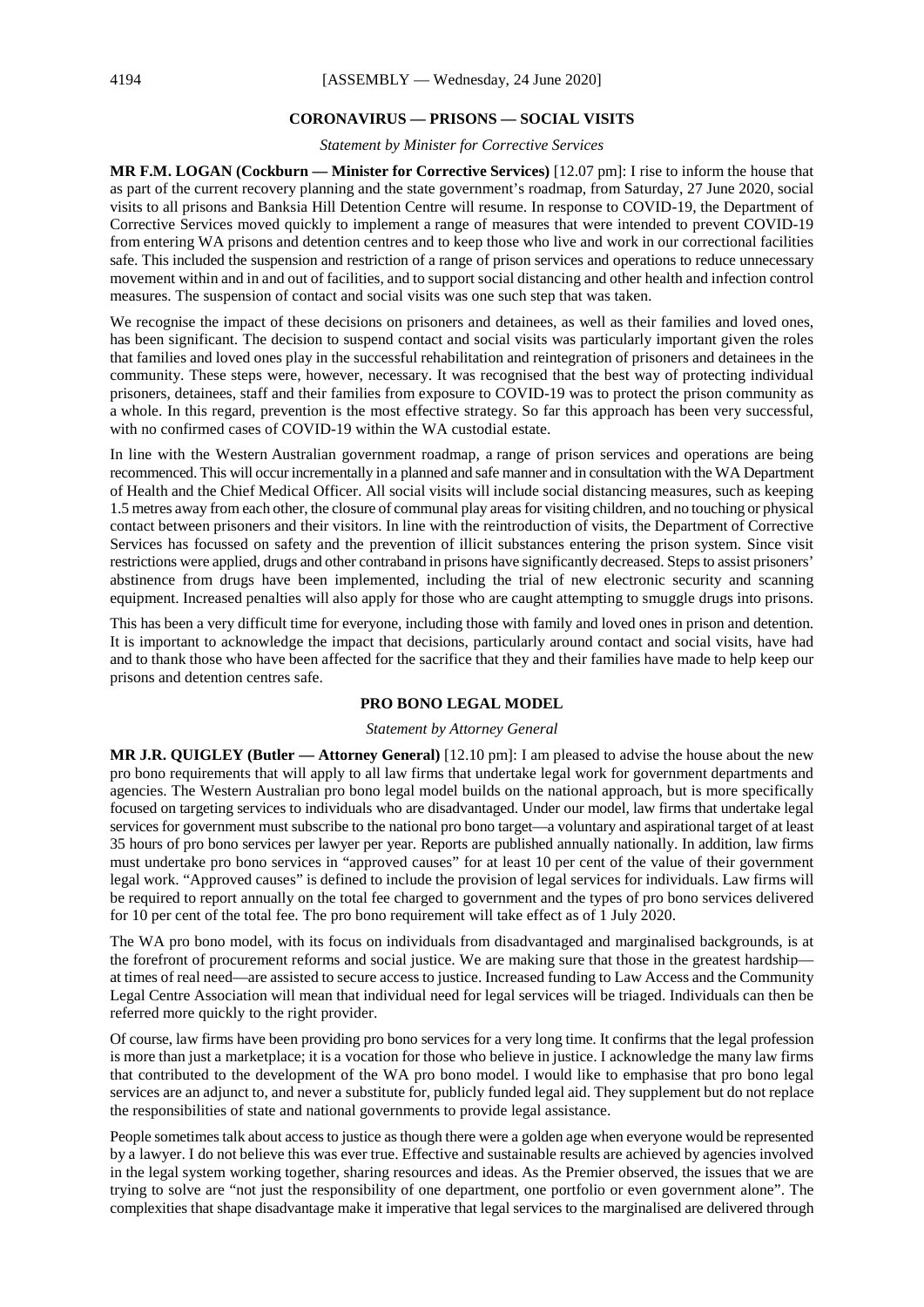networks, on the ground, when we work in partnerships with not-for-profits and the corporate sector. I am pleased to commend the work of law firms, community legal centres and peak bodies involved in enhancing access to justice for all with the introduction of the WA pro bono model.

## **HIS HONOUR CHIEF JUDGE STEPHEN THACKRAY — TRIBUTE**

#### *Statement by Attorney General*

**MR J.R. QUIGLEY (Butler — Attorney General)** [12.13 pm]: I would now like to inform the house of the sad passing of the Honourable Stephen Thackray, former Chief Judge of the Family Court of Western Australia.

Stephen Thackray spent his formative years on his parent's farm in Mogumber. Many of his classmates at primary school were part of the stolen generation. His concern for and affinity with Indigenous peoples continued throughout his professional career. For all the highlights and achievements of his professional career, to which I will return, some of his happiest and most satisfying professional moments came during his work in Newman with the Martu people of the Western Desert towards the end of his tenure as Chief Judge.

Stephen Thackray had an outstanding career as a family lawyer before his appointment as principal registrar of the Family Court of Western Australia in 1997, and his inevitable and well-deserved appointment as a judge of that court in 2004. He was appointed Chief Judge of the Family Court of Western Australia in February 2007 and served with distinction in that role until his retirement in January 2019.

Over the course of his judicial career, he established a well-deserved reputation as one of Australia's finest and most respected family law jurists. As a judge, he was both wise and empathetic. His brilliant legal mind was paired with an open, patient and courteous demeanour that ensured that all who appeared in his court felt that they had been heard and treated with respect.

As Chief Judge of the Family Court of Western Australia, and in his role as a senior member and head of the Appeal Division of the Family Court of Australia, he took on some of the most difficult cases ever to come before those courts. He led the development of family law jurisprudence throughout Australia to an extent matched by very few in the history of the Family Court. He led the Family Court of Western Australia by quiet example, grace and good humour. His judicial colleagues, and support staff at all levels within the court, respected him, enjoyed his friendship and strived to meet his example. His leadership was largely responsible for the collegiate nature of that court, and its success as the best Family Court in Australia, which was also largely accredited to the leadership and skills of His Honour, the late Judge Stephen Thackray.

Stephen Thackray was also a devoted friend, father and husband. His wife, Janet, was his greatest support, and he valued her counsel above all others. He was immensely proud of his children, James and Amanda, and his daughter-in-law, Leandri. We extend our profound sympathy to all of his family and friends.

Stephen Thackray made an enormous contribution to the justice system throughout Australia, and most particularly to the people of Western Australia. The state is poorer for his loss.

Vale Stephen Thackray.

## **BRIAN GRIFFIN — TRIBUTE**

*Statement by Minister for Sport and Recreation*

**MR M.P. MURRAY (Collie–Preston — Minister for Sport and Recreation)** [12.17 pm]: I rise to inform the house of the passing of Mr Brian Griffin last Wednesday, 17 June 2020, and to pay my condolences to his family, including his daughter, Nadine, and his son, Scot, and his five grandchildren.

Brian was an esteemed member of the Sport Australia Hall of Fame, having played 30 years of senior lacrosse at the international, national and state level. Brian first represented Australia in 1962, and went on to represent Western Australia and Australia a record number of times, playing in more than 500 matches and scoring over 3 000 goals in his career. Making his A-grade debut for Nedlands–Subiaco in 1957, at just 16 years old, Brian became the youngest player to compete in a senior club team. When playing for the Western Australian under-21 side at just 17 years old, he was crowned the team's leading goal scorer, a title he held onto in local teams for the next 22 years straight. Brian later led Nedlands–Subiaco to its first ever A-grade premiership. Recognised as one of the greatest to have ever played, his style of play changed the game of lacrosse in Australia, and in fact around the world, as he was both the first player in the game to throw and catch with both hands and the developer of a back-hand shot that changed the way the game was played.

In 1967, Brian captained the Australian team at the Toronto World Championships, at which he was named the most valuable player in the entire tournament. Even the Americans could not get enough of Brian's skill, labelling him the best player in the world and inducting him into their United States Lacrosse Hall of Fame in 1972. Later in his career, in 1982, Brian introduced a modified version of the game called sofcrosse, which was adopted through the Aussie Sports program and introduced into the sporting curriculum in schools around Australia.

Brian truly changed the sport of lacrosse, as a player, administrator, mentor and coach, and has left an enduring legacy through his revolutionary style of play. He is a legendary Western Australian athlete who will be sadly missed.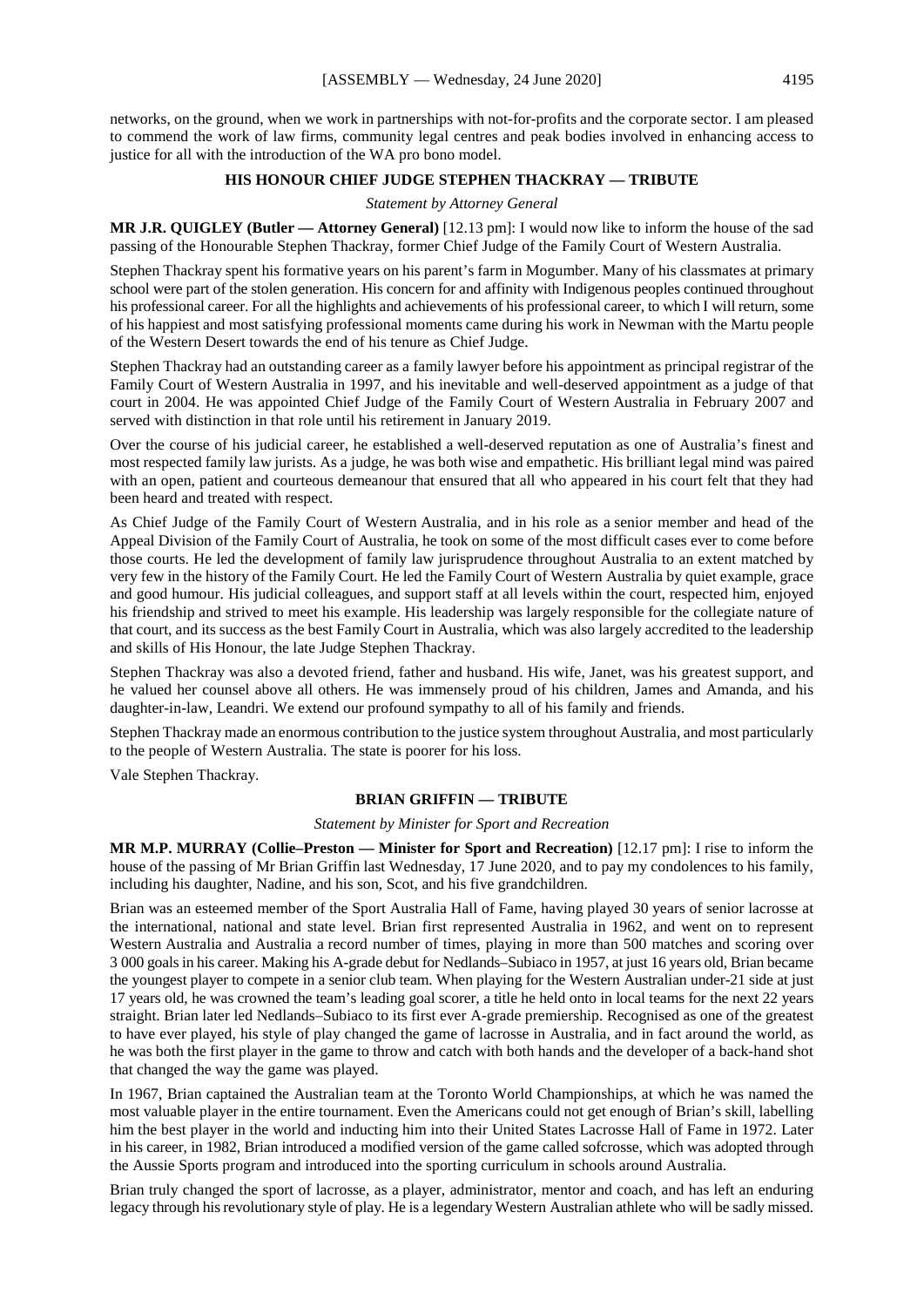## **"FILLING THE POOL" REPORT — GENDER EQUALITY**

*Statement by Minister for Women's Interests*

**MS S.F. McGURK (Fremantle — Minister for Women's Interests)** [12.20 pm]: I rise to inform the house of the fifth anniversary of the Committee for Perth's "Filling the Pool" report. "Filling the Pool" was a landmark gender equality research report led by Dr Terrance Fitzsimmons. This report explored the particular settings in Perth, in particular the mining, energy and construction sectors in Western Australia, that have led to a highly masculine corporate and social culture in our state. It looked at the entrenched gender stereotypes that contribute to increased levels of direct and indirect discrimination through recruitment, selection, performance and promotions.

This year marks five years since the launch of the report and it is important that we reflect on progress and what remains to be done to drive gender equality in WA. I was pleased to join the CEO of the Committee for Perth and Dr Fitzsimmons to host a virtual celebration of this milestone. We reflected on the many organisations that have worked hard to change attitudes, and I have been heartened by shifts throughout the state as gender diversity policies and initiatives are implemented by a range of companies.

But I think we are all aware that much more needs to be done if we are to achieve both a cultural and a structural shift. Many issues raised five years ago in the "Filling the Pool" report remain today. The COVID-19 pandemic has highlighted the importance of working together to change cultural norms and to recognise that seemingly intractable issues, such as flexible work or shared domestic and caring duties, are in fact achievable.

In March 2020, I launched "Stronger Together: WA's Plan for Gender Equality" as part of International Women's Day celebrations. As we move forward into the next phase of the COVID-19 pandemic, our plan for gender equality is more important than ever. I would like to congratulate the Committee for Perth on the fifth anniversary of "Filling the Pool". Its commitment to gender equality in Western Australia has been remarkable and mirrors the government's commitments. With a whole-of-community and determined approach, we can build a stronger and more equal Western Australia.

#### **ANIMAL WELFARE AND TRESPASS LEGISLATION AMENDMENT BILL 2020**

*Introduction and First Reading*

Bill introduced, on motion by **Mr J.R. Quigley (Attorney General)**, and read a first time.

Explanatory memorandum presented by the Attorney General.

#### *Second Reading*

**MR J.R. QUIGLEY (Butler — Attorney General)** [12.22 pm]: It gives me great pleasure to now move to the second reading of this bill, which the Nationals WA have been demanding the presentation of for some good time and we deliver on today.

Several members interjected.

#### **The ACTING SPEAKER**: Members!

**Mr J.R. QUIGLEY**: That is why I am so pleased to introduce the Animal Welfare and Trespass Legislation Amendment Bill 2020.

I move —

That the bill be now read a second time.

This is a bill that the National Party has waited a long time for and it has been vociferous in its demands that it come forward.

The bill will amend three primary acts: the Western Australian Criminal Code, the WA Restraining Orders Act 1997 and the WA Animal Welfare Act 2002. This bill has been prepared in response to a number of incidents occurring nationally and across our state when people have trespassed on land used for commercial animal food production, and interfered with those businesses, purportedly to draw attention to inhumane animal husbandry practices. These events reflect important and related issues of community concern. The unlawful behaviour of these people is not acceptable to the WA community. There is a clear need to protect our agricultural sector, and in particular, regional farming families from the adverse economic, biosecurity and personal effects of this type of trespass. What is also evident is that the WA community cares very strongly about animal welfare. There is a clear need to maintain community confidence in the animal welfare practices employed by our agricultural sector. High consumer confidence in animal welfare has the added benefit of securing the long-term viability of commercial animal food production. The bill responds to these complex issues by bringing together a number of law reform measures in a single package. I will address each of these in turn, starting with the reforms set out in parts 3 and 4 of the bill.

Criminal Code and Restraining Orders Act amendments: The amendments to the Criminal Code and the Restraining Orders Act are aimed at deterring trespass on land used for animal-source food production. The bill increases the applicable criminal penalties and improves accessibility to misconduct restraining orders in specific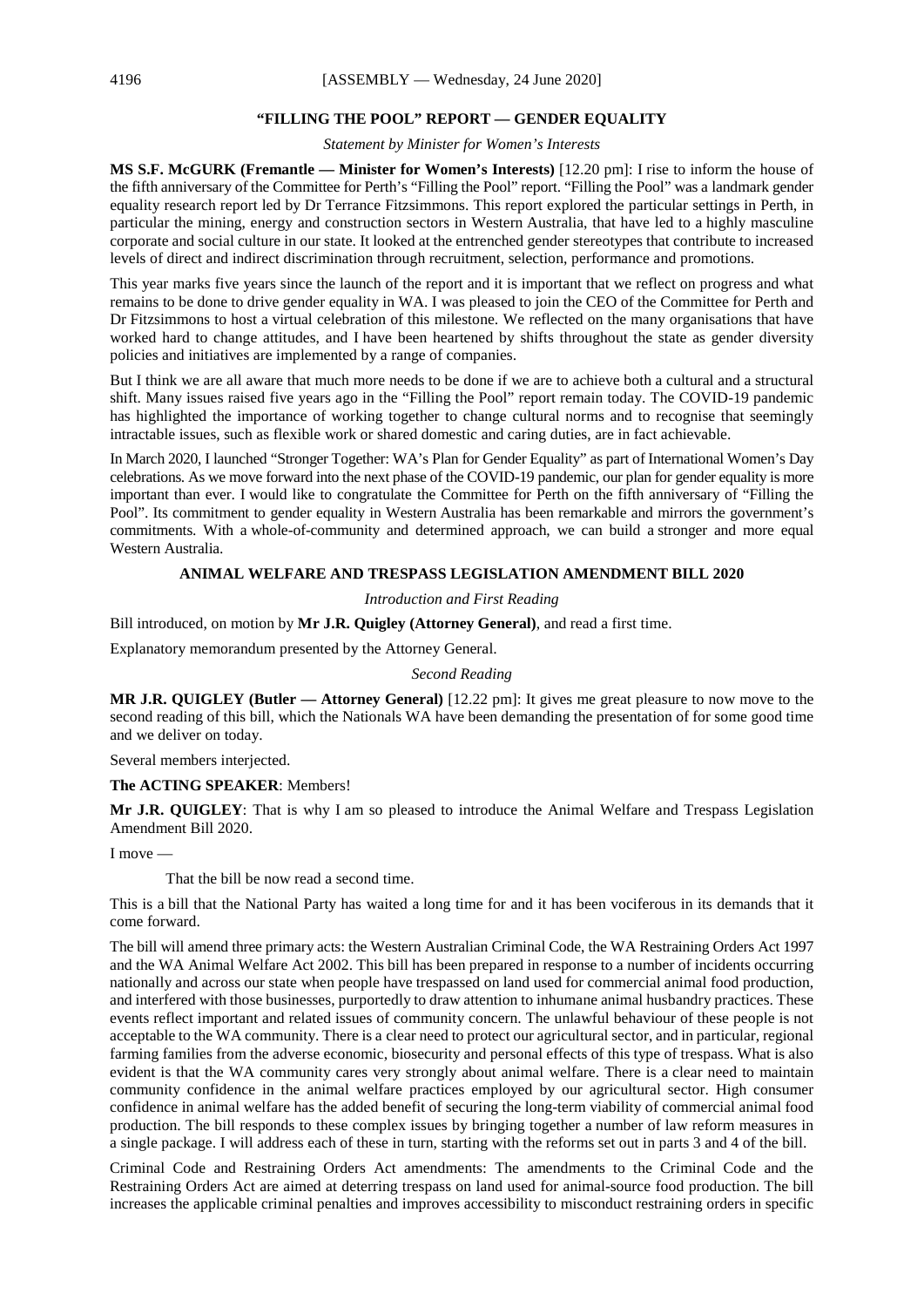circumstances. The current maximum penalty for trespass under section 70A of the Criminal Code is imprisonment for 12 months and a fine of \$12 000. The bill seeks to amend the Criminal Code to provide for circumstances of aggravation when in the course of or as a result of the trespass on an animal-source food production place, an offender interferes with, or intends to interfere with, animal-source food production; or assaults, intimidates or harasses, or intends to assault, intimidate or harass, a person in the context of their engagement in animal-source food production or a family member of the person. That the trespass occurred on an animal-source food production place is a key element of the aggravated offence. This is defined to mean an abattoir, a knackery or an animal-source food production facility, and is intended to capture traditional family animal farms, piggeries, poultry barns, feedlots, abattoirs and knackeries. Finally, the offence must be committed in circumstances of aggravation.

The first circumstance of aggravation is that the person has interfered with animal-source food production. This includes negatively impacting biosecurity, damaging or stealing property, or releasing or causing animals to escape. The second circumstance of aggravation is that the trespasser intimidates, harasses or assaults a person engaged in animal-source food production or a family member of such a person. The reference to "family members" recognises the reality that farms are often family homes as well as commercial operations. This circumstance of aggravation only applies when the intimidation, harassment or assault occurs in the context of the person's engagement in animal-source food production. This is designed to exclude disputes of a purely personal nature. This offence has been narrowly framed with the deliberate intent of minimising the risk of unintended impacts. The amendments introduced by this bill are not aimed at stifling protest; instead, they are intended to deter or prevent trespass that has an adverse effect on relevant commercial operations or that unreasonably targets persons engaged in such operations. It is also important to note that the new offence contained in this bill does not propose to expand the circumstances in which a person commits the offence of trespass. When a person has a lawful right to access land or to enter property, the offence of trespass is not committed and the proposed circumstances of aggravation do not apply. This principle applies in the industrial context; for example, a person exercising the right of entry under division 2G of the Western Australian Industrial Relations Act 1997 or parts 3 and 4 of the commonwealth Fair Work Act 2009 does not commit trespass and will therefore not be affected by the new measures. The government has been very considered in the drafting of this new offence to ensure that it is appropriately directed.

The proposed maximum penalty for the new offence of aggravated trespass is two years' imprisonment and a fine of \$24 000. This is double the usual maximum penalty for trespass, reflecting the seriousness of the conduct. If a court does not impose a term of imprisonment, it must impose a minimum penalty of a community service order and a fine of at least \$2 400, unless exceptional circumstances exist. A community order made pursuant to the minimum penalty must contain a direction prohibiting the offender from attending specified places—for example, animal farms—and require that the offender undertake unpaid community service. A person who commits another offence while subject to a community order and who breaches a condition of the community order may be resentenced for the original offence. This will allow penalties to be escalated for repeat offending to the maximum penalty of two years' imprisonment or a \$24 000 fine.

The Restraining Orders Act: In addition to the harsher penalties available under the proposed new Criminal Code offence, part 4 of the bill amends the Restraining Orders Act to make it easier for a person who has been, or may in the future be, affected by aggravated trespass to obtain the protection of a misconduct restraining order.

Animal welfare amendments: I now turn to the amendments to the Animal Welfare Act, contained in part 2 of the bill. The Animal Welfare Act creates powers of entry and inspection for the purposes of investigating animal cruelty. At present, these powers do not allow for the implementation of a monitoring program and permit only general inspectors to enter a place either by consent or when the inspector reasonably suspects that an offence has been, is being or is likely to be committed. These powers are inadequate to meet the community's expectations; namely, that the appropriate authorities have, and exercise, the necessary powers to monitor for compliance with welfare standards in animal source food production.

The powers-of-entry provisions in this bill are limited to designated inspectors employed by the Department of Primary Industries and Regional Development and may be exercised only when monitoring activities in abattoirs, knackeries and intensive production places. An "intensive production place" is defined to mean a non-residential place where intensive production is carried out. This definition will ensure that the powers of a designated inspector do not extend to a residence. Limiting the powers of entry in reference to intensive production places, abattoirs and knackeries will also help ensure that inspectors are targeted towards higher-risk production methods. This specifically excludes extensive farming operations for which grazing is a key component of the animal food production system. The proposed amendments will provide a level of assurance to concerned members of the public that animal welfare standards in these types of establishments can be properly monitored by the appropriate authorities.

The intent behind the ability to regulate certain stocking densities is to enable the inclusion of livestock that are, for all intents and purposes, intensively produced but that may not be adequately caught by the definition in the act. A prescribed stocking density provides a clear, confident measure to regulate in these instances. Taken together, these reforms address the difficult question of how best to encourage transparency in, and extend protections to, commercial animal farming operations. Most of us here in WA consider ourselves to be animal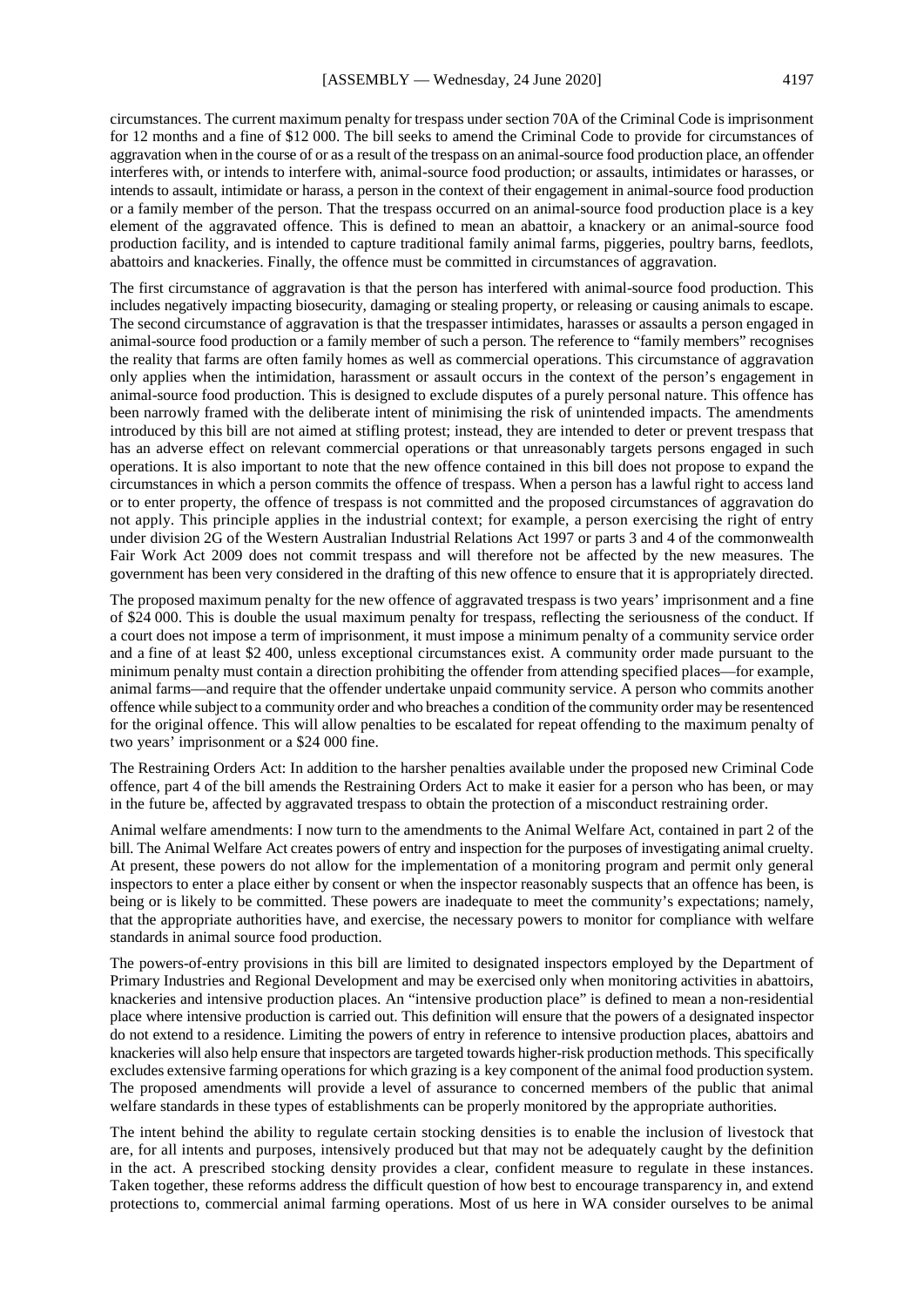lovers and do not want to see animals mistreated. However, we equally do not support the activities of those who trespass on agricultural land, causing distress to the animals, farmers and their families, as well as negatively impacting on biosecurity. For these reasons, I commend the bill to the house.

Debate adjourned, on motion by **Mr A. Krsticevic**.

## **WORKERS' COMPENSATION AND INJURY MANAGEMENT AMENDMENT (COVID-19 RESPONSE) BILL 2020**

#### *Introduction and First Reading*

Bill introduced, on motion by **Mr W.J. Johnston (Minister for Industrial Relations)**, and read a first time.

Explanatory memorandum presented by the minister.

#### *Second Reading*

#### **MR W.J. JOHNSTON (Cannington — Minister for Industrial Relations)** [12.35 pm]: I move —

That the bill be now read a second time.

The bill that I am introducing today will provide for a number of important and urgent reforms to the workers' compensation system. A central part of the need to bring this reform forward at this time is to make sure that healthcare workers have timely access to workers' compensation entitlements if they contract COVID-19.

The bill addresses a small number of constraints and barriers in the workers' compensation legislation that are exacerbated by the COVID-19 pandemic and the responses to it. Each of the issues covered by this COVID-19 response bill are being brought forward from the broader rewrite of the Workers' Compensation and Injury Management Act 1981, given the imperative to deal with them as a priority.

The first and main issue this bill provides for is a rebuttable presumption in favour of workers who contract specified diseases for the purpose of accessing workers' compensation entitlements. At the forefront of our mind in bringing forward this reform are healthcare workers. Healthcare workers, and particularly those in hospital settings, are clearly at a heightened risk of contracting COVID-19, given their proximity to people with the disease. In recognising this, the McGowan government applauds the efforts of all workers providing essential services to the community during the pandemic.

Under the current legislative requirements, a worker's employment must be a significant contributing factor to the contraction of the disease in order to access workers' compensation entitlements. The requirement to prove an occupational link to diseases that are prevalent in the community can be difficult and costly. Without any specific legislative arrangement, healthcare workers would be left to prove COVID-19 was contracted from exposure at work, and produce medical evidence to support the claim. This, in turn, may prompt factual investigations and medical reviews by the relevant insurer if there is any doubt about the cause of the disease. When there is conflicting medical or factual evidence, the claim is likely to be disputed, with any resolution of the claim dealt with as a dispute in WorkCover WA's Conciliation and Arbitration Services. This is not the best way for claims to be resolved for healthcare workers who are working under such difficult circumstances in close proximity to the WA community. They should not have the added stress of having to prove the cause of COVID-19, should they contract the disease.

The bill will provide for regulations to be made that establish the presumption of work-related injury for diseases suffered by workers in prescribed employment. It will be up to the employer or insurer to rebut that presumption and establish that the disease was not contracted at work. This regulation-making power is brought forward from the rewrite of the act. Although the regulation-making power needs to be flexible to accommodate other occupational diseases and classes of employment if the circumstances justify it, the government's priority is to ensure that regulations are made in the first instance for healthcare workers in frontline settings who contract COVID-19.

The bill will enable regulations to be made with retrospective operation from 16 March 2020, the day of the first COVID-19 emergency declaration in WA. The legislative change required is small, but the effect on our healthcare workers is big. It will mean that they will be supported through the workers' compensation process and get the compensation they need for medical treatment or time off work, or their dependent loved ones will receive financial support if the worker tragically dies as a result of the disease.

The bill also removes what is known as the "termination day". This is an additional and more restrictive statutory time frame to the general limitation period that applies to common law claims for personal injury. Some workers have experienced problems obtaining impairment assessments from approved medical specialists due to the availability of specialists and social distancing requirements during the COVID-19 response. This is problematic for workers pursuing common law damages because they must have an impairment assessment completed and lodge the assessment and election to pursue common law by the "termination day". This is generally 12 months from the workers' compensation claim date. Although the procedural requirements to elect to pursue common law damages based on an impairment of at least 15 per cent will remain, the "termination day" will be removed.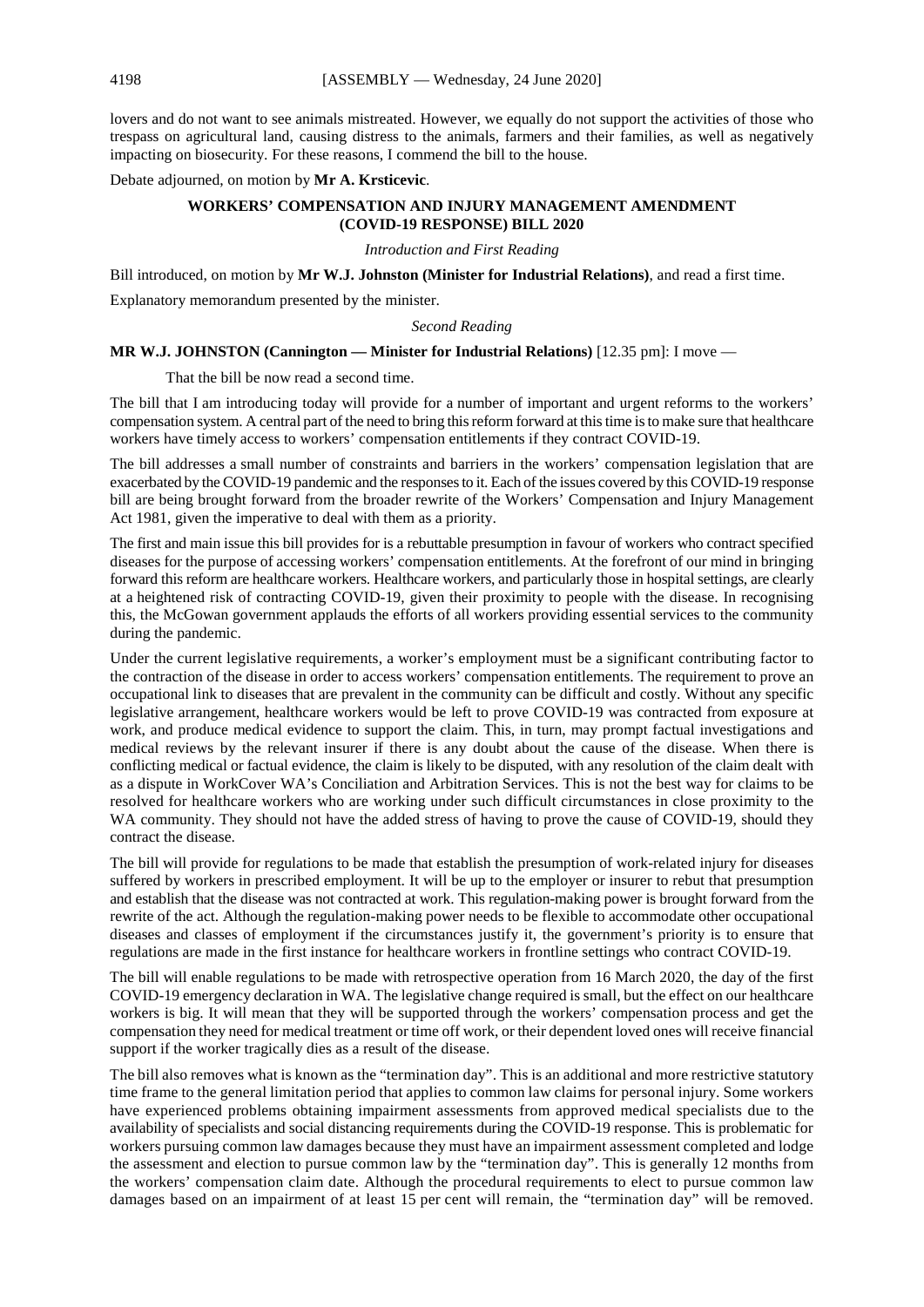The only time constraint on workers commencing common law proceedings will be the general limitation period that already applies to common law claims for personal injury. The removal of the common law termination day is also being brought forward from the rewrite of the workers' compensation legislation and was broadly supported by stakeholders as part of WorkCover WA's review of the Workers' Compensation and Injury Management Act 1981.

The bill also addresses two other important issues. The bill will introduce a protection against any indexed worker entitlement reduction. Caps on worker entitlements are indexed annually based on movements in Australian Bureau of Statistics indices such as average weekly earnings, the wage price index and the consumer price index. Without this protection, the economic impacts of COVID-19 may be reflected in future ABS indices being negative, which would result in payments to workers receiving compensation being reduced. We are also bringing forward changes to facilitate electronic service and exchange of certain notices and documents required to be sent under the workers' compensation legislation. I seek unified support from members for the timely passage of this COVID-19 response bill to ensure our healthcare workers are supported, and constraints and barriers in the workers' compensation legislation that are exacerbated by the COVID-19 pandemic are removed.

I commend the bill to the house.

Debate adjourned, on motion by **Mr A. Krsticevic**.

## **CONSERVATION AND LAND MANAGEMENT AMENDMENT BILL 2020**

#### *Introduction and First Reading*

Bill introduced, on motion by **Mr R.R. Whitby (Parliamentary Secretary)**, and read a first time.

Explanatory memorandum presented by the parliamentary secretary.

*Second Reading*

## **MR R.R. WHITBY (Baldivis — Parliamentary Secretary)** [12.42 pm]: I move —

That the bill be now read a second time.

The purpose of the Conservation and Land Management Amendment Bill 2020 is to amend the Conservation and Land Management Act 1984—the CALM act. It gives me great pleasure to introduce these amendments. These amendments will give effect to our election commitment to enable joint vesting of marine reserves with traditional owners.

Leading into the March 2017 election, we stated —

At its heart, A McGowan Labor Government will protect the rights of Traditional Owners to their land and sea Country. We will recognise rights through improved consultation, recognition of indigenous leadership in land management, supporting participation in economic activities on Country, and the joint vesting of marine parks.

I am aware that traditional owners have long held aspirations to be both joint managers of, and have a formal vesting interest in, their land and sea country. Changes were made to the CALM act in 2015 to enable terrestrial reserves, such as national parks, nature reserves and conservation parks to be jointly vested with the Conservation and Parks Commission and an Aboriginal body corporate. The amendments in this bill extend the joint vesting provisions to marine parks, marine management areas and marine nature reserves.

The bill will also provide statutory recognition that the conservation purpose of marine parks includes the protection and conservation of the value of marine parks to the culture and heritage of Aboriginal people. This means that in special purpose areas—referred to as special purpose zones in management plans—the protection and conservation of Aboriginal culture and heritage values will be a conservation purpose in addition to the other purposes referred to in section 13(1), which are considered when determining incompatible uses. Special purpose zones in marine parks will continue to be identified through the well-established consultative marine park planning processes, which require the approval of the Minister for Environment and the concurrence of the Minister for Mines and Petroleum and the Minister for Fisheries.

Also included in the bill are amendments that clarify the regulatory framework for the management of section 8C lands. Section 8C provides for unallocated crown land and unmanaged reserves to be managed by the CALM act CEO, with the CEO's management functions for the land specified in the order. Crown land remains subject to the provisions of the Land Administration Act 1997 and its regulations, so the amendments will clarify that the CALM act and its regulations will apply only to the extent specified in the section 8C order. Specifically, Part IX of the CALM act, which provides for compliance and enforcement, and the Conservation and Land Management Regulations will apply only to land subject to a section 8C order if the section 8C order specifies that they do. Similarly, a function of the CEO in section 33 of the CALM act will apply only if it is specified in the section 8C order.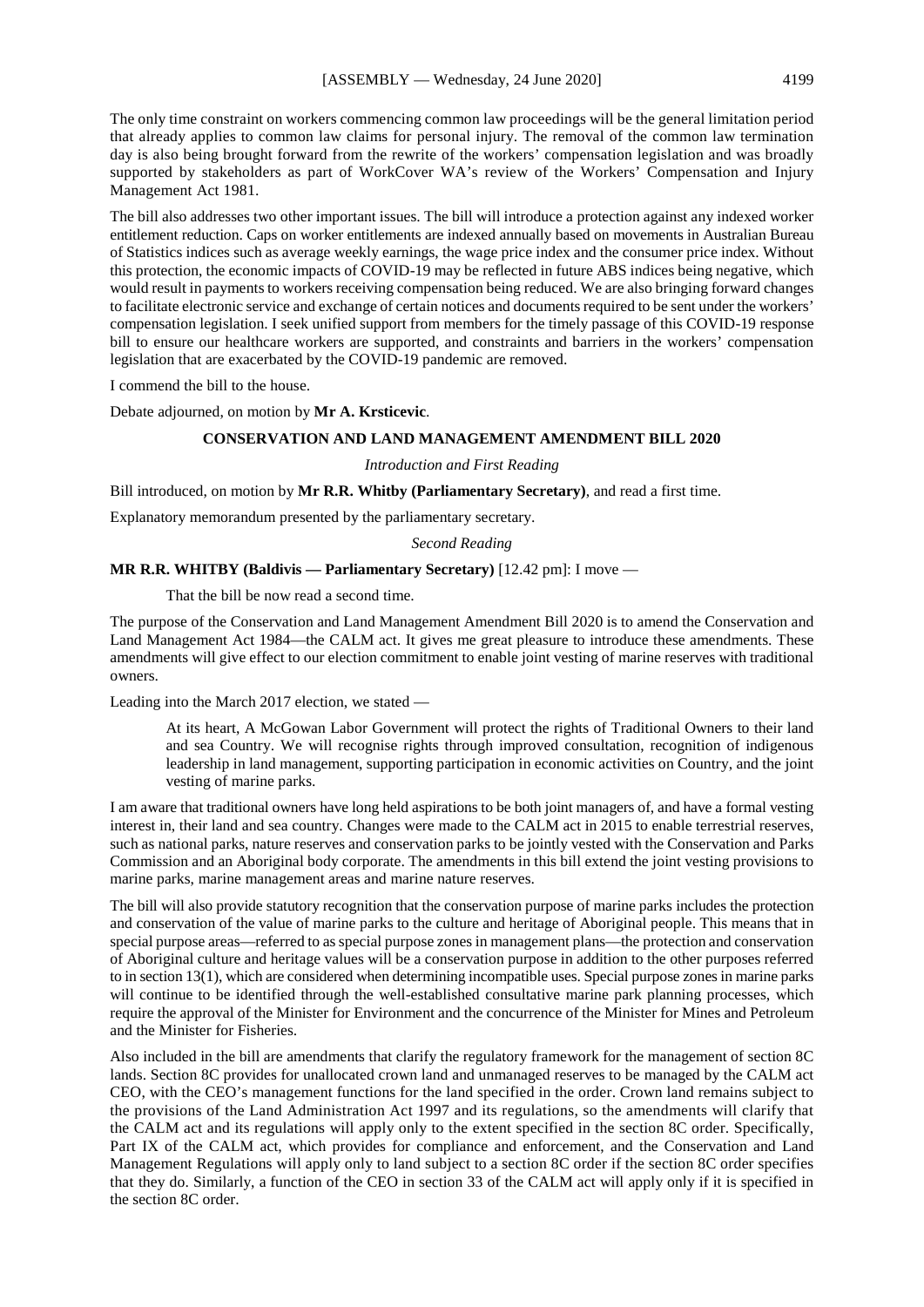Other amendments that the bill will make are administrative in nature and will update and modernise the CALM act in accordance with the government's goal of pursuing legislative reform to reduce red tape and ensure that legislation operates efficiently. These include amendments that will remove the requirement for permit and licence forms to be prescribed, and other amendments to address miscellaneous minor anomalies and omissions.

I commend the bill to the house.

Debate adjourned, on motion by **Dr D.J. Honey**.

## **DEPARTMENT OF PRIMARY INDUSTRIES AND REGIONAL DEVELOPMENT — AGRICULTURE BUDGET**

#### *Removal of Order — Statement by Acting Speaker*

**THE ACTING SPEAKER (Mr T.J. Healy)** [12.46 pm]: I inform members that in accordance with standing order 144A, the private members' business order of the day that appeared on the last notice paper as "Western Australia's Agricultural Sector" has not been debated for more than 12 calendar months and has been removed from the notice paper.

#### **BUSINESS OF THE HOUSE — COUNCIL MESSAGES**

*Standing Orders Suspension — Motion*

**MR D.R. MICHAEL (Balcatta)** [12.46 pm]: On behalf of the Leader of the House, I move —

That for the remainder of this week, so much of the standing orders be suspended as is necessary to enable messages from the Legislative Council to be taken into consideration on the day on which they are received.

**MR Z.R.F. KIRKUP (Dawesville)** [12.46 pm]: The opposition will support the suspension of standing orders. This is not the responsibility of the acting Leader of the House or the government Whip, but I note that presently some 53 bills that the government has introduced have yet to pass this place.

**Mr W.J. Johnston**: The other place—not this place.

**Mr Z.R.F. KIRKUP**: Sorry. I mean the Parliament generally speaking.

**Mr W.J. Johnston**: The upper house.

**Mr Z.R.F. KIRKUP**: In the other place.

The reason that we are suspending standing orders, member for Cannington —

**Mr W.J. Johnston** interjected.

**The ACTING SPEAKER**: Minister!

**Mr Z.R.F. KIRKUP:**  $\overline{\phantom{a}}$  is that we have five bills that are coming back  $\overline{\phantom{a}}$ 

**Mr W.J. Johnston** interjected.

**Mr Z.R.F. KIRKUP**: It is not dysfunction at all. It is mismanagement by the government, which cannot get its legislative agenda —

**The ACTING SPEAKER**: Minister, you can also seek the call if you wish to. Please allow the member to continue his remarks.

**Mr Z.R.F. KIRKUP**: The government cannot get its agenda together in the other place. That is the problem here. The government in the other place —

**Mr P. Papalia** interjected.

**The ACTING SPEAKER**: Minister!

**Mr Z.R.F. KIRKUP**: The government in the other place cannot get its priorities together. Consistently, time and again, it changes its order of priorities for important legislation. Then we find ourselves in this place and, unfortunately, the government has to move a suspension of standing orders so that bills can be dealt with without delay.

**Mr W.J. Johnston**: This happens every year. This is rubbish.

**The ACTING SPEAKER**: Minister!

**Mr Z.R.F. KIRKUP**: Every year? It does, indeed, member for Cannington, but it happens towards the end of the year. I have not seen this in a June sitting period before a winter break. More than 50 bills have not passed the Parliament —

**Mr W.J. Johnston** interjected.

**The ACTING SPEAKER**: Member, do you seek to take interjections?

**Mr Z.R.F. KIRKUP**: I am always enthralled by the contributions of the member for Cannington.

**The ACTING SPEAKER**: I will ask you to please not encourage them. Please continue your remarks and please keep talking through the Chair.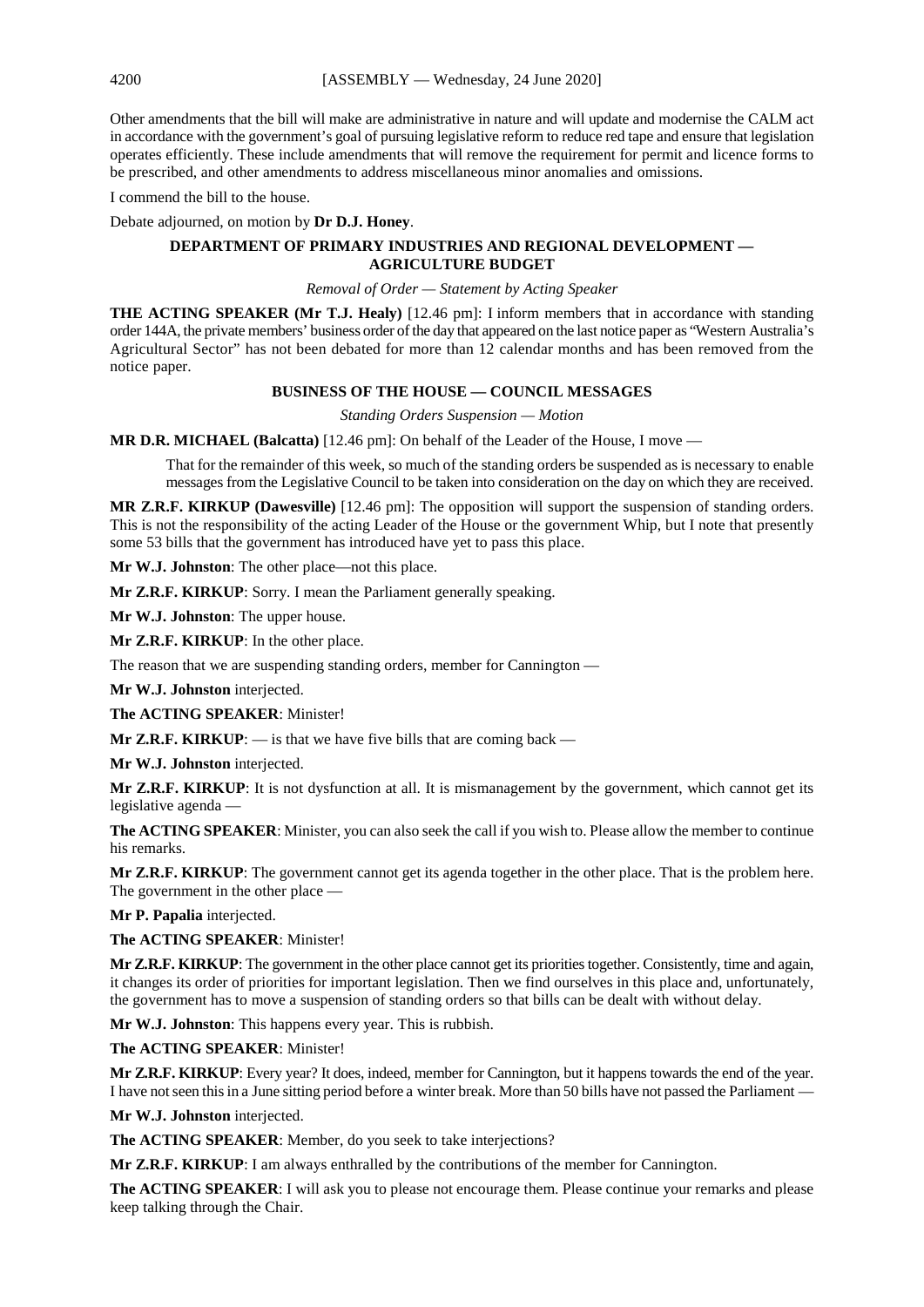**Mr Z.R.F. KIRKUP**: There is no-one I enjoy speaking to more in this place than you, Mr Acting Speaker.

I only point out that there are some significant pieces of legislation that, because of the government's mishandling of the Parliament and its legislative agenda, have yet to pass. I am concerned that once again we are facing a suspension of standing orders motion to make sure that messages from the other place can be considered without delay. The opposition will agree to the suspension of standing orders because, of course, as the member for Cottesloe rightly points out, we are here to make sure that the government gets an expeditious approach to its legislative agenda for important legislation.

**MR D.R. MICHAEL (Balcatta)** [12.49 pm] — in reply: I appreciate the opposition's support for this motion, although I have to say that we heard more whinging from the Liberal Party. On every decision this government has taken during the COVID crisis, we have heard whinge, whinge, whinge. This is the least supportive opposition party in Australia. Members had a crack at all the bills in the upper house. I will not go through the speeches made by some members of the upper house on those bills, the time that they have taken or whether that was appropriate. There are some members—this will be unpopular on my side of the chamber—of the Liberal Party in the upper house who I have a great deal of time for, especially the members for the North Metropolitan Region, Hon Michael Mischin and Hon Peter Collier. I have spent a lot of time with them. I will not go through their speeches, how long some of them have taken or the crack they had at us yesterday. I will not do that, but I will say that important legislation has come to this chamber and, first, we are about to enter the winter recess and it is completely normal, whether it is at the end or the middle of the year, to put through legislation that has the support of most parties and will make Western Australia better. Second, we are in the middle of a pandemic and some of this legislation will get jobs going, including the Planning and Development Amendment Bill 2020 we are about to deal with and some other legislation that will be coming down to this chamber. It is critical that this Parliament can deal with that legislation this week and that is why we need to suspend standing orders.

Question put and passed.

#### **PLANNING AND DEVELOPMENT AMENDMENT BILL 2020**

*Returned*

Bill returned from the Council with amendments.

*Council's Amendments — Consideration in Detail*

The amendments made by the Council were as follows —

#### No 1

Clause 2, page 2, after line 10 — To insert —

(2) However if a provision of this Act does not come into operation before the end of the period of 10 years beginning on the day on which this Act receives the Royal Assent, the provision is repealed on the day after that period ends.

## $No<sub>2</sub>$

Clause 4, page 4, lines 7 to 13 — To delete the lines.

No 3

Clause 4, page 4, line 21 — To delete the line.

#### No 4

Clause 4, page 4, after line 25 — To insert —

(vi) the *Local Government Act 1995*;

## No 5

Clause 4, page 4, lines 26 and 27 — To delete the lines and substitute —

- (c) any enactment, other than the following
	- (i) this Act;
	- (ii) an enactment covered by paragraph (b);
	- (iii) the EP Act;

## No 6

Clause 4, page 5, lines  $5$  to  $20 - To$  delete the lines.

## No 7

Clause 4, page 5, lines 27 to 29 — To delete the lines.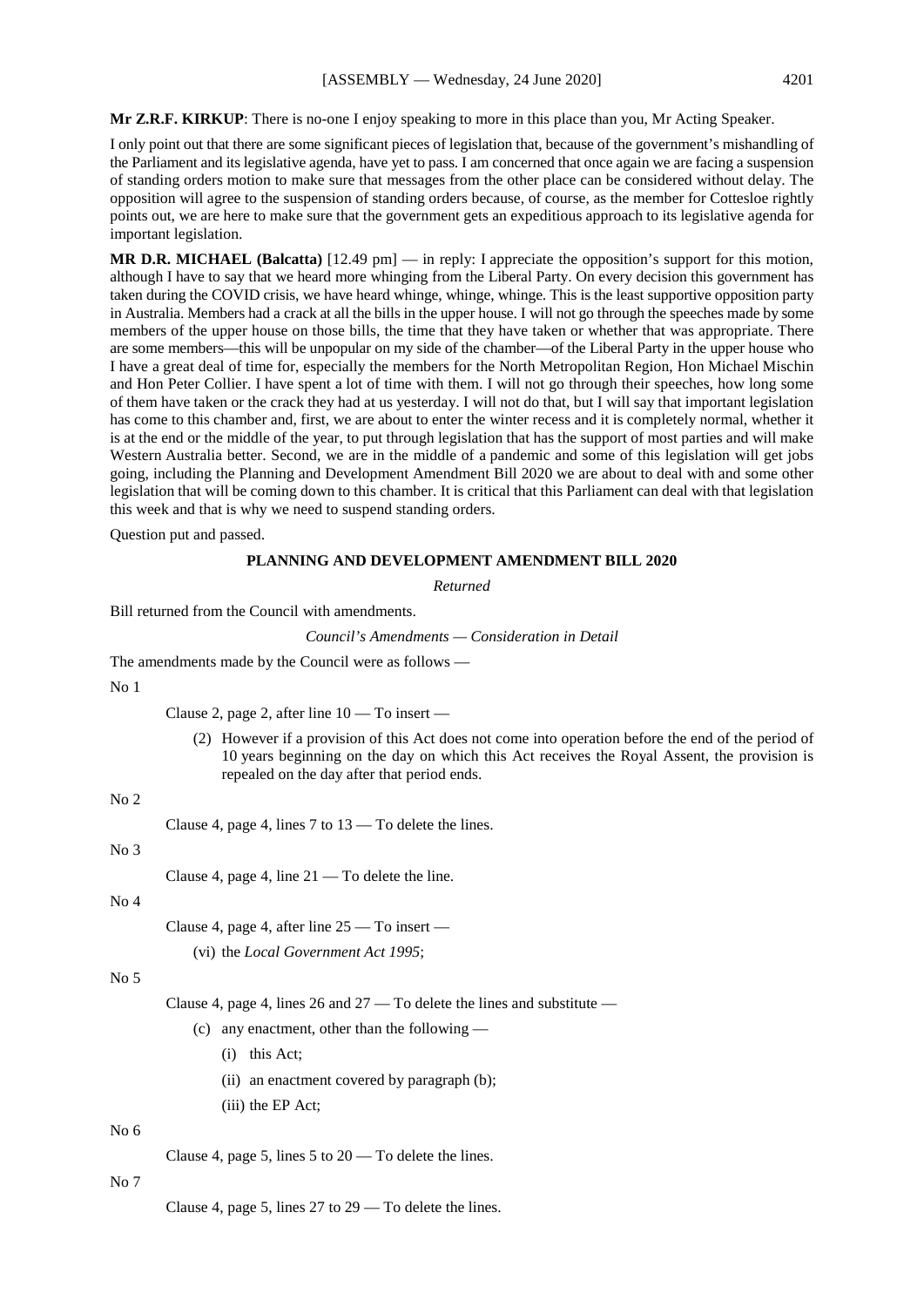#### No 8

Clause 4, page 6, lines 3 to  $22 - To$  delete the lines and substitute  $-$ 

- (a) development that has an estimated cost of
	- (i) in the case of a development that is wholly or partly in the metropolitan region \$20 million or more;
		- or
	- (ii) in any other case \$5 million or more;

or

## No 9

Clause 4, page 6, line 26 to page 7, line 3, to delete the lines and substitute —

*substantially commenced*, subject to subsection (4), has the meaning given in the *Planning and Development (Local Planning Schemes) Regulations 2015* Schedule 2 clause 1 as in force at the beginning of the recovery period;

## No 10

Clause 4, page 8, after line 16 — To insert —

(3) To avoid doubt, this Part is subject to section 5 of the EP Act.

#### No 11

Clause 4, page 10, after line 6 — To insert —

(7) The Premier, within 14 days after the day on which a direction is given under subsection (5), must cause a copy of it to be published in the *Gazette* and, as soon as is practicable, must cause a copy of it to be laid before each House of Parliament or dealt with under section 268A.

## No 12

Clause 4, page 15, line  $22 - To$  delete the line and substitute  $-$ 

(a) consult the CEO (as defined in the *Contaminated Sites Act 2003* section 3(1)) if the development is of land referred to in section  $58(1)(a)(i)$  of that Act in respect of which a memorial is registered under section 58 of that Act; and

## No 13

Clause 4, page 16, after line 13 — To insert —

(d) have due regard to any submission made, or advice given, to the Commission in the course of a consultation under paragraph (a), (b) or (c).

## No 14

Clause 4, page 16, line 28 to page 17, line  $7 -$  To delete the lines and substitute  $-$ 

- (6) The Commission must
	- (a) consult any person or body not referred to in subsections (2) to (5) whom the Commission considers it appropriate to consult; and
	- (b) in the manner the Commission considers appropriate, advertise the development application, inviting submissions from members of the public generally or from a class or group of members of the public that the Commission considers appropriate; and
	- (c) have due regard to any submissions made by members of the public in response to the invitation under paragraph (b).
- (6A) The Commission may do anything else that is not covered by subsections (2) to (6) and that the Commission considers it appropriate to do in order to obtain a document, information, an opinion or any other contribution from any person or body.

#### No 15

Clause 4, page 17, lines 8 and 9 — To delete "referred to in subsection (6)(a), (b) or (c)," and substitute under subsection  $(6)(a)$  or  $(b)$  or  $(6A)$ ,

#### No 16

Clause 4, page 18, lines 34 and 35 — To delete the lines.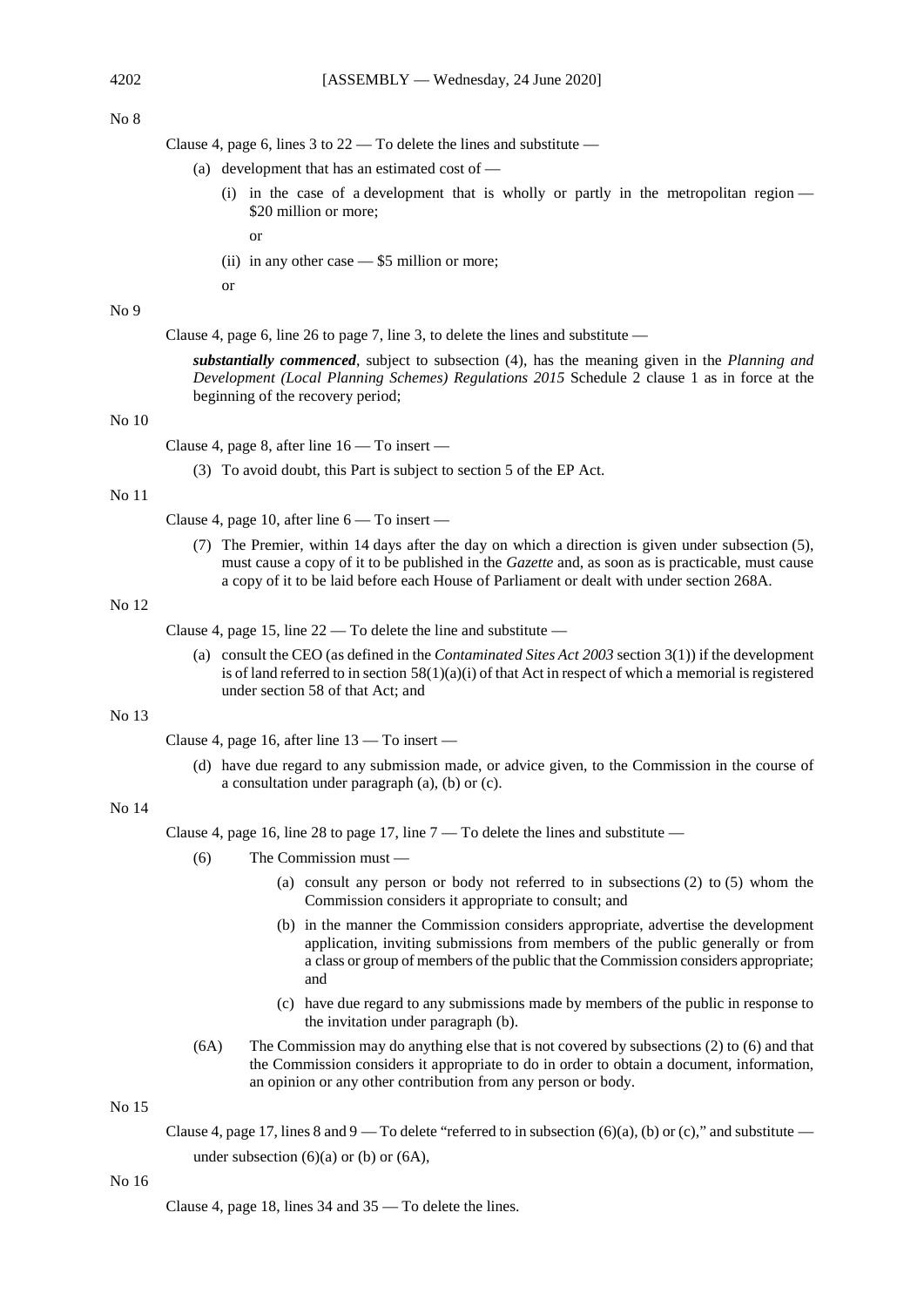## No 17

No 18

```
Clause 4, page 19, line 14 — To delete "48 months" and substitute —
24 months
```
Clause 4, page 24, after line 24 — To insert —

(6A) The Minister, within 14 days after the day on which the direction is given, must cause a copy of it to be published in the *Gazette* and, as soon as is practicable, must cause a copy of it to be laid before each House of Parliament or dealt with under section 268A.

#### No 19

Clause 4, page 26, after line 24 — To insert —

(7) The Minister, within 14 days after the day on which the direction is given, must cause a copy of it to be published in the *Gazette* and, as soon as is practicable, must cause a copy of it to be laid before each House of Parliament or dealt with under section 268A.

#### No 20

Clause 4, page 29, line 21 to page 30, line 3 — To delete the lines and substitute —

- (2) Without limiting subsection (1), Part 17 regulations may prescribe powers, duties, procedures or any other matters for the purposes of, or in relation to —
	- (a) applications, notifications, referrals or directions under this Part; or
	- (b) the consideration or determination of applications or notifications under this Part.

No 21

Clause 67, page 67, lines 21 to 27 — To delete the clause.

No 22

Clause 106, page 94, lines 28 to 32 — To delete the lines.

#### **Ms R. SAFFIOTI**: I move —

That amendment 1 made by the Council be agreed to.

**Mr Z.R.F. KIRKUP**: I understand that amendment 1 seeks to insert a subclause on commencement and was moved by the opposition in the Legislative Council. What effect will the subclause have on the operation of the bill and why is it considered necessary?

**Ms R. SAFFIOTI**: First of all, I want to put on the record my appreciation for the work done on this bill by the crossbench and the Liberal and National Parties in the upper house and in this place. Not all members were fair in their analysis of the legislation, but some members were—I do not think anyone was. Anyway, I thank members for their cooperation, particularly members of the upper house. I thank the Leader of the Nationals WA, Hon Tjorn Sibma and Hon Rick Mazza—whom I started to get to know and like through this process of looking at planning—for their keenness to engage on this legislation. I thank members very much for their contributions and their support for the bill.

I understand that this amendment goes to the point that the member for Balcatta raised earlier about the management of these bills in the upper house. This subclause was put forward by Hon Nick Goiran—I understand that he puts forward the same amendment for every bill that goes through that place—and states that if a provision of the bill is not operational within 10 years, the provision will be repealed. We accepted the amendment on the basis of working cooperatively with the Liberal Party. I understand that the member puts forward the same amendment for every bill. I am not sure what point he is trying to prove but it is something we have to deal with in the upper house. We were happy to accept the amendment and move that it be agreed to in this place.

**Mr Z.R.F. KIRKUP**: I thank the minister. Given the minister has been so glowing in her praise for the opposition, I would also like to thank Hon Tjorn Sibma and members of the upper house for their diligent work amending and tidying up this bill. I note that of the 22 amendments before us, 11 were moved by the government and the remainder were moved by the opposition or crossbench. Hon Tjorn Sibma has done some very good work in helping to improve the bill overall. Assuming this legislation comes into place, amendment 1 means that the remainder of this clause will have no effect. Is that the case? If a provision of the bill does not come into operation within the next 10 years, it will be repealed. Does the minister anticipate that any part of the legislation would be covered by this amendment?

**Ms R. SAFFIOTI**: I truly hope that this amendment will never be used. I am hopeful that all provisions will be in place and proclaimed within the next 10 years.

**Question put and passed; the Council's amendment agreed to.**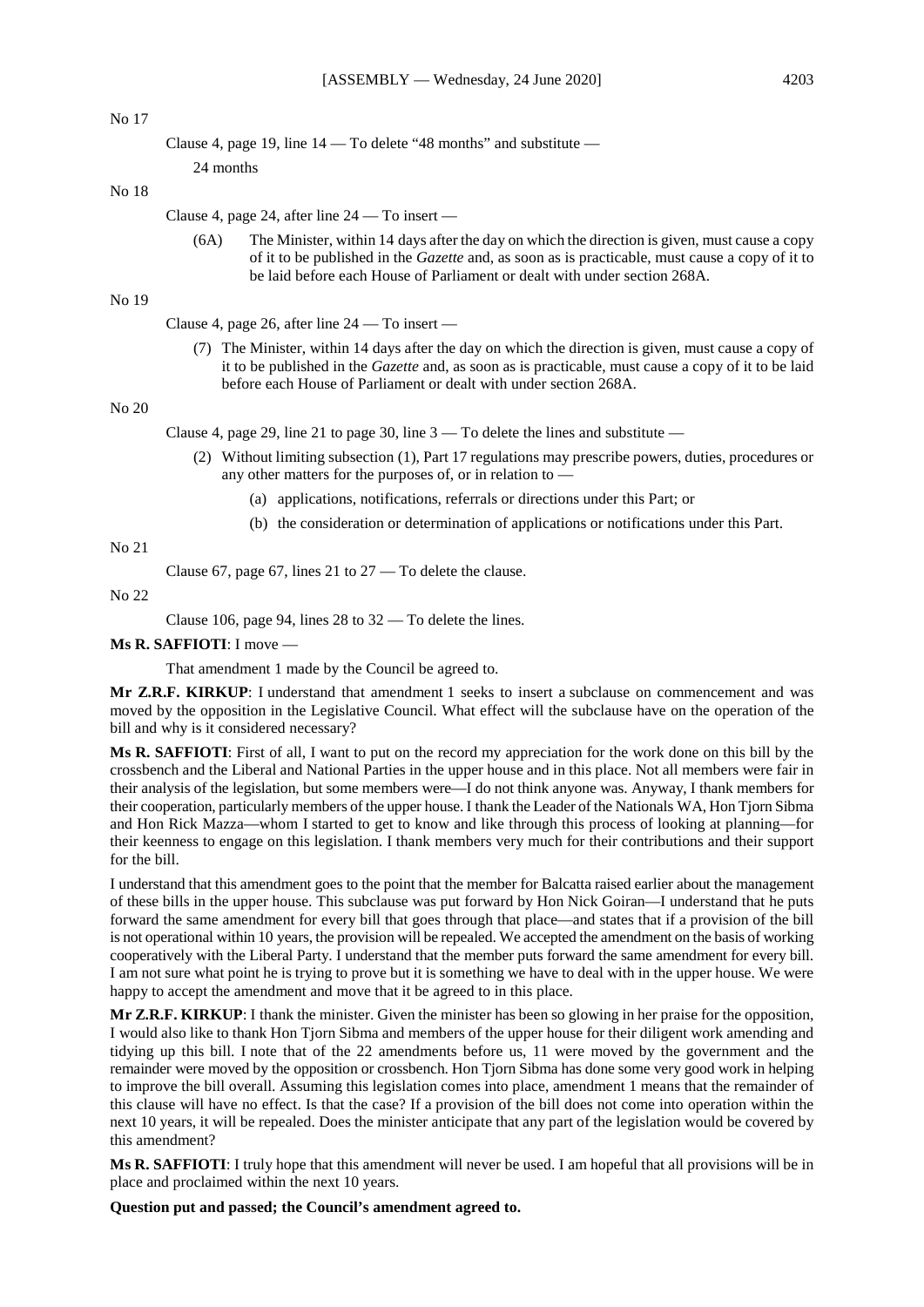## **Ms R. SAFFIOTI**: I move —

That amendment 2 made by the Council be agreed to.

**Mr Z.R.F. KIRKUP**: I am looking to my friends in the National Party to signal the point at which they will jump in. To clarify, I believe that this amendment was moved by Hon Rick Mazza and is consequential to a more substantial amendment on a clause that appears later in the bill before us. My reading of the amendment is that it will delete the definition of "dwelling", which is obviously a term that is relatively significant to be defined in this legislation. Why is it imperative that this definition be deleted?

**Ms R. SAFFIOTI**: I am sorry; I forgot thank the member for Dawesville, too, for his contribution to debate on this bill in this house. I am sorry about that, of course.

**Mr Z.R.F. Kirkup**: I'm not here for the praise.

**Ms R. SAFFIOTI**: I will be condemning the member soon, apparently. Currently, I am in the congratulating phase.

As the member pointed out, this amendment deletes the definition of "dwelling". The definition of "dwelling" is no longer required because a subsequent amendment will remove the criteria of the number of dwellings needed for a project to go on the significant project pathway. As that definition has changed somewhat, the requirement for a definition of "dwelling" is no longer required.

**Mr Z.R.F. KIRKUP**: To clarify, in that case, has the threshold for what is a substantial project changed? From memory, I think a project developer needed to construct 100 apartments or dwellings to qualify as a significant project under this legislation. I assume that because that is no longer a requirement, the definition of "dwelling" is no longer needed. Is that the case?

## **Ms R. SAFFIOTI**: Correct.

## **Question put and passed; the Council's amendment agreed to.**

## **Ms R. SAFFIOTI**: I move —

That amendment 3 made by the Council be agreed to.

**Mr Z.R.F. KIRKUP**: Amendment 3 seeks to remove the reference to the Environmental Protection Act 1986 as a legal instrument as defined in the act. Could the minister provide some clarity on why that was required? I understand Hon Dr Steve Thomas moved this amendment in the other place.

**Ms R. SAFFIOTI**: Hon Dr Steve Thomas put an amendment on the supplementary notice paper. The government looked at that amendment, and with the aim of working well with the opposition, we moved our own amendment and picked up some of the consequential amendments. A package of amendments needed to be put in place to make sure that the intent of Hon Dr Steve Thomas's amendment could be carried through. It alters the definition of "legal instrument" by removing the reference to the Environmental Protection Act. In a sense, it removes the Environmental Protection Authority from the conflict resolution pathway that had been established for insignificant projects.

**Mr Z.R.F. KIRKUP**: I thank the minister very much for that response. Does that mean the EPA will have zero role to play with regard to the operation of this bill? If we remove the EP act as a required legal instrument for a significant project, the EPA will no longer have a role in that conflict. Does that take the EPA out of this process altogether now?

## **Ms R. SAFFIOTI**: Yes.

#### **Question put and passed; the Council's amendment agreed to.**

**Ms R. SAFFIOTI**: I move —

That amendment 4 made by the Council be agreed to.

**Mr Z.R.F. KIRKUP**: I understand this amendment will insert "the Local Government Act 1995". From my cursory reading of it, this amendment was moved by Hon Tjorn Sibma in the other place and provides some resolution for conflicts that would have been created between local governments and Main Roads WA; is that correct?

**Ms R. SAFFIOTI**: Yes. That conflict resolution existed anyway under the definition of "legal instrument". We do not believe that this amendment does anything more than already existed, but in view of working well with the opposition in the upper house, we supported that amendment. Again, we do not think it has any impact but we supported the amendment to facilitate goodwill in the upper house.

**Mr Z.R.F. KIRKUP**: I appreciate the minister has agreed on the basis of "goodwill", to quote the minister. I realise it was already a requirement for any other legal instruments as part of this catch-all. Does this provide any further certainty in that case as part of this process? I am sure that the upper house members were seeking more certainty as part of this process. I am sure it helps strengthen the bill.

**Ms R. SAFFIOTI**: Not really, but it explicitly states it, so I suppose it adds more clarity—maybe—but not really.

**Mr R.S. LOVE**: If I am to read this correctly, the insertion of "the Local Government Act 1995" provides no greater certainty and provides no greater duty upon the decision-maker. Why, then, is there a list of acts to be considered in the first place?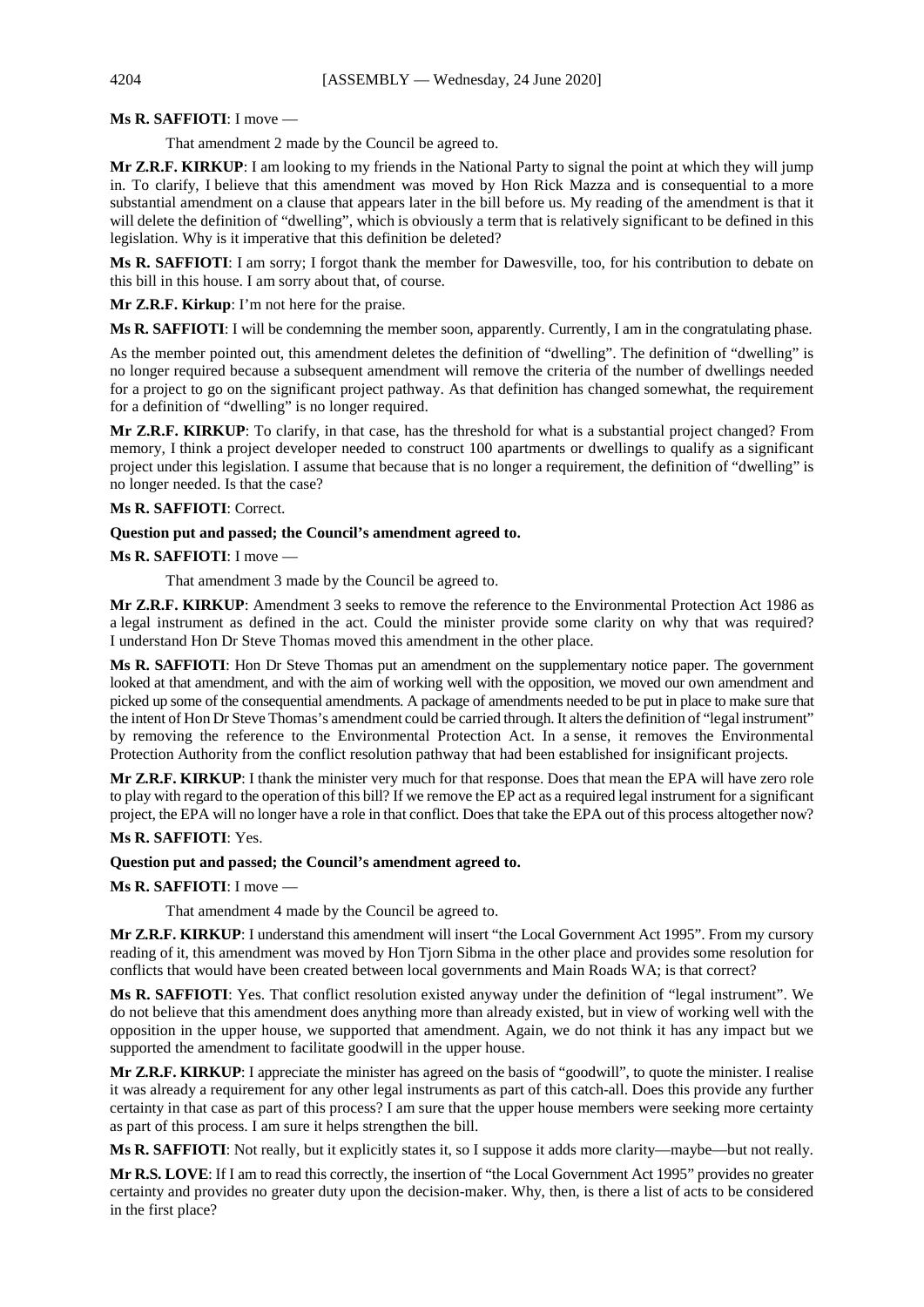**Ms R. SAFFIOTI**: It is because they are the ones that are most commonly used in development applications. They tried to identify those that were most commonly used. On the whole issue about conflict resolution at Main Roads, I understand why the amendment was moved, but that is dealt with in by-laws under the Local Government Act. Hon Tjorn Sibma moved this in an attempt to pick that up. We believe it would have been picked up in any other legal instrument. We did not think it was appropriate in the initial drafting stage to put in "Local Government Act" because of some of the local government concerns generally. We thought it would be picked up anyway. We do not believe that this, legally, has any further requirements. All it does is add clarity. The reason those acts are listed is that they are the legal instruments that are most often not in conflict but are used in the planning process.

#### **Question put and passed; the Council's amendment agreed to.**

**Ms R. SAFFIOTI**: I move —

That amendment 5 made by the Council be agreed to.

**The ACTING SPEAKER (Ms S.E. Winton)**: Member for Dawesville.

**Mr Z.R.F. KIRKUP**: Good to see you today, Acting Speaker.

**The ACTING SPEAKER**: I am looking forward to the debate.

**Mr Z.R.F. KIRKUP**: Indeed.

A member interjected.

**Mr Z.R.F. KIRKUP**: I do; always.

**The ACTING SPEAKER**: I am here now; all is well!

**Mr Z.R.F. KIRKUP**: That is right. The world is a better place for it, let me tell you, Acting Speaker!

I understand this amendment is —

**Mr D.J. Kelly**: You might love it in here, Dawesville, but you should be doorknocking!

**Mr Z.R.F. KIRKUP**: Thank you very much for your fantastic contribution as always, member for Bassendean. I find you so witty! You tried that line a couple of times earlier.

**Mr R.S. Love** interjected.

**Mr Z.R.F. KIRKUP**: No-one wants to see the member doorknocking. It reminds me of some candidates we ran in earlier elections—you would lose votes as you go doorknocking, but anyway, we will see!

**The ACTING SPEAKER**: All right. Shall we talk about planning?

**Mr Z.R.F. KIRKUP**: Sure.

**Mr D.J. Kelly**: Take the advice!

**Mr Z.R.F. KIRKUP**: Thank you very much, minister. It is much easier from the cheap seats at the back!

Amendment 5 was moved by the government in an effort to tidy up and strengthen part of the bill. Could the minister explain the amendment and why it was moved in the upper house rather than in this place?

**Ms R. SAFFIOTI**: Again, it deletes the reference to the Environmental Protection Act. Hon Dr Steve Thomas put this simple deletion on the supplementary notice paper. We sought advice about how we could achieve its intent. After advice, it was recognised there needed to be a number of amendments to a number of clauses. This is part of that package. This package supports the definition of "legal instrument". If reference to the EP act is deleted in proposed paragraph (b)(ii) under the definition of "legal instrument" at proposed section 269, the EP act would still be captured by proposed paragraph (c). Proposed paragraph (c) states that it applies to any enactment, which means any written law, and that would include the EP act. Therefore, proposed paragraph (c) puts the issue beyond doubt by explaining that a legal instrument does not include the EP act.

**Mr Z.R.F. KIRKUP**: Is this effectively consequential housekeeping as a result of the amendment moved by Hon Dr Steve Thomas in the other place?

**Ms R. SAFFIOTI**: Yes, it is part of a package. From the small amendment that Hon Dr Steve Thomas moved, it grew into a range of different amendments to ensure that the intent of Hon Dr Steve Thomas's amendment could be executed. That involves four to five different amendments, as we work through, to remove the EP act from that definition.

**Mr R.S. LOVE**: It might be tidying up, but it is actually the final removal of the EP act in this context. Could the minister please explain to me and to the house what the practical implications of the removal of the EP act will be for the deliberations of the decision-maker?

**Ms R. SAFFIOTI**: As normally happens, the EPA issue became a bigger perception issue than it is in reality. I think the figures are that over the past four and a half to five years, two out of 270 development assessment panel DAs have been referred to the EPA. Normally, DAs do not require assessment by the Environmental Protection Authority. Normally, they are operating in existing development spaces or existing boundaries. It is unlikely that any would be referred. Looking at the mathematics, it is unlikely that any, or many, would be referred anyway.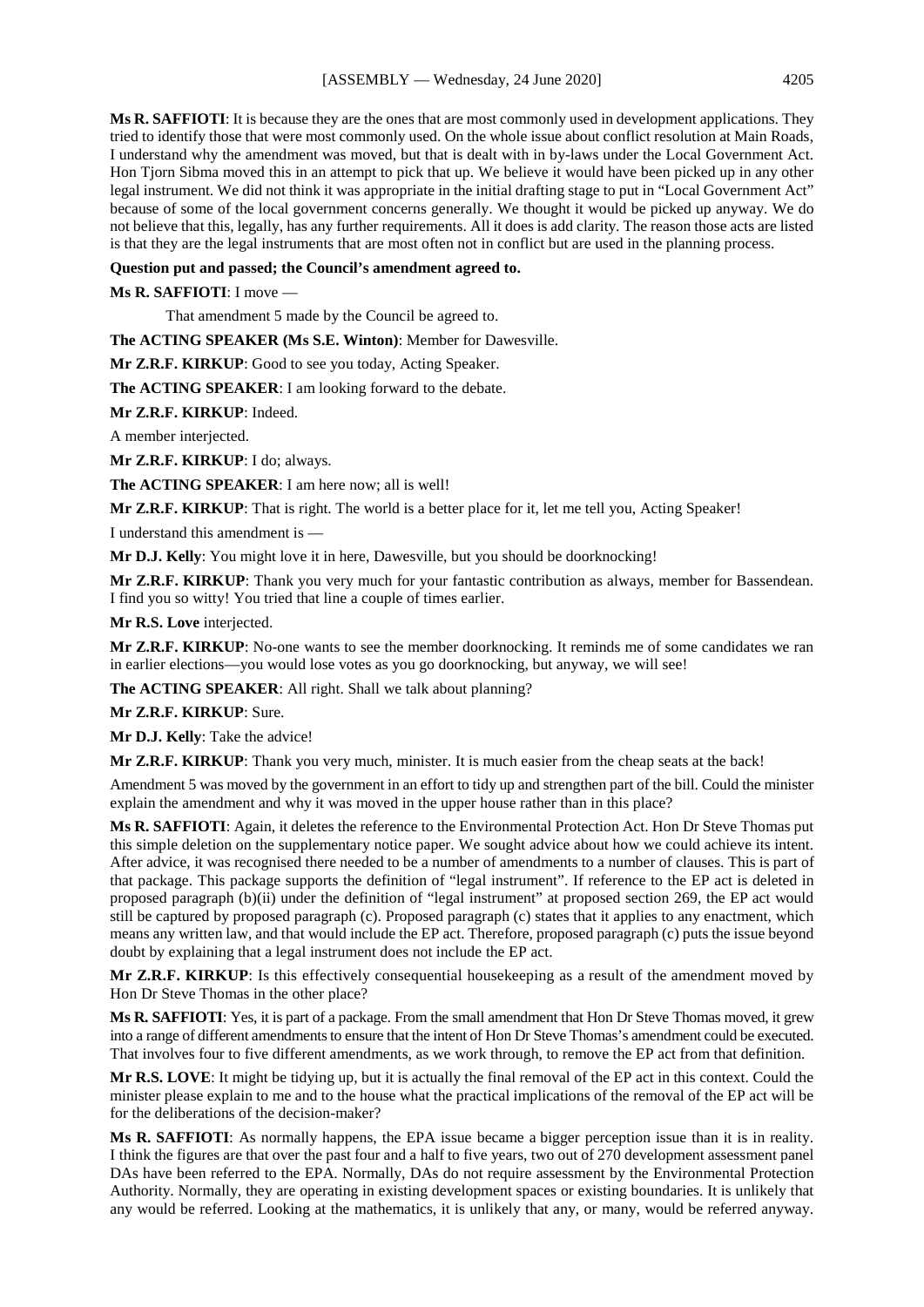This is something that was put in initially by the government to ensure that the EP act was dealt with similar to other acts and other legal instruments. Some people took issue with that. We understood that, and that is why we agreed and then moved these amendments to clarify that. We do not think the actual impact will be of any significance whatsoever.

**Mr R.S. LOVE**: That is an interesting understanding, because I would have thought that when dealing with more complex and larger applications, which is the intent here, the likelihood would be much greater than the average to have triggered some sort of an interaction and therefore I question the wisdom of the minister's acceptance of that. I understand it was debated at length in the other house. I am still scratching my head as to how that helps the aim of the bill.

**Ms R. SAFFIOTI**: I thank the member for that contribution. There is another amendment a bit later on that will, I suppose, give the member some—what is the word?—comfort about the Environmental Protection Authority's interactions with this bill, which I will explain later. Most development assessments that go before development assessment panels are significant buildings in urban corridors and in an urban context. Development assessments in the regional context do not normally involve natural environments. Environmental considerations really come into effect in planning schemes and metropolitan region schemes, when people are operating in greenfields and new areas, and structure plans. The EPA would come into play more significantly when people are working with new, untouched areas.

**Mr R.S. LOVE**: That might be the advice that the minister was given, but from my experience certainly in my area and region—not just my electorate, but regionally speaking—very often it is very large projects that have an interaction with the natural environment that come adrift. I do not have to think very far back to be reminded of a situation in a town in my electorate that split the community.

## **Mr Z.R.F. Kirkup**: Where was it?

**Mr R.S. LOVE**: In Lancelin. The community was split over whether a particular project should go ahead. The former Deputy Premier, the good Dr Hames, was a great proponent of a particular development in that community, while another prominent Western Australian politician, who happened to be a dentist, not a doctor, appeared not to be in support of the project. It all hinged on environmental interactions and environmental assessments. I am talking about iconic developments on the coast. I can think of another example going back a few years when the Minister for Regional Development was the Minister for Planning and Infrastructure and was dealing with a submission by a developer in Geraldton for the Abrolhos Islands. Again, the lack of ability to interact on the environmental issues was the killer of a large iconic project. I can think of many up and down the coast. I will not talk about Coral Bay and other areas. That has been the stopper on many occasions. I question whether removing that from the process will limit the ability of the minister's organisation to achieve the aims that the minister stated. It might be that my communities are happy with the outcome. I am sure many of them would be—certainly many of the residents would be—but it might not have the outcome that the minister is hoping for.

#### **Question put and passed; the Council's amendment agreed to.**

#### **Ms R. SAFFIOTI**: I move —

That amendment 6 made by the Council be agreed to.

**Mr Z.R.F. KIRKUP**: I understand that this amendment was moved by Hon Rick Mazza in the other place and that it is a consequential or housekeeping amendment as a result of amendments that were moved by Hon Rick Mazza to the rest of the bill. Is that the case?

**Ms R. SAFFIOTI**: That is correct. This amendment relates to the definition of "net lettable area". Again, those criteria were set for the significant pathway. Those criteria are no longer needed, so this definition is no longer needed.

**Mr Z.R.F. KIRKUP**: Just to clarify, there was an inclusion originally to ensure that a significant project would have to have 20 000 square metres of net lettable area. The amendment removes that requirement because the value threshold has also been changed in an amendment in the bill. I assume that that is the obvious reason to get rid of this. The government is obviously comfortable with removing "net lettable area", because it has been based on the aggregate value of a project generally.

**Ms R. SAFFIOTI**: We could have kept the definition and not used it, but we thought that we would remove it because it is no longer required in the new significant pathway criteria. The amendments agreed to by many of the parties in the upper house on the threshold meant that not only was the value decreased, but also two other subsets of net lettable area requirements and dwelling requirements were removed. In a sense, a much wider net will automatically qualify for the significant pathway.

**Mr Z.R.F. KIRKUP**: In that respect, does the minister see a significant change because it has changed the obvious definition in terms of the operation of the act? The removal of "net lettable area" is a significant shift from what the government had originally intended, because, of course, 20 000 square metres of net lettable space is significant and it defined what a significant project was. In going to an overall value and getting rid of this definition, given that there was no real need to get rid of it, I do not quite understand why the government accepted the amendment to not include the definition of "net lettable area". Is it effectively because the value will override it?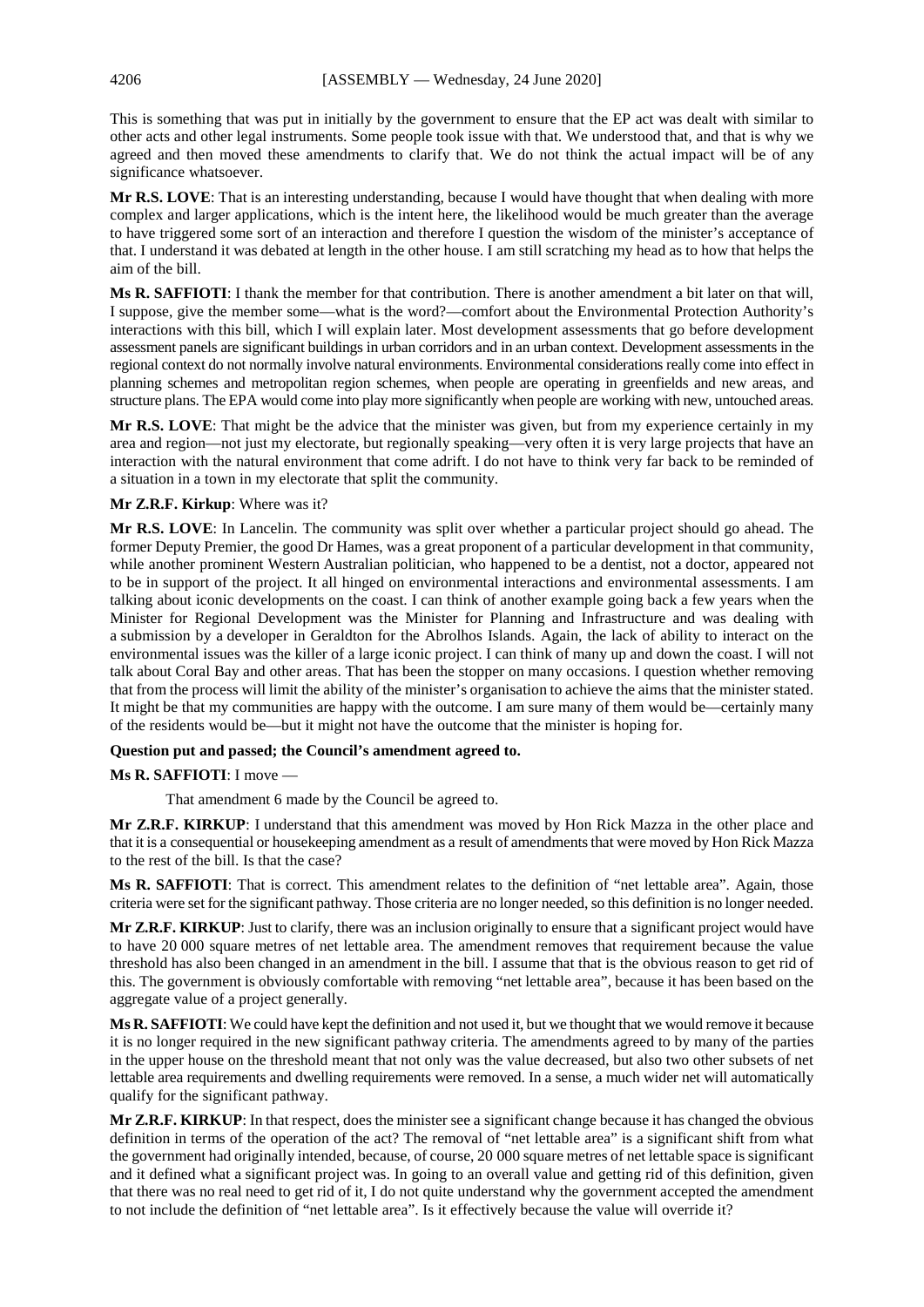**Ms R. SAFFIOTI**: I will refer to the whole package, because this amendment is a consequence of the major policy change on the size of projects. I had discussions with the shadow Minister for Planning and Hon Rick Mazza, not in the other place but in the corridors between this and the other place. I also talked briefly with the Leader of the National Party about the proposed amendments. It was felt that the current definition was too narrow to allow projects to automatically qualify, so there was a move to bring that threshold down, originally to \$10 million but we agreed to \$20 million, with a \$5 million threshold in regional areas. The proposition was to bring it down to \$10 million and we compromised on \$20 million and \$5 million in regional areas. As a result, the discussion was that the requirement of 20 000 square metres would mean a very large building and it would not pick up additional buildings worth between \$20 million and \$30 million because the net lettable area reflects a very significant building. We would nullify the threshold for commercial buildings if we brought it down to \$20 million. Having the net lettable area requirement would eliminate all the projects that people wanted captured in the \$20 million to \$30 million area.

**Mr Z.R.F. KIRKUP**: Effectively, as the minister said, it will make no change to the operation in that case because there is nothing that would not be captured already by the dollar amount of the significant project value. This does not help because a project of 20 000 square metres would not be built for less than \$20 million.

#### **Ms R. Saffioti**: Yes.

#### **Question put and passed; the Council's amendment agreed to.**

#### **Ms R. SAFFIOTI**: I move —

That amendment 7 made by the Council be agreed to.

**Mr Z.R.F. KIRKUP**: Amendment 7 deletes lines 27 to 29 on page 5, which removes the requirement for R-codes. I assume that this is because the definition of "dwelling" was removed in amendment 2 and, as such, the R-codes do not need to be referenced. Is that right?

## **Ms R. SAFFIOTI**: That is very well put.

## **Question put and passed; the Council's amendment agreed to.**

#### **Ms R. SAFFIOTI**: I move —

That amendment 8 made by the Council be agreed to.

**Mr Z.R.F. KIRKUP**: This amendment is one of the most significant changes in the bill because it changes the definition of "significant development". To refresh members' memories, the government's original intent was to ensure that a "significant development" is any development that includes the erection, construction and alteration of 100 or more dwellings and have an estimated cost of \$30 million or more; or any other development to which R-codes would not apply but included the alteration, construction or erection of one or more buildings with a total net lettable area to be constructed of 20 000 square metres or more and cost \$30 million or more. We will now change it to ensure that there is no longer the requirement for the dwellings and no longer the requirement for the net lettable area, and it is judged entirely on a value basis; that is, a project now moved wholly or partially in the case of a development in the metropolitan area would be \$20 million or more, and in any other case, which I assume would be regional, it would be \$5 million or more. This was an amendment moved by Hon Rick Mazza in the other place and agreed to by every party except the Greens, as I understand, and our good friends in the Nationals WA. That is a significant shift from where the government's original policy was, and I will probably explore that a little bit more, but can the minister provide an update to the house on why the government thought it was necessary to change that value? It has gone from a value of about \$30 million down to \$20 million, and that is a fundamental shift in the government's positioning on what a significant development is. Why did the government agree to this amendment?

**Ms R. SAFFIOTI**: As the member knows, we had to negotiate this bill through the other place, and so we opened our doors to all parties for amendments and how people in the other place wanted to proceed. Hon Rick Mazza approached me about amendments put to him by industry—in particular, about the threshold. People in the commercial building area believed that the 20 000 square metres net lettable area and \$30 million was basically too high a threshold for projects to fall under. There was also my concern and that of the Premier that reliance on the other pathway would be too heavily utilised as more and more people would try to use that pathway rather than an automatic pathway. That view was put forward and I discussed it with the Premier to get his sounding on whether we would consider a reduction in the threshold. The reduction put forward was \$10 million, and \$5 million in regional areas, which we thought was quite low and would lead to a lot of projects automatically coming through that process.

I approached the Liberal Party, in particular, and the National Party to get their views on the proposal. I do not want to verbal anyone, but I think that the general consensus in the Liberal Party was that \$10 million may be a bit low, but if we could get the majority of the parties in the upper house to support \$20 million, that would be a good thing to do. It would give more certainty to industry and reduce the reliance on the other pathway. That is why I was comfortable with that amendment. Of course, it has implications for the number of projects that we will be receiving; there is no doubt about that. However, it is an 18-month period; it is a special case. If we were looking at the longer term, there would probably have been more discussion, but given that there was a movement in the lower house and the upper house, we were happy to entertain it and support it, and that is what we did.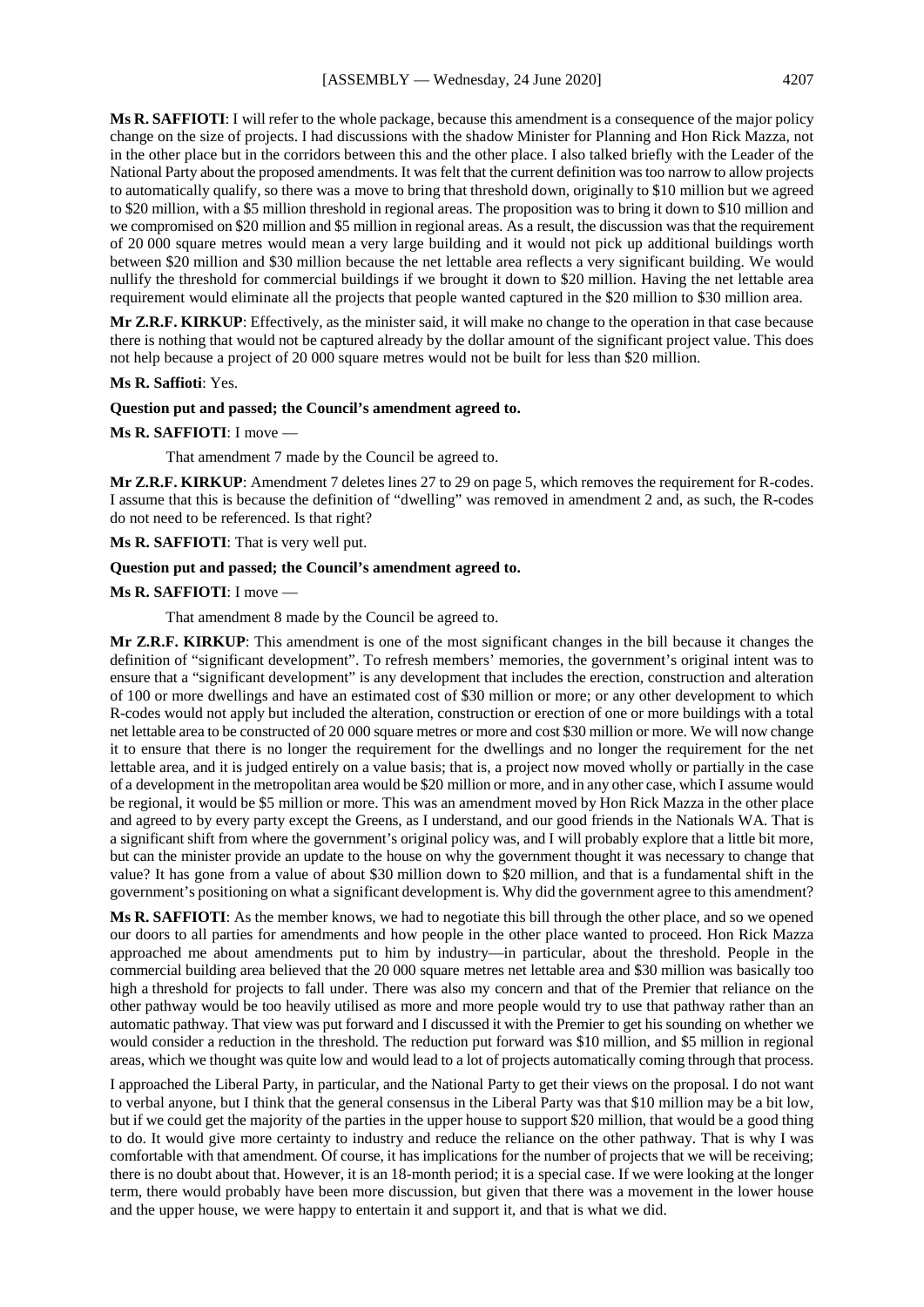**Mr Z.R.F. KIRKUP**: I will use the change from \$30 million to \$20 million in aggregate terms—of course, I realise the implication of what that means commercially and residentially for the net lettable area or dwellings that would have to be constructed. With the change from \$30 million to \$20 million, are we going to see a significant increase in caseload for the Department of Planning, Lands and Heritage? I imagine we would. Has the minister anticipated what that might look like in real numbers of applications? Is there any extra resourcing for the department to deal with that increase in caseload?

**Ms R. SAFFIOTI**: Based on last year's development assessment panel figures, we estimated about 57 or 60 applications. We expect it to go to between 90 and 100 applications, just from that pathway. It will mean that for the alternative pathway, we will be very clear that it will not be used as much as it would have been when the threshold was a lot higher. Some of the commitments that we have given are releasing the specific criteria for that, which will include things like the application being in the public interest and it being a jobs generator. These things happen quickly, but overall I am content and satisfied that we have reached a good number. Yes, it will mean an increased workload, but we are looking at resourcing that unit of the department very quickly, and we will resource it with whatever we need to make sure we can do our work properly.

**Mr Z.R.F. KIRKUP**: I appreciate that that is the resourcing that will be required. That is quite a jump from 57 or 60, based on the last DAP figures, up to 90 to 100; that is a very significant increase in that respect. Obviously, this amendment will help with the economic activity that the government and, indeed, the opposition want to see generated in this state. To be frank, I think it is quite a generous change to move from \$30 million to \$20 million and to remove some of those other requirements. I hope that there is a flow-through of some of that activity down the line, if we are going to see nearly a one-third increase in DAs. That is not without consequence in terms of its economic activity. This is my last question on this amendment, member for Moore. For clarity, I will assume that the metropolitan region is the Perth and Peel regions as defined, or is it just Perth, and then Mandurah and Peel are defined as regional? I am keen to understand that, because in usual planning parlance, the Perth and Peel regions are considered to be in the metropolitan region. There is no definition in the bill, but I assume it is in the act itself. Undoubtedly, it will be quite long, defined by either local government or a cadastre, but I imagine in that case that the minister could provide me with some comfort about where, at the very least, Mandurah falls into this definition.

**Ms R. SAFFIOTI**: Schedule 3, "Metropolitan region", on page 230 of the Planning and Development Act, describes, point by point, the metropolitan area compared with the regional area. Mandurah would be a regional area.

**Mr R.S. Love**: I was going to make that point.

**Mr Z.R.F. KIRKUP**: As a fellow regional member, member for Moore, I will continue to prosecute it then. It is very consequential for Mandurah to have a \$5 million threshold; that is a good thing. Hopefully, it can stimulate some important economic activity in our community. No response is required, but I am pleased in that case to see that Mandurah is included as a regional community in this respect. I appreciate the amendment.

**Mr R.S. LOVE**: I am pleased that someone regards Mandurah as a regional community as well, because quite often most people would consider it to be a metropolitan area. From the point of view of the Nationals, the real problem is the diversity of regional areas—for instance, trying to define the City of Mandurah, the Town of Port Hedland, the City of Karratha or the City of Kalgoorlie–Bowler, and then lump in there a small one such as the Shire of Nungarin, which is a very small local government in the wheatbelt. How does one arrive at a figure that is meaningful in trying to define a threshold that has some significance? The minister showed me a diagram that had about a one per cent difference in the number of applications between the \$5 million and \$10 million, but I think setting it at \$5 million is the issue, because previously we had a definition for regional areas, which was that they would be of regional or state significance rather than being set at a level. Knowing the history of some complex and very valuable approvals that have taken place that certainly would have been worth well over \$5 million, Western Australian Planning Commission involvement is important because the process is usually about the complexity of the application, not the figure. Approvals worth up to \$5 million can go through the wheatbelt development assessment panel in no time—it is not that big a deal but we have failed to pick up that the complexity is the issue here.I do not agree with the \$5 million.I know my colleague in the upper house Hon Colin de Grussa—I hope I got that right; I often get the two Colins there mixed up—outlined the concerns of the Nationals WA. I will refer people to *Hansard* rather than go through in great length and replicate the upper house debate, otherwise we will be here until question time. I will just pick up on that point again and say that we cannot look at the Cities of Karratha and Mandurah and—what is the member for Roe's area?

## **Mr P.J. Rundle**: Broomehill.

**Mr R.S. LOVE**: We cannot look at those cities and the Shire of Broomehill with the same level of expenditure and say that there is any sense in picking that figure. I would have thought that the City of Mandurah would have been at the same level as a metropolitan area because the level of development there is of a greater scale than it is in Broomehill—and one would expect that. This is not necessarily about the dollar figure. The right measure was to leave the wording to refer to a type of project that is of significance to the state and the region and significant enough for the Premier and the Minister for Planning to feel that WAPC involvement would be of benefit.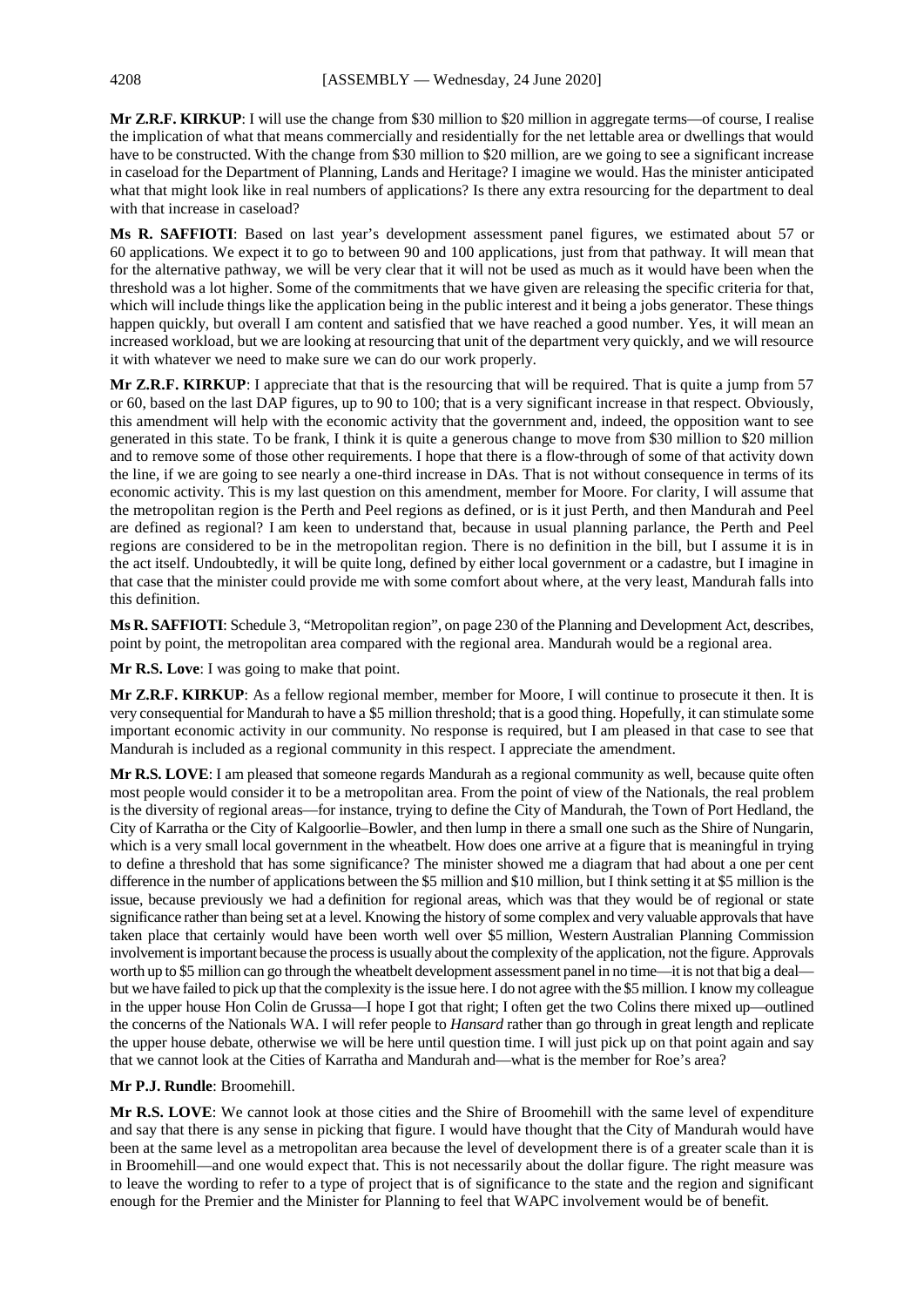On Friday and Monday, I attended the Western Australian Local Government Association's meetings for the Avon–Midland country zone and the northern country zone in my electorate. Those local governments are somewhat perturbed about this. Just to illustrate the imbalance, the City of Greater Geraldton is sitting in a country zone with the Shire of Mingenew; the difference in scale is quite spectacular. The capacity of one area to attract projects of state significance is much greater than the other, but there might be an industrial development or otherwise in Mingenew, which has quite a significant space industry. Member's might have to give me a bit of time here.

**Mr W.R. MARMION**: I am fascinated with what the member has to say.

**Mr R.S. LOVE**: Thank you, member for Nedlands. I am glad that you are on the ball. Thank you, Mr Whip!

This is why we chose to oppose this measure in the other place. We are not of a mind to support it here, either, because of these concerns. We support the Planning and Development Amendment Bill 2020, as we have supported pretty well every COVID-19-related legislation. This bill was not put under that particular temporary order, as I recall, but it certainly had elements that responded to COVID-19, including the 18-month period in which the Planning Commission can be involved, and it was treated as an urgent bill. We supported it. I assured the government that the Nationals would support it in the other place. We supported the bill in its entirety in the other place, but we do not support this amendment. We supported the original provision in the bill that was brought into this house because we thought it was good to refer to applications of regional and state significance.

Picking a figure of \$5 million has not helped. I have nothing else to say about the \$20 million for the metropolitan area other than that I understand the points that have been put and I do not find them or the consequential amendments concerning whatsoever. However, the \$5 million is not necessary. It makes what appears to be a simple measure more complex when we look across the breadth of the state. As I said, the local government representatives whom I spoke to on Monday and Friday were, in the main, concerned about it. Representatives from WALGA who were there were also concerned. I also know that members of the other place were contacted by some regional council representatives who were very concerned about what this might mean, and they mainly came from local governments with a larger industrial footprint. I am not sure that we will go into detail about their communications with their local members, but a great deal of the people who came forward were concerned about this. On that basis, the Nationals WA will not be supporting this proposed amendment and we will probably vote against it.

**Ms R. SAFFIOTI**: I will make a couple of points. Firstly, on the significant pathway of over \$5 million, if a proponent gets on well with the local government and has a keenness to continue using the existing pathways, it is able to do that. But I note that the development assessment panel's threshold is \$2 million. In a sense, that threshold is lower than the \$5 million. We will continue to have the regional pathway for regional projects to pick up the differences between smaller and larger towns. Yes, the member is right about regional WA—the size of towns differs—but trying to pick up the boundaries for Geraldton and the Pilbara versus the smaller regions was seen as problematic. I pretty much know which council the member is referring to, and I do not think that it supports anything that the Labor Party does—that has been longstanding and will continue to be the case.

#### *Division*

Amendment put and a division taken, the Acting Speaker (Ms S.E. Winton) casting her vote with the ayes, with the following result — Ayes (44)

|                   | Mr D.A. Templeman<br>Mrs M.H. Roberts | Mr V.A. Catania<br>Mr D.T. Redman |                          |
|-------------------|---------------------------------------|-----------------------------------|--------------------------|
|                   |                                       | Pairs                             |                          |
| Mr I.C. Blayney   | Ms M.J. Davies                        | Mr R.S. Love                      | Mr P.J. Rundle (Teller)  |
|                   |                                       | Noes $(4)$                        |                          |
| Mr T.J. Healy     | Ms L. Mettam                          | Ms M.M. Quirk                     | Mr D.R. Michael (Teller) |
| Mrs A.K. Hayden   | Ms S.F. McGurk                        | Mr J.R. Quigley                   | Mr B.S. Wyatt            |
| Mrs L.M. Harvey   | Mr M. McGowan                         | Mr D.T. Punch                     | Ms S.E. Winton           |
| Ms E.L. Hamilton  | Mr W.R. Marmion                       | Mr S.J. Price                     | Mr R.R. Whitby           |
| Mr M.J. Folkard   | Mr F.M. Logan                         | Mr P. Papalia                     | Mr P.C. Tinley           |
| Ms J. Farrer      | Mr S.K. L'Estrange                    | Mrs L.M. O'Malley                 | Mr C.J. Tallentire       |
| Mr R.H. Cook      | Mr A. Krsticevic                      | Dr M.D. Nahan                     | Mrs J.M.C. Stojkovski    |
| Mrs R.M.J. Clarke | Mr Z.R.F. Kirkup                      | Mr M.P. Murray                    | Ms J.J. Shaw             |
| Mr J.N. Carey     | Mr D.J. Kelly                         | Mr Y. Mubarakai                   | Ms A. Sanderson          |
| Dr A.D. Buti      | Mr P.A. Katsambanis                   | Mr S.A. Millman                   | Ms R. Saffioti           |
| Ms L.L. Baker     | Mr W.J. Johnston                      | Mr K.J.J. Michel                  | Ms C.M. Rowe             |

**Question put and passed; the Council's amendment agreed to.**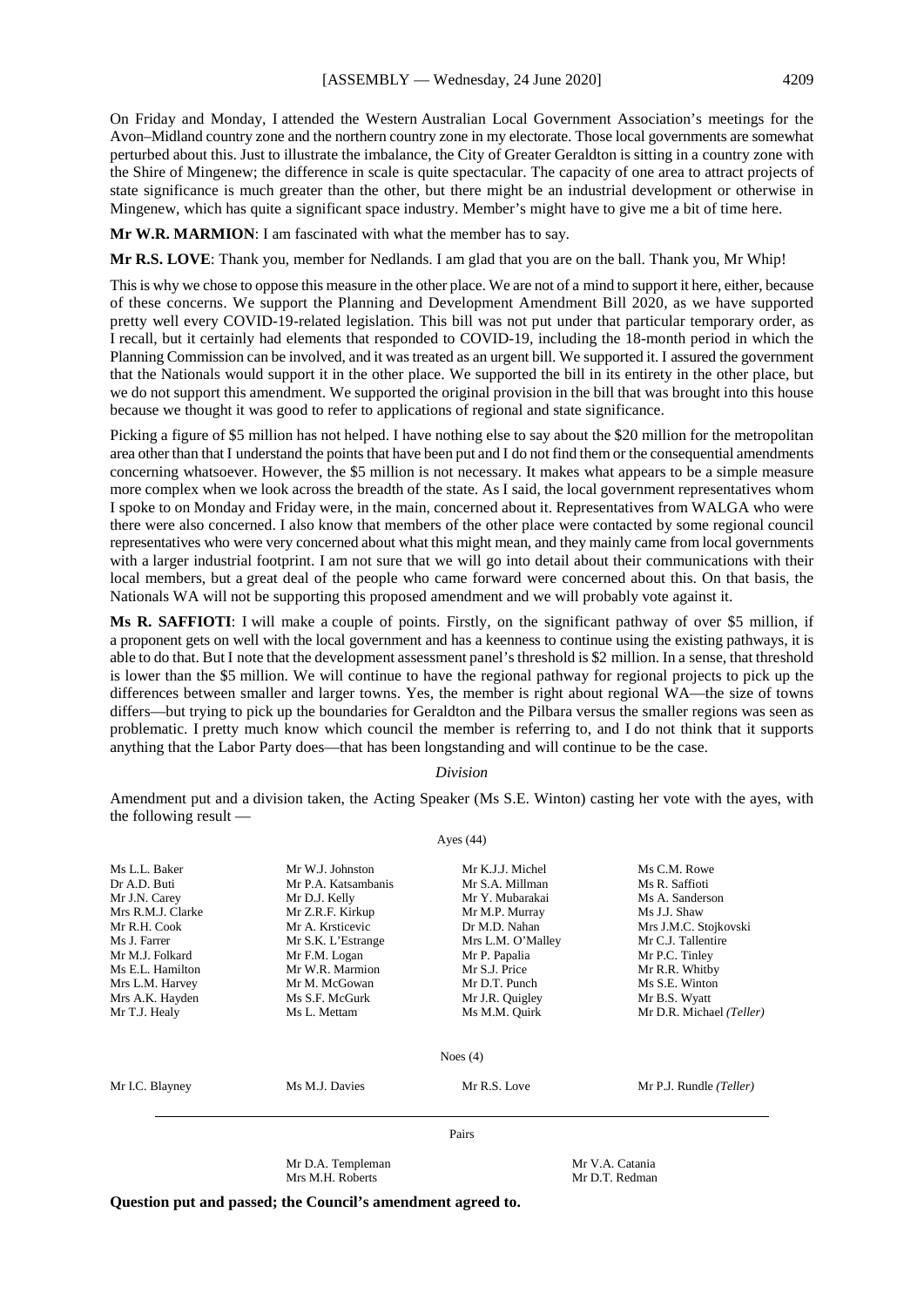**Ms R. SAFFIOTI** — by leave: I move —

That amendments 9 and 10 made by the Council be agreed to.

**Mr Z.R.F. KIRKUP**: These amendments delete the requirement for "substantially commenced". I will talk to this later on in a further amendment, but I just want to confirm that.

**Ms R. SAFFIOTI**: At page 7 of the bill, amendment 9 removes the ability for the definition of "substantially commenced" in the regulations to be altered.

**Mr R.S. LOVE**: Amendment 10 inserts reference to section 5 of the Environmental Protection Act. What is section 5 of the Environmental Protection Act?

**Ms R. SAFFIOTI**: It will enshrine the pre-eminence of the EP act in this legislation by inserting something similar to section 5 of the EP act.

**Mr R.S. Love**: Could the minister explain that?

**Ms R. SAFFIOTI**: Explicitly, section 5 of the EP act states that the Environmental Protection Act is a pre-eminent piece of legislation and overrides other legislation.

#### **Question put and passed; the Council's amendments agreed to.**

**Ms R. SAFFIOTI**: I move —

That amendment 11 made by the Council be agreed to.

**Mr Z.R.F. KIRKUP**: This is only one of very few amendments that I intend to speak to in the remaining time. This amendment introduces a measure of transparency. I understand that its inception was from Hon Tjorn Sibma and that this amendment is a government version of what initially was moved in the Legislative Council. It is an important transparency measure that the opposition initially flagged in this chamber that will ensure that any directions that are given by the minister will have to be gazetted and laid before the house. I appreciate that this is an important amendment and I recognise the work that was done by Hon Tjorn Sibma as part of that.

**Ms R. SAFFIOTI**: We agreed to it. I think we redrafted it or made some slight changes. This is a bipartisan amendment.

**Mr Z.R.F. Kirkup**: A lot of love!

**Ms R. SAFFIOTI**: Just on the issue of a lot of love, I noticed that a couple of members on the other side did not vote in that last division. I understand that we lost the member for Cottesloe.

**Mr R.H. Cook**: No love there.

**Ms R. SAFFIOTI:** The Liberal Party split on its own amendment. We lost a few members. Of the members I could see, we definitely lost the member for Cottesloe. I do not know how many other members were lost. Fortunately, we still won the vote. The opposition has lost a couple of members in the last 15 minutes. The member for Cottesloe did not support amendment 8.

**Ms S.F. McGurk**: There's not many of them; you shouldn't let them roam.

**Ms R. SAFFIOTI**: The member for Dawesville should really look after his members a bit better.

**Mr R.H. Cook**: What is your Whip doing?

**Ms S.F. McGurk**: You need one of those cattle dogs.

**Ms R. SAFFIOTI**: The member for Dawesville seems to have lost the member for Cottesloe. Perhaps that means he will be able to slander me in his local paper continuously and say disgraceful things. He continues to do that.

**Mr R.H. Cook**: Surely he wouldn't do that given that his party supports this.

**Ms R. SAFFIOTI:** Surely, he would be held to account, but he does not seem to be. He can be an example of hypocrisy. He sits in this Parliament and supports a bill, but then, sneakily, does not come into the chamber to vote on an amendment. He will probably go out and criticise the amendment and me in the local paper.

Mr Z.R.F. KIRKUP: I had anticipated that this bill

**The ACTING SPEAKER**: Member for Dawesville, it was going so nicely!

**Mr Z.R.F. KIRKUP**: Was it not, Acting Speaker? I had hoped that this bill would have been dispatched by two o'clock so that we could get on to the Health Services Amendment Bill 2019.

**Mr R.H. Cook**: We can.

**Mr Z.R.F. KIRKUP**: Maybe we cannot, Minister for Health, given the attitude of the minister and her reflection on what undoubtedly would have been urgent parliamentary business that the member for Cottesloe had to attend to.

**The ACTING SPEAKER**: Member for Dawesville!

**Mr Z.R.F. KIRKUP**: I will do my best to get this bill out of here in time, but when detractions like that are made, it may take longer than I had otherwise anticipated.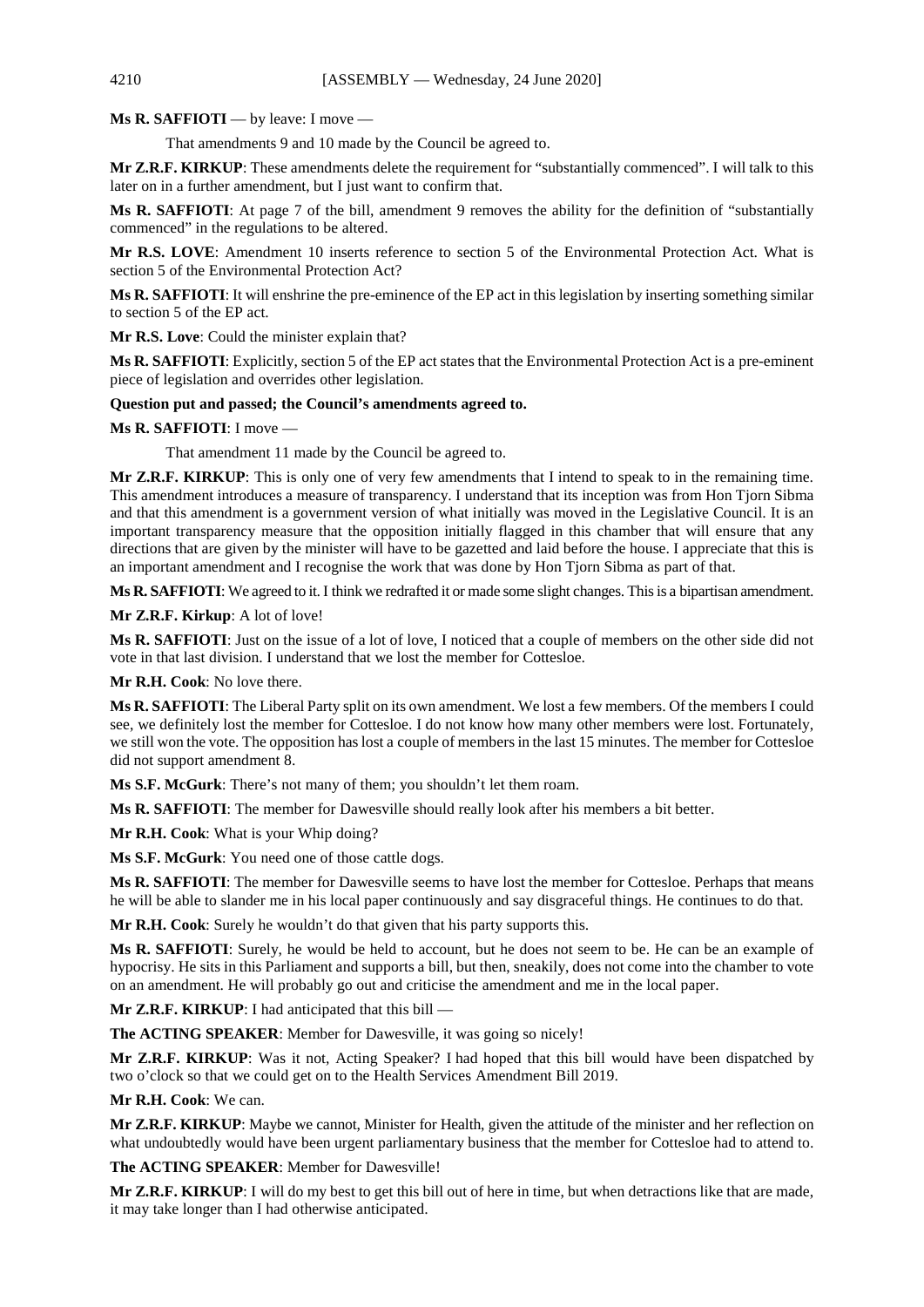**The ACTING SPEAKER**: Member for Dawesville, was there a question in that?

**Mr Z.R.F. Kirkup**: It was a statement.

**Mr R.S. LOVE**: I highlight that the member for Cottesloe apparently supports the Nationals WA on this. That is nice to know. He comes from a farming background in Cranbrook, so I see a potential recruit for the National Party in Cottesloe. He is a very fine man.

As for this amendment, I think that there were three divisions in this chamber on similar transparency matters. On each occasion, the National Party, along with the Liberal Party, moved to support the imposition of a clause like this—not exactly the same but very similar to it—in the bill. We are pleased that at long last something like this is being inserted in the bill. I think that it will make the bill more transparent and give the public some comfort.

**Ms R. SAFFIOTI**: I thank both members for their contributions.

#### **Question put and passed; the Council's amendment agreed to.**

**Ms R. SAFFIOTI** — by leave: I move —

That amendments 12 to 16 made by the Council be agreed to.

#### **Question put and passed; the Council's amendments agreed to.**

#### **Ms R. SAFFIOTI**: I move —

That amendment 17 made by the Council be agreed to.

**Mr Z.R.F. KIRKUP**: Very quickly, this changes the substantial commencement from 48 months to 24 months, which is a significant change. Would the minister have an understanding of what projects would be included now as part of that that would have to be substantially commenced within that time, and how many in the state would be affected by this amendment?

**Ms R. SAFFIOTI**: It changes the default period. Initially the default period was 48 months. We believed that was the right number, because as part of the COVID-19 response, we automatically extended, for example, every development approval out there by two years, so in many instances there are already development approvals out there that are three to four years. We thought that having four years for significant projects matching what is really the outcome of our previous post-COVID-19 decision was appropriate. This changes the default to two years. In answer to the member's question, this bill could potentially have a lesser impact, but it is a default period, so the Western Australian Planning Commission can have a longer period if it deems fit.

**Mr Z.R.F. KIRKUP**: Does the minister have an anticipation of any projects that would be affected by this? Does the minister have a list of projects that would be captured by this legislation and affected by this change?

**Ms R. SAFFIOTI**: I do not have the projects, but it is more what normally happens, particularly for those projects subject to finance and presales. Sometimes it does take many years to build the finance for particular developments. I think we saw that with Civic Heart, but that was a seven or 10-year saga. Like I said, we took a view about whether this harmed the bill and it does not really. We still have the availability for longer than a two-year substantial commencement period. We thought four years was appropriate at the time, but we are happy to accept the two years.

#### **Question put and passed; the Council's amendment agreed to.**

**Ms R. SAFFIOTI** — by leave: I move —

That amendments 18 to 22 made by the Council be agreed to.

**Mr Z.R.F. KIRKUP**: The opposition agrees to the remainder of the amendments being moved en bloc, because, of course, we have previously covered amendments 18 and 19 in the referrals largely with the Premier, and these are now covering the minister to ensure that any referred projects have to be gazetted. They are similar to amendment 11. These amendments were moved by the government, and I understand that they are basically the government's version of the amendment moved by the Leader of the Opposition. Amendments 20 to 22 address a Henry VIII clause and were moved by the opposition to tidy and strengthen the bill. I am just clarifying that that is the case. We have largely covered amendments 18 and 19, but they are largely transparency measures that were advocated for vociferously by the Leader of the Opposition. Indeed, we divided on this issue at one point, and the government voted against similar transparency measures when they were moved in the Assembly, only to agree to them in the Legislative Council.

**Ms R. SAFFIOTI**: In response to the points the member made, yes, there was a Henry VIII clause, which it appears members of the upper house are very focused on. I heard that Henry VIII was the most mentioned figure last night in that chamber! Yes, we dealt with the Henry VIII clause. In relation to the amendments for transparency, we said at the time that if the opposition in this place had given us a bit more warning, we would have agreed to the transparency measures to ensure that the drafting was consistent with parliamentary counsel's advice. We are always open to negotiations to support these amendments. That is what I said in this place at the time, and our action in the upper house was in no way different from what I said in this place.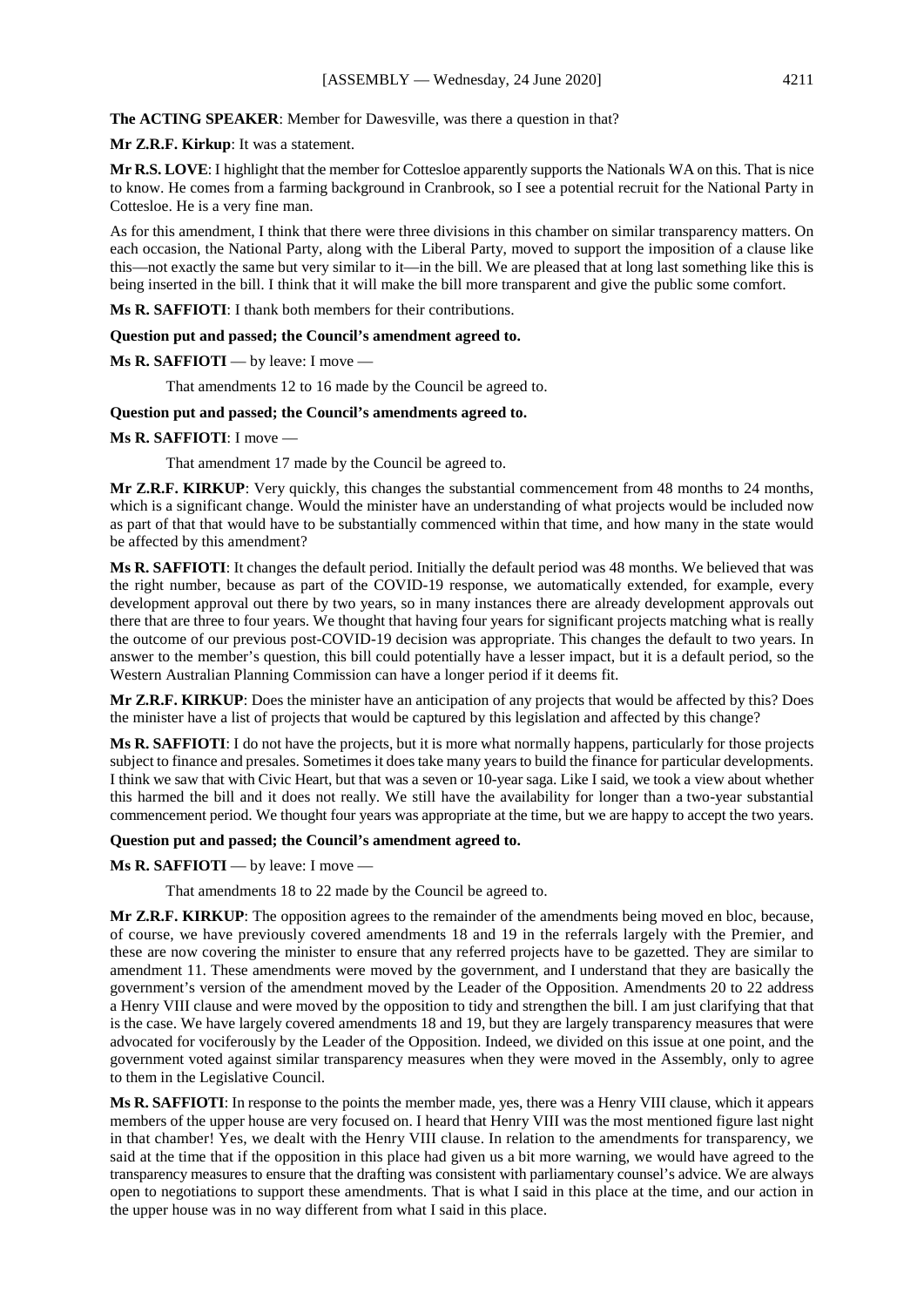**Mr Z.R.F. KIRKUP**: I appreciate in that case that the government agreed to an amendment the inception of which was in the Legislative Assembly. It aims to increase the level of transparency, and that was not in the bill as originally proposed. I think it is a good move. I welcome the government supporting the opposition's amendment in that case.

**Mr R.S. LOVE**: I refer to amendment 21, which, I think, is the removal of the definition of "R-codes". Can the minister explain what that does and why the removal of that definition is important?

**Ms R. SAFFIOTI**: This was a transitional provision to define "R-codes", because we are moving to change where they sit in the whole planning system. We are changing R-codes from a policy to a code. As a result of that change, we had to pick up this proposed section to cover the transition period as they move from a policy to a code. Now, because "R-codes" is no longer defined in the earlier definitions, we no longer need this transitional provision because we no longer refer to R-codes.

**Mr R.S. LOVE**: Does this then mean that the idea of a planning code at the moment lacks any real definition at all, and does that render sections such as proposed section 32C completely meaningless?

**Ms R. SAFFIOTI**: There is no explicit definition of "R-codes" as a planning code, but we will be making regulations to facilitate their movement from a policy to a planning code.

#### **Question put and passed; the Council's amendments agreed to.**

**The Council acquainted accordingly.**

## **HEALTH SERVICES AMENDMENT BILL 2019**

*Second Reading*

Resumed from 19 March.

**MR R.H. COOK (Kwinana — Minister for Health)** [1.58 pm] — in reply: I rise to close off this debate on the Health Services Amendment Bill 2019 in the last minutes I have before me. Obviously, my notes are much more extensive than this speech will be, so I will take the opportunity to clarify some of the issues raised in second reading contributions during the consideration in detail stage. They include a number of issues raised by the member for Dawesville about the Queen Elizabeth II Medical Centre reserve and a requirement on board members, particularly with respect to conflict of interest. There was also an issue about the commissioning and delivery of capital works. The members for Mirrabooka, Mount Lawley and Armadale raised some issues about compensation payments. As I said, I will clarify these issues at the consideration in detail stage. I commend the bill to the house.

Question put and passed.

Bill read a second time.

Leave denied to proceed forthwith to third reading.

## *Point of Order*

**Mr Z.R.F. KIRKUP**: Madam Acting Speaker, I just wanted to clarify the question you put to the house. I believe you asked whether we grant leave to go to consideration in detail. Maybe you can consider that, in fact, the process would be to proceed to the third reading debate. Perhaps you can take a moment to consider whether the statement that you originally provided to the house was correct?

**Mr R.H. COOK**: It is important to note that the point of order that was raised by the member for Dawesville was about the issue of whether we should proceed immediately to the third reading.

## **PROCEDURE AND PRIVILEGES COMMITTEE**

*Inquiry into the Legislative Assembly's Response to the COVID-19 Pandemic — Statement by Speaker*

**THE SPEAKER (Mr P.B. Watson)** [2.01 pm]: Members, I advise that the Procedure and Privileges Committee has resolved to inquire into and report on the Legislative Assembly's response to the COVID-19 pandemic and how the Assembly could better respond to any future pandemic. The committee will report to the house by 10 September 2020. I will send an email to all members inviting them to make a submission to the inquiry.

## **QUESTIONS WITHOUT NOTICE**

WESTPORT TASKFORCE — FINAL REPORT

## **471. Mrs L.M. HARVEY to the Premier:**

I refer to the Westport Taskforce, which has taken three and a half years and has cost Western Australian taxpayers \$10 million, including \$650 000 on spin doctors. Given that the government received the final report on 10 March, can the Premier outline to the house what the decision is for the future of Fremantle port?

## **Mr M. McGOWAN replied:**

The government will be progressing that issue over the coming months. Obviously, it is a big decision and a big issue for the state. Members might recall that back when Troy Buswell was the Minister for Transport, he was very supportive of a new port in Kwinana and outlined the reasons. Clearly, the state needs long-term planning, so we will be putting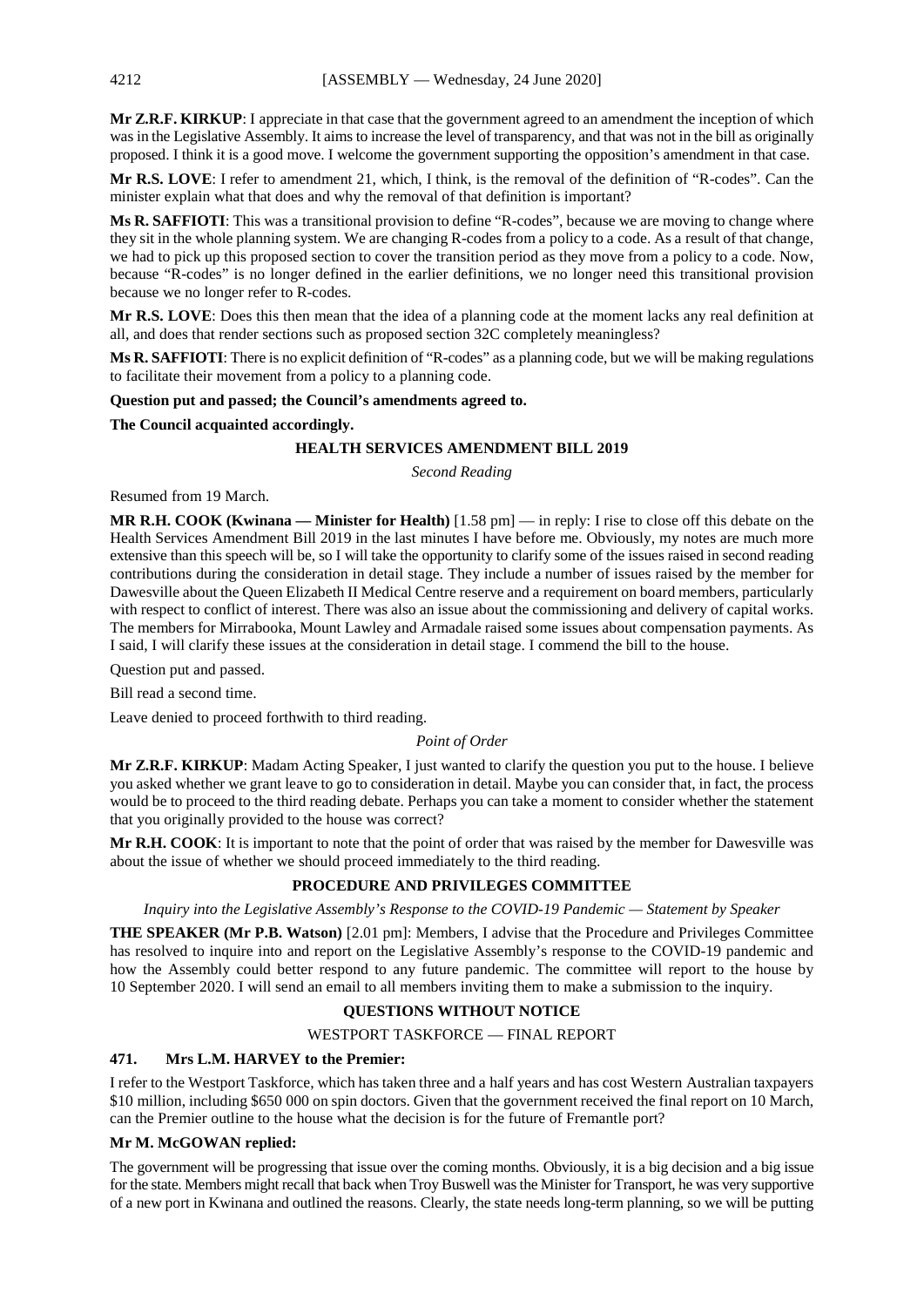in place that sort of long-term planning in the future. Obviously, we took that to the last election as a commitment. Progressing major projects and making sure that we create jobs and opportunities for Western Australians is what we are all about.

#### WESTPORT TASKFORCE — FINAL REPORT

## **472. Mrs L.M. HARVEY to the Premier:**

I have a supplementary question. Now that the government has the final report, is it now clear that the outer harbour is an unnecessary duplication of resources at this time that will destroy thousands of jobs at Fremantle port?

## **Mr M. McGOWAN replied:**

No, that is not the case. As I said, it has been government policy for 20 years to progress long-term planning for freight and trade for this state. Fremantle port was built 120 years ago. Making sure that we have a long-term solution to Western Australia's freight and trade issues is important. We are a trading state. We are the trading state of the nation and one of the great trading states of the world. A large part of our state and national income comes from our international trading relationships. Having a long-term large port infrastructure that will meet the needs of container traffic in particular, but other forms of traffic as well, is very important for the future of the state. Glib lines and very poor policy understanding are no substitutes for good long-term planning.

## CORONAVIRUS — TRANSPORT PROJECTS

## **473. Mrs R.M.J. CLARKE to the Premier:**

I refer to the McGowan Labor government's unprecedented investment in transport infrastructure right across regional Western Australia, which is supporting the economy as it recovers from the COVID-19 pandemic. Can the Premier update the house on this government's efforts to secure a federal government commitment to its regional road safety program and advise the house how the program will not only improve safety on country roads, but also support jobs?

## **Mr M. McGOWAN replied:**

I thank the member for Murray–Wellington for her excellent commitment to regional Western Australia. She has been a strong supporter of the regional road safety program. This government has driven that program through the Minister for Transport, who has put it on the national agenda. I am pleased to see that the commonwealth government has committed to it across Australia. I raised this project with the Prime Minister and the Minister for Transport raised it repeatedly at national meetings. We did the policy work behind it to show the cost benefits of this program and how it would not only create jobs, but also save lives across regional Australia, especially regional Western Australia. We got it listed on the Infrastructure Australia priority list and I am pleased that we were able to announce it in conjunction with the commonwealth government on Sunday. Initially, it will be \$100 million from both the state and commonwealth governments—that is, \$80 million from the commonwealth and \$20 million a year from the state government.

In the initial part of this program, we will be able to get on and fix 1 400 kilometres of roads across regional Western Australia with low-cost treatments to improve safety, including sealing shoulders and putting in place audible edge lines and wide centre lines. Those are designed to prevent single vehicle accidents, in particular the run-off-road crashes that kill and maim so many people across regional WA. Single vehicle run-off-road crashes are the major cause of trauma in regional WA. Modelling indicates that this program will be able to reduce that trauma by up to 60 per cent across regional Western Australia.

The good thing about these projects is that they are shovel ready; therefore, we can get this project underway very quickly. Obviously, the state has brought our share of funding for this program to the table. As part of this program, roads in every region across Western Australia will obtain improvements. We will see some significant improvements to South West Highway, through the member for Murray–Wellington's electorate; Brookton Highway; Albany Highway; Great Northern Highway; and sections of Vasse Road and Sues Road, in the electorate of Vasse. In fact, it will be in every region. This builds on our commitment to the Bunbury Outer Ring Road, the Tom Price–Karratha road and the Albany ring-road, and all our government's excellent work with the commonwealth to secure commonwealth funding for these projects.

This is a program that I think the Minister for Transport can be justifiably proud of. She is the one who came up with the idea, promoted it nationally, put it on the agenda of the Deputy Prime Minister and ensured that it secured support not only in Western Australia, but also across the entire country. Many people's lives will be saved because of the work of this transport minister in Western Australia.

## WESTERN POWER — REFERENCE TARIFF

## **474. Mr D.C. NALDER to the Minister for Energy:**

I refer to the recently released Economic Regulation Authority price list for Western Power's tariff charges. Can the minister confirm that the reference tariff that Western Power charges for residential customers to be connected to the electricity grid is  $87¢$  a day?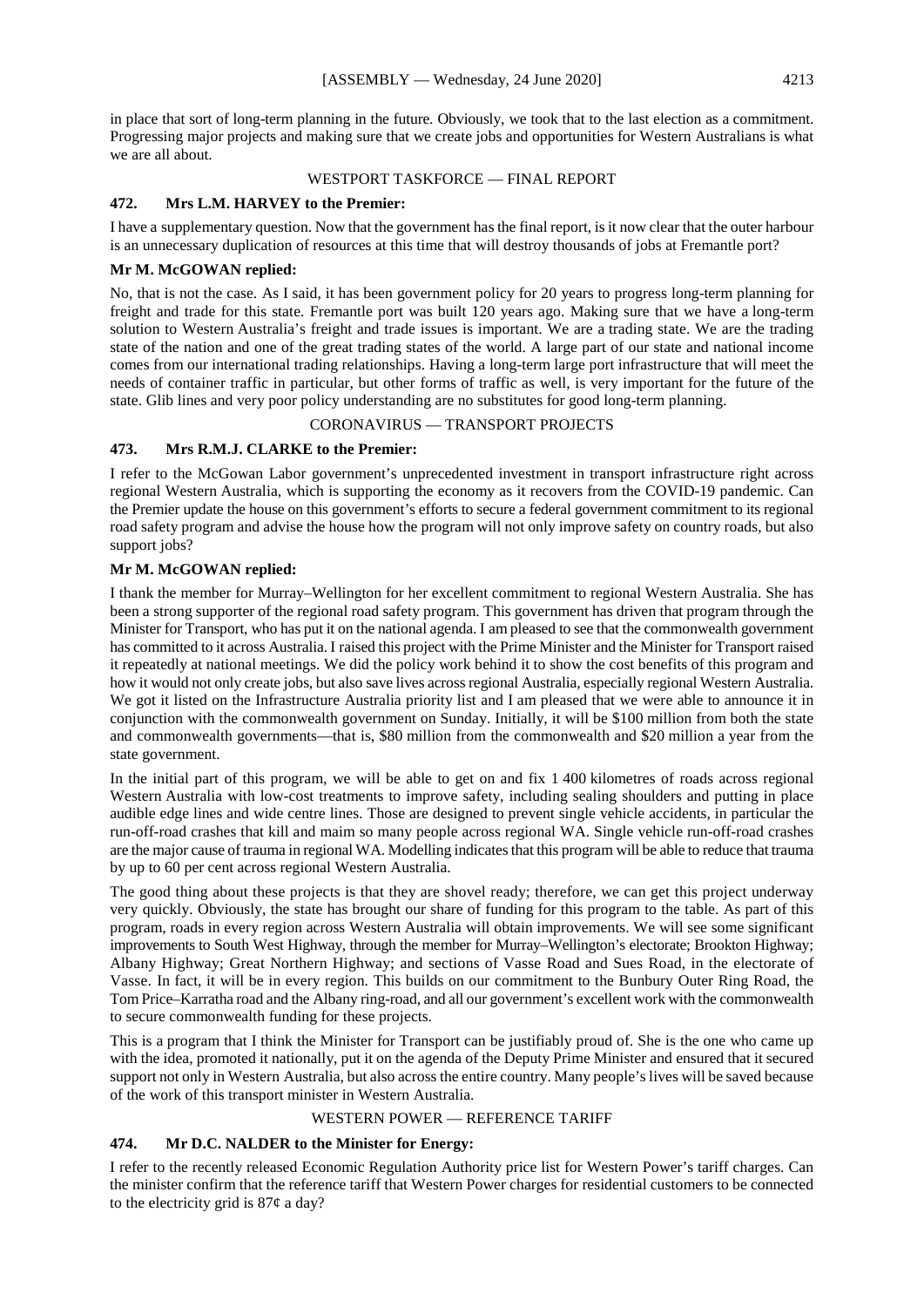## **Mr W.J. JOHNSTON replied:**

One of the interesting things about the Economic Regulation Authority is the move it made in access arrangement 4 to shift \$250 million of costs that are recovered by Western Power from transition customers, or large users of the grid, to distribution customers, or small users of the grid. That has shifted \$250 million of costs from large users of electricity to Synergy and Synergy's customers. This is one of the issues that I raised with the member in last year's estimates committee hearing. It is one of the challenges in the electricity system. It does not have any impact on Western Power's income, because all that is being done is costs are being shifted from one set of customers to another. It does not increase the amount of revenue that Western Power receives, but it transfers costs from large users to small users. One of the challenges with the ERA was the way it made its final decision. Ordinarily, a regulator would be expected to make a draft decision, which would then get commented on, and a final decision, which would then get implemented. The ERA chose to make a second final decision. That is a very poor outcome for regulatory practice. In fact, I have asked the ERA what was the legal basis that it used to have a second final decision, because I am unaware of a provision in the legislation that allows the ERA to do that. I have not yet heard from the ERA—of course, it is independent of government—about why it chose to do this unusual practice. It is certainly a suboptimal outcome for any regulator. I have reflected on the ERA in this chamber previously. One of the challenges is that because of that delayed structure of the decision, Western Power had to publish its tariffs prior to the second final decision, and that meant that it had to update those tariffs at short notice. That is another regulatory challenge in the sector that arises out of the AA4 decision.

The AA5 decision would require a submission from Western Power during the caretaker period for the next election, so I have made the decision to delay the AA5 process so that whichever party wins the next election will be able to deal with the AA5 decision after the election, because we would not want such a critical process to be dealt with during the caretaker period. That would be unacceptable, and I am sure that everybody here would agree on that.

As part of the energy transformation strategy, we are also looking at restructuring the way that these decisions are issued so that there is an opportunity for a workshop following the draft findings and all the people involved in the sector can come together and make verbal submissions on the draft AA5 decision and then have an opportunity to be heard on the final outcome of the AA5 when it is finally made.

There is no question that the ERA processes are inadequate to properly protect the interests of all Western Australians. The energy system in Western Australia is in a massive state of transition, just like it is everywhere else in the world. Fortunately, in Western Australia, because we have not privatised the system and we have not handed our regulation over to the national bodies, we are able to make much more rapid decisions to deal with the regulatory outcomes of our system. We can be much more dynamic and respond to the needs of Western Australians. I am very pleased to say that, in the future, the regulatory framework that manages Western Power will be completely changed so that it is more transparent and agile to respond to the needs of all Western Australians.

#### WESTERN POWER — REFERENCE TARIFF

## **475. Mr D.C. NALDER to the Minister for Energy:**

I have a supplementary question. From 1 July, will all households have the supply charge from Synergy dropped from \$1.03 to 87¢?

#### **Mr W.J. JOHNSTON replied:**

The daily supply charge for Synergy recovers not only the Western Power fixed costs, but also other fixed costs that Synergy takes account of. As the member knows, as a former minister of government, when he was in government, there was a regular discussion. Almost every time the then Minister for Energy or the then Premier spoke about the energy system in Western Australia, they discussed a range of fixed costs; for example, they discussed the question of the capacity charges. That was one of the issues that were constantly being raised in this chamber. The idea that the only fixed costs that Synergy labours under is the Western Power connection cost is a bizarre question from a person who holds himself out to be the future energy minister. I would have suspected that before he asked about a charge from Synergy, he would have asked what fixed costs Synergy is recovering through its charge, because Western Power does not bill consumers in this state. It may be that direct billing of consumers by Western Power would be a superior way of making arrangements in Western Australia, but that is not what happens at the moment. What Synergy does in its daily supply charge is recover its fixed costs. Some of those fixed costs—in fact, the majority of those fixed costs—are the Western Power costs. The member has recently asked a question about the cost stack for energy supply in Western Australia, and I believe he has the answer already. He should go back and read the answer to that question and he will see the range of fixed costs that Synergy suffers. I am not quite sure why he thinks it is only one fixed cost, when that has already been provided to him in answer to questions.

## PLANNING REFORMS

## **476. Mrs J.M.C. STOJKOVSKI to the Minister for Planning:**

I refer to the McGowan Labor government's landmark reforms to planning law that will drive economic activity as the state recovers from the impacts of COVID-19.

(1) Can the minister outline to the house what will be the next stage in delivering this government's comprehensive package of planning reforms and how they will support local jobs and businesses?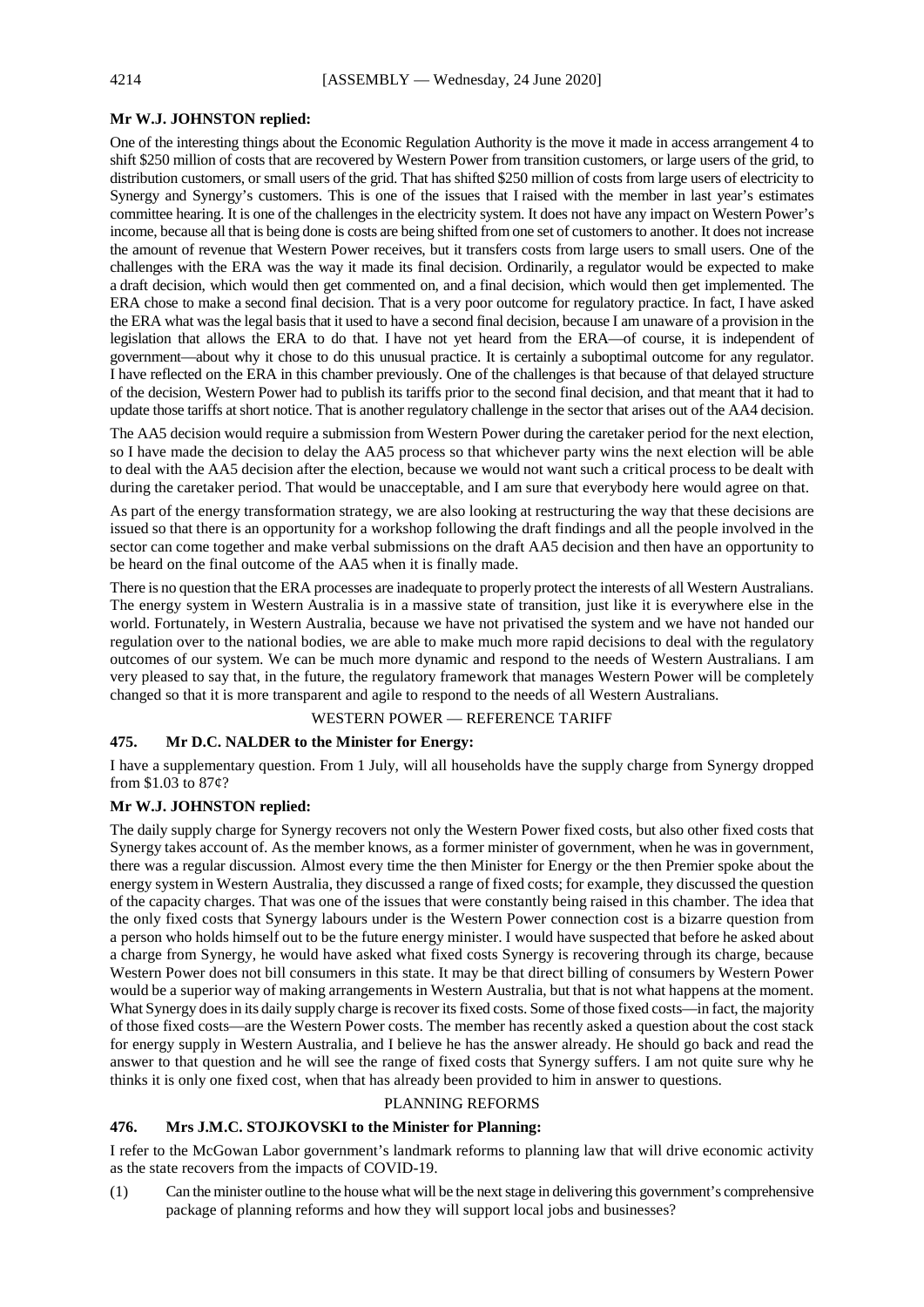(2) Can the minister advise the house whether she is aware of anyone who wants to compromise or undermine this government's efforts to support the state's economic recovery?

## **Ms R. SAFFIOTI replied:**

I thank the member for Kingsley for her question and, of course, her interest in planning, given her substantial experience in that area.

(1)–(2) First of all, I put on record my thanks to everyone in this house and the upper house who supported the Planning and Development Amendment Bill 2020, which we have just passed through this house. This is very important legislation to drive jobs and economic activity in this state. I put on record my thanks to the Liberal Party and the Nationals WA for their positive engagement and to the crossbench in particular in the upper house who put forward some amendments and also worked with us to get this bill through. I thank everybody.

I also thank my team, in particular Kathy Bonus, Stephen Ferguson and Gail McGowan from the department; David McFerran and Emma in my office; John Carey, the parliamentary secretary; and also the Premier and cabinet for their support for what is very significant legislation.

This legislation of course will help streamline approvals in WA and really drive new projects to drive jobs in WA. As part of the negotiations, the threshold for projects going into the significant pathway has dropped to \$20 million for the metropolitan area and \$5 million for regional WA. That will probably see more projects go through that significant pathway. It was a negotiated outcome and I think it will do a lot to create more jobs in WA. We are now moving to establish that team in the department. The new assessment team is being established as we speak. We are also making sure that we draft the necessary regulations as soon as possible to have them in place, particularly the measures to cut small business costs and also to facilitate a smoother approvals process. I think this pathway will really help drive jobs and new projects in WA.

Of course, as part of our economic confidence and our confidence in the community, one of the key reasons that WA is moving forward rapidly is the hard borders in this state. And there are many who are trying to break that by challenging that. Yesterday, I described the many times the Leader of the Opposition has called for us to abandon the hard borders in Western Australia. Many times, both in this house and also through the media, there is quote after quote after quote about getting rid of that border and, if we did that, of course that would undermine confidence in our economy and in our community.

Other people out there are trying to challenge those hard borders, including, for example, Clive Palmer who has put forward a High Court challenge in relation to the borders. We understand that he is now supported by the federal government, members, in trying to undermine our stance on the borders. The question is: what is the WA Liberal Party's stance on the Clive Palmer challenge? Does the Leader of the Opposition support the Clive Palmer challenge in the High Court? Does the WA Liberal Party support the Clive Palmer challenge? No response. Obviously, it might do. It might already have had negotiations; we do not know that. Maybe they have compared notes. Does the Liberal Party support the challenge?

**Mr Z.R.F. Kirkup**: We cannot be asked a question in question time, Speaker.

**The SPEAKER**: But you cannot ask me a question either!

**Ms R. SAFFIOTI**: I think it is incumbent on the opposition today to outline whether they support the High Court challenge. Do they line up with Christian Porter and the federal Liberal Party who are challenging the validity of our borders in the High Court?

#### CORONAVIRUS — AT-RISK YOUTH

## **477. Ms M.J. DAVIES to the Minister for Community Services:**

I refer to the Department of Communities' presentation titled "Impact of COVID-19 on the WA community (Youth)" dated 29 May 2020, and specifically the statement that for close to a year the south west, great southern and wheatbelt have all had close to zero available youth crisis beds.

- (1) Does the minister agree that the economic impacts of COVID-19 facing our state and nation will see more people fall into homelessness?
- (2) Will the government fund more youth crisis beds in regional Western Australia in light of growing demand as a result of the COVID-19 pandemic?

## **Ms S.F. McGURK replied:**

 $(1)$ – $(2)$  One of the very challenging responsibilities that I have as a minister is to deal with homelessness throughout the state. Anyone who has been involved in this policy area, or even thinks about it for more than a minute, understands that this is a complex area to deal with. Often, it is a coming together of poor economic circumstances as well as personal circumstances, many of which are many years in the making. Overcoming the challenges to homelessness can be very difficult. No area is more tragic than youth at risk and those young people who are needing emergency supports, particularly those who are at risk of homelessness.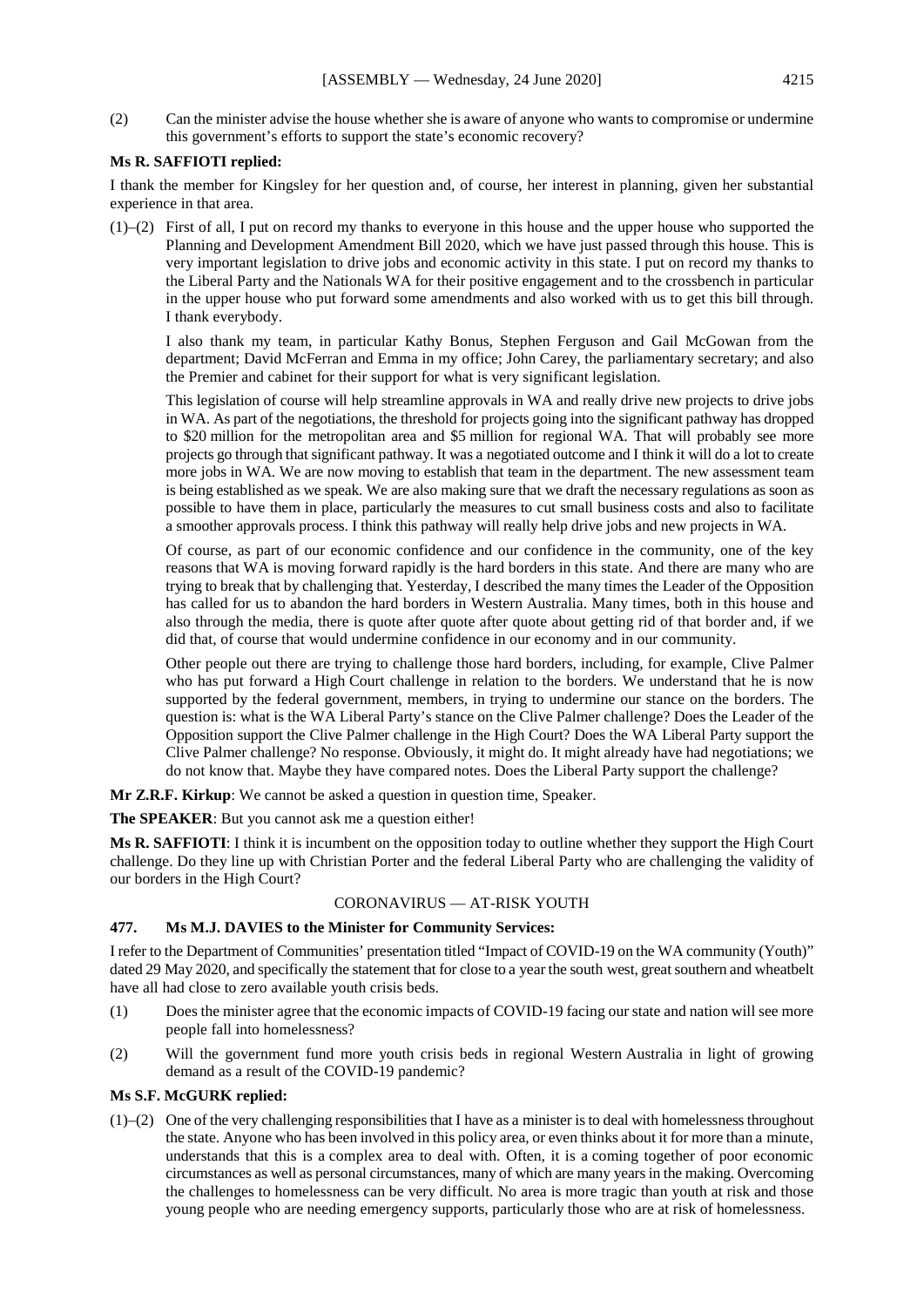I understand the concerns of many regional members when they see high levels of youth unemployment that we are seeing around the country, including what we face in WA. It has been widely commented that it is an area of concern for us, but we are not alone in that challenge. Making sure that we have a good evidence base on which to draw when we consider our response is really important. Making sure that we prioritise any additional spends we are able to secure is also really important. That is why we took the better part of a year to develop, with the community services sector, a strategic approach to homelessness. In fact, I was taunted in this chamber on more than one occasion because we took so long to partner with the community services sector and the services sector, which knows that work and does that work every day.

We drew on the work of the University of Western Australia's Centre for Social Impact, which undertook a good analysis of the most up-to-date information not only of where homelessness is presenting throughout the state, but also what the evidence is showing us around the world. The result of that work was "All Paths Lead to a Home: Western Australia's 10-Year Strategy on Homelessness 2020–2030", and we backed up the homelessness strategy with a \$72 million funding commitment in December last year. In fact, we announced recently in Bunbury that we would bring forward some of the spending from that commitment so that we can start to implement the Housing First approach to the strategy, which is really the cornerstone of the strategy—that is, permanent accommodation for people, the right sorts of supports, and continuing to work with those people to keep them in accommodation. The international evidence is that is our best chance of giving people the best hope in life and overcoming their homelessness.

I will make two comments about youth homelessness. The first is that we have some good models in Western Australia through Foyer Oxford, for instance. If we give people support earlier, we are in a good position to steer them away from an ongoing life of welfare dependency and disadvantage. There is a very good success rate through Foyer Oxford. The state government put extra money into Foyer Oxford late last year, during Homelessness Week, to help support that model. The second comment I make is that jobs are the cornerstone of any good recovery. That is why jobs have continued to be a key mantra of this government since coming to office in 2017. There is no doubt that the COVID-19 pandemic is providing particular challenges to ongoing jobs. We heard today about the investment in roads being facilitated by the Minister for Transport. Planning reforms will free up opportunities for local builds to actually take place and get people employed on the ground, which will help stimulate employment.

I am sorry, member for Moore, if you find this a little tedious, but I am sure that at-risk youth and youth unemployment are of concern to most members. My point is that jobs are crucial and economic stimulation, for direct employment either in roads or in construction, is important for the flow-on industries that come from healthy regional economies. Having a good evidence-based approach to our homelessness strategy is also a priority for this government.

**The SPEAKER**: Can I remind ministers to make their answers quicker. We are battling to finish question time by 3.00 pm today, like we did yesterday.

## CORONAVIRUS — AT-RISK YOUTH

#### **478. Ms M.J. DAVIES to the Minister for Community Services:**

I have a supplementary question. The minister's own department has observed that for close to a year the south west, great southern and wheatbelt have all had close to zero available youth crisis beds. Has the government prioritised crisis housing for youth in the south west, great southern and the wheatbelt in its budget process?

## **Ms S.F. McGURK replied:**

One of the elements that I outlined in my response was a bringing forward of the \$34 million Housing First commitment that we announced last December. We announced that in Bunbury because some of that Housing First work will be done in Bunbury. I was very pleased to meet, with the member for Bunbury, a whole lot of stakeholders, service providers, the local council and the local regional development commission to talk through our approach. We received a really good response from the people who are working with homeless people on the ground and understand that we need a strategic, evidence-based approach, and that is what we are doing. The Housing First approach includes some rental assistance for people to get into private rentals. Some of that assistance will be available for young people. It will also take pressure off the system which, in turn, can mean that young people can avail themselves of some of the services that might be freed up.

## ANIMAL WELFARE — GREYHOUND RACING INDUSTRY

## **479. Mr C.J. TALLENTIRE to the Minister for Racing and Gaming:**

I refer to the McGowan Labor government's commitment to bring an end to the cruel and abhorrent practice of puppy farming and note the legislation includes the de-muzzling of greyhounds. Can the minister outline to the house how this government's legislation to bring an end to puppy farming will support those people who wish to adopt or rehome a greyhound?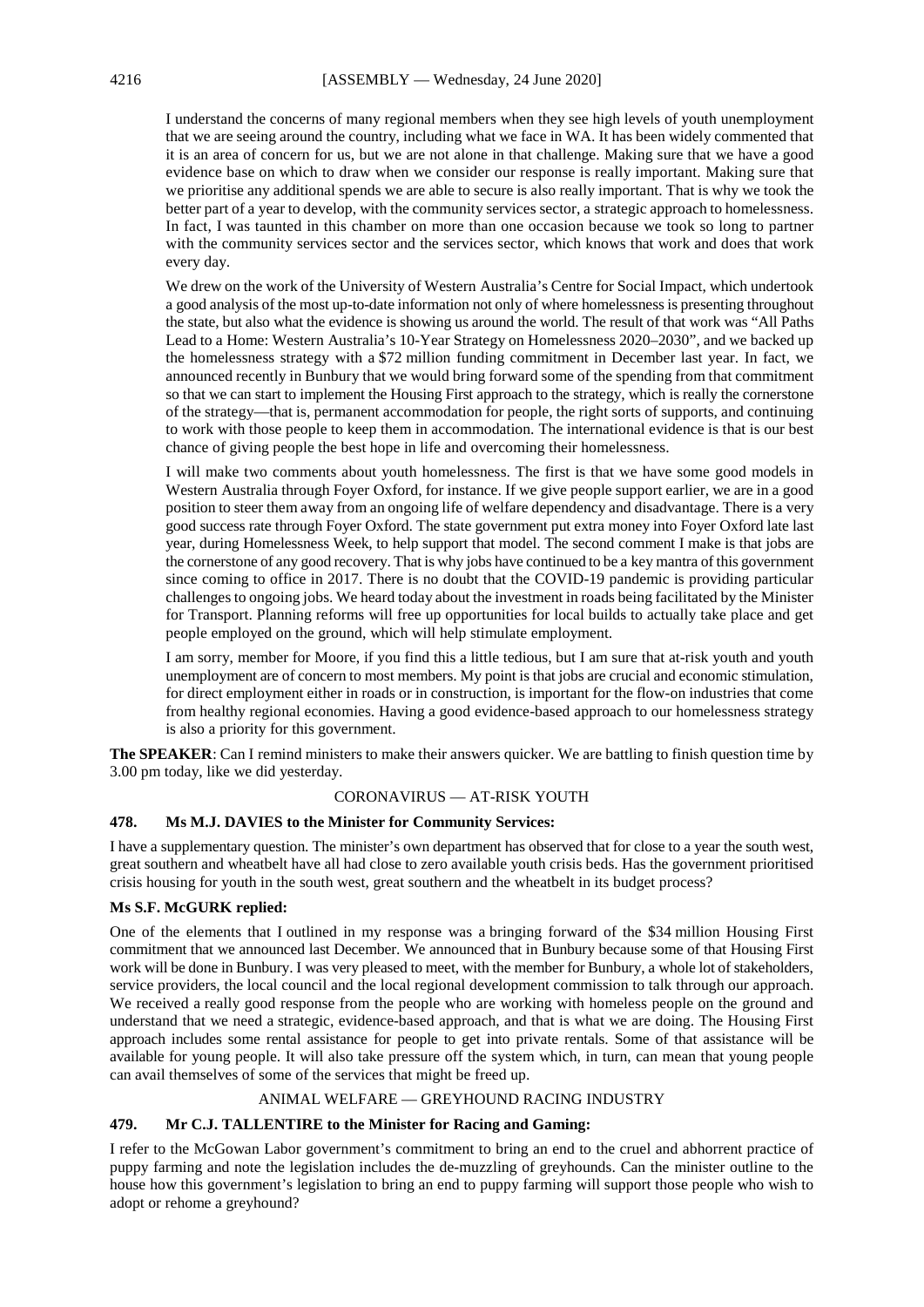#### **Mr P. PAPALIA replied:**

I thank the member for his question and his well-known love for dogs and advocacy for the welfare of dogs. I am worried about the Western Australian Liberal Party. I am seriously worried about where it is going and its intentions. It would appear that it has become so bereft of direction and leadership that it has now chosen to adopt —

#### *Point of Order*

**Mr Z.R.F. KIRKUP**: The member for Thornlie asked the minister a question about greyhounds, in particular the muzzling of greyhounds. I am curious about how this has anything at all to do with the Liberal Party.

#### **Mr P. PAPALIA**: Mr Speaker —

**The SPEAKER**: No, I have not ruled on it yet. Give him a chance to spread it out a bit. I would like to muzzle some people in the chamber, but I cannot!

#### *Questions without Notice Resumed*

**Mr P. PAPALIA**: As I was saying, I am worried about the Western Australian Liberal Party. It is so bereft of leadership and direction that it now appears to have adopted the mindset of opposing everything for opposition's sake, to the extent —

**Mr Z.R.F. Kirkup** interjected.

**The SPEAKER**: Calm down!

**Mr P. PAPALIA**: — that it has chosen to advocate on behalf of cruelty to animals as a policy direction.

## *Withdrawal of Remark*

**Mr Z.R.F. KIRKUP**: The imputation is that somehow the Liberal Party supports cruelty to animals. That is not the case. I ask him to withdraw.

**The SPEAKER:** It is not a point of order. Do not keep making points of order or I will call you to order.

#### *Questions without Notice Resumed*

**Mr P. PAPALIA**: The question was about the Liberal Party's support or lack thereof of the puppy farming bill, which is entirely focused on ending cruelty to dogs, ending cruelty to animals—to ending cruelty to puppies! In opposing the Dog Amendment (Stop Puppy Farming) Bill, the Liberal Party of Western Australia is clearly, irrefutably and undeniably advocating cruelty to animals. It is an extraordinary position. We did not get here by accident. This process has been championed by the member for Maylands for years. She began in 2015 when she established and convened a steering committee, which comprised people from all over not just Western Australia but the world, who are advocates for better quality standards for animal welfare. That led to the Labor Party declaring early during the election campaign that it would commit to legislation to counter puppy farming. We have now delivered on that legislation. There were years of consultation.

#### *Point of Order*

**Mr Z.R.F. KIRKUP**: Just one final point of order.

**The SPEAKER**: No, it just has to be a point of order.

**Mr Z.R.F. KIRKUP**: I am curious about how this relates to the minister's portfolio. The legislation is the responsibility of the Minister for Local Government, not the Minister for Racing and Gaming.

**Ms L.L. Baker** interjected.

**The SPEAKER**: Member for Maylands, I call you to order for the first time. It is a point of order and you of all people should know. Double zip—or muzzle!

**Mr Z.R.F. KIRKUP**: I am curious about how this relates to the minister's portfolio, given that it covers racing and wagering in Western Australia.

**The SPEAKER**: It is about animals and I think racing and wagering is also about animals. It is not a point of order.

**Mr Z.R.F. KIRKUP**: I understand and appreciate that response, Mr Speaker, but he is specifically referencing —

Several members interjected.

**The SPEAKER**: Just wait, will you!

**Mr Z.R.F. KIRKUP**: The minister is not responsible for the legislation he is referencing and it is not relevant during this question time.

**The SPEAKER**: It is not a point of order.

#### *Questions without Notice Resumed*

**Mr P. PAPALIA**: It is extraordinary that the Liberal Party of Western Australia would advocate for animal cruelty as opposed to supporting legislation to prevent it.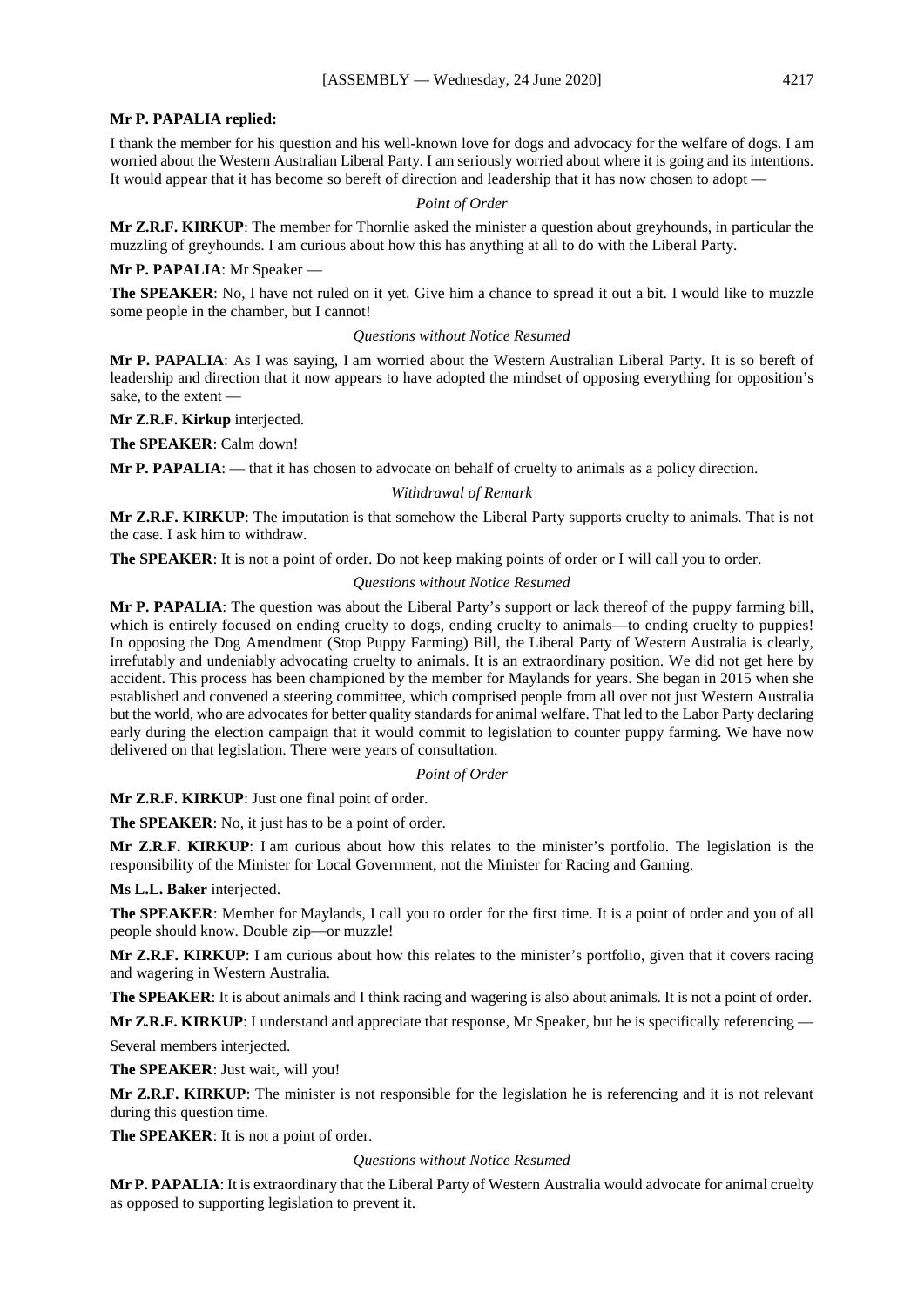With respect to the greyhound industry, the intended outcome, should the bill pass, is to remove the requirement that greyhounds have to be muzzled in public, and that is absolutely central to my portfolio. I have ministerial responsibility for greyhound racing in Western Australia. Tens of thousands of Western Australians support removing the requirement that greyhounds be muzzled in public. The Liberal Party is opposing that measure. The Liberal Party supports continuing the requirement that greyhounds be muzzled in public, against the wishes of tens of thousands of dog lovers across Western Australia. The Liberal Party is also advocating for an environment that supports animal cruelty through supporting puppy farming. I do not understand why the Liberal Party is doing that. It is an extraordinary position to take. If the Liberal Party opposes the bill, we will not be able to remove the requirement that greyhounds be muzzled in public. They will still be required to be on a leash. It is absolutely safe for them to be allowed in public without a muzzle. I sought advice from the chief executive officer of Racing and Wagering Western Australia about that very matter. The racing industry is very comfortable that leashed dogs are quite safe, and tens of thousands of Western Australians are also very comfortable with that requirement. They will be appalled to hear that the Western Australian Liberal Party lacks the direction to support such a basic fundamental objective as protecting puppies.

## CORONAVIRUS — SMALL BUSINESS AND TOURISM — GOVERNMENT SUPPORT

### **480. Mrs A.K. HAYDEN to the Minister for Tourism:**

I refer to the minister's response to a question last week in which he revealed that assistance would be provided to only 1 600 tourism small businesses as a consequence of the amount of money available from residual overseas marketing money. Did the minister ask the Treasurer or the Premier for additional money to assist all the struggling tourism businesses; and, what was their reason for not providing additional funding prior to the release of this assistance?

#### **Mr P. PAPALIA replied:**

I thank the member for her question. As I have said many times in this place, no government, federal or state regardless of the massive resources available to the federal government and the significant contribution by the state government of more than \$2.3 billion—would be able to replace the loss of income suffered by small businesses and other businesses across Western Australia as a result of the COVID-19 crisis. We have used the residual funding within Tourism WA's budget for overseas marketing to draw people to Western Australia to construct a fund to support two grant schemes for the tourism industry across Western Australia. The first grant scheme, to which the member referred, is for recovery. The second one is the \$14 million business survival grant scheme, which is open for applications right now. I would like the federal government to match that so that we have greater capacity to support small businesses engaged in the tourism sector in Western Australia. If it does not, that is what we have got. We are doing what we can. There is no possible way that any government can support or replace all the lost income as a consequence of this once-in-a-lifetime, once-in-100-year crisis that we are confronting.

## CORONAVIRUS — SMALL BUSINESS AND TOURISM — GOVERNMENT SUPPORT

#### **481. Mrs A.K. HAYDEN to the Minister for Tourism:**

I have a supplementary question. Instead of the minister constantly putting his hand out to the federal government, why does he not do his job and go to the Treasurer and the Premier to fight for and secure additional funding to help all struggling tourism small businesses that are being impacted by the COVID job crisis; and, the minister did not answer the first part of the question—did he ask?

#### **Mr P. PAPALIA replied:**

Thanks, Mr Speaker.

**The SPEAKER**: Minister, wait until the member has sat down.

**Mr P. PAPALIA**: I did not think she was ever going to finish.

**The SPEAKER**: Minister, there are certain protocols of the Parliament.

**Mr P. PAPALIA**: Part of my job as the tourism minister of Western Australia is to advocate for support from the federal government for Western Australian tourism businesses. I point the member to a statement by the Prime Minister on 12 March this year about an economic stimulus package and a subsequent report on the same day in *The Sydney Morning Herald* about the comments and announcements made by the Prime Minister and the federal Minister for Trade, Tourism and Investment, Simon Birmingham. The headline of *The Sydney Morning Herald* article states, "Tourism industry gets \$1 billion boost amid 'unprecedented' crisis". Not one cent of that money has gone to Western Australian tourism businesses. It is my job to advocate on behalf of Western Australian tourism businesses for a share of the federal government's \$1 billion tourism support package, which has not crossed the Nullarbor. We put a \$14 million grants scheme on the table. We have made our effort. It is about time the federal minister stood up for Western Australian businesses. In fact, it is about time the Liberal Party of Western Australia asked its federal colleagues for a contribution. The member for Darling Range is the shadow Minister for Tourism in Western Australia; what has she done? Has she asked Simon Birmingham to give Western Australia a contribution?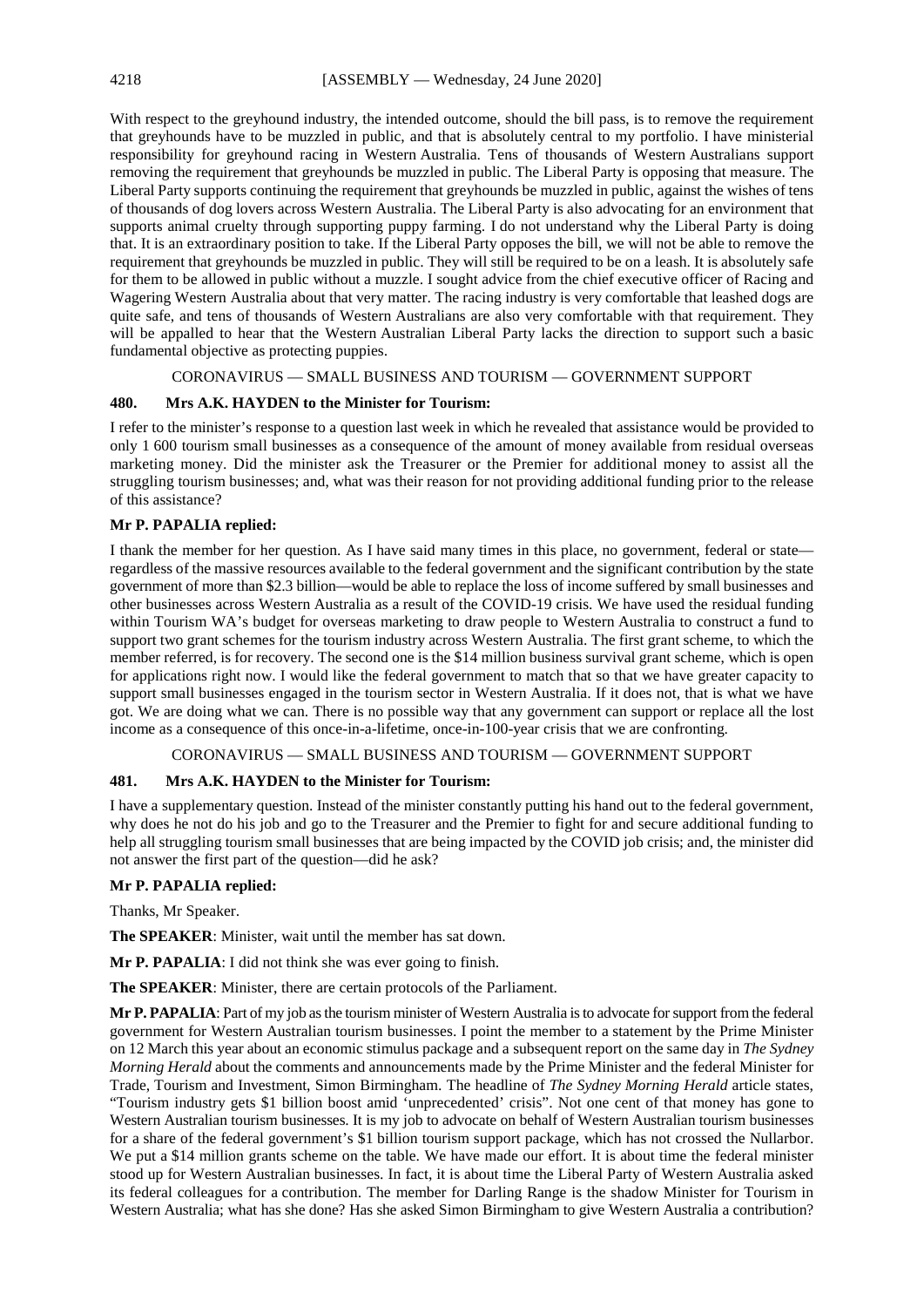Has she stood up on behalf of Western Australian small businesses? I have not heard her once call on the federal government to do anything in Western Australia on behalf of the WA tourism sector.

**Ms R. Saffioti**: Apart from asking it to take the borders down.

**Mr P. PAPALIA**: That is right. The one thing the Liberal Party of Western Australia has cut through with is its calls for the border to come down. The worst possible thing for any business or citizen of Western Australia would be for that border to come down and community transmission to come here earlier than when we would like to confront that challenge. We have the freest economy in the country; that is the best thing for all Western Australians, including every single tourism business.

## ROAD TRAFFIC LEGISLATION

#### **482. Mr R.R. WHITBY to the Minister for Police:**

I refer to amendments to the Road Traffic Act that are currently before the Legislative Council that would mean that drivers who test positive for drugs would be taken off the road immediately, as well as introduce a new offence for drivers who test positive for both drugs and alcohol.

Can the minister advise the house whether the legislation would finally allow for radar detectors to be banned; and can the minister advise the house whether she is aware of any proposed amendments or opposition to the legislation?

#### **Mrs M.H. ROBERTS replied:**

I thank the member for Baldivis his question and for his commitment to road safety and reducing the number of fatalities and serious injuries on our roads.

Members may recall that last November I introduced to this house an amendment bill to the Road Traffic Act, the Road Traffic Amendment (Impaired Driving and Penalties) Bill. I did that so that it would be on the notice paper and be available to people over the summer break so that we could get that important legislation through this autumn session of Parliament. That bill provides for those who test positive for drugs to immediately be taken off the road. It also introduces a polydrug offence for people who have been found to have drunk alcohol and also tested positive for drugs. That recognises the additional impairment of being under the influence of both drugs and alcohol. In addition, I sought through a further amendment in the bill to ban radar detectors in Western Australia and to make sure that the minister has the power to make a regulation—which would have to lay on the tables of both houses of Parliament—to be able to ban radar detectors once and for all.

Some people, it would seem, do not want to see radar detectors banned. Hon Rick Mazza has moved an amendment to strike out that regulation-making clause in the upper house and he has the support of the Liberal Party for that. Let us be clear: radar detectors serve no road safety benefit at all. There is no evidence to support the notion that the use of radar detectors has a road safety benefit. Radar detectors are simply used to enable drivers to speed without detection, and are predominantly used by people to exceed the speed limit. That is their only purpose. They were banned in Victoria in 1997, and they had been banned in every other jurisdiction by the year 2000. I have been seeking to have them banned for a long time. In 2017, when we came to government, I tried to move by way of regulation to ban both radar detectors and laser jammers. I was told that because the jammer interfered with police equipment, I could do that under the existing regulations, but the State Solicitor's Office was concerned that the regulation power was not broad enough to ban the radar detectors, so it drafted an amendment and put it into that bill for me.

It would seem now that Hon Rick Mazza is seeking, by way of an amendment, to delete that clause from the bill, and Hon Michael Mischin has indicated his support for that amendment. Shame! Shame, because it is unbelievable that, over 20 years after other jurisdictions have banned it, the Liberal Party would not get behind that. It is based on Hon Rick Mazza's press release that says, "Oh, the minister might ban a whole lot of other things and not allow a whole range of other things!" Then he lists a whole lot of other things that are already regulated, where there is already the power to make regulations, and where regulations have been made. It lists anything from reversing cameras to GPS systems and so on and so forth—those things are already regulated. The kinds of bull bars someone can or cannot have on their car is already regulated, and there are already powers. This is not an unfettered power that has been put in; it is a sensible power for the minister to be able to make regulations. The regulations then lay on the table in both houses of Parliament and can be disallowed in the upper house.

In being highly critical of Liberal Party members who have blocked the banning of radar detectors in the state for 20 years past their use-by date, I want to put on the record my thanks to the Nationals WA members who have definitely seen the light, because they see the tragedies on our country roads and they have indicated their most sensible support. I am sure all those mums and dads and families in the wheatbelt and other country regions do not want to see their family members using radar detectors so that they can go in excess of 110 kilometres an hour. Because of this extraordinary circumstance, I am not going to let the Liberal Party off the hook this time. I am putting it in the substantive legislation. I am putting an amendment to the bill upstairs. The banning of radar detectors will be done by way of an amendment to the act. It is not the best way of doing it, but it is the way we will do it because we are not letting the Liberal Party off the hook this time.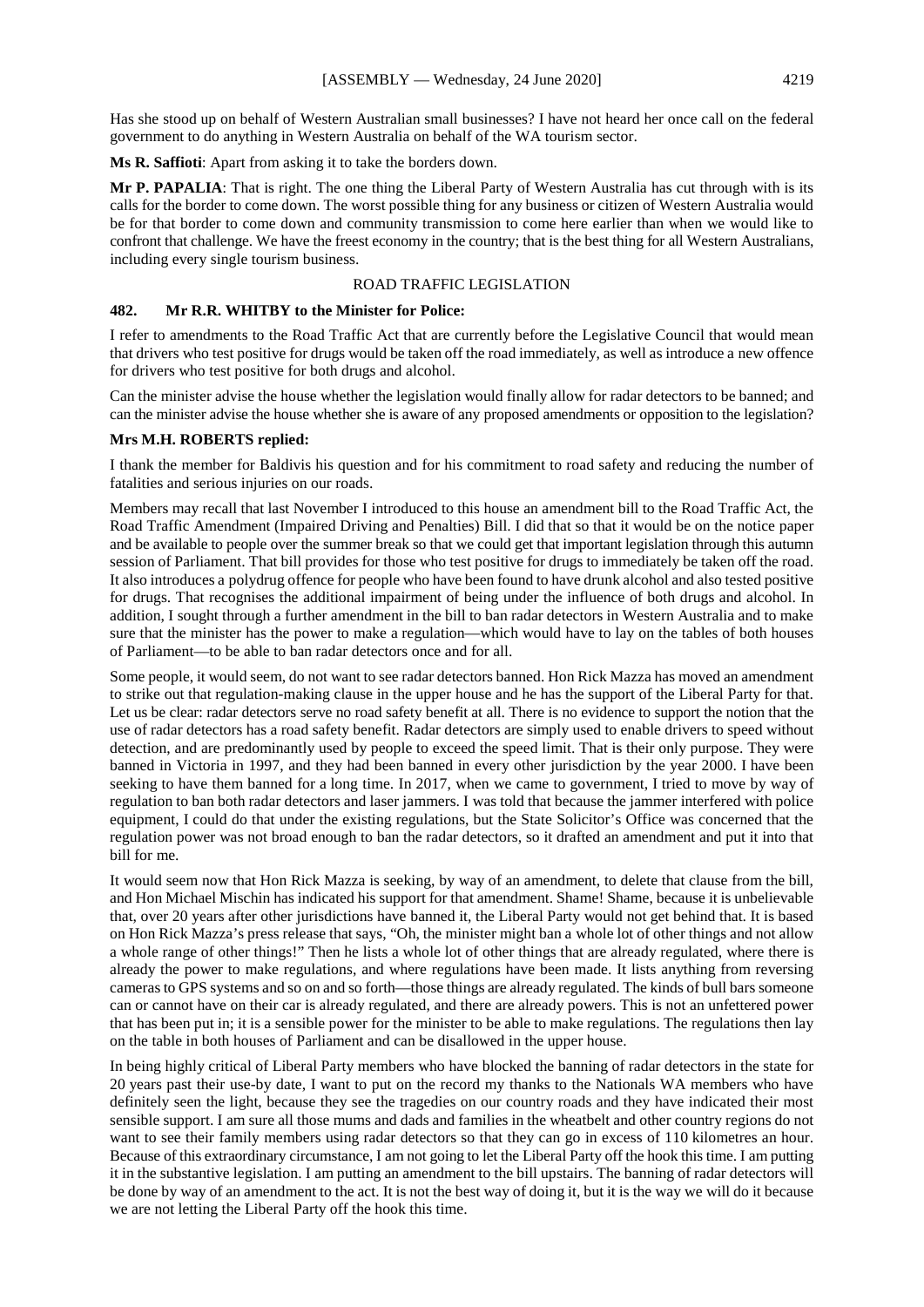#### GERALDTON HEAVY VEHICLE BYPASS

## **483. Mr I.C. BLAYNEY to the Minister for Transport:**

I note the minister's comments in the *Midwest Times*this morning about the proposed Geraldton heavy vehicle bypass.

The minister has continually said that the planning study for the bypass is expected to be completed in coming weeks. Why will the minister not make this a priority and put a hard date on her preferred route, given that the community has been expecting a decision since January?

#### **Ms R. SAFFIOTI replied:**

I thank the member for that question. We will be releasing some information in the coming weeks. It has been an extensive and exhaustive process, consulting and trying to determine the appropriate route. We are very committed to regional WA and regional road spending, as the member would be aware. We are very keen to continue to request funding from the commonwealth, receive funding from the commonwealth and deliver road projects throughout regional WA. We are delivering more than the coalition government ever did when it was in government. In fact, the member may not be aware, because he was not a member of the party at the time, but when the Nationals WA was in government, it said that it should not spend too much money on roads, and that royalties for regions should not be used for road spending. It is interesting, now that the member for Geraldton is a member of the Nationals WA —

## **Mr R.S. Love** interjected.

**The SPEAKER**: Member for Moore, please!

**Ms R. SAFFIOTI**: What did the member for Moore do to fix the safety issues on Indian Ocean Drive? What have we done? We have spent a record amount on Indian Ocean Drive.

**Ms M.J. Davies** interjected.

**The SPEAKER**: Leader of the National Party—shh!

**Ms R. SAFFIOTI**: Did the member for Moore secure funding for the Bunbury Outer Ring Road? No, the National Party did not. Did the National Party secure funding for the Albany Ring Road? No.

**Ms M.J. Davies** interjected.

**The SPEAKER**: Leader of the National Party!

**Ms R. SAFFIOTI**: Did the National Party secure funding for improvements to the South Coast Highway? No. Did the National Party secure funding for the Karratha–Tom Price Road? No. Did the National Party secure record funding —

**Mr R.S. Love** interjected.

**The SPEAKER**: Member for Moore!

**Ms R. SAFFIOTI**: — for regional road safety funding in WA? No. The National Party did not do any of that in eight and a half years in government, but it is now asking me to hurry the process, which I know is very important, but we want to make sure we get the consultation right on this very, very important issue. We have already allocated and spent funds through Geraldton, and will continue to spend a record amount of funding in regional WA on roads. Therefore, would the National Party just accept the fact that we are spending probably —

**Ms M.J. Davies**: All these months you've been promising—six months.

**The SPEAKER**: Leader of the National Party, I know you want to get on my list, so now you are on it. I call you to order for the first time.

**Ms R. SAFFIOTI**: As far as I can tell, the National Party was in government for eight and a half years and never sorted it out. The National Party has to accept that we are spending more on regional roads than it did.

**Ms M.J. Davies** interjected.

**The SPEAKER**: Leader of the National Party, I call you to order for the second time.

**Ms R. SAFFIOTI**: They are very angry on this issue because they know that Hon Brendon Grylls said that RFR should not be spent on roads and on saving lives in regional Western Australia.

Several members interjected.

**The SPEAKER**: Minister, through the Chair.

**Ms R. SAFFIOTI**: Mr Speaker, as a representative for the Albany area, you know that the previous government did not allocate a cent to the Albany ring-road, but we are getting on with the job.

**Ms M.J. Davies** interjected.

**The SPEAKER**: Leader of the National Party! Do you want to go home early?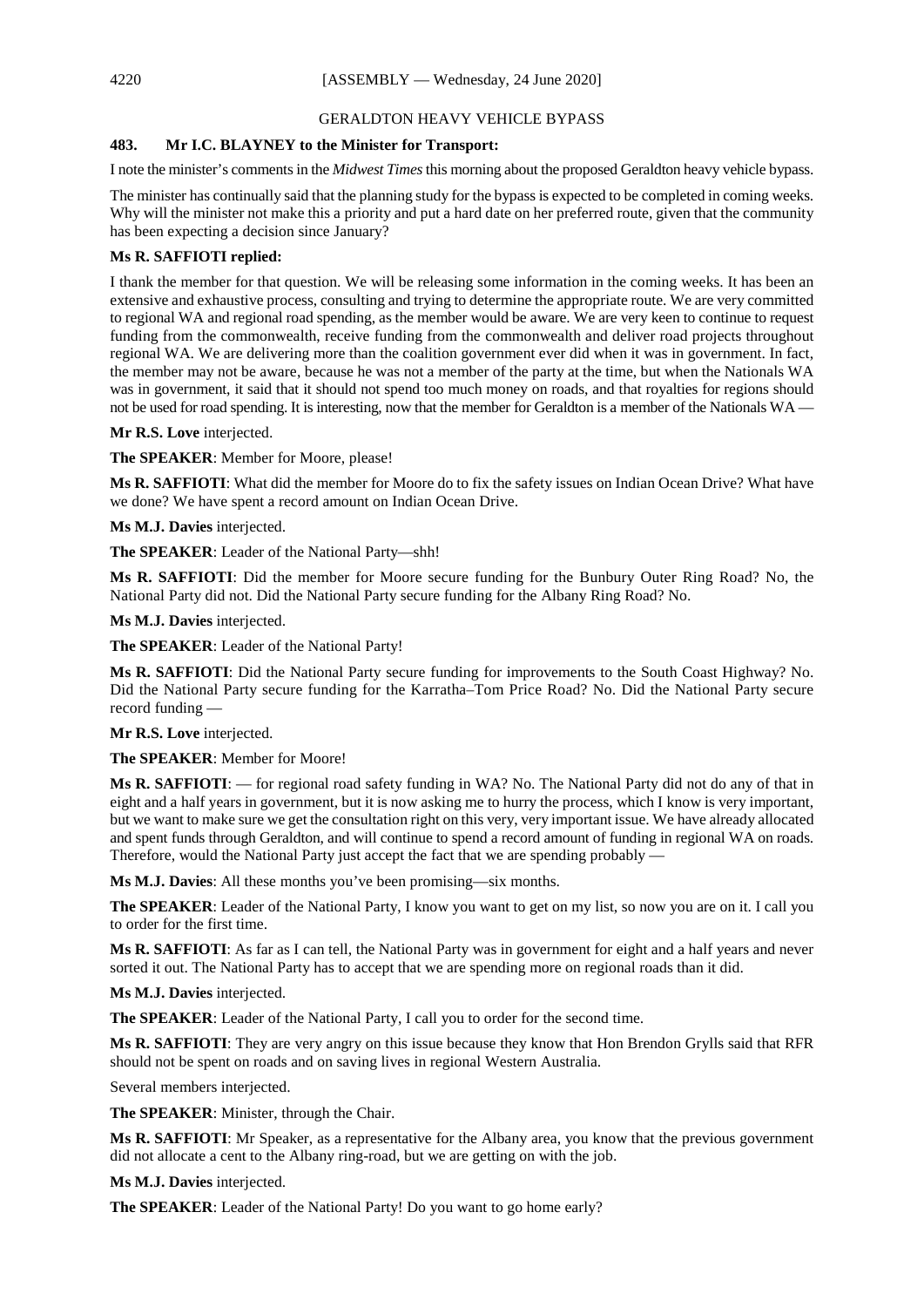#### GERALDTON HEAVY VEHICLE BYPASS

## **484. Mr I.C. BLAYNEY to the Minister for Transport:**

I have a supplementary question. Why is the minister continuing to ignore and delay critical road planning in Geraldton and the midwest that means further critical investment decisions cannot be made, such as the previous government's decision to build the new Greenough River Bridge that included funding from royalties for regions?

## **Ms R. SAFFIOTI replied:**

I am glad that in eight and a half years the previous government did something. It built a bridge in eight and a half years—congratulations, National Party! The premise of the member's question is completely false. We are spending more on regional roads than the National Party in government ever did. We are spending record amounts on regional road safety. The single biggest cause of deaths on our regional roads is the single vehicle run-off. We have secured \$100 million to work on improving 1 400 kilometres of roads around regional WA. The Premier outlined some of the roads in regional WA—I will probably outline more tomorrow—that will have a widening of the shoulder and the installation of audible edge lines to try to save lives. One would think that National Party members would appreciate the effort that we have undertaken. They should not come in here with those false allegations; they should appreciate that this government is doing more for regional road spending than they ever did.

#### SPACE INDUSTRY

## **485. Ms J.J. SHAW to the Minister for Science:**

I refer to the McGowan Labor government's commitment to diversifying the Western Australian economy, especially as it recovers from COVID-19. Can the minister update the house on the work underway by the state government to secure funding for projects that support and grow WA's space industry, and can the minister outline to the house what opportunities these projects will provide small businesses and startups in Western Australia?

#### **Mr D.J. KELLY replied:**

I thank the member for Swan Hills for this very important question. One of the commitments that the Premier made when Labor was elected to government was that we would seek to diversify the Western Australian economy. One of the opportunities that we have pursued as part of that is the opportunity for growth in the space industry in Western Australia. A lot of Western Australians do not understand that we have a long history in the space industry. The National Aeronautics and Space Administration tracking station at Carnarvon was the largest tracking station outside the United States and played a pivotal role in the Apollo missions right through to Skylab and beyond. At its peak, over 200 staff were employed at Carnarvon. The European Space Agency cannot operate without the facilities that it has here in Western Australia.

As a government, we want to build on the strengths that we have. We are world leaders in the areas of robotics, remote operations and artificial intelligence, largely out of skills that we have learnt through our expertise in the mining industry. We want to take those skills and transfer them into the space industry. We are also leaders in the management of data through the work that has been done at the Pawsey Supercomputing Centre in preparation for the Square Kilometre Array. With those advantages, last year we signed a memorandum of understanding with the commonwealth to partner on projects to develop the space industry in Western Australia. That memorandum is already starting to bear fruit. This week, with Minister Andrews, we jointly announced funding for two projects. The first is the Australian space robotics, automation and AI command control complex, which will be established in Western Australia, supported by \$4.5 million from the commonwealth and \$3.5 million from the McGowan government. There is a great company called Fugro that already operates a command and control centre at Gnangara. It remotely operates underwater maintenance vehicles for the oil and gas industry from its facility in Gnangara. Unlike remote operations for the mining industry, which uses fibre-optic cable, this is done via satellite because obviously oil and gas platforms are offshore and underwater. Fugro has managed to overcome the issues of latency and can now have an operator operate those underwater vehicles in real-time from Gnangara. We believe that we can transfer those skills to the space industry and take up the opportunities that are presented by NASA's return to the moon and, ultimately, to Mars. The funding that we have put into that project run by Fugro will allow small businesses, small to medium-sized enterprises, to really have an opportunity to build on the skills that we have in the area of robotics and AI and take Western Australian companies into the space industry.

The second project is the Australian space data analysis facility that will be hosted by the Pawsey Supercomputing Centre. It will receive \$1.5 million funding from the commonwealth and \$750 000 from the McGowan government. It will work with the WA Data Science Innovation Hub, established by this state government through the new industries fund. Again, the space industry will require the management of significant amounts of data. We have a comparative advantage in that area because of the work that has been done in preparation for the SKA. We see this as an opportunity for Western Australian companies to be part of the space industry. Once we can manage data, we can produce products for not just the space industry—the possibilities are endless. This government is committed to create Western Australian jobs. The space industry has great opportunities. As a government, we are working cooperatively with the commonwealth to deliver jobs in Western Australia.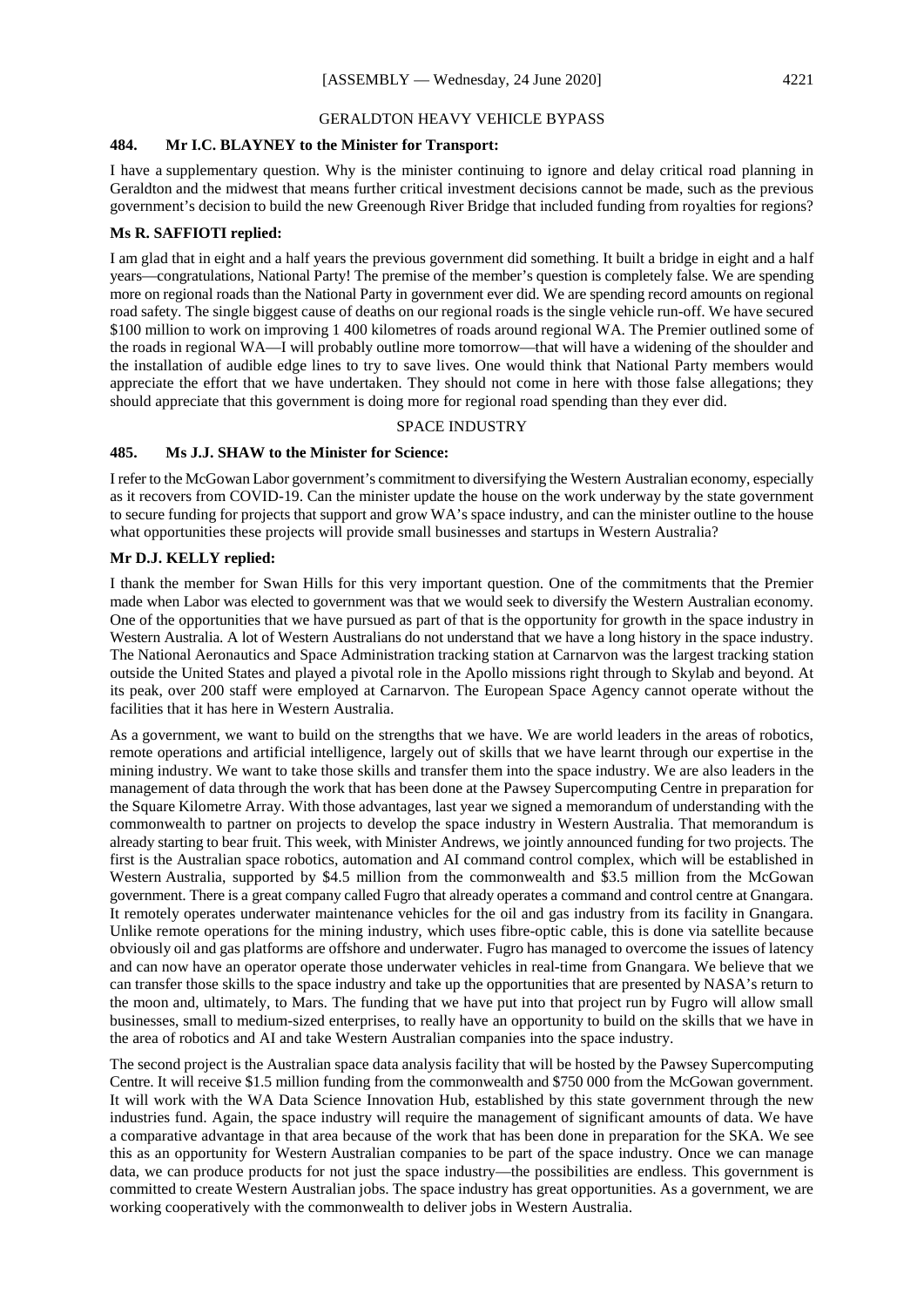#### EMERGENCY SERVICES — PERSONAL PROTECTIVE EQUIPMENT

## **486. Mr S.K. L'ESTRANGE to the Minister for Emergency Services:**

Given what has happened in Victoria, does the minister have enough items of COVID-19-specific personal protective equipment held in storage for all emergency services personnel and volunteers if a second outbreak of COVID-19 occurs in Western Australia?

## **Mr F.M. LOGAN replied:**

Thank you very much indeed for that question, member for Churchlands; it is a good question. The answer is yes, we do. It is being managed through the director general of the Department of Health and the Chief Medical Officer. At every meeting, the state disaster committee is updated on the gamut of PPE that is available, particularly for hospital staff. Through the coordination of the SDC, other government agencies that have frontline interaction with the general public are also checked for their levels of PPE. I point out to the member for Churchlands that the commonwealth also has a significant storage of PPE that can be called upon by the Department of Health in Western Australia and other Departments of Health around Australia at any time.

## EMERGENCY SERVICES — PERSONAL PROTECTIVE EQUIPMENT

## **487. Mr S.K. L'ESTRANGE to the Minister for Emergency Services:**

I have a supplementary question. Given the minister's answer that things are under control with regard to personal protective equipment and, no doubt, resources, does he think that we still need to be under a state of emergency?

## **Mr F.M. LOGAN replied:**

The answer is yes, absolutely. Of course, the State Emergency Coordinator, who is also the Commissioner of Police, provides his advice to me, as the minister, on why a state of emergency should be continued. The Minister for Health, the Chief Health Officer and the director general of the Department of Health also provide arguments and reasons why the state of emergency should continue. At this point in time, it should absolutely be continued. The border restrictions are a classic example why a state of emergency is in place. As the member pointed out right now, there is always the possibility of another outbreak in Western Australia. COVID-19 has not gone away, as we have seen in Victoria.

**Mr S.K. L'Estrange**: Will you have a state of emergency for the foreseeable future?

**Mr F.M. LOGAN**: We will be under a state of emergency for the foreseeable future.

**Mr S.K. L'Estrange**: How long?

**Mr F.M. LOGAN**: To answer the member for Churchlands' interjection, that will be up to the advice that I receive from the people who I have already indicated provide that professional advice to me.

**The SPEAKER**: That is the end of question time.

## **MINISTER FOR HEALTH — PORTFOLIOS — STAFF**

*Question on Notice 6133 — Answer Advice*

**MS M.J. DAVIES (Central Wheatbelt — Leader of the Nationals WA)** [3.00 pm]: I rise under standing order 80(2) to ask the Minister for Health when I can expect an answer to question on notice 6133. It was due yesterday.

**MR R.H. COOK (Kwinana — Minister for Health)** [3.00 pm]: My apologies, member. I am sure it will be with us very shortly.

## **MINISTER FOR EDUCATION AND TRAINING — PORTFOLIOS — STAFF**

*Question on Notice 6134 — Answer Advice*

**MS M.J. DAVIES (Central Wheatbelt — Leader of the Nationals WA)** [3.00 pm]: I ask the same question under standing order 80(2): when can I expect an answer to question on notice 6134 from the minister representing the Minister for Education and Training?

**The SPEAKER**: You do not have to come up.

**MR P. PAPALIA (Warnbro — Minister for Tourism)** [3.00 pm]: It is okay.

**The SPEAKER**: I am trying to get finished by three o'clock and everyone is making it hard.

**Ms M.J. DAVIES**: I understand, but if ministers would answer questions, I would not need to take up the time of the house.

## **MINISTER FOR POLICE — PORTFOLIOS — STAFF**

*Question on Notice 6136 — Answer Advice*

**MS M.J. DAVIES (Central Wheatbelt — Leader of the Nationals WA)** [3.00 pm]: I rise under standing order 80(2) and ask the Minister for Police when I can expect an answer to question on notice 6136?

**MRS M.H. ROBERTS (Midland — Minister for Police)** [3.01 pm]: I had anticipated that that question had been answered, but I will check for the Leader of the Nationals WA.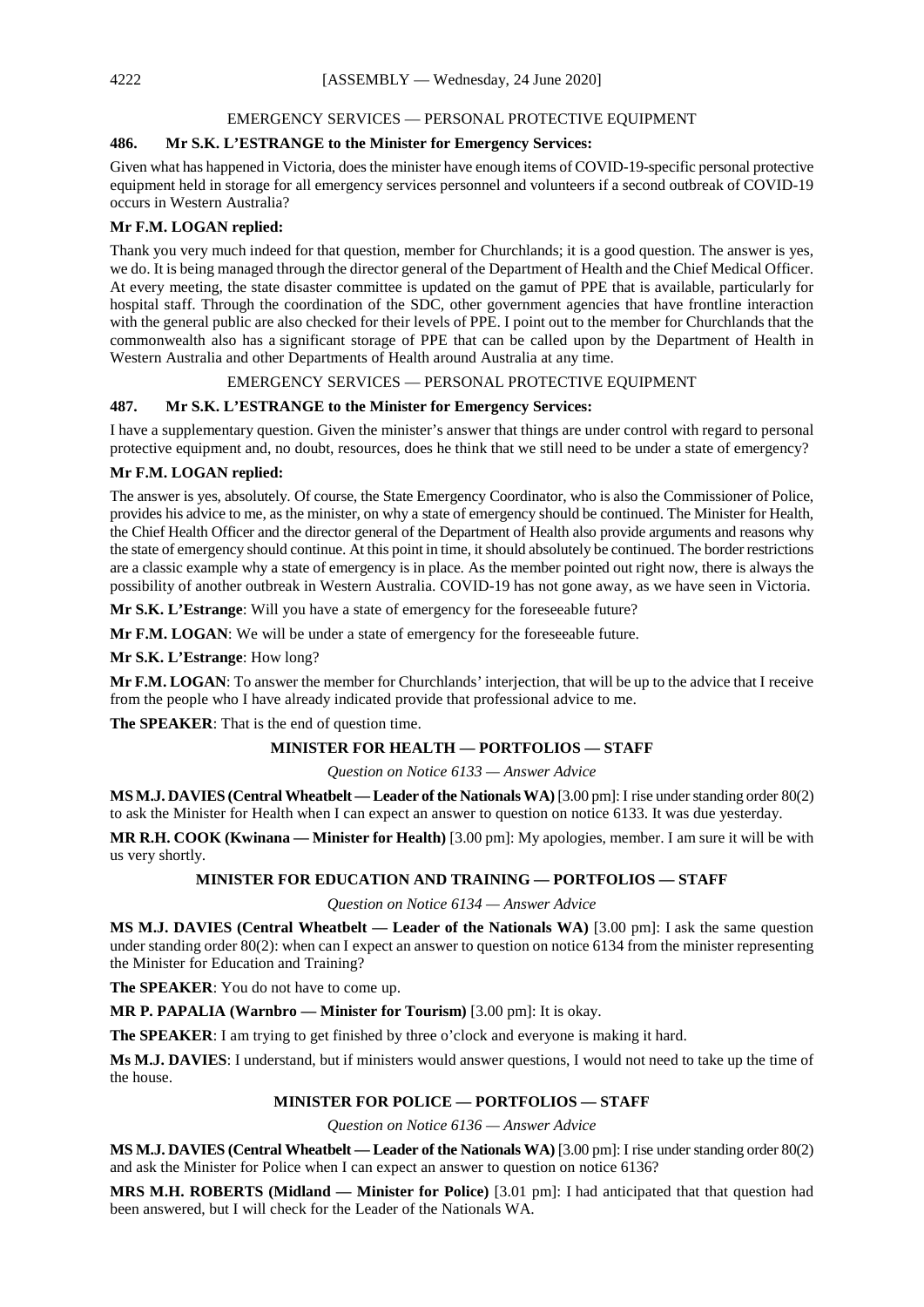#### **MINISTER FOR WATER — PORTFOLIOS — STAFF**

*Question on Notice 6148 — Answer Advice*

**MS M.J. DAVIES (Central Wheatbelt — Leader of the Nationals WA)** [3.01 pm]: This is the final one. I rise under standing order 80(2) and ask the Minister for Water when I can expect an answer to question on notice 6148, which was due on 23 June?

**MR D.J. KELLY (Bassendean — Minister for Water)** [3.02 pm]: I will check to see where that is and get back to the Leader of the Nationals WA.

## **PUBLIC ACCOUNTS COMMITTEE**

*Inquiry into the Use of State Funding by the Western Australian Football Commission — Terms of Reference — Statement by Speaker*

**THE SPEAKER (Mr P.B. Watson)** [3.02 pm]: The Public Accounts Committee has commenced an inquiry into the use of state funding by the Western Australian Football Commission in its role as caretaker of football in WA. The inquiry will focus on —

- (a) how effectively state funds have been used to develop football across all levels;
- (b) whether the WAFC is meeting its obligations under the funding agreement with the state; and
- (c) the effectiveness and transparency of monitoring and reporting functions included in the state's funding agreement with the WAFC.

The committee intends to report by Thursday, 4 November 2020.

## **DOG AMENDMENT (STOP PUPPY FARMING) BILL 2020**

## *Second Reading*

Resumed from 23 June.

**MRS A.K. HAYDEN (Darling Range)** [3.03 pm]: I rise today to join the opposition in noting that we will not be supporting this legislation. Before I go on, I put on the record that just because the WA Liberal opposition does not support this bill, that does not in any way mean that it condones animal cruelty. The fact is that the government, the Minister for Local Government and backbenchers have carried out a fearmongering campaign by saying that all WA opposition members support animal cruelty. That is a disgrace to this place and this government. It is false, misleading and wrong. Putting that fear amongst the community shows the worst type of leadership of any government or individual. It is disgraceful to lead by fear.

Several members interjected.

**Mrs A.K. HAYDEN**: I will not be bullied by anyone on the government side. Government members stood in here and said that we believe in animal cruelty, but they cannot sit and listen to my contribution to this debate that we do not condone animal cruelty —

Several members interjected.

**The ACTING SPEAKER**: Thank you, members.

**Mrs A.K. HAYDEN**: I want to put on the record that this bill will not stop the puppy farming that the government alleges happens. It will not stop animal cruelty. That already is happening under the Animal Welfare Act. That is where animal cruelty lies—under the Animal Welfare Act. The Animal Welfare Act needs tweaking and strengthening to improve the power of local governments and the RSPCA to stop people being cruel to animals. We should focus on that and not on a pretend bill called "stop puppy farming", and we should stop the fear campaign. Whipping up fear in the community is a sign of weak leadership and is just an attempt to win political votes. It is a little like the federal Labor Party's "Mediscare" campaign from a few elections ago. It ran that campaign to scare people into voting for it. Members should know that the majority of Western Australians are smarter than that. Every Western Australian, bar a minority of sick people, is not cruel to animals. Every Western Australian would always protect and stand up for the welfare of any kind of animal. To come in here and spread mistruths is very unfitting of this government.

I have taken the time to meet with Dogs West and with a number of constituents on this matter. A number of dog breeders and animal lovers raised this matter of animal cruelty with me during the Darling Range by-election campaign, which occurred two years ago yesterday. Therefore, it is fitting that this bill was debated yesterday and continues today. Just because someone is a dog breeder does not mean they do not love animals. In fact, all dog breeders I have met look after their pets better than anyone else. They care for their animals and for their animals' welfare. During the Darling Range by-election, the member for Riverton, the Leader of the Opposition at the time, and I went along to a consultation program at Dogs West run by the member for Maylands and, I believe, the Department of Local Government, Sport and Cultural Industries. We listened. There was a huge crowd there and they were not happy with the way that the government was handling this legislation. They tried to express their concerns. It is true that the government has consulted with and listened to the public, but it has not acted on all the concerns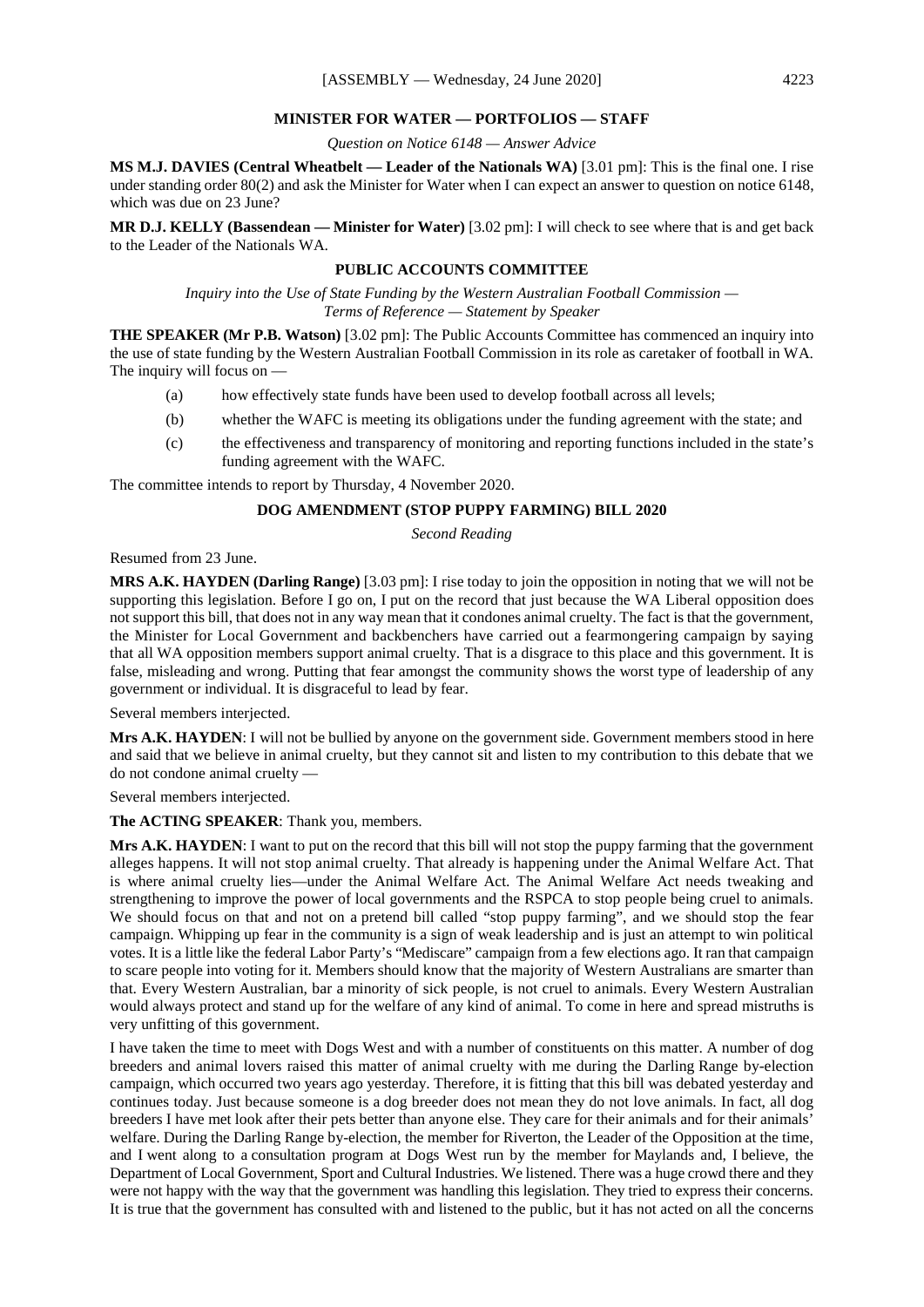of those people it consulted. It certainly has not acted in the best interests of the main stakeholders—Dogs West and the Western Australian Local Government Association. I will come to WALGA in a moment. The concerns of the two main stakeholders—WALGA and Dogs West—have been completely ignored by this government.

I want to put it on the record that I grew up with dogs. My dad was a breeder of Dobermans and greyhounds. I grew up with litters of dogs around me. My dad also had kennels for large dogs. A number of dogs would come to stay with us while people went on their holidays because they had nowhere to board their big dogs—their Pyrenean mountain dogs, German shepherds and the like. I am a true animal and dog lover and I hate to see anyone mistreat any animal.

As I grew up, I learnt that breeders put more time, effort and care into where their puppies ended up. Sometimes I saw my father turn away people who wanted to buy his puppies because he believed that they would not be going to a safe home or that the type of home they would be going to was not conducive for Dobermans. They need exercise and space. If he thought that a person who wanted to buy one of his puppies could not provide the best home possible for that puppy, he would not sell it to them. To ignore the breeders who care about their breed, their industry and their animals is a major misstep of this government. I hope it leads the minister to making an amendment to rectify that mistake. During consideration in detail, I will move an amendment to have the registered dogs of Dogs West members exempted from sterilisation and for members to be exempt from the need for local government approval for breeding. I will touch more on that a little later.

I want to start off by talking for just a moment about the fearmongering that has occurred. During question time, the Minister for Racing and Gaming was asked about greyhound muzzling and how it will improve the welfare of greyhounds. Not one word in his answer answered that question—not one word. He did not even touch on the fact that this bill is better for the welfare of greyhounds because the need for muzzling will be removed. Not once did he raise that in his answer. I am totally perplexed about why. Does he not believe that it is in the best interests of greyhounds? I do not know, but he did not answer the question. Instead, he chose to further spread fear amongst the community. As I said, there is no bar low enough for this government.

Today, the Minister for Local Government released a media statement. The very minister in control of this legislation released a media statement in the middle of the debate, before a vote and before consideration in detail. He said —

> • The WA Liberals are ignoring the overwhelming community support for the State Government Dog Amendment (Stop Puppy Farming) Bill 2020 to end puppy farming in WA and ensure responsible pet ownership

That is false. The bill will not stop cruelty to animals; the bill will not stop puppy farming. If the minister were outside this chamber, he would be able to admit that to himself. The bill will not stop it; nothing in the legislation will stop it. I would like to see where we have this overwhelming underground puppy farming industry. Where do we have this overwhelming underground puppy farming industry? I have spoken to people who say they get the puppies from New South Wales—they get the puppies from over east. If we have this overwhelming, growing, underground industry of puppy farming, show us. Make it stop in the act that can stop it, which is the Animal Welfare Act. It is under the Animal Welfare Act. This bill is not worth the paper it is written on without the Animal Welfare Act being amended. If the government is unable to shut someone down because of cruelty right now, how does it think this piece of paper will stop puppy farming? I will be very interested to hear how the minister can see that happening.

I understand that two cases have been prosecuted in the last 10 years. If there is a reason that other cases have not been prosecuted, fix up why they have not been prosecuted. The government should tell us which cases, and how many, have come forward and not been able to be prosecuted because the government was unable to do so due to the Animal Welfare Act. Do not just say they are out there with no real proof that we have a growing, underground puppy farming market. If the puppies are coming from farms in New South Wales, how does this legislation stop that? Other jurisdictions have said laws against cruelty to animals will stop this, not stop puppy farming legislation. We are a little lost on why this bill is meant to be the be-all and end-all, and I cannot see how it will fix things in any way.

The member for Maylands posted on Facebook earlier this week that it would be a big week in Parliament. The post says —

… eight years of blood, sweat and tears —

The government has not been doing this for eight years —

Several members interjected.

**Mrs A.K. HAYDEN**: I am not taking interjections, because I do not have a lot of time.

Several members interjected.

#### *Point of Order*

**Mr W.R. MARMION**: I cannot hear the member, and I do not think she is taking interjections. She only has 30 minutes to speak, and government members are deliberately interrupting her to cut her time.

Several members interjected.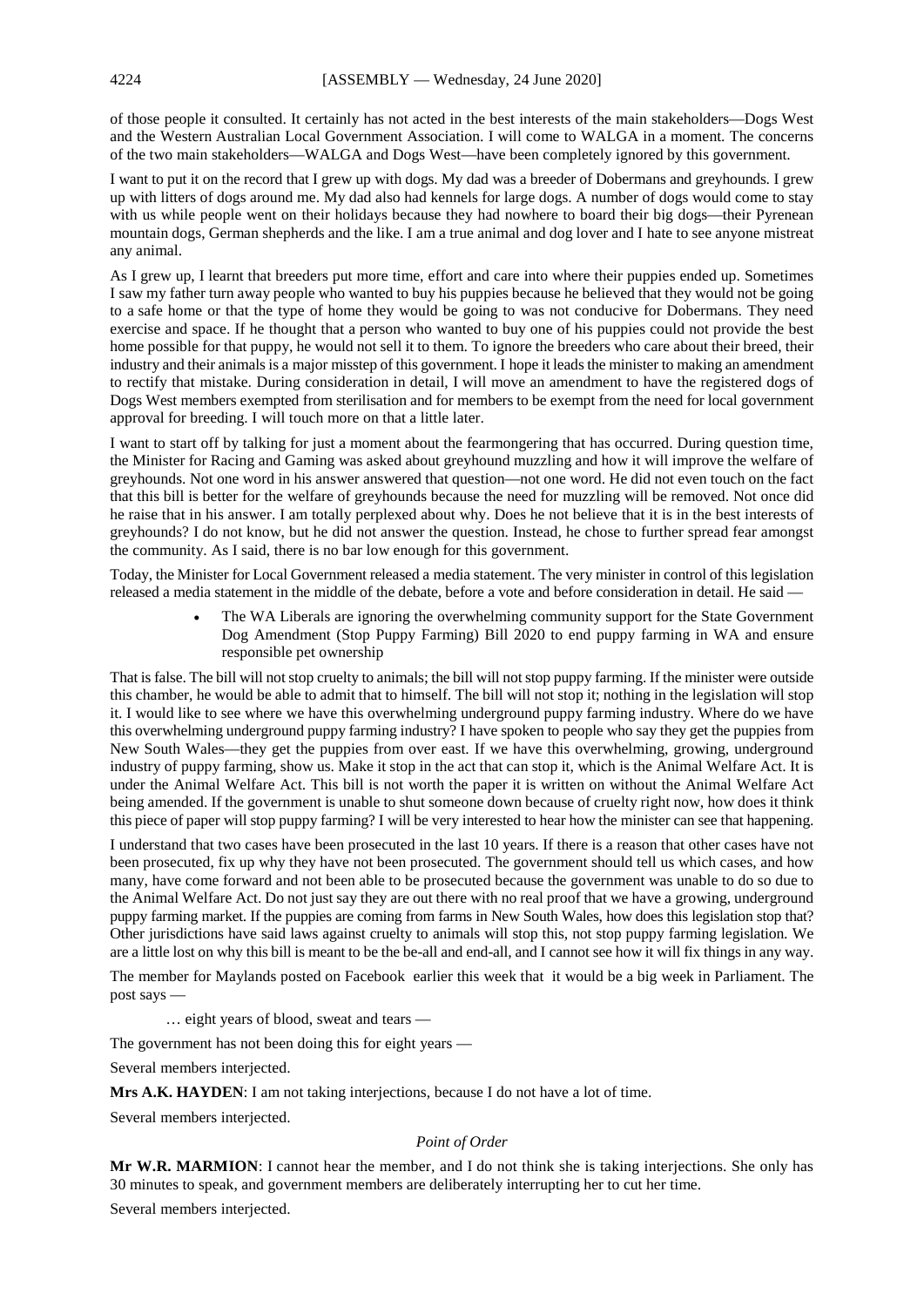**The ACTING SPEAKER (Mr I.C. Blayney)**: Thank you, members! The member has indicated that she is not taking interjections, so I will have to call people if they interject.

#### *Debate Resumed*

**Mrs A.K. HAYDEN**: Thank you, Acting Speaker, I appreciate your support.

Let us move on to the Western Australian Local Government Association, which is the organisation that will be responsible for implementing all the changes that this legislation, if passed, will put forward. WALGA does not support this legislation. The very body that will be responsible for policing this bill, the very body that will be policing upholding it in the community, does not support it.

**Mr D.A. Templeman**: It will be the local councils, not the local governments. You are not even on the right page.

**The ACTING SPEAKER**: Members!

**Mrs A.K. HAYDEN**: The WA local governments do not have —

Several members interjected.

*Point of Order*

**Mr W.R. MARMION**: I think the minister can respond to any questions or concerns he has when he delivers his second reading reply.

**Mr T. Healy** interjected.

**The ACTING SPEAKER**: Member for Southern River!

**Mr T. Healy** interjected.

**The ACTING SPEAKER**: Member for Southern River, I am calling you for the first time.

#### *Debate Resumed*

**Mrs A.K. HAYDEN**: I know what WALGA is and I know what local government is, but the peak body for local government authorities disagrees with this legislation. It represents all the local governments. The fact that the minister does not think it is a problem shows how little government members know. If the government does not have the support of the WA local government organisation of authority, it does not have the support of local government, and how can the government breach its own agreements with local governments and not give them warning? I believe the member for Moore raised this last night. I was not here last night, but I have read everyone's second reading contribution in the uncorrected *Hansard*. I have to say that the member for Southern River's constituents are not happy with him. I have already had phone calls to my office, and we will not talk about other members who had hair in their food! We will go to the executive summary of the minutes of a WALGA stop farming puppy meeting held in March 2020. It states —

> • No opportunity was provided under the State and Local Government Partnership Agreement for sector consultation prior to the Bill's introduction to Parliament.

The secretariat comment stated —

There are some understandable and arguably foreseeable concerns with some aspects of the *Dog Amendment (Stop Puppy Farming) Bill 2020* … from the perspective of the Local Government sector.

The Bill was introduced to Parliament prior to consultation with the Local Government sector under the State and Local Government Partnership Agreement, where a 12-week consultation period is considered appropriate if new legislation or amendments to existing legislation are likely to have a significant impact on the sector.

I will not read it all out, because I believe the member for Moore went through the discussion, but I will read out the motion that was moved and carried. It stated -

## **That WALGA write to the Minister and request that he withdraw the Stop Puppy Farming Bill and more appropriately consult with the sector, traditional custodians and the wider community, or failing that, that he remove any reference to Local Government in the bill as the sector does not endorse it in its current form.**

The local government sector does not endorse this bill, yet it will have to be responsible for delivering its policies. We are in a COVID-19 pandemic and are asking local governments to dig deep in support of the community, which is in crisis. We are asking local government to freeze its rates. We are asking local government to look after any tenants in their properties. We are asking local government to remove any fees and charges for community sports. Local governments have already taken a massive hit with reduced income and have to foot the bill for promoting and supporting small business in their regions, and here we have the state government in the middle of this COVID-19 crisis putting another impost on them. It is going to take manpower, resources and money to set this all up, yet the local government minister did not even consult under his own agreement with the local government authority and make sure local government supported this bill. Do members know what? Even if he had, local governments do not support this bill and the minister is just ignoring them. He is totally ignoring the sector that needs to deliver on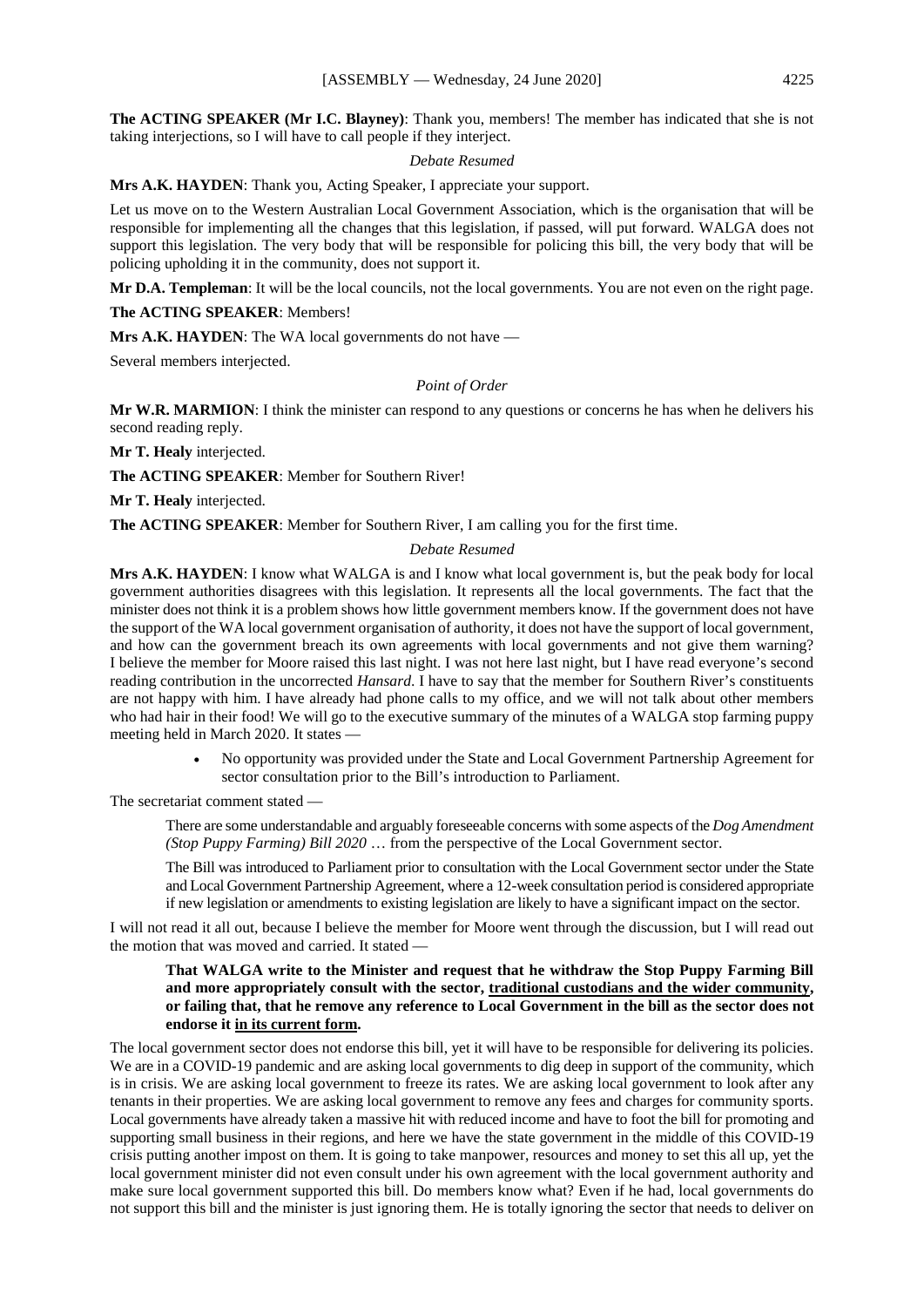the bill. It is shameful, and I do not know how the minister thinks it will work. The fact is that every local government authority can make their own planning laws and say they will not allow breeding in their areas. If the local governments do not allow breeding, what happens to all the dog owners currently living in their local districts who can no longer keep their dogs? What does the minister say about that? To me that is animal cruelty. It is cruel to the families, the children and the lovers of this animal who have been able to operate when their local authorities suddenly tell them they will no longer allow breeding. They may not be breeding, but under this legislation, if they do not desex their dog, they will have to become a breeder registered by the local government authority. If the local government authority does not allow breeding, what will happen to that dog? Does the minister expect these people to give up their dog? Does the minister expect them to pick up their homes and move to another area where they may be allowed to get breeding approval? Right now, in the electorate of Darling Range, hundreds of dog lovers, breeders and members of Dogs West are scared that they will no longer be able to keep their dog on their property as a whole. Many of them enjoy showing. It is a great hobby, and the dogs, families and dog owners love it. This government is going to tell them that if their shire does not allow breeding they must either get rid of their dog or move home.

#### [Member's time extended.]

**Mrs A.K. HAYDEN**: Guess what! The people of Darling Range are already in a cost-of-living crisis. Most of them have debts on their homes that are more than they can sell them for. What will they do? They cannot just pick up and move home. They love their animal and they love their hobby, and the government is forcing them to decide whether to neuter their dog, get rid of their dog or to move home. That is cruelty! That is not fair to the animal, the families, the owners or the breeders.

I will move on to Dogs West. Dogs West engaged with the government, thinking that it was going to get a good hearing. It wanted to make this legislation as positive as possible. I want to thank all the people at Dogs West, in particular, the president, Pam Campbell; the vice president, Des Kehoe; and the CEO, Ann Rushby. They have been great supporters of trying to make sure that members of Parliament on all sides of politics understood their argument. That is all that they were asking—that everyone understand where they were coming from. Dogs West's code of ethics and rules and regulations are second to none. If the government were to pick up its code of ethics and rules and regulations and put them into the Animal Welfare Act, we would not need this bill, because that would stop breeding being misused, stop dogs being abused and weed out those who are not doing the right thing. But the government has decided not to listen to the members of Dogs West, who are experts in this field, have a longstanding practice and are highly regarded. The biggest issue is, of course, the desexing. Their whole being is connected with making sure that they have a good pure breed, protecting the line, developing it and getting a good strong bloodline for any breed that they work with. They do not want to see that diluted. They also do not want to see cruelty to animals. These people have all the answers that this government needs to get rid of inappropriate breeders in our society.

No-one supports people mistreating dogs. That is why we get emotional when our words are twisted and falsehoods are put out there. We all love our dogs. We all love our animals, whether they are cats, dogs, birds or rabbits. We do not want to see harm come to them and neither does Dogs West. I am asking for the minister to consider exempting Dogs West members from having to desex their dogs and having to go to the local government authority to apply to be a breeder. I will move that amendment during consideration in detail. I hope that the Minister for Local Government will look at that favourably—that he will not worry about political pointscoring and will do the right thing by the hundreds and thousands of Dogs West owners and dogs. We need to make sure that these dogs are protected in the long run. The best way to do that is to make sure that the people who know the best way to breed and can teach breeders —

Several members interjected.

#### *Point of Order*

## **Mr W.R. MARMION**: I cannot hear the member.

**The ACTING SPEAKER (Mr I.C. Blayney)**: We were going very well. If you want to stay and listen, that is very good, but if you make interjections, as I said before, I will have to call you.

#### *Debate Resumed*

**Mrs A.K. HAYDEN**: I note that when government members were speaking last night and making silly comments, our side stayed quiet. We showed respect. We do not get respect from this government.

Several members interjected.

**The ACTING SPEAKER**: The Acting Speaker is on his feet! Member for Belmont, I am calling you for the first time.

**Mrs A.K. HAYDEN**: This government keeps showing its lack of respect for debate, honesty and its role as a government. As I said, leadership by fear is the worst type of leadership and, unfortunately, that is what this state is operating under.

Noting the time, I wanted to quickly touch on some of the emails I received, but before I do, I want to talk about my biggest concern. It is the same concern that Dogs West has. There are 138 local government authorities. Can the minister explain how the government is going to make this system consistent? How can it be consistent when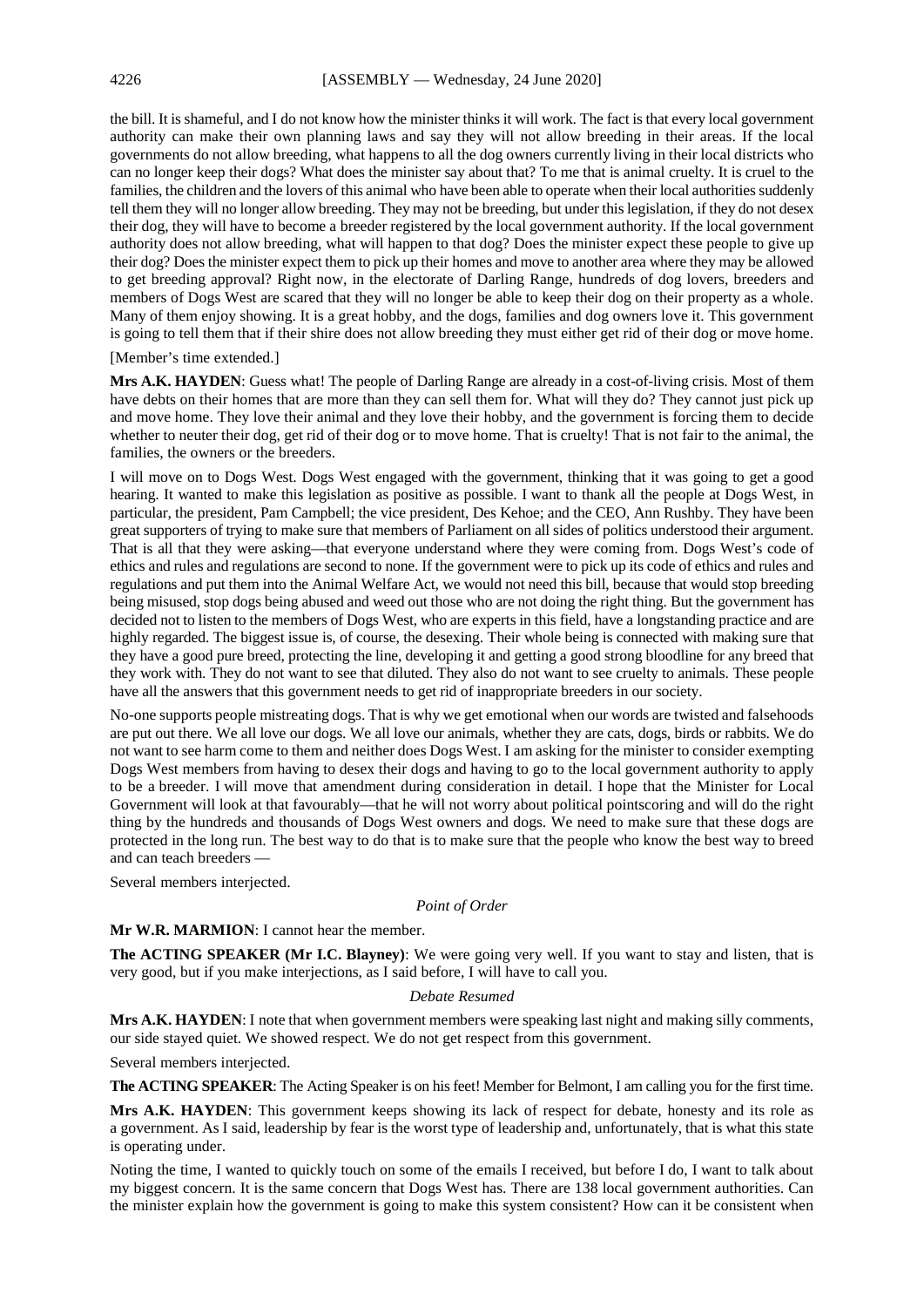each local government has the right to change its own planning rules and block breeding totally? That is one of the biggest concerns that local government authorities have, but it is also a concern of dog owners and Dogs West. I have been told that Dogs West members have contacted a couple of shires and have already been told that they will be banning breeding because it will be too hard to manage. I would hate to see that happen. To be honest, I got quite a few emails that were all in support of including Dogs West in the legislation and exempting its members' dogs from being sterilised. I do not have time to read them all in, but I would like to make a few comments. The recurring thing in all of them is their disappointment. An email from a Doberman owner stated —

We are extremely disappointed that we have not been recognised in The Bill after being told by Lisa Baker MLA that we are the Gold Standard and would not be affected by The Bill.

That has been repeated in just about every piece of correspondence or conversation that I have had with dog breeders. When they were at the consultation with the member for Maylands, she told them that they were the gold standard. If they were the gold standard, why have they been excluded from this legislation? If they are good at what they do, and the government recognises that, why have they not been recognised in this piece of legislation? I believe that email went to all members of Parliament—it was not sent just to me—so all members should be well aware of that one. I have also had emails from people in Kelmscott, Oakford, Keysbrook, Serpentine, Darling Downs, Roleystone and Bedfordale. The biggest issue that has been raised is a fear of their local government shutting them down. One email states —

I am a member of Dogs West and actively participate in Conformation showing and Dockdogs with my dogs. I actively show every weekend at the Canine Grounds in Southern River and also support the country dog shows in Geraldton and Albany.

I own and breed Bernese Mountain Dogs which are a large breed dog and quite rare still in Australia.

…

Mr McGowan quoted that currently dog breeding is totally unregulated and that there are not any minimum standards for keeping a dog.

Well I beg to differ, as I am a registered breeder who is:

• A member of the ANKC —

Which is the Australian and New Zealand kennel club —

**Mr T.J. Healy**: National!

**Mrs A.K. HAYDEN**: No, kennel club —

and its affiliation in the west being Dogs West:

- I had to pass a breeding examination before I could even become a 'Registered Breeder': …
- I agree and am bound in accordance with the Dogs West Regulations and Code of Ethics.

When we say that there is no regulation around breeding, there is a massive code of ethics, and rules and regulations under the Dogs West breeding code of ethics. That is why we need to ensure that we include them.

I noted an interjection that was made last night when a member said that Dogs West would not take on registration —

Several members interjected.

**Mrs A.K. HAYDEN**: Will you just shoosh and stop harping! Seriously, you members are just disgraceful. Just shoosh!

**The ACTING SPEAKER**: Thank you, members. I see that the member has five minutes left. I would appreciate it if we could hear her out in silence.

**Mrs A.K. HAYDEN**: The problem is that this government does not listen. Its members say that they doorknock and they know their constituency. They know that their constituents do not want this legislation, yet members are ignoring it. They have rose-coloured glasses on. They have blinkers on. They are only listening to their own little collective; they are not listening to the other people out there.

Member for Southern River, honestly, you are in big trouble, mate, because you got up in your electorate and told the same story for a couple of months now about a breeder who did not look after an animal well. Why was the RSPCA not called? Why have you not acted on this? You keep getting up and telling the same story. Do you have no more stories than that one little story that you keep grasping at and do not fix? Stand up and fix the issue and it will not be a problem anymore. Shut them down now. This legislation will not fix the problem. The Animal Welfare Act will fix it, not this legislation. I do not know how thick everyone is on the other side, but they do not understand —

**Mr T.J. Healy**: Mr Acting Speaker.

**Mrs A.K. HAYDEN**: The member finds "thick" offensive, yet he tells us that we believe in animal cruelty. Please! Animal cruelty is the lowest of lows, and you guys find that bar every time and go to rock bottom.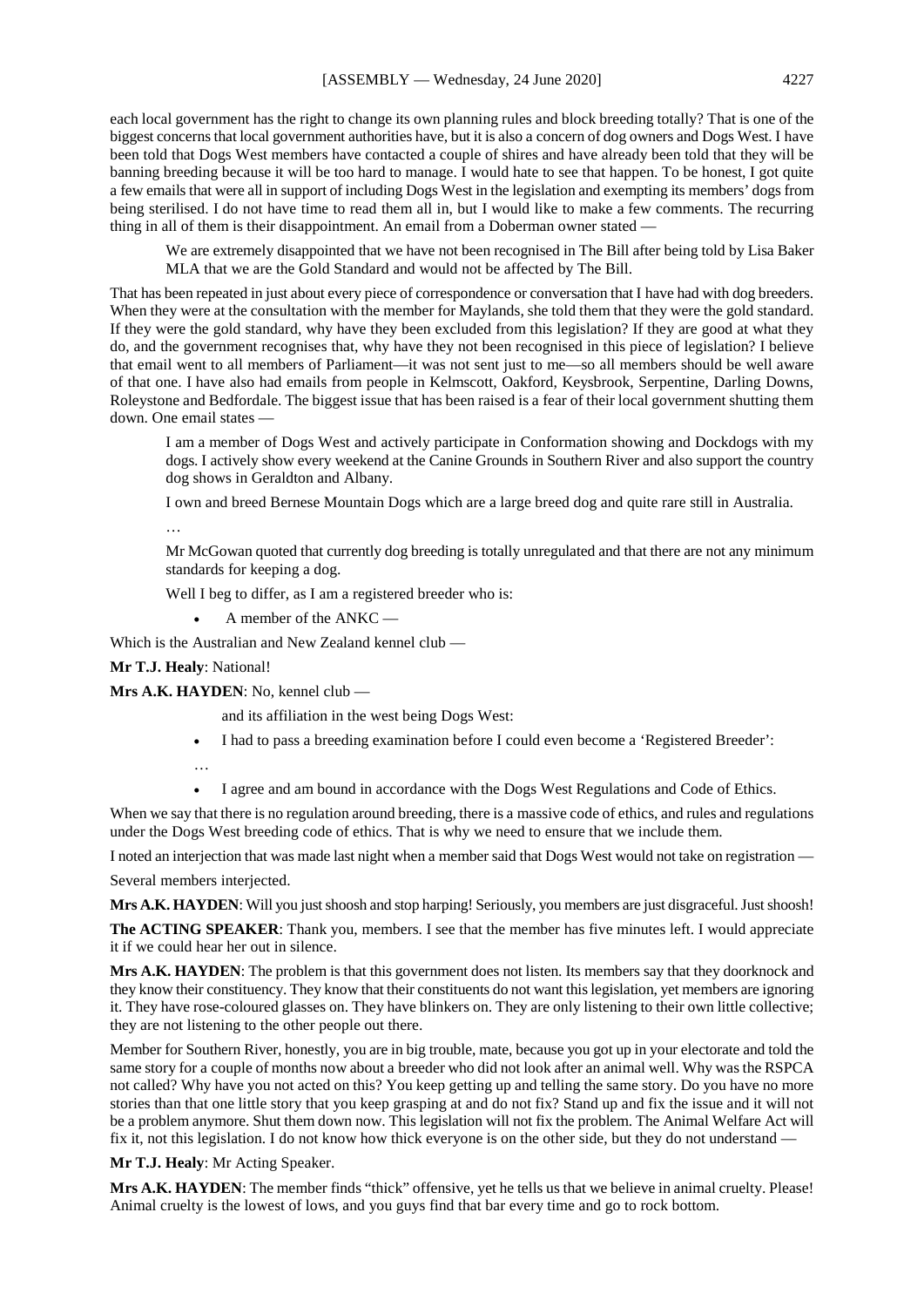In closing, we support stopping animal cruelty. Bring in the right legislation that will enable that to happen, and we will support the government at 100 miles an hour.

**Mr D.A. Templeman** interjected.

**Mrs A.K. HAYDEN**: Try to be a minister for once and be responsible!

**Mr D.A. Templeman** interjected.

**The ACTING SPEAKER:** Minister, I will have to call you if you keep —

**Mr D.A. Templeman** interjected.

**Mrs A.K. HAYDEN**: Chuck him out.

**The ACTING SPEAKER**: It is not within my powers to chuck him out.

# *Point of Order*

**Mr W.R. MARMION**: Mr Acting Speaker, I cannot hear the speaker.

**The ACTING SPEAKER (Mr I.C. Blayney)**: We have three minutes to go. Please, can we hear the member for Darling Range out.

#### *Debate Resumed*

**Mrs A.K. HAYDEN:** In summary, this legislation will not put a stop to animal cruelty. We all know that it comes under the Animal Welfare Act. The government should fix that legislation. This bill will not put a stop to puppy mills over east. Puppies will still come into WA. When the government stops the number of proper breeders, it will create more demand. There will be less supply and more demand. When there is less supply and more demand, it goes underground. If the government wants to force breeding underground and make puppies harder to get, that is what it will be doing with this legislation. It should include Dogs West in the exemptions. It should allow Dogs West to help it make this bill work. It should allow Dogs West to help the government to stamp out anybody who is doing it wrong.

Everyone is struggling in WA right now as a result of COVID-19. We are here talking about a piece of legislation that will not fix anything that the title says it will. Stop leading by fear and stand up for what is real in this state. Right now, if someone is being cruel to an animal, stop them. With COVID-19, we have seen issues relating to the cost of living and unemployment. Stop putting more burden on our local government that is trying hard to keep up with the struggles right now, and listen to it as it has told the government that it does not support this legislation. The government should stop ignoring its stakeholders. For a government that has only been in for three years, the arrogance that is coming out is second to none. Its members have come in believing their own rubbish. They spin their own rubbish. They will do whatever it takes to politically pointscore instead of doing what is right by the community. The government and the minister have sworn an oath to do right by the community of Western Australia. It is about time you all started doing your job and started leading this state the way the state actually deserves.

**MR D.A. TEMPLEMAN (Mandurah — Leader of the House)** [3.34 pm] — in reply: I would like to respond. We will not get to consideration in detail today. I will speak until 4.00 pm, when we will adjourn the debate for private members' business.

Once again, we were forced to listen to a contribution by the member for Darling Range that was quite unremarkable. The simple fact is that this government is implementing an election commitment, which members opposite did not do in eight and a half years. With reviews to the Animal Welfare Act 2002 or work for the protection of animals, the previous government did nothing. That is its history. If members opposite care so much about the protection of animals in Western Australia, where was their legislation? There was nil. We saw not a skerrick of legislation from the member for Darling Range. She does nothing. All she does is get up and bellyache and billow on, but does absolutely nothing.

History shows very clearly in this state that the McGowan government believes in the protection of what are very much loved pets in Western Australia. We heard the statistics from many members about the number of dog lovers and the percentages et cetera. The member for Maylands highlighted that very clearly. It is a pity the member for Darling Range was not here last night. We allowed her to come back and speak today. I was going to finish the second reading debate last night. I said that if the member for Darling Range could not be here yesterday, she could speak today. Goodness me; I made a mistake last night because the contribution that we waited for was pathetic! It was a pathetic performance by the member for Darling Range. She came into this place and talked about a range of matters that I will highlight demonstrate how out of touch not only she is with her electorate, but also how out of touch the Liberal Party is with the general public's understanding and support for this legislation.

The member for Darling Range said that she read the second reading contributions. She obviously did not read the speech made by the member for Maylands. The member for Darling Range and a number of other members talked about lack of consultation, saying that no-one knew what this legislation meant and no-one was consulted. What a load of balderdash! The simple fact is—the member for Maylands made it very clear—that the issue of puppy farming and the need for the government to do something about it goes back many years. In her second reading contribution, the member for Maylands highlighted that back in 2014, there were non-political discussions—across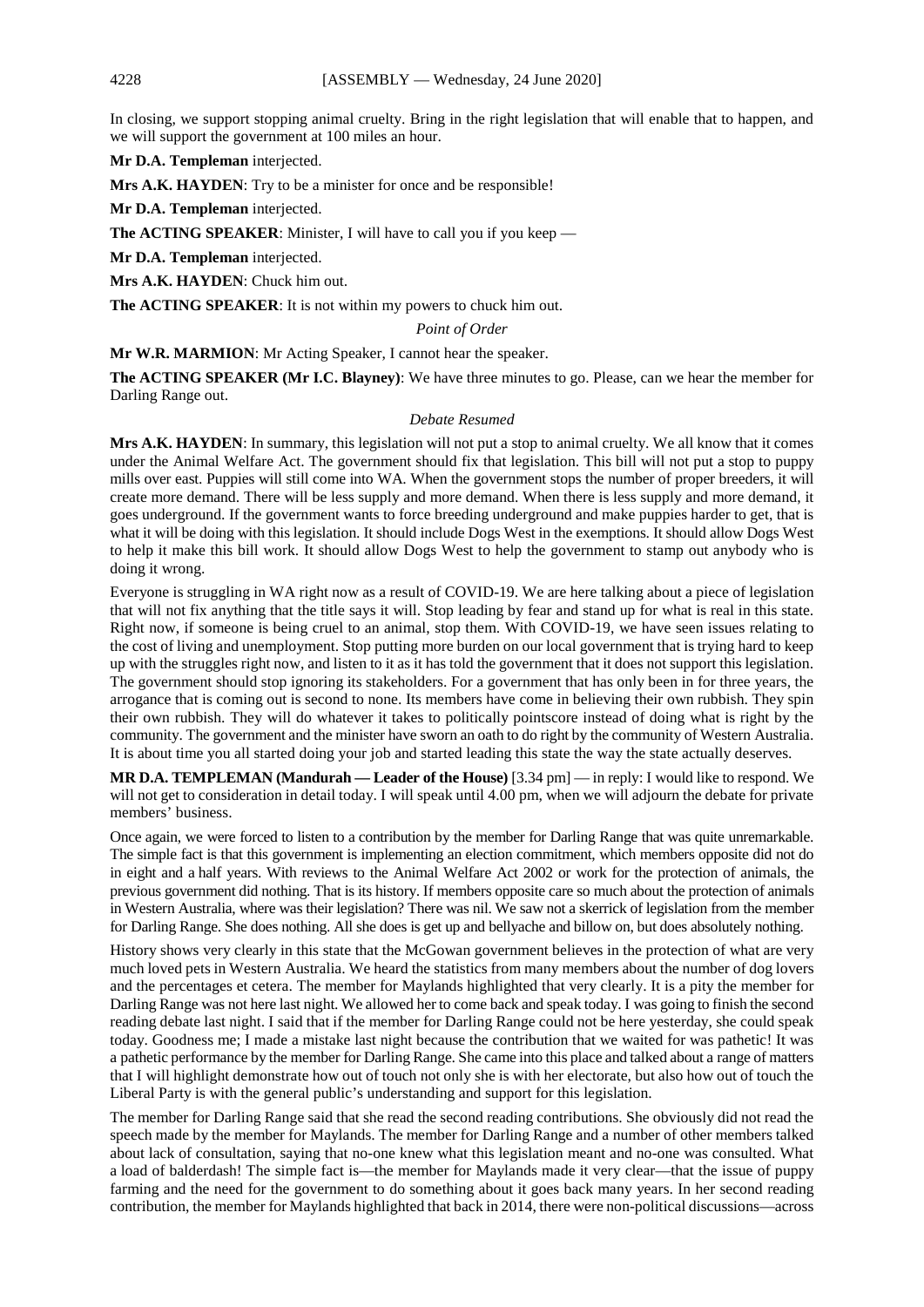party and political lines—with key stakeholders about the issues relating to puppy farming and the abhorrent practice of puppy farming and cruelty to dogs that puppy farming is renowned for. That is the point of this legislation. Before 2014, a number of research papers came out of the United Kingdom and other parts of the world. As a result of that consultation, in the lead-up to the 2017 election, in 2016, the Labor Party, with great leadership and pressure from the member for Maylands, said, "If we want to be elected to government, we need to address this issue." That included a range of consultations.

Then we came to the election commitment. In 2016, going into the 2017 election, we said very specifically that, if elected, we would introduce legislation to Parliament to stop puppy farming. That is why it is in the title of the bill and that is why this bill outlined very clearly the points that we said we would address in the legislation, including a centralised registration system. I want to talk about the centralised registration system and explain the issues around Dogs West. We are not attacking Dogs West. We want to explain very clearly why a centralised registration system is one of the pivotal points to ensuring that we have a strong piece of legislation that deals with puppy farming.

The issues that the Labor Party put to the election were very clear—a centralised registration system. We said we would define breeding and how that can happen, and how that can continue so that people who have a dog they wish to breed can continue to do so, but they will simply have to have a one-off registration. What is wrong with that? There is nothing wrong with that.

The member for Cottesloe really needs to buy a cardigan and a pipe because he belongs in the 1950s! One of the contributions that he made yesterday was, "How do we know how many dogs there are?" That is the point of a centralised registration system! Central to that is we will be able to trace a dog's life from its birth through to its end of life. That is the point. We will have a centralised system that is transportable. Take, for example, a dog owner who lives in Yokine who is registered to breed their dog. If they move to another local government area, the data is transportable. The data is centralised. That is what we will do with regard to that.

Some members opposite made some embarrassing contributions. I am sorry, member for Nedlands: last week during private members' business it was embarrassing because it took the member for Nedlands 47 minutes out of 60 to get to his first point. Last night, there was no point to the member's argument. The member for Nedlands clearly has not read the bill and he clearly only focused on some emails and some highlighted bits of paper that he had earmarked probably some months ago. There was no structure to his criticism of this bill.

A number of other members opposite simply raised a number of matters that clearly they did not understand. The member for Dawesville, who reluctantly got up to speak, could not even bring himself to say whether he would vote against the bill. When we asked, "Are you voting against it?" he could not even say he was not going to vote against it. All he said was, "I'm supporting what my shadow is proposing." This is pathetic politics by the Liberal Party. It is appalling politics by the Liberal Party. It has not analysed the intention of the bill, nor has it looked at the protections in it. We recognise that Dogs West is a reputable organisation. No-one is denying that. It has to be understood that Dogs West is a private membership–based organisation and that it does not capture all breeding dogs in Western Australia. That is the point. Yes, it does a magnificent job, but it is an independent organisation. It does not capture all breeding dogs in Western Australia, like those people who want to cross-breed dogs, which was an issue raised by an opposition member. We have heavily consulted on the proposed legislation. It was very interesting when some members opposite claimed that Dogs West was not consulted, that WALGA was not consulted, and other key parties were not consulted. What a lot of rubbish! They were right there at the beginning. When we established the working group under the magnificent leadership of the member for Maylands, they were front and centre of it, including members like the WA Rangers Association; the very people in local governments throughout Western Australia who do on-the-ground work with regard to cats, dogs and other important matters.

The member for Moore attacked me and said we were not going by the agreement signed between this government, Local Government Professionals Australia WA and the Western Australian Local Government Association. The member for Maylands put down the member for Moore beautifully last night when she highlighted that there is a difference between consultation, determination and participation. We have made it very clear to WALGA, as it has to us, that we are not going to agree on everything. The partnership agreement is focused on a relationship; talking about what policy matters we may introduce. It knew about that before the election of 2017 because we were consulting with it! We told WALGA we were going to introduce this policy and that these were the key factors that underpinned that policy. Through the leadership of the member for Maylands, we worked through the paper and how those key factors would work. We then went to the broader public and said this is how we think we will be able to stop puppy farming in Western Australia. This is how we believe that we are going to bring an end to this abhorrent practice. It is going to involve a centralised registration system. It is going to involve mandatory standards. It is going to involve making sure that there is a simple one-off process. I want to underpin that: a one-off process of registration. If people want to breed dogs, they can; they simply have to submit a one-off application. Do people have to do it every year? No. It does not have to be renewed every year. That is the point of these matters.

No secrets were kept from the stakeholders that I just highlighted, as well as a number of others. We consulted with the broader public. I have to say that this is where the Liberal members of Parliament are so off bar: they are on another planet with regard to this. Not only do people in Western Australia understand the wonderful relationship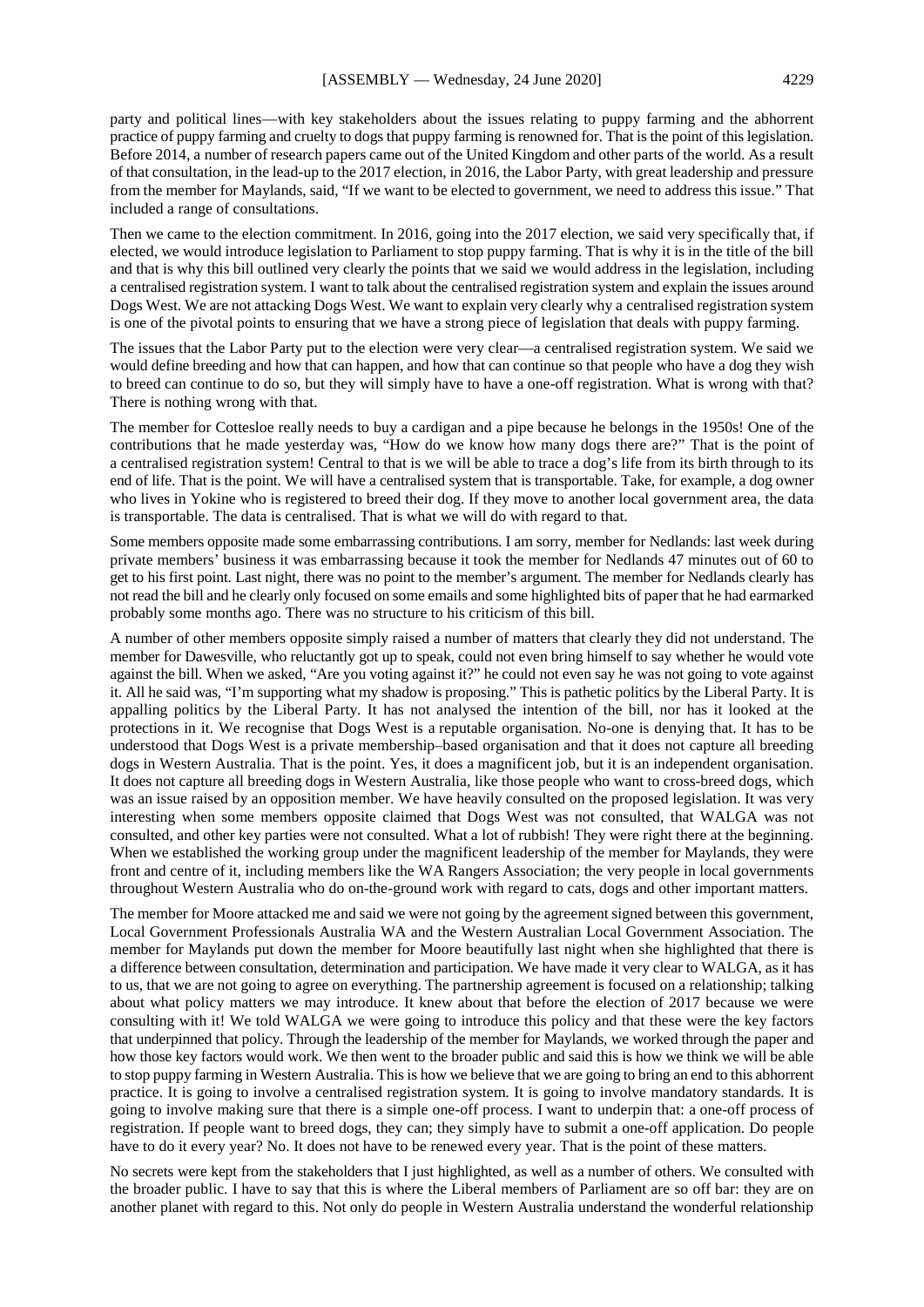they can have with their pets and their mutual love of them, particularly dogs—the loyalty and all those things they also want to protect them. This policy also makes sure that a person buying a dog knows what they are buying. How many times have we heard of people spending a lot of money purchasing a dog but not getting what they thought they were getting? Sadly, history is littered with sad cases of people buying dogs that, unfortunately, have been very cruelly bred and raised, and it has ended in tragedy. Not only has the dog lost its life, but it also impacts on the family. Kids see a pet that they thought they would have for 10 to 15 years—or however long the normal lifespan is for that dog's breed—die within months because of a terrible genetic disorder or whatever. It happens.

We were challenged about this. We were told that puppy farming does not happen. Last night, the cardigan-wearing, pipe-smoking member for Cottesloe bellowed, "Give us the proof!" Two days ago, the RSPCA raided a place in the northern suburbs of Perth. Over 20 pups and dogs were seized, with alleged—there will be court action so I cannot say any more—cruelty to these animals. In the last two years, the RSPCA has been involved in a dozen cases of the authorised seizure of pups. We all saw some of the more graphic examples of that in Gingin earlier this year or late last year. The member for Cottesloe has to get out of his happy coat! He has to understand that this is an issue that so many people in Western Australia support; that is, we want to stop puppy farming. After consultation, we received the biggest number of responses that I remember in my 19 years in Parliament—certainly in my portfolio area. We received nearly 5 000 responses. A whole range of people put in writing that they want to see puppy farming stopped. They want to be able to buy a pet—absolutely. People will still be able to buy a pet. We want them to. But we want to make sure we can trace that pet's life from birth to death—a centralised registration system. We want to ensure that we know where those pups are being bred and that they are being bred in appropriate circumstances. What is wrong with that? The member for Darling Range wonders why we get angry and say that she does not get it and that she does not care, which she demonstrated in her response last night. I appreciated the member for Moore's approach to the debate because he put an argument. But no-one else on that side of the chamber did. The member for Dawesville did not. Come on! He should not put his hands up like that. He could not even demonstrate that he was saying no. Do not do that, member for Dawesville. I asked him, "Do you know how you're going to vote?". The member for Dawesville replied, "Oh, I'm with the shadow minister's view." The member for Dawesville knows it is wrong. He knows that many of the people who live in Dawesville are older people who have pets. They want to ensure that when they get a pet, they know what they have paid for and they want to know that that pet has been bred appropriately and looked after before they received it as a puppy or a dog.

One aspect of this bill that the opposition forgets entirely is the statistics that show how many dogs in Western Australia have traditionally ended up in a haven. Down my way, we have the magnificent organisation K9 Dog Rescue, which is run by volunteers. Yesterday, the member for Belmont and I went to the animal haven in the member for Forrestfield's electorate. It is run by Sylvia and Clare, who are brilliant people. They are magnificent Western Australians. They are passionate people. They love their dogs and want to protect them. What do they see all the time? What have they seen over the last 30 or 40 years? They have seen cruelty. Pups have been delivered by owners who have discarded them. They have seen a whole range of things happen. What do they do? They rehabilitate them, find new owners and rehome them. They are magnificent Western Australians—brilliant. The Clares and Sylvias of the world are magnificent and they are replicated in a number of dog haven and dog rescue groups throughout Western Australia, including those at the K9 Rescue Group in Nambeelup.

One of the planks of this legislation is to highlight that we want to move people to genuinely consider adopting a dog that finds its way, for a variety of reasons, into a refuge. Not every dog that goes to a refuge has been mistreated. Sometimes people's circumstances change. Yesterday, I was talking to a fellow who volunteers. He is a fly in, fly out worker. He said that a couple of dogs have found their way to the animal haven because people have had to move north or whatever for work and they cannot take the dog. They go to places such as the animal haven, K9 Rescue, the Dogs' Refuge Home in Shenton Park et cetera and the people there find those beautiful animals a home. That plank is about addressing and encouraging adoption.

One of the other fundamental things that is forgotten by members opposite, because they have not read the bill and have not understood the consultation and what we are attempting to do, is the issue of education. This is all predicated on making sure that we continue to educate pet owners about their responsibilities. It is an important responsibility to take on a pet, no matter what it is. It is important that people understand what they are taking on and that a pet requires protection, safety, love—all those things. As we have said, we want to include proper education in this policy directive.

I want to address the issue of Dogs West Canine Association of WA. I mentioned that Dogs West is a private membership-based organisation. We have no argument with Dogs West. But, as I said, it does not capture all dog breeds in Western Australia. The member for Nedlands asked how a person can buy a crossbred dog. He talked about his dog breeding experiences. Many people still want to breed dogs and it is not prohibited in the bill—it is not—which is what the member for Darling Range has tried to make out. The member for Darling Range talked about scare tactics. That was her scare tactic: "You're not going to be able to do it anymore." That is rubbish absolute rubbish. Many people do not want to sterilise their dogs. That is okay in this bill, too. That was another scare tactic from the other side. It is not going to happen. The bill does not intend to change that. The member for Nedlands will still be able to get a crossbreed. Although Dogs West can cancel a member from its organisation, it does not have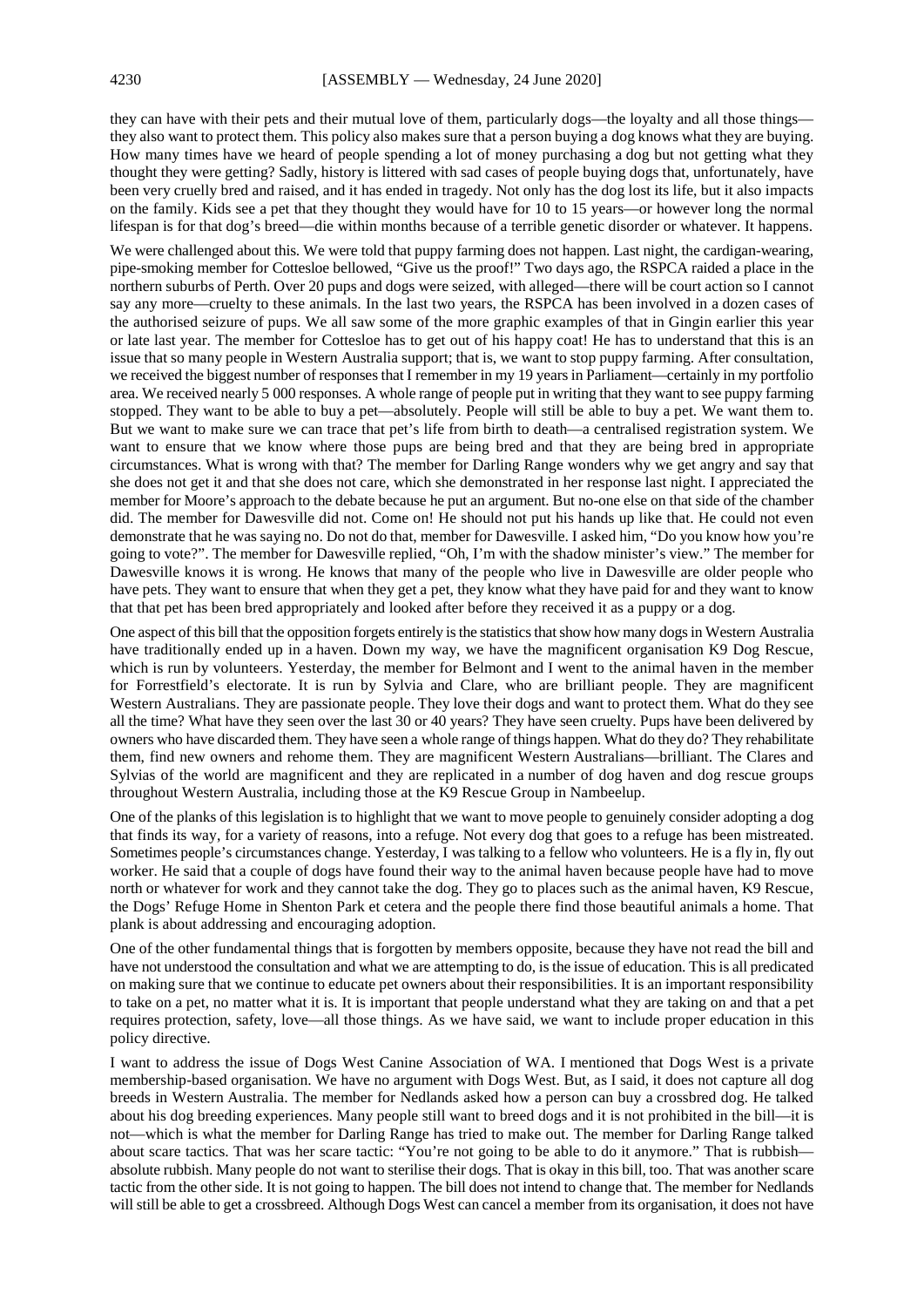the power to prevent that person from continuing to breed. That is a key point and a difference—it is the difference and why a centralised registration system is required. It is not about having a go at the arrangements with Dogs West. We are saying that it is not the be-all and end-all, and that is why we need a centralised registration system.

Another claim made by members on the other side is that Dogs West was not consulted. The president of Dogs West was a member of the Stop Puppy Farming Implementation Working Group. I do not how it can be conceived or perceived that we were not inclusive of Dogs West when its president was part of the working group. I admire the president. I have the greatest respect for the president of Dogs West. Members on the other side said that Dogs West was not part of the process and was not consulted, but that is not true—it is rubbish! The member for Nedlands has gone down the wrong track with this issue. If he is the shadow spokesperson, it surprises me that he has led the puppies in his team down this path, because it is the wrong path. I think he knows it. If he does not know it, I would like to say something, but I will not.

I turn to working dogs. A representative of the Australian Federation for Livestock Working Dogs was on the implementation group. Again, I am sorry, but how can someone say that it was not consulted when it had a representative on the implementation group? They were there. The policy that we took to the election was there in black and white, but we wanted to include that group. As a result of agitation from the group representing working dogs, we agreed to give them an exemption under the regulations.

#### **Mr M.P. Murray** interjected.

**Mr D.A. TEMPLEMAN**: I am sorry to keep the old hound over there up!

We agreed to that. In fact, livestock working dogs—I say this very clearly—have been granted an exemption from mandatory sterilisation and it is the only group to be granted such an exemption under this legislation.

## **Mr R.S. Love** interjected.

**Mr D.A. TEMPLEMAN**: The member should read the second reading speech. We made it very clear that that group would be the only one given an exemption.

I have mentioned the Western Australian Local Government Association, which has been right there. There are a number of things on which WALGA and I do not agree, such as the gross rental value issue. On that, we do not agree, but that does not mean that we do not have a good relationship. Members opposite think that the agreement means that if we do not agree, we tear up the agreement. It has not happened and it is not going to happen because we have the type of relationship in which we are constantly talking. WALGA was right there from the very beginning.

I finish by thanking all the members who spoke and acknowledge their contributions, but it is very clear that members opposite have not read the bill and have not looked at the government's record in putting this forward as important legislation. I am sorry; COVID-19 or not, this is the right time for this legislation because it is about protecting one of the most loved animals on earth. It is the time to do it. We did not bring it on in the last couple of months because of the COVID-19 crisis but, as members know, through the Premier's leadership, we are the safest place in Australia and, indeed, the world and this is the time to do it. Let us go into consideration in detail. We will answer members' questions, but I call on the Liberal Party to reverse its steadfast decision to say no to this. Without even waiting for the debate, without even questioning during consideration in detail, it came to a no. I would like to know who really influenced the member for Nedlands, because I do not think it is anybody who has any brain, quite frankly—they do not!

I want to finish with this. I want to talk very briefly about the member for Maylands. Some members have attacked her or used some terms that have been inappropriate and quoted her in some forums that she has been in. I want to tell members that there is no better member in this Parliament, for as long as I can remember, who has been steadfastly supportive of the protection and welfare of animals. That is why I asked her to be the chair of the task force. She did a brilliant job—a magnificent job. Yes, she gets criticism every now and again, but she is tough. Why is she tough? She understands that the people of Western Australia also understand the importance of this legislation. I want to thank the member for Maylands for her tremendous leadership in this, for her advocacy and for her stoic passion. I am proud of this legislation. Let us vote for it. Let us vote yes, and send it off to the upper house and pass this bill.

Question put and passed.

Bill read a second time.

#### **CORONAVIRUS — HOMELESSNESS SERVICES**

*Motion*

**MS M.J. DAVIES (Central Wheatbelt — Leader of the Nationals WA)** [4.02 pm]: The Nationals WA are very pleased to bring this motion to the house for private members' business this evening. I move —

That this house notes the increase in homelessness and vulnerable members of the community seeking assistance in regional Western Australia and calls on the McGowan government to deliver an immediate funding increase to provide the community services sector with the capacity to respond appropriately to the additional pressures of COVID-19.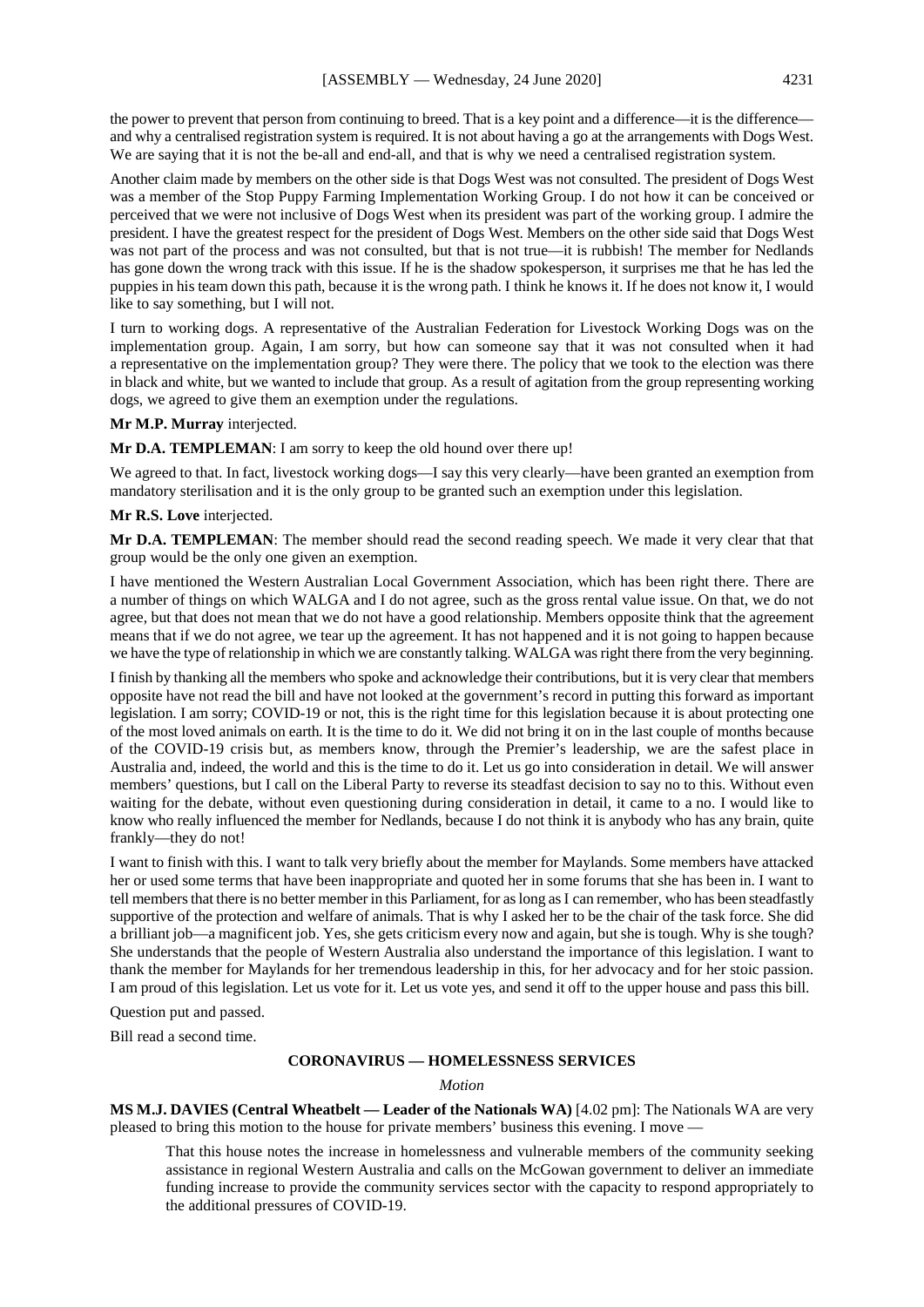This is a very genuine and serious motion that we bring to the house today for its consideration, and it is timely given the horrendous unemployment rate recorded in recent days for Western Australia. Our state, as has been canvassed in this place over the past two weeks, has the highest unemployment rate in the nation, with 8.1 per cent in May rising from 6.1 per cent in April. When we talk about such percentages in this place, it helps for us to talk about it in terms of real bodies because it is a bit clinical to talk about percentages or statistics. To the average punter, it is a bit removed from what those figures actually represent, and we are talking about a significant number of Western Australians who have lost their jobs. It means, specifically, that more than 30 000 Western Australians lost their job in just the month of May. It means that more than 112 000 people are now unemployed. It means that 104 000 people in Western Australia have lost their jobs since February as a result of the COVID-19 crisis.

The Treasurer has acknowledged in the media during the week that these figures are not pretty. We would all agree that nobody likes to see these figures that we have seen over the past months. The Treasurer was quoted in an ABC article on 18 June as saying —

They represent people, they represent lives, they represent families."

He is exactly right and that is why this motion is not condemning anyone and is not calling on the government to say that it has done an awful job; it is simply saying that this is a situation that we think needs special attention and it is a looming crisis, if it is not already right on our doorstep. The figures are not pretty and we are talking about people in our communities who are faced with the loss of their job, which comes with a loss of self-worth, the anxiety of not being able to provide for a family, the distress of losing a home, and that is why we bring this motion to the house today.

There has been a rapid and successful response to the health crisis that the state is facing. We are not too mean in our praise to acknowledge that the state government, with support from the federal government, has done a remarkable job keeping our communities safe. The health crisis has been, in anyone's measure, managed well here in WA, but we must acknowledge that the hard work to recover from this crisis is still to be done, and for many months, perhaps years, we will be feeling the impact of this crisis. For many, it is going to be the first time that they have faced such difficult economic times, the first time they have had to engage with a government agency or the first time they have even had to ask for help from people outside their immediate circle. These are quite confronting circumstances. I, as the local member for Central Wheatbelt, have had a number of business owners and individuals come through my office and I have seen this confrontation reflected in their distress: they have been very self-sufficient up to this point and they now find themselves, through no fault of their own, in a circumstance in which they have to interact with agencies that they have never had to deal with before. Of course, there are people who have been engaged with that system prior to COVID-19, and all that is happening in that circumstance is that they are becoming further embedded and distressed. I think that is something that we need to remember.

We also know, and it has been canvassed over the past few weeks, that women, in particular, and our youth have been the hardest hit as a result of COVID-19. They typically work in that part-time sector and service sector work. To respond to this, we need a very well-resourced communities sector, and this is where the problem is. It is an indictment on this government that prior to the COVID-19 crisis, more than 450 not-for-profit community service sector organisations had banded together to launch a campaign titled Your Help WA. This was designed to send a very clear message to the McGowan government that more funding was urgently needed to help vulnerable and at-risk people. I have a comment here from the executive director of Community Employers WA, Mr John Bouffler; he said —

… the community services sector is in crisis—demand for social services in WA is outstripping the available resources.

There is also a statement from the CEO of the Western Australian Council of Social Service, Louise Giolitto —

… the Community Service Sector and the State Government have reached an impasse which is underpinned by a lack of understanding the investment required for people who are in need in our state and for the community providers working on the frontline.

They are two very influential people in the community services sector and it is very concerning because those statements were made before COVID-19 struck in Western Australia and across the world. In the media statement that was issued by those 450 not-for-profit groups under the banner Your Help WA, there was a fast facts section, and I preface the following statistics by the fact that, as I have just said, these relate to prior to December last year.

The list of fast facts states —

| <b>HOMELESSNESS</b>  | More than 9,000 Western Australians, including 3000 children and young<br>people, don't have a place to call home.          |
|----------------------|-----------------------------------------------------------------------------------------------------------------------------|
| <b>DOM. VIOLENCE</b> | In Western Australia, almost 300,000 people have experienced physical or<br>sexual violence by a current or former partner. |
|                      | Family and domestic violence affects one in every four women in Australia.                                                  |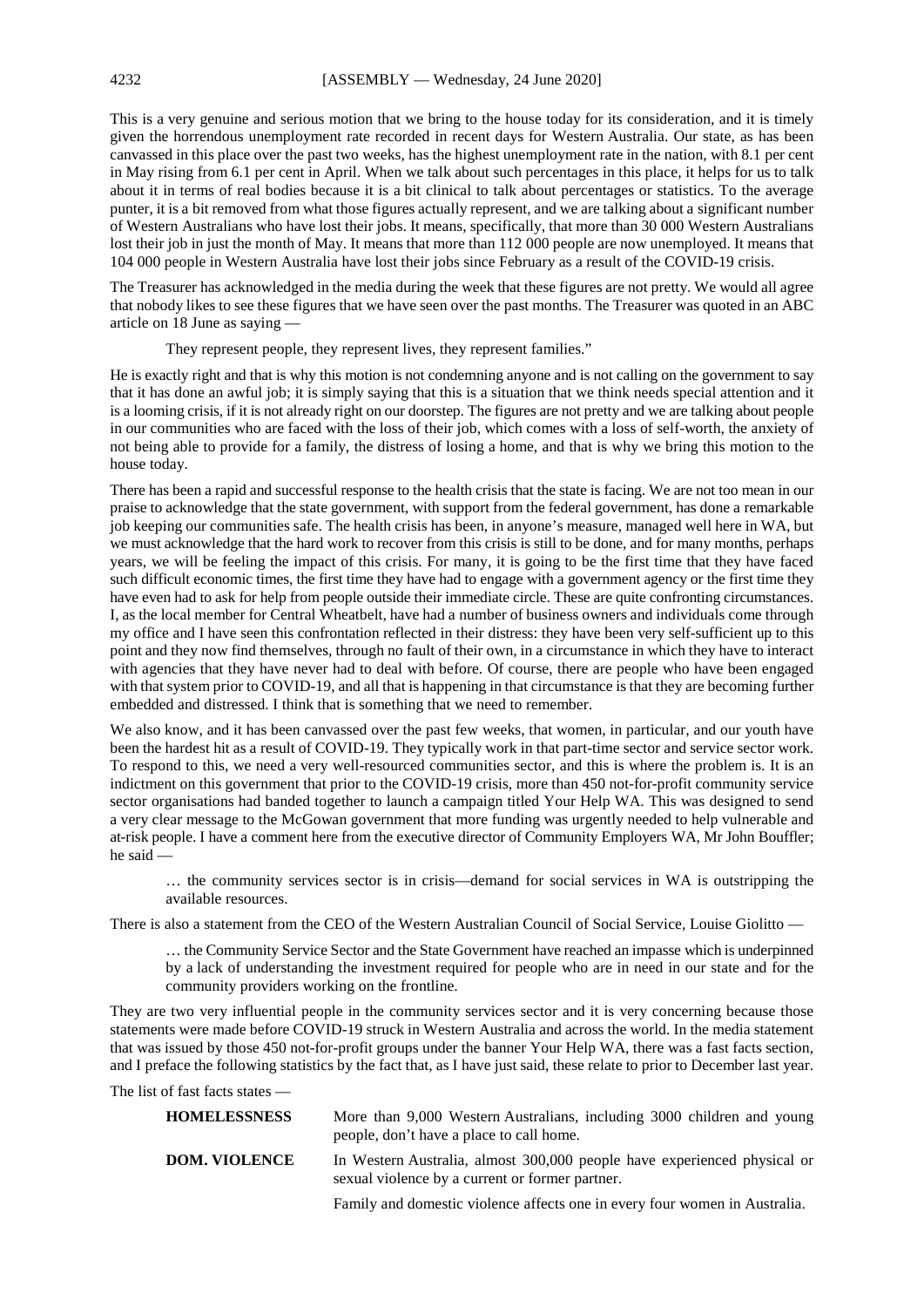[ASSEMBLY — Wednesday, 24 June 2020] 4233

| <b>FAMILIES</b>    | 240,000 Western Australians are living below the poverty line and many of<br>them are children.                                                           |
|--------------------|-----------------------------------------------------------------------------------------------------------------------------------------------------------|
| <b>CHILDREN</b>    | Each week more than 20 000 WA children go to school hungry because they<br>didn't have breakfast.                                                         |
| <b>LIVING COST</b> | 19,740 households had their power cut off in the last year because they could<br>not afford to pay the bill.                                              |
| <b>EMPLOYMENT</b>  | WA's community services organisations employ more than 96,000 full and<br>part time staff, that's 7.0 per cent of the State's workforce.                  |
|                    | WA's youth $(15 - 24$ years) unemployment rate of 14.5% is the highest in<br>20 years, according to the Department of Training and Workforce Development. |
| <b>DISABILITY</b>  | One in five Western Australians have some form of disability.                                                                                             |

Those are some fairly stark statistics. For that sector to get to that point, especially against a government of the current persuasion, is remarkable. It is remarkable that those organisations felt the need to express their concern back in December that they had reached an impasse with the state government. Prior to the COVID-19 pandemic, there was a crisis in that sector in terms of adequate resourcing for the organisations that support the most vulnerable in our community.

I will now refer to a document created by the Department of Communities dated 29 May 2020 and titled "Impact of COVID-19 on the WA community (Youth)". I referred to this document in question time. On page 2, there is a presentation summary of the issues raised that I will read into *Hansard*. It states —

- We are already seeing areas of concern across the State, particularly in:
	- family and domestic violence
	- homelessness
	- child protection
	- rental and public housing supply
	- Youth
- Likely to be increased demand on a range of services, as well as pressure on accommodation (including homelessness and social housing).
- Financial impact on agencies will be significant if they are to meet increased demand.
- Difficult economic and housing market conditions will reduce usual State revenue sources.
- Economic recovery may be compromised by a failure to also appropriately address social recovery.
- Many of the social impacts are likely to continue for some time (potentially, several years). Some of those impacts will be permanent (e.g. impact of children going into care can last a lifetime).

I will read the section specifically about youth homelessness. It states —

- COVID-19 health impacts disproportionally affect people experiencing homelessness particularly those with underlying health issues.
	- …
- Bed vacancies for youth crisis accommodation remain low in the metropolitan area, this means there is limited capacity to respond to any increase in demand —

This was dated in May this year —

- **For regional WA, bed vacancies for youth crisis accommodation have increased since the low point seen in early April, but are still low in comparison to historical levels. The South West, Great Southern and Wheatbelt have all been close to zero available youth crisis beds for close to a year.**
- Isolation and distancing requirements mean fewer homelessness services and less access to services.

…

• Economic impacts will likely see more people fall into homelessness. This will be a lagged, long-term impact if people have lost rentals or their own homes. Demand for support, services and accommodation will continue to increase for some time.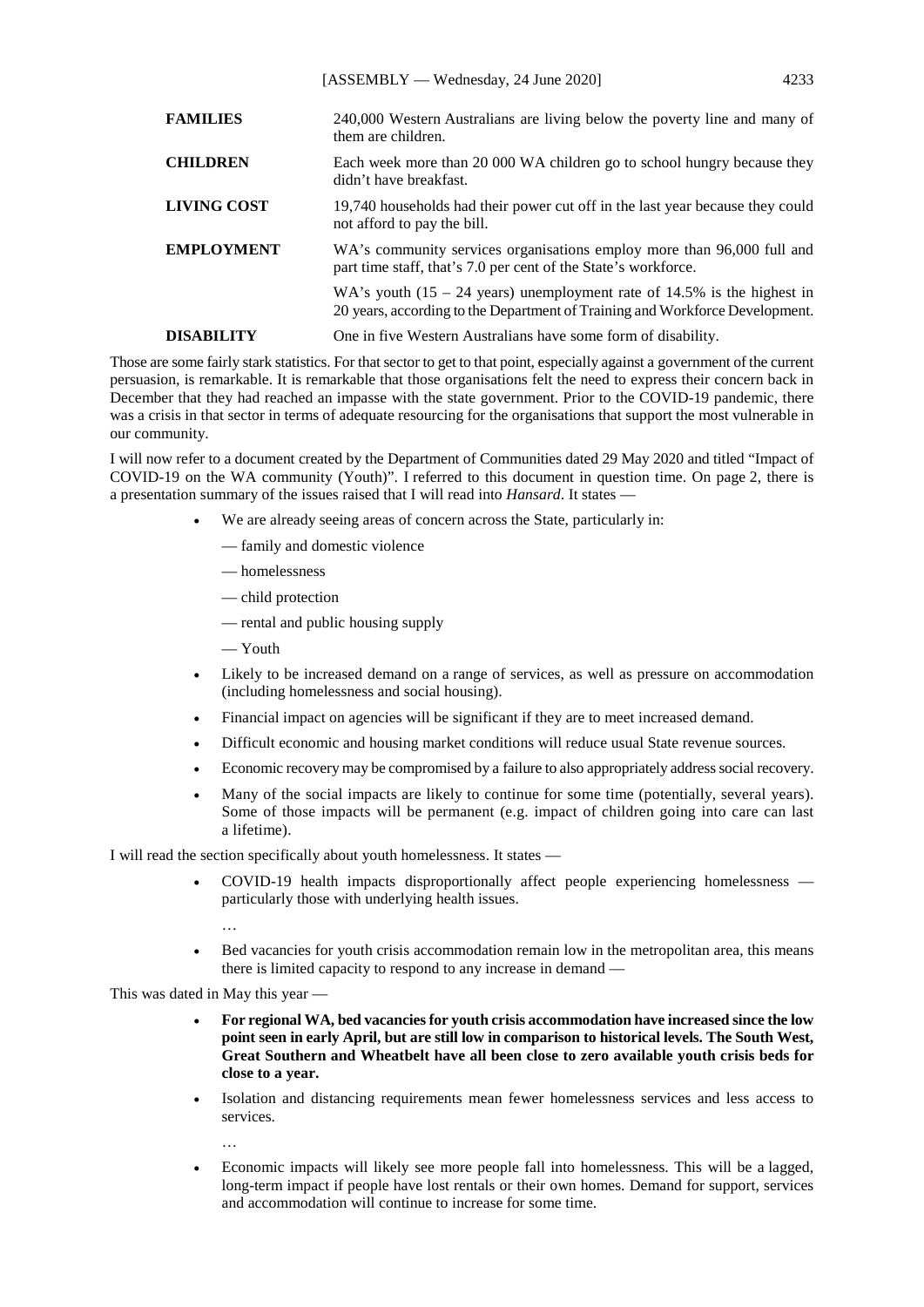Finally, I will go to the section on mental health, because this is something that I have also raised with government, particularly from a wheatbelt perspective. The impact of COVID-19 on youth mental health is an issue that is raised right across the state. In this document, the department makes the following observation —

> • Social isolation, long-term unemployment and homelessness are particular issues for youth, and contribute to and compound mental health issues and increase suicide risk. Access to mental health services is an immediate priority. Likely to be increased demand on services (and funding) for some time.

I do not think that that would surprise anyone, but the challenge is how the government will respond to those very concerning issues raised by the Department of Communities. It underpins the seriousness of what we are talking about today.

WACOSS is an organisation that is very well trusted—I do not think I need to be saying that to Madam Deputy Speaker or anyone in this place. It has a long history of engagement with the community services sector right across the state. As a part of its state budget submission for the 2020–21 budget, it held a series of consultations right across Western Australia. This submission was completed for the normal budget process and not the October budget process, and it highlighted that everything was not rosy prior to COVID-19 coming into play. We cannot be under any illusion that there were not serious concerns brewing and bubbling away, as we have outlined in terms of that 450 community sector not-for-profits coming together to start pushing the government to do something. At a glance, the WACOSS state budget submission for 2020–21 highlights some revealing community profiles. It has gone to regional communities and delved into some of those issues that face our regional centres, one of which was the City of Greater Geraldton. I do not want to steal the thunder of the member for Geraldton who I know will talk about some of the services under pressure there and the impact that COVID-19 has brought to bear, but I draw members' attention to the fact that in March 2019, the City of Greater Geraldton reported an unemployment rate of the 8.9 per cent compared with about 6.9 per cent across Western Australia, and that had grown from 5.4 per cent in March 2017. That happened under this government's watch from March 2017 to March 2019—significant unemployment growth in the City of Greater Geraldton. I would like to highlight one paragraph from this case study in its submission —

The WACOSS community conversations revealed the real effort service providers have put into resourcing and networking to develop formal and informal collaborations across governments, the community service sector and Aboriginal Community-Controlled Organisations. Many discussed the increasing focus on community services developing more partnerships, without recognition of the time and work needed to do this effectively, while some expressed frustration that the promised place-based planning and co-design had yet to occur.

The key words in that paragraph are "without recognition of the time and work needed to do this effectively". That is echoed when I speak to the community sector right across the state: there is simply too much work and they are not resourced adequately to do the planning needed to effectively bring those collaborations that make that dollar go further. Certainly, I would like to raise a number of issues for those organisations located in the Central Wheatbelt, but I will also talk about some located in the Pilbara and Kalgoorlie. That comment is reflective of the sentiment of organisations like Share and Care, which delivers a suite of community support services in my electorate of the Central Wheatbelt, and in the wheatbelt in general. For those who are unaware of the good work that that organisation does, it is a not-for-profit that is funded by a mix of state, federal and Lotterywest funding. Its head office is located in Northam. It has a women's centre and homeless accommodation buildings offsite. It operates 22 services with about \$5 million a year in funding. It is very good at making a dollar go a long way. I know that the lack of funding puts enormous pressure on its board and executive to deliver those services, and that it is never able to meet the need that it sees in our communities. In Share and Care's annual general report of October 2019, which was pre-COVID, the treasurer's report states —

The last financial year proved once again to be challenging as we continue to work in an ever increasingly tight fiscal environment and competing for limited funding opportunities which is compounded by funding indexation not keeping up with true cost of service delivery and an increase in overall wages. Share & Care continues to be highly dependent on government grants and have had to tighten our belts and find innovative ways of operating to ensure that our core business of serving the needs of the most vulnerable in our community is never diminished.

The CEO, Carol Jones, has been in that organisation for many years. There is not much that Carol does not know and is not aware of when it comes to how to secure funding to support that community. Carol states in her report —

Funding is … an ongoing issue. Some services have had the same funding rate for over 9 years with the additional top up for the award and Equal Remuneration Order, which sadly in no way covers the ever increasing costs of running a service or wages.

Carol goes on to say —

Our Suicide Bereavement Service is very busy, supporting those who have been bereaved by suicide across the Wheatbelt, the numbers have risen sadly against last years. Share  $\&$  Care are still funding this service until we find an alternative.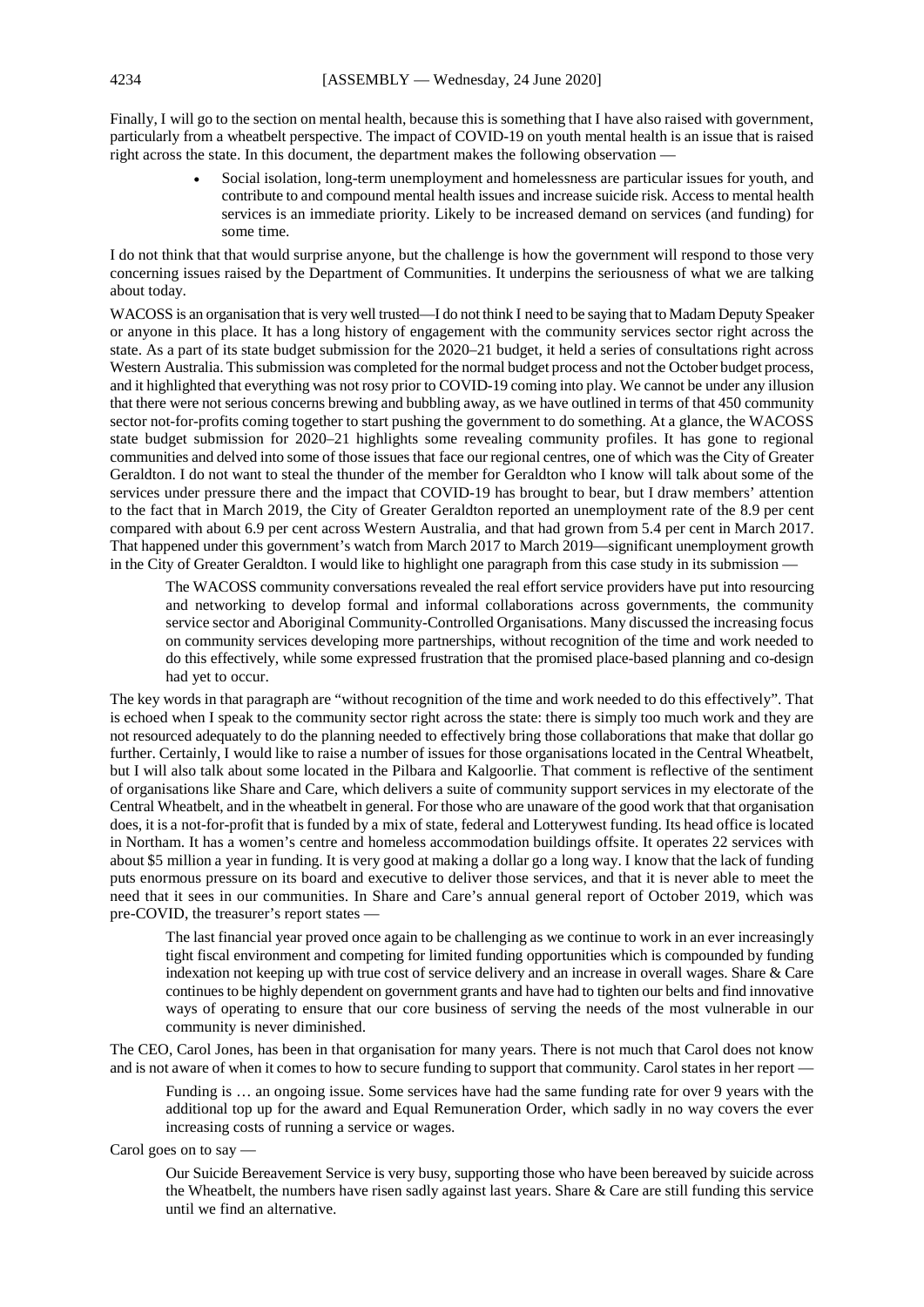I have raised this matter with the government. I know it is difficult for the minister or the government to say to me or my electorate that the mental health or support services in the wheatbelt are in good financial shape in terms of staffing or personal. I think that that is acknowledged broadly. They are under enormous pressure. There has been a spike in suicides. Share and Care offers a bereavement service, but it cannot be funded by the state or federal government, or any other government organisation. To its great credit, though, it continues to offer that service because it recognises the real benefit it has for the community. Members will recall a spate of suicides that occurred in Narrogin at one point and a number of others more recently in my electorate. Share and Care offers and will continue to offer that bereavement service, but it will have to cut back on other very important services. Carol goes on to say —

Youth numbers needing accommodation and supports are rising, Emergency Relief is being accessed more frequently, housing stresses and homelessness are increasing exponentially.

We should not accept any of this. For me, it does not paint a rosy picture of the situation pre-COVID. These statements were in Share and Care's annual general report, dated October 2019, well before the impact of COVID-19 came into play and well before the impacts of the global pandemic. Share and Care does a marvellous job, but its services are stretched and, like many other service providers, it needs more funding.

I would like to briefly talk about another organisation that also covers the entirety of the Central Wheatbelt electorate, and that is Avon Community Services. The minister and I have discussed this matter. I really thank her for making time in her schedule to discuss it because it is something that the community and I are very passionate about. I know she understands the challenges that this organisation faces. I also understand the challenges of government. I do not come to this place not knowing about the hard discussions that need to be made about where every dollar is spent. However, I raise these issues that face Share and Care, and the homelessness statistics and the looming unemployment wave that is coming to our state in the hope that it strengthens the minister's voice in cabinet so that she can take the concerns that are raised by speakers in this place today to the Treasurer and Premier and say that we need do more.

Avon Community Services is based in Northam and provides support for vulnerable and at-risk youth in the wheatbelt—that is, 18 to 25-year-olds. It delivers housing services and works with people in unsupported and supported accommodation. It provides supported accommodation for young people aged between 15 and 25 in National Affordable Housing Agreement housing in Northam. That program requires participants to sign up to participate in a number of life skills. It is essentially a contract with the organisation. They go through the NAHA and are connected with services and educational opportunities and are transitioned into more sustainable and stable housing and, hopefully, into employment or further training. The program has been going for only 18 months but has had some success. The organisation as a whole has had a bit of a chequered history, but this program has demonstrated some success. The key to its success is through the 24/7 support that is available at the house. The participants have highly complex issues. They often come in as part of court orders out of the juvenile justice system, or have mental illnesses, or drug and alcohol issues, or are survivors of sexual or domestic violence. As members would appreciate, having someone on hand to provide these young people with guidance and support 24/7 so that they can be mentored to make good decisions and so that they can get into more stable workplaces is the key to its success. The board, chair and CEO have told me that they have seen a number of people go through that program and transition into the community. I am told that they no longer have appropriate funding to run that 24/7 support service. They tried for some time to engage with the government on this front to demonstrate that the program is worth supporting. It covers the entire wheatbelt. Nothing else in the wheatbelt—I am happy to be corrected offers this type of service. It is something that we need right across regional Western Australia. It is very difficult when police or other departments come into contact with young people at risk. Often it is the job of the police to try to find these young people a safe bed for the night. This is an issue that the police should not have to deal with. But the can keeps getting kicked down the road, not because the police do not want to deal with it, but because there are not enough facilities in regional Western Australia to deal with these complex issues.

This is causing great distress for Avon Community Services. NAHA housing in particular used to be a challenge for the community. It was not well managed and there were poor outcomes for the community and the individuals involved. The NAHA program now has the support of agencies such as the Department of Communities, the Department of Education, the Western Australia Police Force, the mental health office, the Wheatbelt Health Network and the juvenile justice team. They consider it to be an enormous asset. It is for people from not only Northam, but also Merredin, Narrogin Katanning and further afield in the member for Moore's electorate. It offers supported housing options for people in the wheatbelt. The only alternative, as far as I am aware, is for people to go to Perth. I do not think that that is acceptable.

Given the observations of the Minister for Community Services, or in the Department of Communities presentation on 29 May, and given the challenges we know will be coming as a result of higher employment, stretched services and other pressures on families and individuals, I urge the Minister for Community Services to find funding in this year's budget for it. She needs to find a way of asking the Treasurer to release the purse strings. On that note, we do this in the genuine hope that this will allow the minister to go back to the cabinet and the Treasurer to say that we cannot ignore this. This is just one example of the enormous burden on our community when we do not spend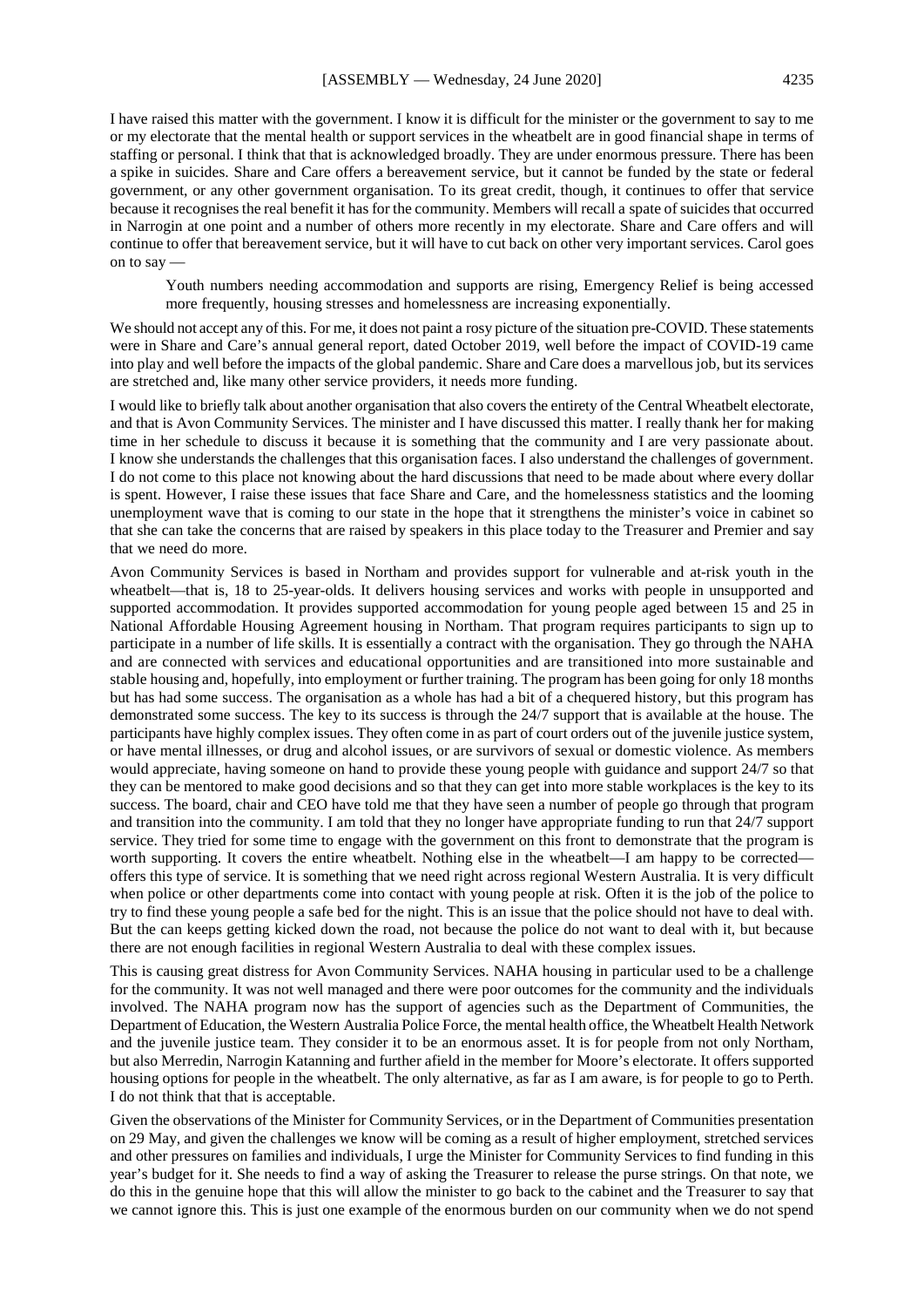the first dollar on prevention and support. We all know in this place that if we do not spend that first dollar, we end up spending \$10, \$20, \$30 or hundreds down the track on the juvenile justice system and the health sector. That is unacceptable to me. I understand the budgetary challenges that will face us as a result of the COVID-19 pandemic. I appreciate the fact that the minister took time to meet with us. This organisation is doing its very best, but it has already cut support and it has had to let people go. Now that 24/7 support is not available at times in that housing accommodation. Unfortunately, that compromises the outcomes. I do not think it will work nearly as well without that.

I now turn to issues in Newman, which we have previously canvassed in this place. I note that the industry made a significant announcement today about some of its housing. I have to say the challenge in Newman is not just with the industry. Overcrowding in the housing stock in Newman has been a significant problem. There is simply not enough housing and the standard is very poor. I have to say that when I have visited Newman, it has been quite confronting. I have seen streets of boarded up homes and heard serious concerns raised by the community sector about the impact of overcrowding in government social housing. Continued calls by local government and the not-for-profit sector for senior members of the Department of Communities and Department of Housing to be located in Newman to deal with issues on the ground and to provide the level of support that is needed, as opposed to being based in Port Hedland, some hours away, have fallen on deaf ears. That is the experience in regional Western Australia every day. I recall similar calls being made for senior level decision-makers to be located in Kalgoorlie so that they could make decisions and respond quickly so that issues would not escalate and become a problem for the government of the day and to get better outcomes for the community. We see that in all our communities and it is very frustrating. Of course, people would expect the Nationals WA to say that we prefer decentralised decision-making with senior roles so that people can pursue their careers wherever they live, as opposed to having to move to Perth to make those decisions. It is really simple to provide a level of support to the community though a person or persons in the community. Quite often the police and the Department of Education are the only decision-makers in those communities. That could be rectified to provide support to the community.

It is very challenging that the issue in Newman continues. We have seen the industry pick up some slack, after much prodding I have to say, with those boarded-up houses in Newman. I really look forward to Newman being rejuvenated and going through a process of urban renewal, because it is a fantastic place to live. There are jobs in Newman. There is actually an opportunity to have employment in Newman, in the mining and resources sector at the very least. There are also other opportunities. The state of housing and the support offered in that community is wanting, and I think that community services and not-for-profits would unhesitatingly say that it is a challenge. They would be very nervous because of COVID-19. The community generates a significant amount of the state's income and wealth, but there are some very serious issues there that are taking a long time to get traction.

I want to touch on some issues in Kalgoorlie. There are concerns about support services there. Again, I think this is a reflection of the lack of funding and support. There is under-resourcing, which means that businesses and organisations have whittled back the support they can provide. Nearly one in 10 women in regional Western Australia have been homeless in the last five years. Everyone would be familiar with the Red Cross in Kalgoorlie. It announced a withdrawal of its services from Kalgoorlie–Boulder, although it appears to have moved back. It is moving its Kalgoorlie–Boulder Aboriginal Short Stay. There is great hope that it will not affect its delivery of services on the ground, but, again, these decisions are made based on financial challenges. Instead of focusing on delivering for the people it is supposed to be supporting, it is looking at ways to stay and survive. We need to monitor that service very carefully. I note that the Department of Communities has established a task force in Kalgoorlie to address homelessness and to consider the immediate risks faced by people at risk of becoming homeless.

The sector is engaged in that. This is probably taken out of context, but there was an article in the *Kalgoorlie Miner*  in March titled "Help for homeless amid COVID-19 crisis". In the article, Labor member for the Mining and Pastoral Region, Hon Kyle McGinn, was quoted as saying —

"On a local level we have supplied soap and hand sanitiser to the Goldfields Aboriginal Language Centre to help with hygiene.

I am not sure that is going to cut the mustard as a response. I am sure it was very welcome at the time as people were very concerned about their health and wellbeing, but we need something slightly more substantive than that if we are to deal with some of these new challenges. We acknowledge that it is far more difficult to deliver these services in regional Western Australia—the population is sparse and we are operating on the smell of an oily rag in many circumstances. All of the issues I have canvassed were impacting our communities prior to COVID-19. We understand that the Lotterywest account and funds and a range of other things were announced to deal with the short-term issues facing the regions—the ledge that all of those organisations faced as they were overwhelmed with people coming to them. My challenge, and the challenge facing the sector now, is that these issues will continue, because more and more people will have to engage with that community services sector. Unfortunately, more people will become homeless. That is what the Department of Communities' own presentation said. The risk is very real and is likely to come to fruition over the next two years if we do not see significant funding.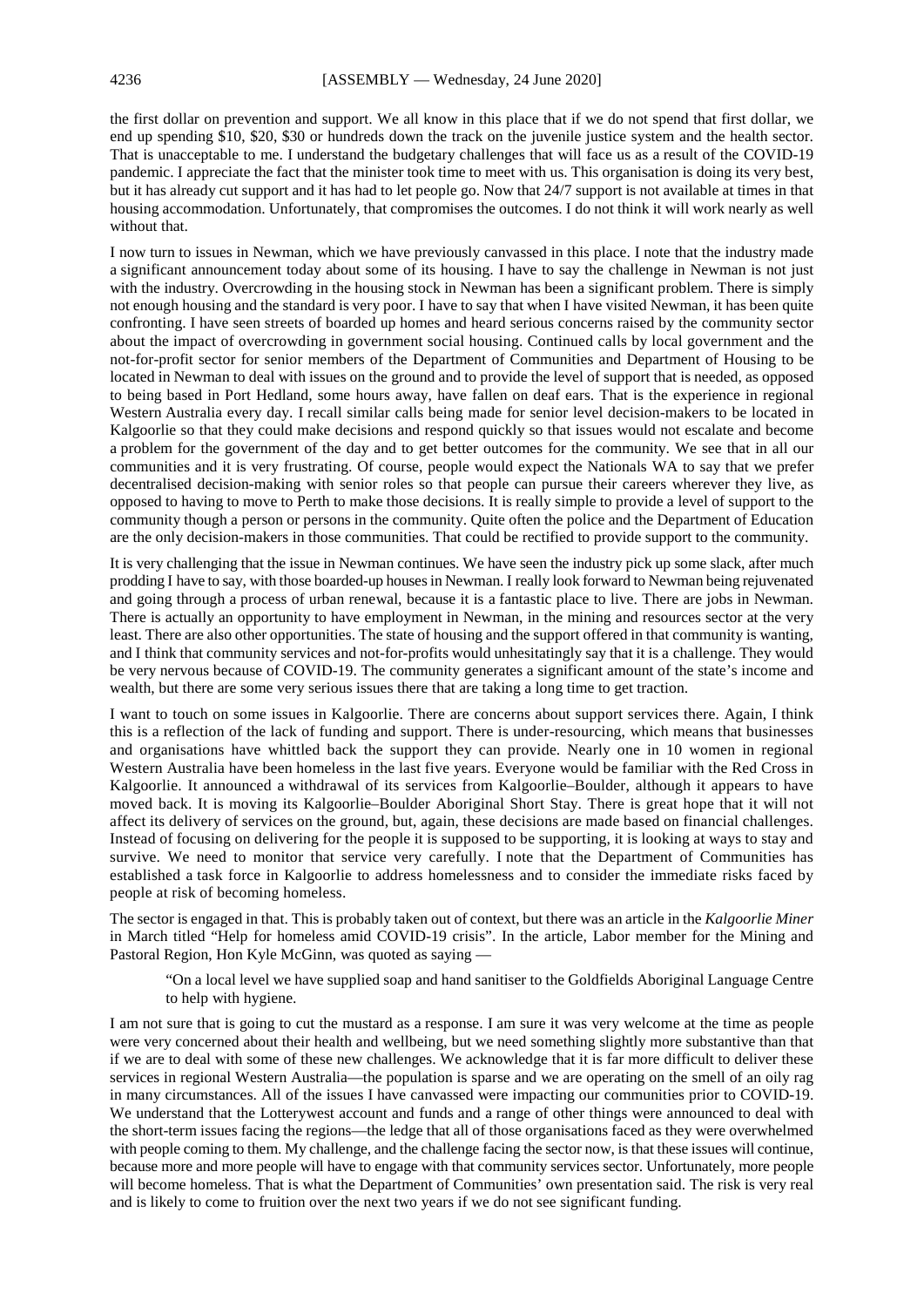It is hard not to be cynical when we come to this place every week and listen to ministers talking about the millions of dollars that are being pumped into projects such as Metronet and cyclepaths, yet we see real need among families that are under enormous pressure. For us it is about getting those priorities right. We understand the need to get the economy pumping, but we do not want these very important community sector organisations that offer these incredibly important services to be overlooked because they cannot provide a big shiny rail line or a flashy ribbon to be cut at the end of the day. We know the government's priorities are right when it is doing the things that will make a long and real difference to people in real stress. I point to the \$415 million being spent on three elevated rail crossings on, I think, the Armadale train line, which will reduce the commute by 90 seconds. I feel like we might be able spend that \$415 million in the community services sector. I am sure those 450 community organisations would happily accept that additional support, and we could push that project back down the line. I understand that the minister will probably say that we need to create jobs so the people do not fall into that space, but the reality is that there will not be enough jobs for everyone and we need to support people under real pressure right now.

So far, what has been put on the table has got us through an immediate crisis. I feel that more members will have this conversation with their not-for-profits. We need to have a serious conversation about rapidly injecting funding into our community services sector. The statistics I talked about at the beginning of my speech are really concerning. They come from the Department of Communities. We want to empower the minister to say to the Premier, the Treasurer and cabinet that we need a bigger slice of the pie to look after the most vulnerable people in our community.

**MR I.C. BLAYNEY (Geraldton)** [4.37 pm]: Homelessness is quite a big issue in my electorate. It has been made worse since the closure of Cameliers Guest House, which was a local institution, in August 2018. Of course, to a point the closure of Cameliers was triggered by the closure of the Geraldton Sobering Up Centre before it. Like everywhere else, we are watching and expecting that homelessness will be exacerbated by the COVID-19 pandemic. We have a reasonable number of services offering emergency accommodation. They all do a fantastic job, as do the services in other electorates as I am sure most members would agree. Sun City Christian Centre has a tailor-made accommodation unit that was built under the Barnett government and opened by the current Minister for Housing. I have had a bit to do with Chrysalis House Women's Refuge, because it had two upgrades during the time we were in government. There is also Short Term Accommodation for Youth— STAY—which accommodates youth experiencing homelessness or trouble in the family situation. All these bodies provide a fantastic service and they have also provided assistance to my office reasonably often to help with vulnerable constituents who have had nowhere to stay for the night.

Sun City Christian Centre has 34 beds, and it accommodates single parents and families as well as individuals and couples. For \$35 a night it provides a bed, three meals a day and a shower, as well as facilities such as a lounge room and a kids play area that can be utilised by those staying there. The manager of the centre has informed me that frequently all 34 beds are full and he has to increasingly turn away families and single parents, especially since the closure of Cameliers, because he does not have enough beds. The Salvation Army has a number of small units built just next to its church, which are quite neat, simple brick housing units of, I think, two and three bedrooms, and there are a couple of them there. There is a reasonable amount of land there, and in the past I have had a go at trying to get more of these for the Salvation Army, but unfortunately that was not successful.

Chrysalis House Women's Refuge caters for females and has 16 beds available for emergency accommodation. Like everywhere else, it sometimes exceeds the number of spaces that are available. The CEO of Chrysalis has informed me that a consortium of local agencies has applied to the City of Greater Geraldton for funding to establish a connections week for all homelessness and mental health services in Geraldton to meet and discuss what is needed. It sounds like a good idea and I hope it gets off the ground. It is interesting that it has to get money from the city to do that, but it may also be getting money from the state government.

Emergency accommodation services often liaise with other organisations in town such as the Salvation Army and the St Vincent de Paul Society, which can often financially assist individuals who are experiencing homelessness or point them in the direction of drug and alcohol and/or mental health services. In fact, individuals who work in the sector often go out of their way to assist the most vulnerable in our community. They are crying out for more funding so they can employ staff to take on the liaising role full-time, including being able to take service users to medical, legal or financial appointments.

Residents of Geraldton, like everywhere, engage with such service providers for a number of different reasons. It may be that someone is coming to the end of their tenancy and has not been able to find a new rental property, someone has relocated to Geraldton and has not been able to finalise accommodation yet, or someone has lost their job and has fallen behind on rent. There are also people who are nearly permanently homeless due to mental health issues, family problems, domestic violence, or drug and alcohol issues. Cameliers Guest House was a port in the storm for individuals who were experiencing permanent homelessness. Before it closed its doors, it had residents who had been staying at the guesthouse for 12 years. I tried to help it get a new project up but, unfortunately, it was one of the interesting things you sometimes come across with the government the government was quite prepared to agree to fund it to develop a project, but decided not to fund building the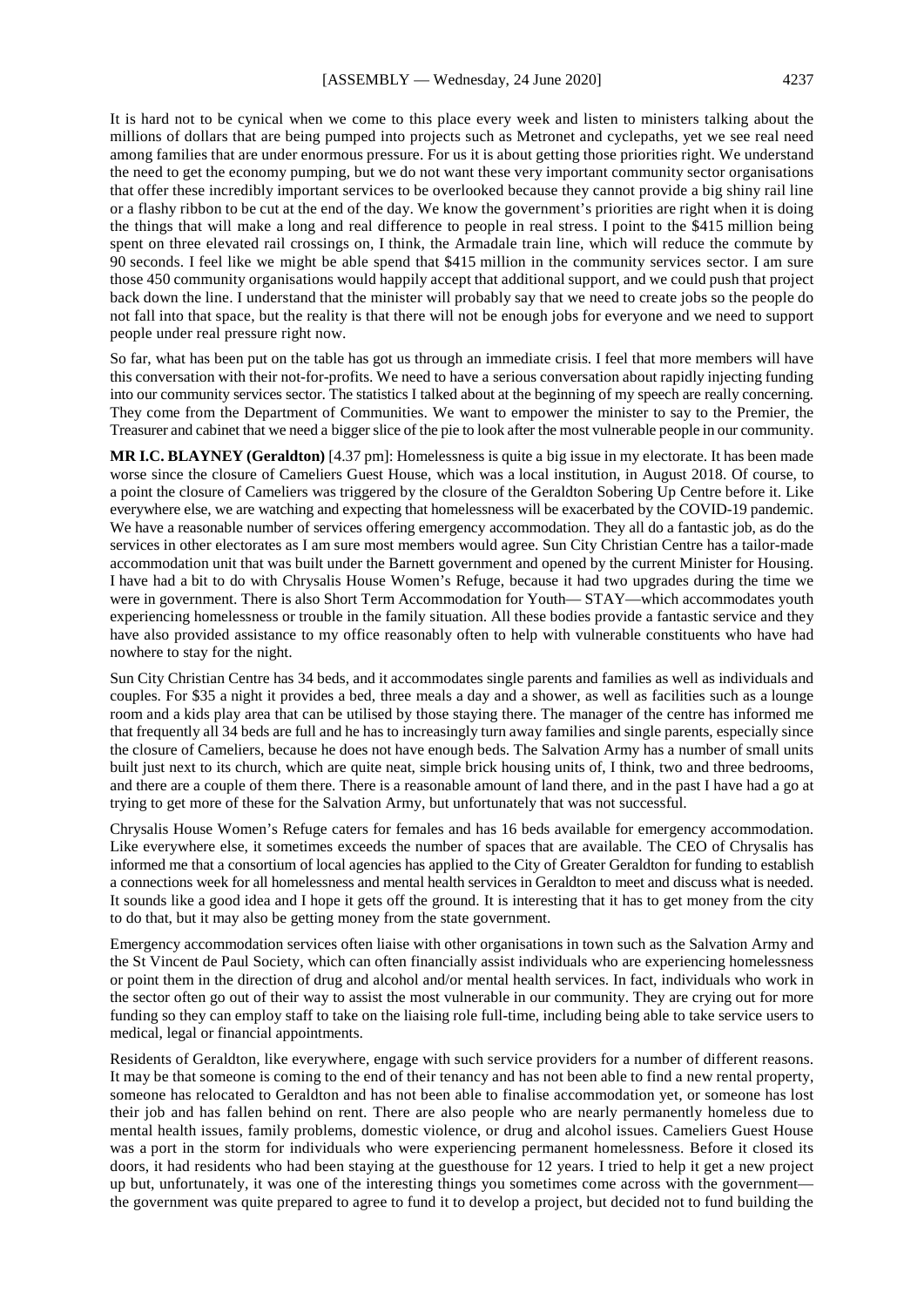project. Cameliers had some land that the council had given it to put its new project on. Unfortunately, it went ahead and did the earthworks, but it could not get funding to build the project. It is now stuck with that block of land. It has spent most of its money on the earthworks and cannot do anything with it. It is likely that a lot of the individuals at Cameliers were suffering from mental illness or had problems with drugs or alcohol. Another interesting thing that the people who were running Cameliers told me was that if they offered people free accommodation—they used to give new people free accommodation for a week—as soon as they asked people to make a contribution, they would leave.

Cameliers worked closely with the sobering-up centre. People dried out at the sobering-up centre and then could go to Cameliers. However, when the sobering-up centre closed, rather than the police taking people who were either in an intoxicated or drug affected state to the sobering-up centre, they took them directly to Cameliers, which was not able to cope with that because it was not set up for it. It made a request for \$250 000 or \$300 000 a year so that it could be run with people who would be able to deal with that, but that was rejected, so it closed. The other function Cameliers performed was to provide accommodation to backpackers and short-term workers in Geraldton.

The impact of those closures on those who are experiencing homelessness in Geraldton has been huge. The other day, a constituent arrived at my office at about midday with all her belongings. She had been dropped off at my office by one of the local organisations that looks after homeless people. They left her there with all her stuff and said that she had nowhere to sleep that night. I asked a bit more about it and it turned out that her car had been impounded. I think she had been living in her car. She needed \$1 500 to get the car out of impoundment and she had only 24 hours in which to do it. The car was already on a payment plan, so there was no way around it with that. We spent the afternoon contacting people and trying to get someone to take her. Eventually, we directly contacted the minister's office for some help. Crisis Care was going to contact us, but by the evening that contact had not come. Centrelink gave us an advance of \$100 so she would be able to buy some food for the evening. She ended up contacting someone she knew who was able to put her up for the night. Crisis Care rang us back the next day but she did not appear back in the office. We had expected that she probably would, but she did not. It was clear that the constituent was extremely vulnerable. She was confusing her facts and obviously had some mental health issues. I was advised by one service provider that it had tried to get her to engage with mental health services, but she refused to do so. Another service provider said that it had had her there in the past, but it did not have the facilities or staff to deal with her disruptive behaviour. That was a real dilemma for a member of Parliament to find themselves in. The services that we would assume should be able to take such a person find that they cannot, but the individual concerned does not want to admit themselves into treatment for mental health issues. Deciding what to do with such a person is a real dilemma, especially at five o'clock. My staff had gone home and I was wanting to go home myself. No doubt I would have got on the phone and found somewhere for her to stay, but I found myself in a very difficult position. I think that it would not be possible for me to put a middle-aged woman who has mental health problems and all her worldly goods out on the street at five o'clock and say that she was someone else's problem. I could not do that. It was a very difficult position for a member of Parliament to find themselves in. I had not really been aware of that situation before—that is, someone needing to engage with mental health services but refusing to do it and running around the streets, running their own lives and causing chaos wherever they go. To its credit, the Sun City Christian Centre said that it would have another go with her. It had found her very disruptive when she had been there before but it was prepared to take her in and see whether it could work with her. However, she has not appeared back in my office since that time.

The point to highlight is that when services such as the sobering-up centre or Cameliers are removed, the burden of care and responsibility falls on the police, the hospital and emergency accommodation providers, which are already stretched to capacity. I am told that the police now find that a lot of their time is taken up driving around town in the evening looking for places to leave people that can look after them overnight.

I reflected on the fact that it has been 40 years since John Pat died in Roebourne. There have been a number of demonstrations around the country on the subject of Black Lives Matter and the rate of Aboriginal incarceration. The sobering-up centres were built to address the problem of police having nowhere else to put drunken people than in the cells. Our centre in Geraldton was built in 2003. The project had a very high level of interest and the then member for Geraldton, Shane Hill, had pushed very hard for it. I think it is a shame that this government, which is the same party that Shane was a member of and still is, closed our sobering-up centre on 30 December 2017. As someone who was part of the Barnett Liberal–National government, I can hold my head up, and that government can hold its head up, because the sobering-up centre and Cameliers both remained open during our eight and a half years in government.

I see it as a connected issue, but other people may not. I have had this argument before, both when we were in government and now in opposition. There used to be a truancy officer in regional education offices and their job was to find the kids who were not turning up for school. That is another thing that is strongly linked with social disadvantage. I know primary school kids in Geraldton who go to school probably 20 per cent of the time and secondary school kids who have just ceased going altogether. No-one in our system is proactively out there in the community looking for these children and trying to get them back into school. The schools will say that they have badged attendance officers, but if the families of those children have moved towns, no-one who is out there looking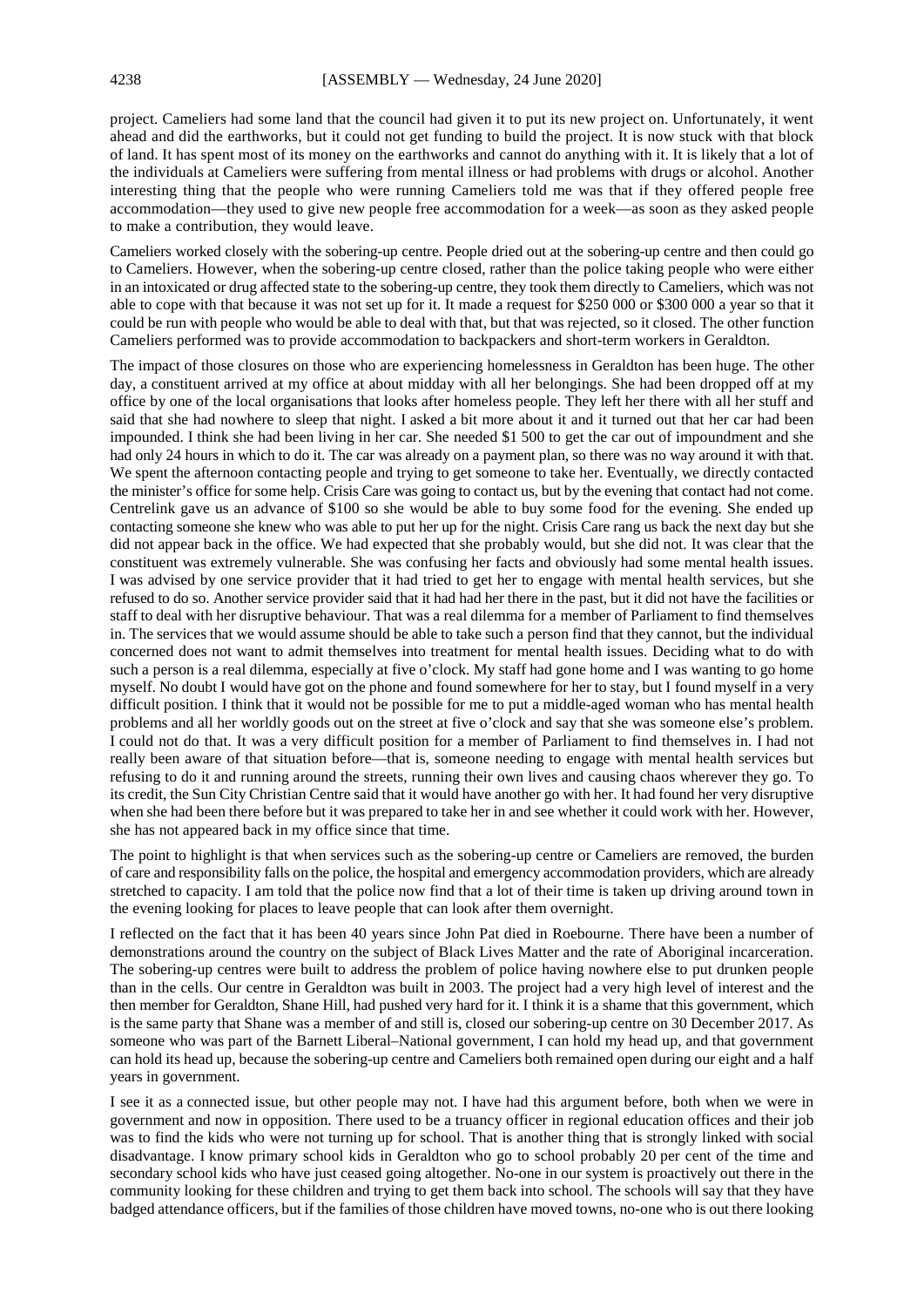for them will find them. If we cannot get those kids to go to school, the cycle will just repeat itself. If kids have no education, it means that this cycle will basically repeat itself. As I said, the last few governments have seemed to think that this is the job of the police. I do not regard this as the police's job. I think it is unfair to expect that the police can undertake this job.

Another observation—the minister, like me, is probably wondering about this—is that at the start of the COVID crisis, some homeless people were housed in five-star hotels. I thought that they would have been happy there, but I understand that most of them left after a few days. I think there is a message there. I wander up from the railway station most mornings when Parliament is sitting and I often wonder whether people who are in a position to make decisions have ever spoken to homeless people to see what sort of house or shelter they would prefer. Along a similar line, I remember reading about an alternative housing project that was run in the Northern Territory whereby architects were given the job of talking to the homeless people in communities and asking them what sort of house they wanted. We keep delivering these houses that we think these people want, and generally they are not that happy with them. The architects in the Northern Territory came up with some really interesting and quite different housing designs. It was good. In our minds, we would never have thought that someone would want a house like those that these architects came up with. I did a bit of a search yesterday and, interestingly, I came across this particular housing project at the same time as the member for Kalgoorlie was talking about dog issues in this community that is, Tjuntjuntjara. It is interesting to look at the housing designs that they came up with there. I wonder whether we could speak to homeless people and ask them to tell us the type of shelter they would like to live in, because if they are not happy with where we put them, they generally up and leave. I note the project that the Bunbury city council has built. It is a very simple project, but I wonder whether we could build something that provides more shelter and more security that is similar to what has been done in Bunbury. It is some sort of hybrid thing that is not conventional housing, which, to me, seems to frequently fail them. There might be something else that they would be happy with. That is just a thought.

I will talk for a little while about housing in Geraldton. As of 31 January 2020, there were 532 housing applications waiting to be processed in Geraldton and 822 in the midwest. Respectively, 31 and 38 of those applications were priority applications, with over 1 000 people in the region on the waiting list. At the same time, it was identified that there were 145 vacant properties in Geraldton, with 60 undergoing maintenance and repairs and 85 scheduled for demolition, sale or redevelopment. Figures such as this frustrate the services in Geraldton that provide support to homeless individuals and those experiencing mental health issues. All public housing should be adequately maintained and immediately available to individuals in need.

#### [Member's time extended.]

**Mr I.C. BLAYNEY**: Of course, we all understand the difficulties and that things have to be tendered for and it takes a while.

I want to talk a little bit about a suburb of Geraldton that I have been putting a bit of time into. I have been aware of the problems there for probably as long as I have been the local member. The suburb is called Spalding and it has a very high proportion of public housing. It is particularly critical that houses in this area are not left. If houses are left without anyone living in them, immediately they suffer damage. The city council has come up with a redevelopment plan for Spalding that has been supported by the state government. The government did the work for it, but of course no funds are available to revitalise the area. The minister has previously suggested that the government is waiting for market conditions to improve in Spalding before it can progress in this area. I think it might be waiting for a very long time, purely because of the fact that there is so much unsold land in new estates around Geraldton, so it will take a long time before Spalding comes good. In a way, it is similar to what I have read about the city of Detroit in the United States, where people move out, the houses are left vacant and the houses immediately get vandalised, and because they get vandalised, it drags down the whole suburb.

I also have an intense amount of frustration with Spalding because right in the middle of Spalding is a site for a new school, but some years ago the government decided that it was not going to happen, so it gave the land to an organisation called the Property Asset Clearing House to get rid of. At the time, the Sun City Christian Centre had plans to build a church and housing there, which would have lifted the whole suburb. The then Department of Housing put up its hand and said that it would take the land, and it has done nothing with it ever since. There is 12 hectares of land in the middle of this suburb that is empty when it could have been used. I was extremely frustrated by that, because I think that could have changed the face of the entire suburb. Instead of that, another government department has taken the land and done absolutely nothing with it.

I spent some time in the suburb the other day and I was surprised at the number of boarded-up brick houses there. I am quite used to seeing the old Homewest-type asbestos houses boarded up; that is not unusual. I suspect that some of those houses have reached the end of their worthwhile life. However, I was really surprised to see a reasonable number of brick ones like that. I suspect that they could be renovated into a good house that we could get another 20 or 30 years out of. Under the housing stimulus package that was announced earlier this month, with \$100 million to be spent in the regions, Geraldton, and Spalding in particular, cannot be overlooked. Redevelopment of the 34 vacant properties in Spalding is long overdue, so it is imperative that the stimulus package provides the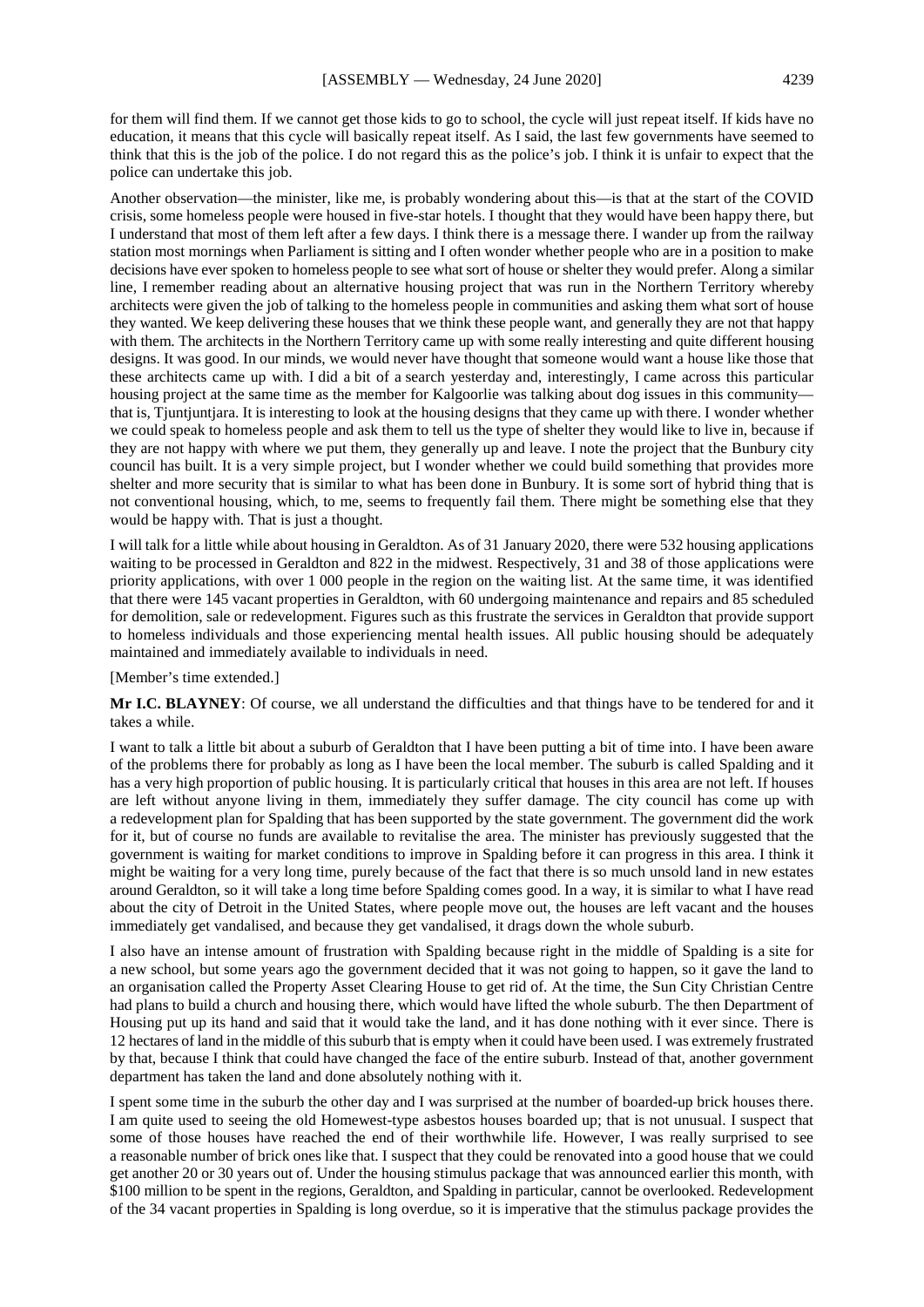boost that is needed to enable work on these properties to finally start. Not only will this give much-needed encouragement to Spalding residents and community organisations that regularly use the area, but also the program will be welcomed by very depressed local building and construction companies that were struggling even before the COVID-19 pandemic started. The COVID pandemic has been a huge blow to them, and I can illustrate the magnitude of that. In 2013, about 380 houses in Geraldton were started and I think last year about 40 were started, so that gives members an idea of the scale of the drop in that industry. The minister's announcement lacked details about where the money reserved for the regions will be spent. Obviously, now is the optimum time for the government to say where the money will be spent.

I also wrote to our federal local member, Hon Melissa Price, and to Senator Dean Smith to underline to them the importance of funds for Spalding. They both replied to me. In the case of Senator Smith, it was a handwritten letter—everyone knows that you do not get them very often these days! They both agreed how important the area is and said that they would look out for it. Of course, it is frequently regarded that Western Australia runs these projects quite well, so the federal government tends to just hand a block of funds to the state government and tells it to work out how to spend it. It is vital that the government still considers injecting funds from royalties for regions into the Spalding development, especially considering the underspend from the program under this government. Plans drawn up for the Spalding development include changes to roads and housing. A significant proportion of royalties for regions funding should be directed to this instead of it all being spent in Perth or redirected to Treasury.

As the Leader of the Nationals WA said, Geraldton's unemployment rate is higher than average. The COVID-19 pandemic has certainly made conditions for local businesses a lot harder. The problem is that nearly all of the industry in Geraldton is focused on trade with China. The crayfishing industry exports about 98 per cent of its product to China and about 90 per cent of Geraldton's minerals go to China. In agriculture, we do not grow a huge amount of barley but most of our grain goes to Indonesia or China. That is of particular concern to me because if relations with China continue to slide, we will probably trade less with it. Once again, that will provide a further dampening of the local economy. That will feed into higher unemployment and fewer opportunities for people, resulting in a spiral effect. I hope that does not happen. They are all my problems in this area. I know the minister's heart is in the right place, so good luck!

**MR D.T. REDMAN (Warren–Blackwood)** [5.01 pm]: I, too, would like to make some comments to support my colleagues and also the Leader of the Nationals WA in the motion she has moved in private members' time. The motion states —

That this house notes the increase in homelessness and vulnerable members of the community seeking assistance in regional Western Australia and calls on the McGowan government to deliver an immediate funding increase to provide the community services sector with the capacity to respond appropriately to the additional pressures of COVID-19.

I do not envy the minister's portfolio. It is not a portfolio that would suit me. Having been a minister for some time in the previous government, I got to see a lot of the vulnerable parts of our state and the challenges that many people face. The minister's portfolio is on the front line of that. I do not for a minute underestimate her challenge in trying to meet all those challenges.

On a broad level, we are in a very unique scenario right now. Before the COVID issues came to bear, we knew this government's history in regional Western Australia. It has taken fairly significant hits in the royalties for regions program. The most recent update in the March quarter financials shows what the Nationals have highlighted: we are heading towards a \$200 million underspend in royalties for regions. I would have thought there is capacity within the government's coffers to respond to challenges. The National Party does not want a \$200 million underspend given that the government said it was committed to royalties for regions going into the last election. That was important to highlight up-front.

We are in a very unique circumstance. The COVID issues are very challenging. I even stood at this very spot a week or so ago, or maybe it was a bit longer, and said that the government is doing a good job in its response. We are certainly getting a sense from people in Western Australia that all the settings the government has put in place have been right. I, for one, will certainly acknowledge that. As I have said privately to a couple of ministers, the challenges going forward are big. The lockdown bit was relatively easily. It was a tough decision but relatively easy. The challenge now is how we come out the other side once restrictions are lifted; also what is resourced and where, to deal with the many and varied issues that have come to the fore. A litmus test of the pressures that will come out will be Parliament itself. There is a state election in March, not that that changes what members of Parliament do so much, but we are a focal point for issues that arise in our respective communities. We will be the litmus test for the pressures that are happening. What the Nationals are bringing to the table is some of that sentiment that sits in our electorates. As the Leader of the Nationals WA quite rightly highlighted, this is not a condemnation motion; it does not have a massive crack at the government. We are saying, "Please note, we are getting these issues and therefore it very much needs to be at the front and centre of discussions that happen around the cabinet table and discussions that happen in the various forums that this minister has in order to respond appropriately to the issues."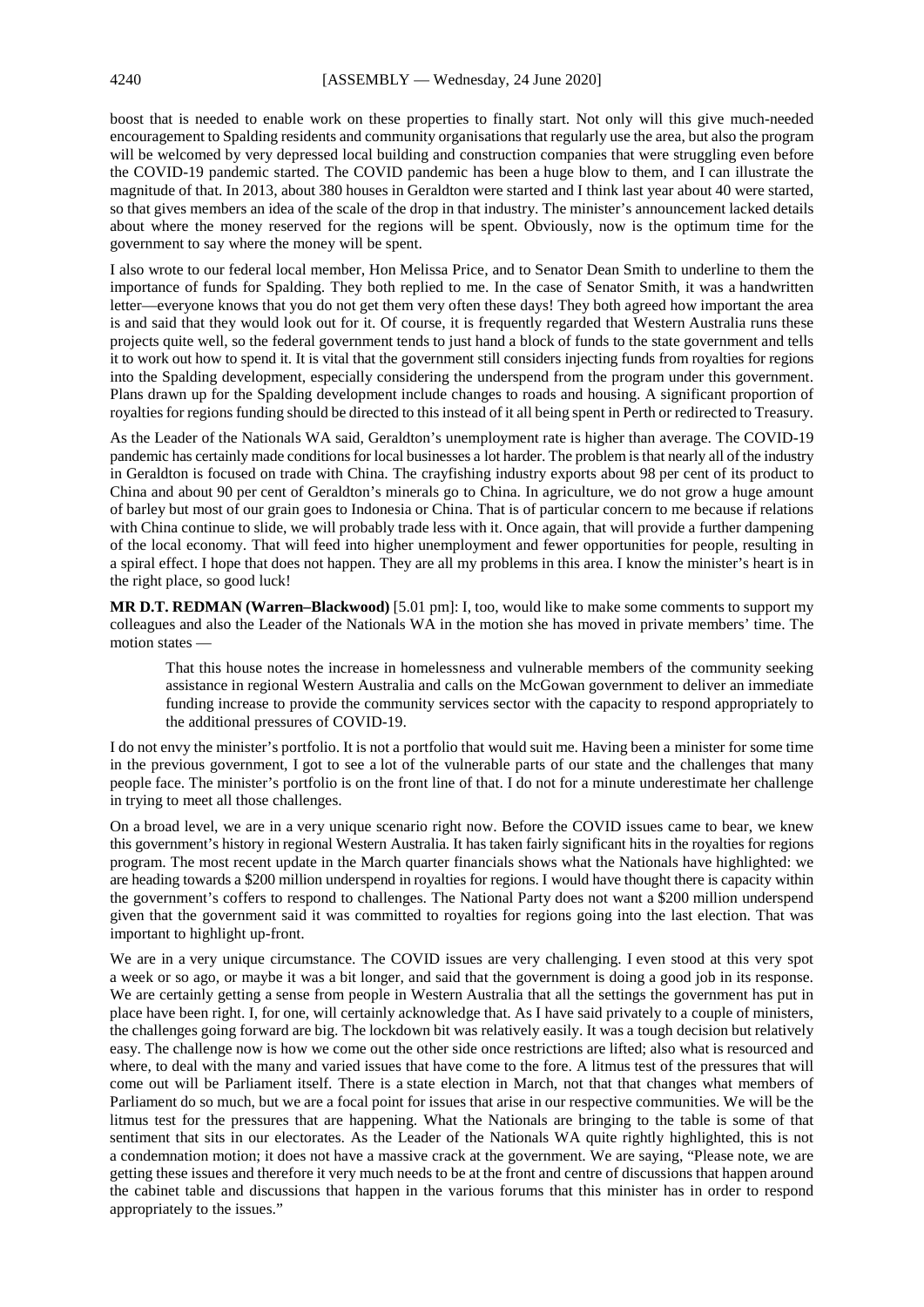I will touch on four main items. If I have time left, I will touch on a couple more. Homelessness is an issue that comes to the fore. The electorate of Warren–Blackwood runs from Mt Barker–Denmark to Margaret River. The hotspots are probably Denmark and Margaret River at either end; they are the preferred locations to live. They have traditionally had reasonably high unemployment rates. That is now a focus, with the amount of available employment dropping, particularly casual work. The unemployment rate has gone up and probably more so than even the state average. It is certainly a focal point. The challenges that sit in those communities are complex. Many complex factors contribute to the homelessness challenge in and around mental health, family and domestic violence, and disability, and managing complex issues in some cases. Margaret River went through a very challenging issue not that long ago. There are programs that are funded not only in the social services and homelessness space, but also affordable housing. It was an issue that came up, Acting Speaker (Mr S.J. Price), in a committee that we are involved in, the Economics and Industry Standing Committee. We were involved in the Airbnb inquiry. The online platforms were causing housing stress by artificially putting up the price of rents in that community. It encouraged home owners to take short-term rentals rather than long-term rentals and therefore displaced people who might want to have longer term rentals in the affordable rental space. A whole range of factors contribute to the issues.

An article about homelessness headed "Residential crisis" was published today on page 1 of the *Augusta–Margaret River Mail*. I want to quote from it. It commences —

MANY livelihoods in the region have been shattered during the COVID-19 crisis, seeing an increase in people seeking help to find affordable housing.

As people lost their jobs in the region the number of applicants seeking the government's JobSeeker payment increased by 153 per in Busselton and 133 per cent in Margaret River.

Advocacy group Just Home Margaret River had 18 new clients with 10 children between March 27, 2020 and June 9, 2020 seeking help to find housing.

Just Home chair Naomi Godden said it was triple their usual intake.

Further down, the article states —

"We recently completed our quarterly data reporting for March 2020, it showed a total of 101 clients came through the service since July 2017. Of those 38 people were rough sleeping (on the street, in a car, or in a tent) or couch surfing at the time of intake to our service."

…

"We were overwhelmed with community requests for support from people experiencing financial stress, people who have lost their jobs and are now homeless, and women and children experiencing family and domestic violence.

That is in response to the COVID challenges. They are big challenges. The point they are making is that their resources as a not-for-profit group are stretched. They go on to say that even the funding available through Bunbury, in particular, is also stretched. Another part of the article states —

"As a proportion of the Augusta Margaret River Shire population of 14,500, our figures indicated that the incidence of homelessness and need for support in Margaret River is significant.

"Unfortunately, the funding allocated to Bunbury will not address the needs in our community, and we await with hope for further funding allocated to Margaret River and other regional communities to address the entrenched and growing issues of homelessness.

It is certainly a very acute issue, and one that is extremely challenging. I am absolutely certain that the minister is aware of it. Dr Naomi Godden made the comments about Margaret River. As you are aware, Mr Acting Speaker (Mr S.J. Price), she also presented to the Economics and Industry Standing Committee during our Airbnb inquiry. I passed on Dr Godden's requests in a letter to the Minister for Community Services, which sits on her desk. The letter I wrote is dated 3 June. I sent a copy of the letter that I received requesting \$150 000 so that Just Home Margaret River could continue to support the community in the 2020–21 financial year. That money will help it as a not-for-profit to manage issues. In the letter of request to the government, Naomi states -

Given the insufficient social housing stock in AMR and high local rental prices, we request that the WA Government allocate funding for a rental subsidy program for AMR people experiencing homelessness to access and maintain secure housing.

Again, Naomi has put together a comprehensive request to government citing data and information. This was not just quietly snapped together in a hurry. It was put together with some thought and by a person who, as you know, Mr Acting Speaker, is very much committed to sort out the many challenges faced by her community.

The homelessness issue is there. I also wrote a letter to the Minister for Housing. I remember when I was housing minister, I was very sold on the housing affordability strategy—I think that is what it was called—that the previous government put in place, which was a continuum from homelessness through to home ownership. There was a heap of points on which we would encourage people to move along. It is not just about building a house for someone who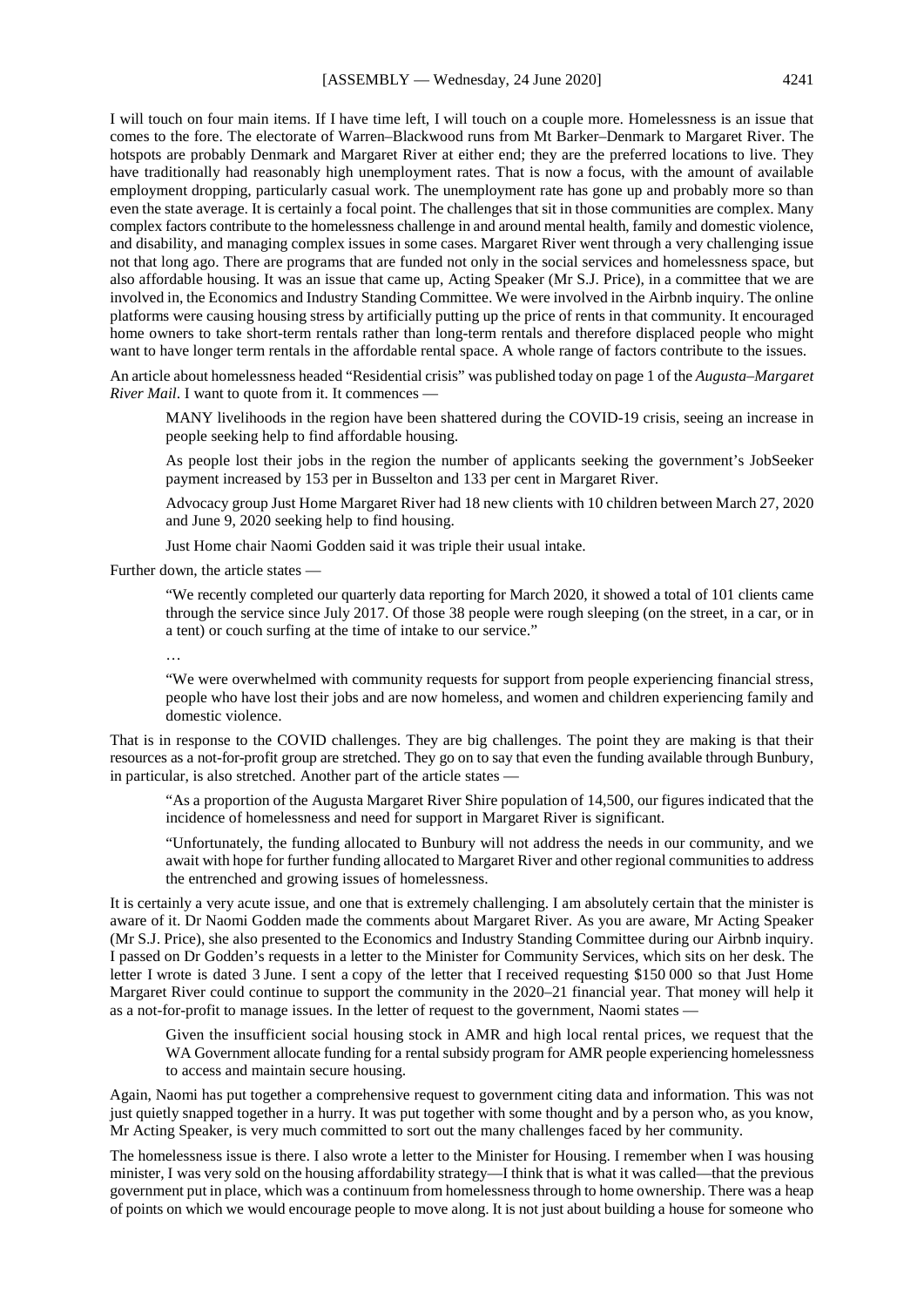is homeless. We need to find a way to move someone from social housing into employment and rental subsidised housing, and then we can make a house available for someone behind them to move into. We tried to encourage people along the continuum of points, going from being homeless to having access to a job, rental subsidies and shared equity arrangements in housing, and then getting a loan from Keystart, for example, to buy their own home. A lot of requests from members of Parliament are to build more houses, but it is much more complex than that. The Minister for Community Services knows that, and I am sure that the Minister for Housing knows that. With the information available to me, I do not pretend to have the easy answers. I do not know the full profile of what is happening in places such as Margaret River and Denmark, but I know that there is a need there and that through the lens of COVID-19, that need is getting worse. Unless action is taken, we will have some challenges going forward.

Before I get onto my next topic, I want to touch on the backpacker issue. I am very pleased that the minister chased up this issue. Backpackers in Margaret River and Manjimup in particular are fundamentally required during harvest in the horticultural season for picking. Of course, as the COVID-19 crisis came into play, they could not move and were locked in, as were the jobs they were coming off, so fewer jobs were available and they were therefore displaced. They did not have support. They could not get Centrelink payments. They did not have anywhere to live. One community in particular, the Manjimup community, led by the Shire of Manjimup, did a tremendous job. I talked to the minister about it and she got someone from her office to give them a call. I was really pleased about that, because it is important to highlight good models so that they can be repeated in other communities to support particular issues. That was good, and I hope the minister got something out of that contact. I attended a funeral this morning in Margaret River so I had to drive to Margaret River and back today. As you will know, Mr Acting Speaker, I was missing from the committee meeting this morning. I heard on the radio that harvest is coming on for many horticultural crops and they need backpackers. I do not know how well the numbers match up—I am not sure how many backpackers are there—but the work the Manjimup shire did found that between 800 and 1 000 backpackers were in the Manjimup shire when the COVID-19 crisis hit, which is not insignificant. If they are all still there, I am sure that they can help with the harvest. I want to highlight the good work done by the shire in response to the backpackers having nowhere to go and needing support.

Another person I want to talk about is Ed Fallens, who has bought and upgraded the pub in Manjimup. He is housing backpackers in 60-odd rooms and has received donations from the community. The last time I spoke with him, he said that the donations had amounted to \$3 000. That money will be used to provide food for the backpackers who do not have any money. They are really looking after them. I want to put his name on the record because what he is doing is absolutely significant.

**Mr D.T. Punch**: It's about time it was done up.

**Mr D.T. REDMAN**: Yes, but when we come out of this, he is also investing in Manjimup. He is backing in that community. The member for Bunbury would be well aware of Tall Timbers Manjimup. Having bought the pub, he wants to build a distillery, a brewery and a few other things. He will be well and truly a part of the return to normality, but, more particularly, to getting our economy up and moving.

I want to talk about community resource centres and my concern about the government's actions, particularly the Minister for Regional Development's actions, relating to Linkwest. From memory, there are 105 community resource centres around the state. At one point, the McGowan government was ready to cut their resources in half. There was a massive outcry from regional Western Australia, and, quite rightly, the minister reinstated the funding. They have a support network through an organisation called Linkwest, which basically provides network support services to all community resource centres around the state. Up until a week's time, Linkwest has been funded by government to support centralised network services to all the community resource centres. I will go through a few steps that are concerning, but the landing point is not where the community resource centres want to be. In December, the Premier wrote to Linkwest and said that for governance reasons, the CRC support services contract would go out to tender in expressions of interest. This process was cancelled after the expressions of interest were received and Linkwest was provided with two short extensions to deliver services up until 1 July 2020, which is at the end of this month. Of course, one wonders why expressions of interest were called for and then put on hold. Recently, the Department of Finance advised that due to the COVID-19 crisis, the state government would extend current community resource centre contracts to June 2021. The contracts of all CRCs were extended, but Linkwest was not included in that. The network support services for CRCs through Linkwest was not supported in the same way that the CRCs were supported. Twice, the CRCs have been surveyed about what sort of support services they want, and both times Linkwest was strongly supported. That organisation centrally supporting the CRCs was supported by all the CRCs; therefore, one would have thought that the government would have responded, "Okay, we're going to keep funding you"—even if it was a one-year extension, which is what it did with the CRCs. However, the government said that it would give \$2 500 to each of the CRCs and let them procure their own services. Subtly, the scuttlebutt around the tracks is that that is the Minister for Regional Development's strategy to divide and conquer and let other people come into the mix and take away what has been fundamentally a supported essential service support from Linkwest to all the CRCs in the state.

[Member's time extended.]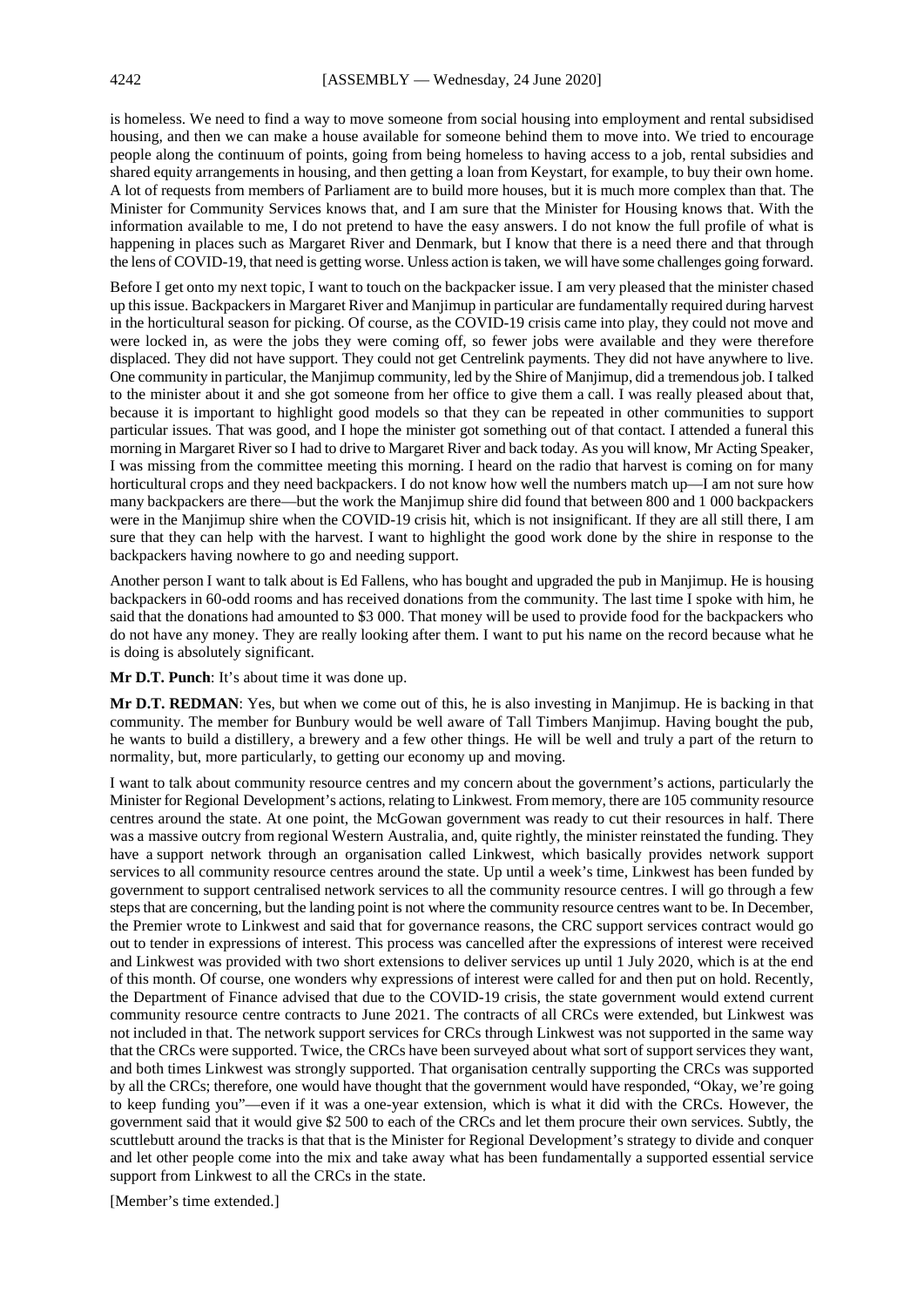**Mr D.T. REDMAN**: It is interesting that during the COVID-19 crisis—this is the reason I highlight it here—the support from Linkwest was significant. It stepped up and, as described by one of the CRCs in my region, it was absolutely outstanding. It stepped up to the plate and coordinated a whole range of support through the CRCs to provide services to those regions. Linkwest stepped up to the plate during the COVID-19 crisis. I would have thought that the government would have said, "That is great—fantastic. We'll back them in." It could have backed it in for a period until the COVID-19 crisis was over. To give members some examples, from 26 March, there were weekly "Corona Convos" on a Thursday afternoon via Zoom with a guest presenter from a range of peak bodies. Those peak bodies included the Western Australian Council of Social Service and emergency relief and charity food relief. Linkwest organised conferences for all the CRCs with WACOSS and emergency service relief arrangements, Volunteering WA, the Western Australian Local Government Association, ConnectGroups, Playgroup WA, the Women's Council for Domestic and Family Violence Services, People with Disabilities WA, the Western Australian Association for Mental Health, Community Legal Western Australia and a group of others. The point I make is that during the COVID crisis, this central group that has been providing support services to all CRCs stepped up to the plate and provided a wealth of information that the community resource centres have been absolutely rapt with. Why, then, has the government pulled the funding? It tried an expression of interest, but then it backed away from that and said, "Right, we're going to give a little bit to all the CRCs. Go and get your own services." It is a disappointing arrangement. At the very least, the resourcing could have been extended to keep that service going so that there was a bit of continuity during the COVID crisis. There was also a range of sessions for the staff and the committees involved with the CRCs to upskill in HR, JobKeeper and hosting groups online. We know that there were challenges in getting connection in regional WA. People had to use online services. Managing mental well-being, making effective requests and engaging with communities were a range of services provided to support the CRCs during that time—and we are still in it; we are not out of it yet. I call on the government to provide a little bit of money to each of the CRCs and to keep funding Linkwest. It is well supported by the CRCs and it has shown its mettle during the COVID crisis in a coordinated way across the state, independent of the government and independent of other groups. That is exactly what we want to see—resilience built in our communities. I will strongly support the minister to take up that case.

**Mr P.J. Rundle**: Now they get rewarded by pulling the rug out!

#### **Mr D.T. REDMAN**: Absolutely!

The minister will come back and say, "Yes, we're pulling the Linkwest funding, but we're going to give it back to all the CRCs individually." That is a divide and conquer strategy, and those CRCs that have less capacity may hire someone who may not even get it right, and the CRC may be strapped with having to pay \$2 500 and will not get the grant. Then it will have to be acquitted, and there is a whole process attached to that, so I am not supportive of the divide and conquer strategy. We will have a broader debate later, but at this time—when we have the lens of COVID sitting over all of us—we need to have those support services across our CRC network because they provide a fantastic service to all our regional communities.

I want to talk about mental health, but I suspect I will not have time.

Seniors and aged-care services are probably more appropriately pitched to the Minister for Health, but the Minister for Housing is in this space a little bit as well. The transition from home and community care—effectively from state to federal responsibility of the commonwealth home care packages—has not been good. I have, to some extent, accepted that there will be transitional challenges, but what worries me is that the landing point that we are finishing up on is not where we expected to be when we started out with this transition. Also, a whole range of services will slip during that course and it might just be accepted as the new normal. I know my colleague the member for Roe may not have those full services rolled out in his patch—I know there is a staged approach to this—but I can make a couple of comments about my patch. Basic cleaning and gardening packages are available, but it is hard to access higher level support. There are recurring issues of lack of transport for people to get to appointments, particularly specialist appointments, in major regional centres—for example, from Boyup Brook to Bunbury and Augusta to Busselton. Silver Chain is relying on volunteer drivers who are not always available, driving to areas is more difficult due to COVID restrictions and older drivers do not want to compromise their health. Cleaning is still available, but there is less social support—for example, shopping trips and outings to cafes et cetera, which were there under the old HACC model. In many cases, that was supported by local government and the not-for-profit sector services through the WA Country Health Service.

It may not be quite right for some of my colleagues in terms of where they are at, but to me it is almost time for an audit of the delivery of state government–focused services compared with where we are now with the federal model that this government signed off on. I recognise that there are challenges in that transition, but the landing point needs to be at least where we were when we started. I do not believe it is. I believe people are falling through the gaps. We almost need to have an audit to see a snapshot of where we are at. I remember having a debate in the house—it may have been a grievance—and the Minister for Health and I talked about the service provider of last resort. In many cases, providers fail due to thin markets when there is not competition for services, as competition hopefully produces a better outcome. In many cases, there is only one provider, if any at all, and even that one provider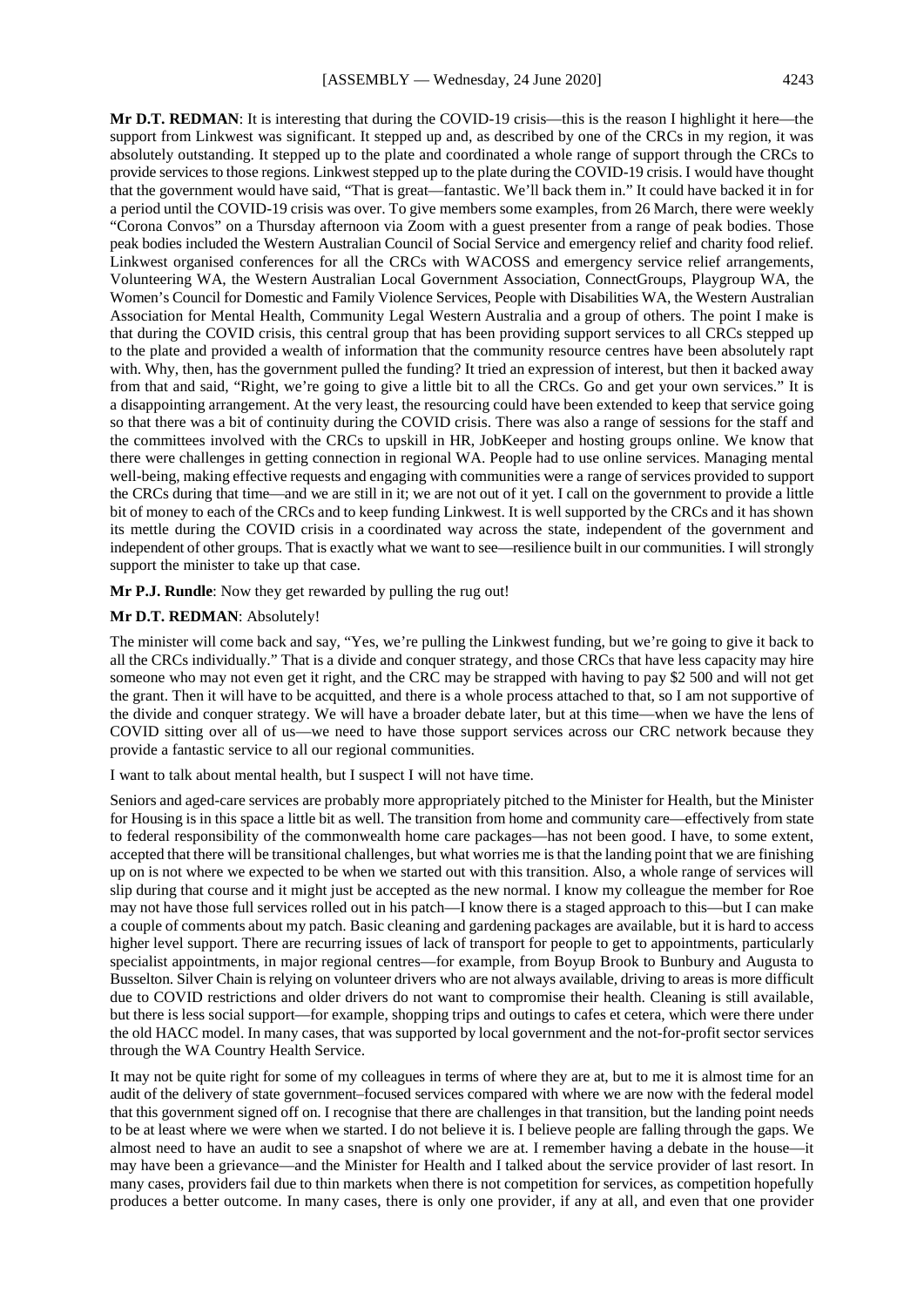finds it challenging to deliver the services. Many parts of regional Western Australia have very thin markets. I am unconvinced that the new model is going to deliver on that, and for me it is probably time for an audit to see a snapshot of where we are at with the transition to the federal arrangements, because I regularly get contacted by constituents who find their unique circumstances very, very challenging to manage.

One issue in the aged-care services space is the provision of housing. As I said before, it is very challenging. I have an ageing demographic in my electorate. We want to encourage people to live near where they work. When we were in government, we made significant investments through the royalties for regions program. Some of that was cut pretty much the day the McGowan government came to power, but there are some examples that could work. I recently wrote a letter to the Minister for Housing with an example from Margaret River. Baptistcare has units located in Margaret River at Silver Vines Village in Mirrambeena that are jointly owned and co-funded in partnership with the Department of Communities. The issue raised with me was that a number of units were not habitable and required an investment of approximately \$467 000 to bring them up to an appropriate standard. The letter reads —

According to the level of ownership by the State Government, the DoC would be required to contribute \$224,000 with Baptistcare covering the balance to proceed with the upgrades.

That did not happen and the department did not make a call on that. Baptistcare then approached the Department of Communities to purchase the department's share in the development, which would then allow it to renovate the units and provide accommodation needs for the elderly. But after waiting a considerable time, the Department of Communities reneged on that, so we still have, as I understand it, the white elephant of a number of units that have not been upgraded. The government could do it for nothing. The government could allow Baptistcare to purchase the units and put the necessary investments in place to make those units available for the elderly in Margaret River.

That is one example that, on the face of it, does not sound like it is a complex issue to resolve. The minister replied in a letter —

I acknowledge that the negotiations have been protracted, however the Department of Communities has assured me it is working with Baptistcare to reach an outcome that will secure long term aged care accommodation in Margaret River.

That was in May and, through the filter of COVID, those issues are not getting any easier.

I will not stand here and give criticism on all fronts. I will touch on another couple of issues. I am very pleased with the government's support for regional men's health. The regional men's health program started in Wheatbelt Men's Health many years ago and it provides a fantastic service in the rural communities. Its next funding round was recently approved for three years. It sends me its annual report every year, which is actually a good read. The report highlights its efforts in many remote and regional parts of Western Australia to deliver services for people who are isolated and are some distance from some of the bigger centres and therefore would not normally get access to those services. In fact, from time to time, we find ourselves—I have as a member of Parliament referring people we have come across to that service. If people who find themselves in difficult circumstances give them a call, it is right there on the phone to support them. That service is there all the time, depending on the season. It is more challenging in the bad seasons than it is in others, but right now, due to the challenges of dealing with COVID-19, we are hearing about this issue in our electorate offices. It is becoming a more dominant issue that needs a response. If we are not careful, we will have a lot of very disaffected people who could very well do harm to themselves. We certainly do not want to see that landing point with the mental health challenges that are about.

One of the next crisis points, which I am sure the minister is aware of and has had briefings on, will be when the JobKeeper payments cease. We do not know the settings of the federal government yet. I hope that it puts in some sort of glide plane—I am pretty sure it is thinking about this; I do not expect the federal government to listen to my speech in Parliament and respond to it. Perhaps it might put in place a glide plane as it comes off those payments or it might respond by making investments into specific sectors. That will be another cliff face because it will put more people into the unemployment queues and more mental health and homelessness issues will arise as a consequence. That is another point in time that we have to be on the lookout for.

As the member for Geraldton said, the Minister for Community Services is hardworking and her heart is in the right place on this. This is a huge challenge, but, hopefully, she has listened to the discussions here that highlight that many of these issues are coming through our electorate offices. We hope that the government comes up with a good response.

**MR A. KRSTICEVIC (Carine)** [5.31 pm]: I rise today on behalf of the Liberal Party to express our support for the motion moved by the National Party that deals with homelessness issues in the regions, and more broadly, and the community services sector. I have a few things that I want to go through.

In question time today, I was listening to the minister answer a question. Like on many occasions, I listened to the minister's words and I started to feel heartened about the way she spoke. I thought, "That's good. I'm hearing the right words and the right intentions", but, unfortunately, we never see the follow through. I am not necessarily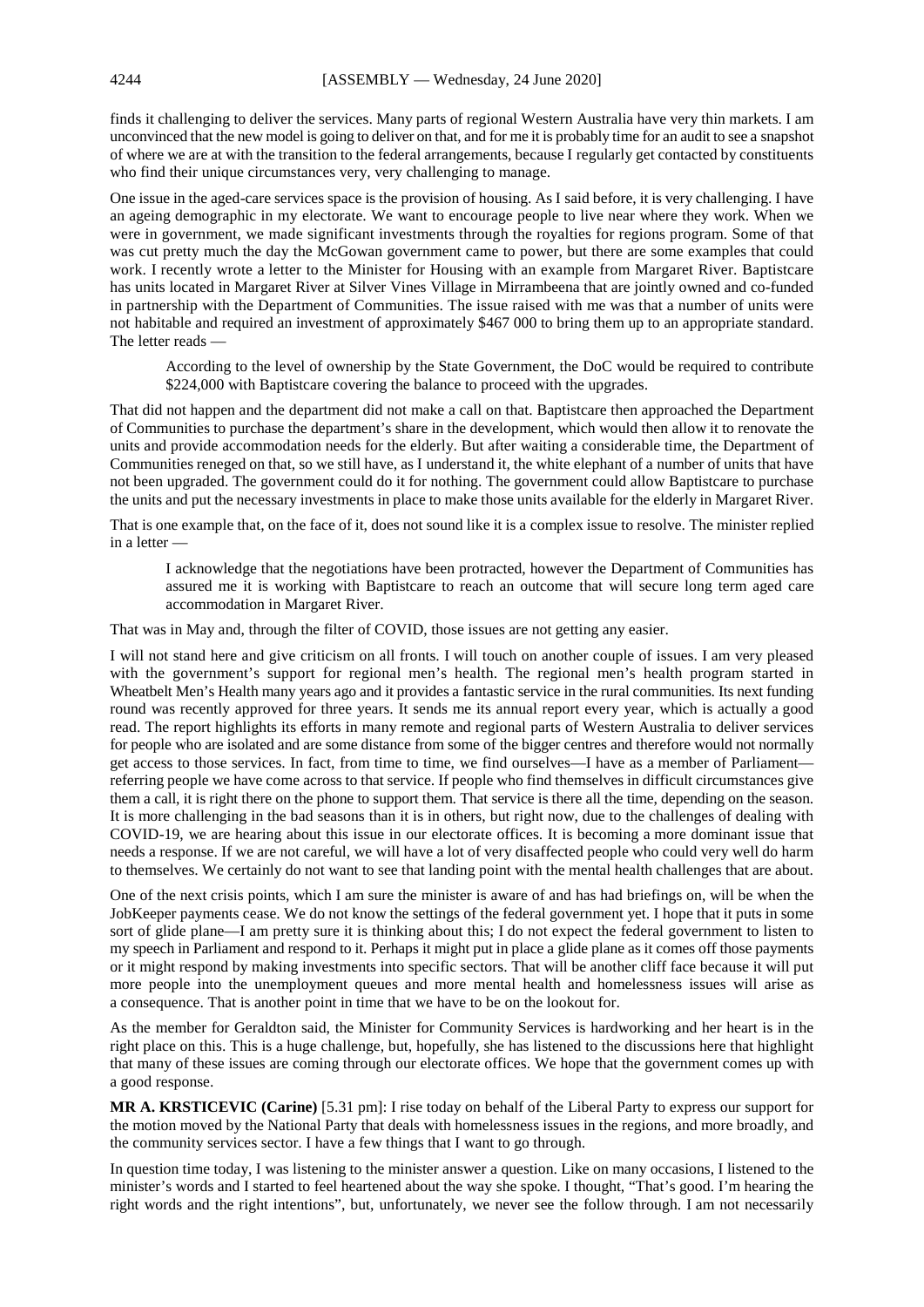blaming the minister for that because I know that she is one of 17 members of cabinet, one of 40 members on that side of the house. If she does not get the support of her colleagues and the Premier and she does not get the vocal activism necessary to support homeless people, victims of family and domestic violence, people with mental health issues and all the other things that fall under the community services portfolio, it is very hard for her to deliver on those outcomes, and that is very disappointing. Today, there was an energy in the room when members talked on the Dog Amendment (Stop Puppy Farming) Bill. Obviously, nobody supports puppy farming. The energy in the room was electric and the debate was strong. But when we talk about homelessness, family and domestic violence and the victims and perpetrators, suddenly the atmosphere becomes very sombre. It seems that no-one wants to participate. The energy level and activity falls off. It is quite disappointing to see.

Several members interjected.

**Mr A. KRSTICEVIC**: The members are right; there are not many people in this chamber for this very important debate, which is disappointing.

In March 2017, when the Labor Party was elected to government, the community services sector and its providers got a bit of a stride in their step. They were thinking "The Liberals have been in government for the last eight and a half years. They did a pretty good job of helping us out. They gave us a \$600 million boost. They built Foyer Oxford and all these facilities." Obviously, we could have done better. One can always do better in this space; there is no doubt about that, but we did a pretty good job. Obviously, those providers are now educating me on how we can do a better job the next time we are in government. However, those providers had an expectation of the WA Labor Party, especially when they looked at its platform document for 2017 and what was mentioned about homelessness, the not-for-profit sector, case management and the acknowledgement of issues. I note one interesting thing in that document. It states —

… there has been a large amount of uncertainty in the homelessness sector due to short-term funding contracts, and the lack of a clear strategy …

Do members know what? Today, six months out, or a little more, from the next state election, short-term contracts are still ongoing. There is still uncertainty. Providers in the sector still do not know whether they will get funding when their contract expires, and sometimes they do not find out until a few months before the end of the contract. I regularly talk to them and this is what they tell me. Labor also promised increased funding to the community services sector. A statement in the document refers to the support of early intervention programs and initiatives; all these things were in there, and, of course, there was the equal remuneration order, which we know has been a big problem and has still not been fixed. Many organisations are still suffering under the equal remuneration order and are being told to cut their services. They tell me that when they talk to the minister and the government they are told that the funding will not be cut: "You were getting X dollars previously. You're getting the same dollars now." Of course they are getting the same amount of money, but when we take into account the ERO and the increasing costs of services, the services have to be cut by 30 or 40 per cent. These issues were an extreme problem before COVID. Now, in the COVID environment, one would have thought that there would be a massive influx of money into this space. Unfortunately, that has not happened. I know that the minister will list a couple of services that have been funded, which is great; they are good little projects but they do not come anywhere near close enough to scratching the surface.

The issues for the Department of Communities started with the machinery-of-government changes; that was the first big mistake that this government made. It rolled all these services into one department that had four ministers; the department did not know which way it was going. We have seen plenty examples over the last three and a half years of the serious issues, concerns and problems that have occurred in that department. I know that people in that department are struggling for direction and enough capacity and resources to deliver what needs to happen. The National Party and the Liberals want to help the minister in this space, albeit that three and a half years under this government have passed and nothing significant has occurred. But one more budget is approaching. Let us try to pretend that we care. Let us make sure that this next pre-election budget contains all the bells and whistles, even though it is all too late, and at least show that there is some level of interest, care and support for all these service providers that also engage a lot of volunteers in that sphere.

In 2019, the Labor Party released a document titled "Our Priorities: Sharing Prosperity". There is nothing in there about community services, homelessness or housing. There are a lot of great motherhood statements, but, firstly, there is nothing of substance, and secondly, it does not refer to community services, homelessness, family and domestic violence or any of those sorts of issues. The Labor Party does not appear to be promoting prosperity.

The Leader of the National Party mentioned the campaign that started in December 2019. It was the first time in history that the community services sector had ran a campaign against the Labor Party, saying: "You have messed this up. You have destroyed the community services sector. You are hurting people." Reluctantly, and unbelievably, those 450 organisations combined forces to start a campaign and were publicly vocal on this issue. They were not scared by Labor Party statements that funding might be cut or that they might be hurt in some way financially. They stood up to the Labor Party and were strong and united.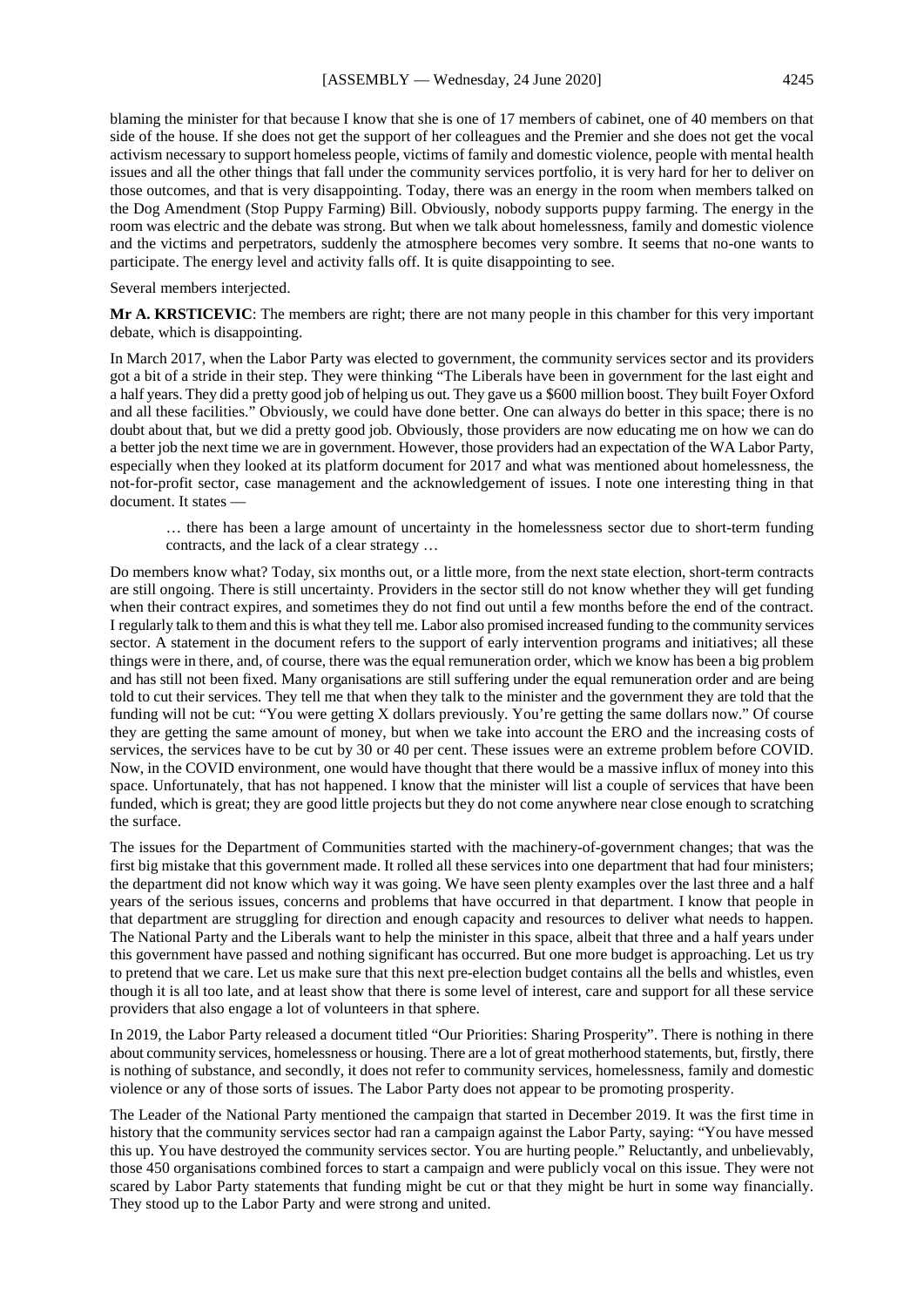It is interesting to note that a media release in December 2019 states —

Representatives from the Community Services Sector have held meetings with senior bureaucrats in the Departments of Treasury and Finance, and with Premier Mark McGowan and he gave no clear acknowledgement of the scale of the issues faced.

There was no acknowledgement of homelessness, family and domestic violence, the abuse of women and children or the programs to stop perpetrators doing what they do. The government had no idea of the scale of the problem, which I find absolutely amazing. Obviously, there was an impasse and the community services sector needed to step up in this space. That media release also states —

"We need the State Government to put people first and adequately fund the organisations that have skills, local knowledge and empathy …

It is not the Liberal Party saying this. This is coming from 450 community service organisations before the COVID pandemic. I am sure that there were tens of thousands of people behind this who had the same sentiment and were crying out for help. We know that post COVID, family and domestic violence has increased dramatically. We know that homeless people have been left behind while everyone has tried to look after their own personal financial, emotional and psychological circumstances. Again the most vulnerable have been completely ignored, bar a few media opportunities. Fundamentally, they have been ignored. As I said, the equal remuneration order is serious. That was all the way through to 2020. Again, it has not been addressed appropriately. As I have said, we put \$600 million into that space. It really needs something to be done. I know the minister has changed the indexing and a little bit of money has been put towards that scenario. That is great; it is fantastic. But, again, the minister is only scratching the surface. I am sure the minister is not blind to this. I am sure that she can step back and look at this objectively and look people in the sector in the eye and say, "I know you're suffering. I feel your pain. I want to help you, however, I am not allowed to help you. I do not have the capacity to help you, but I can't because there are no votes in it for the government." If there are no votes in it, there is no compassion and no interest in helping. We know the sector needs a 23 per cent increase in funding. That is what it is asking for. The government needs to come on board.

It was interesting to listen to Treasurer Hon Ben Wyatt on radio 6PR a while ago when he said, "We're not going to give the not-for-profit sector the same funding that the Liberal Party gave them, because the Liberal Party gave a lot of money to the not-for-profit sector and they squandered it; they wasted it; they didn't use it well. We do not think it was a good investment." Of course, we know from experience that the not-for-profit sector delivers things on the smell of an oily rag. No better efficiencies and no better results are achieved, both through employees and volunteers. Predominantly, women work in this space. They are highly underpaid and undervalued for what they do. I was shocked to hear the Treasurer come out and say on radio that the not-for-profit sector does not deserve any extra money and needs to prove that the funds from this government would be spent wisely. We keep talking about equality and equal pay, but, of course, the most vulnerable and underpaid do not get that help.

We know about funding for homeless support services. I have said in this place previously that every time the federal government tops it up, the state government more or less takes out the equivalent amount of money. There has been \$90 million for the homelessness services in the last three budgets—from 2017–18 to 2019–20. The federal government has increased its contribution over that period by about \$14 million.

**Ms S.F. McGurk**: You either do not understand finances or you're being very misleading.

**Mr A. KRSTICEVIC**: It is right here in an answer the minister gave. It has her signature on it. It says \$15 million. I know the sector agrees that the funding has been cut massively. I look forward to seeing much higher figures in the budget papers this year. Hopefully, the government will not cut funding again after the feds have put more money in. Only five per cent of those in the community services sector believe that they can meet the demand. The rest believe that they cannot meet the demand. That is an absolute disgrace.

We know that since this government came into office, it has sold more than a thousand social homes at a time of unprecedented need. More than 350 homes under the Government Regional Officers' Housing program and 900 affordable houses have been sold at a time when need has never been greater. For what purpose were all those homes sold? Again, it is on the public record. They were sold because the government wanted money to spend on its pet projects and other initiatives.

Interestingly, I wanted to see how many new social homes have been built. In 2016–17, under the previous government, 956 social homes were delivered. In 2017–18, when this government came into office, 89 homes were built. In 2018–19, there were 70. In 2019–20, for the first six months from 1 July 2019 to 31 December 2019, 25 homes were built. The level of social housing investment has been abominable. I know some money is going into that now. Again, it is very insignificant relative to what has been got rid of and what has been sold. Of course, in remote communities, in 2017–18, 71 homes were sold; in 2018–19, 34 homes were sold. In the first six months of this year, from 1 July 2019 to 31 December 2020, how many homes were delivered in remote areas—zero. That is absolutely unbelievable!

Of course, when we look at demand for specialist homelessness service providers, in 2017–18 they provided roughly 10 303 accommodation places, exactly. How many were needed—13 884. That means 3 545 people, or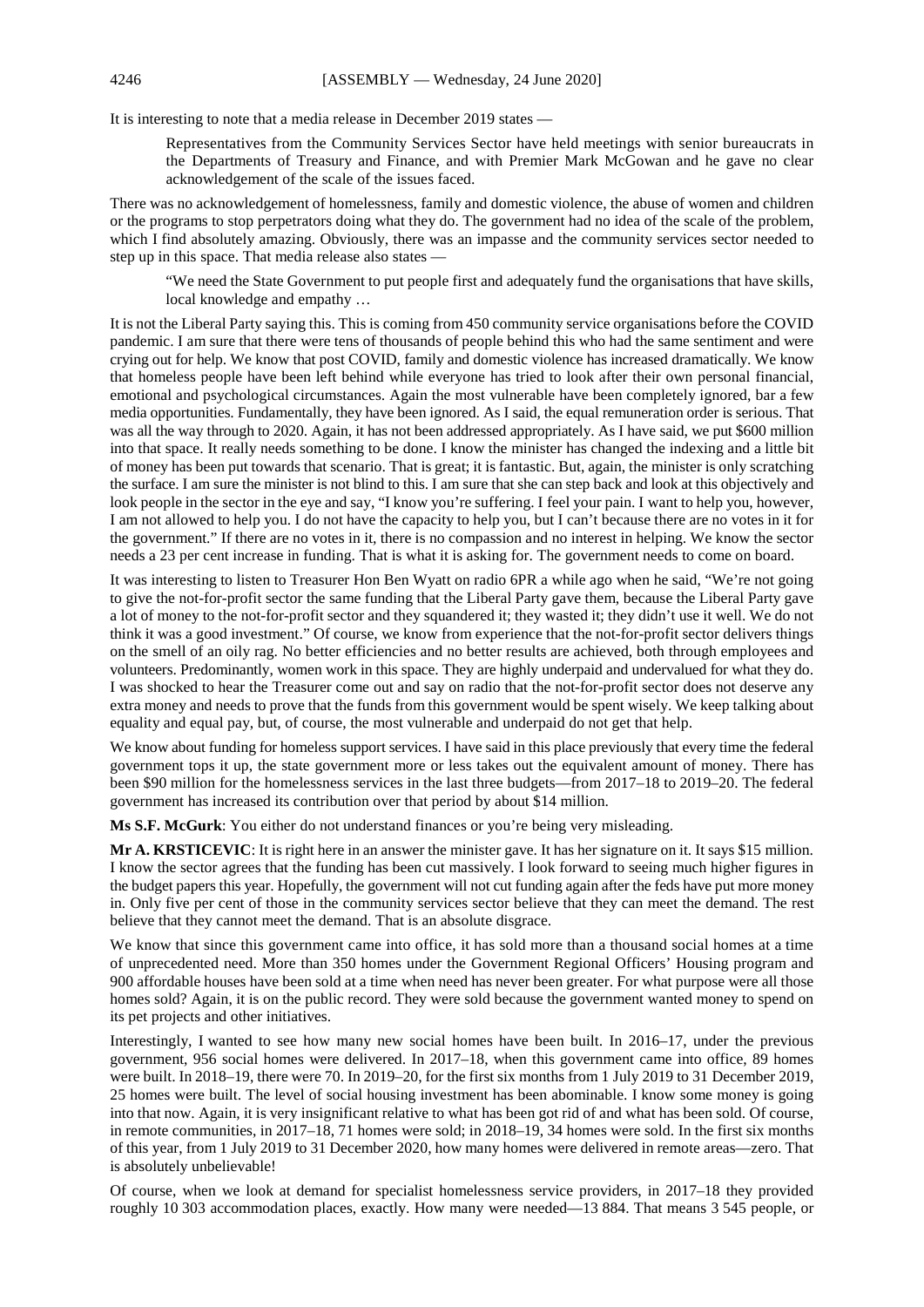25 per cent, who were desperately in need of a home were told, "Go away. We can't help you. We're not interested." This is from the specialist homelessness service providers. It is not even through the ordinary course of events. It is quite amazing that we have had that level of demand.

Believe it or not, for the young lesbian, gay, bisexual, transgender, intersex, queer plus cohort, there are only four beds in the state—four beds! That is all! That is unbelievable. In September 2019, I asked a question about crisis, transitional and short stay accommodation, and family and domestic violence refuges and got an answer in October 2019. I note that in March 2020—a significant time after—the minister resubmitted the answer, because the original answers given to me in October 2019 were wrong. The department did not even know how many family and domestic violence refuges it had over those five years. It did not know the figures for how many crisis accommodation places it had and it had to correct the record. That is interesting. We heard a lot about the creation of a Minister for Prevention of Family and Domestic Violence, so I thought that that would mean something; there would have to be something behind it. But when I asked how many family and domestic violence refuge beds there are, I was told that in 2017–18, when the minister came to government, there were 298. Three years later, in 2019–20, guess how many there are? There are 298. Not one extra bed has been created—zero. That title is fantastic but there is absolutely no service delivery.

I can only go on the information that the minister provides to questions and ask why these things are still happening. We know that during coronavirus, domestic violence has been spiking astronomically. I know at a national level, calls to 1800RESPECT and people accessing the online chat tool increased by 38 per cent between March and April. Police records show that assaults within families were up by more than 10 per cent between February and March. The statistics are there but the support is not.

It is interesting to note the number of people in remote and regional areas fleeing family and domestic violence who are flown or transported by bus to the metropolitan area because there is nowhere for them to go in the regions. In Geraldton, there is nowhere. I heard the member for Geraldton say that he could not find any accommodation for someone. They bus those people down from Geraldton and were flying them down—obviously not now—from the Kimberley and other places to the metropolitan area because they had nowhere to put those people. That is an indictment of what is going on. Does it not surprise us that this is going on? It should not surprise us because we all remember.

#### [Member's time extended.]

**Mr A. KRSTICEVIC**: We remember the stories in *The West Australian* and issues with homeless people in the City of Perth. When Parliament is on a break I still walk down to the City of Perth with the member for Dawesville and we see what is going on with the homeless. The problem is still there in the City of Perth, as it was before. The only advantage for homeless people now is that when they sleep in front of shops in the City of Perth, they know they will not be disturbed in the morning because there are "for lease" signs on the shops. The shops are empty. They are not woken up in the morning and moved on. They can camp there permanently if they want to. It is an absolute disgrace and a shame that that is still going on. Anyone who walks into the City of Perth at any time will see that.

We have heard stories about the problems on the waterfront in Mandurah. Rockingham has well-documented issues. We know that the Premier wants nothing to do with the homeless in his electorate. We know how that played out. I do not want to go through that sad story. The Premier promised other individuals they would be helped. As members know, after a lot of pressure and a lot of media, the Premier finally did go to Rockingham to see what was going on. He made a commitment to a couple of people there that he would help them out. Of course, as I brought to the attention of this house previously, I went there a month after he made the commitment and, of course, there was no follow-through in the commitment. The media got involved after that, and all of a sudden things started happening. I am obviously talking to the councillors in Rockingham as well, so I am fully aware of what goes on there. I ring them to make sure of what the situation is. I know there are still issues on the foreshore in Rockingham. I have not ventured there, but I am sure that during the parliamentary break I will spend a bit of time in Rockingham. I will have a look, see what is going on, take some notes and see what I hopefully do not need to bring back to Parliament. Hopefully, the Premier will be aware that I will go there to show an active interest in what is going on in his electorate with the homeless people down there and try to do my bit to help them.

I am surprised that the government does not care about this, but the biggest rising cohort of homeless people is women over 55 years of age. They are on the verge of filling that gap. In WA there has been a 16 per cent jump in homelessness for those aged 65 to 74, so the numbers are growing in the older demographic, whether it is through negative equity, mortgage stress, separation or other sorts of issues. It could be due to cost-of-living pressures. We know how bad they have been. There have been cuts to the hardship utility grant scheme. There have been massive cuts to HUGS worth of tens of millions of dollars, which is very interesting.

Several members interjected.

**Mr A. KRSTICEVIC**: I will go through the statistics, because I have all information here. I will go through that, because I have 10 minutes.

Young people are very compromised in this situation, and they are at a very vulnerable stage in their lives. Again, the Youth Affairs Council of WA is scathing of this government and what it is not doing to help young people to get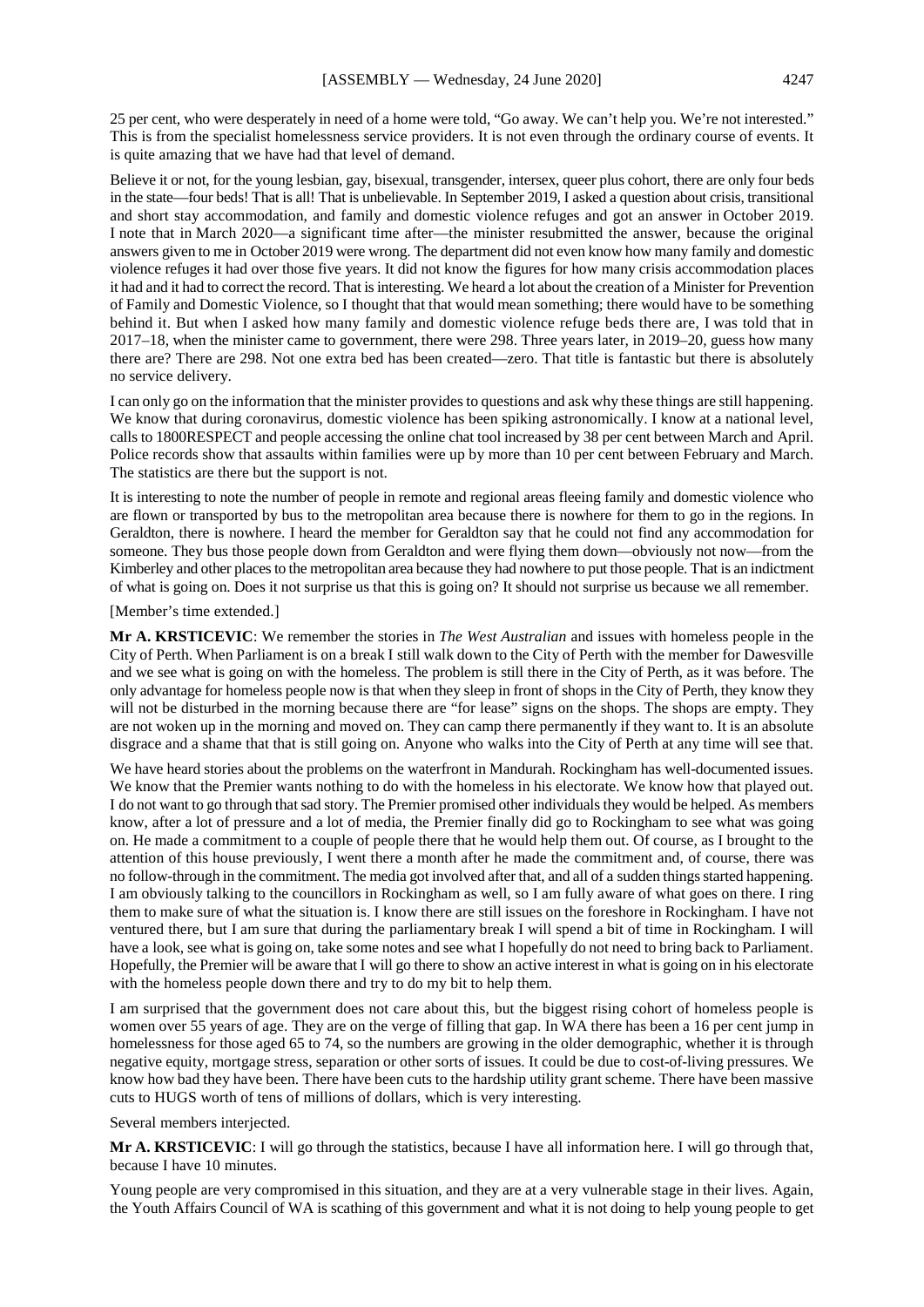them off the street and on the straight and narrow. Youth unemployment is over 16 per cent. Youth are the hardest hit in this coronavirus. Hospitality and the sectors they work in are the hardest hit, and nothing is being done to help them—nothing at all. It is an absolute disgrace.

How do we not mention the City of Fremantle and the homelessness issues there? The minister refused to even acknowledge that there was a homelessness problem, but I can tell her that when I went there and spoke to traders and had a look around, there was a serious homelessness issue in Fremantle. I suppose that is an indictment of the fact that the minister cannot even fix her own electorate. She cannot even put enough funding and support there. I am sure the minister wants to, but the Premier is not interested. He was not interested in Rockingham, so why would he be interested in Fremantle? That is just ridiculous. Other ministers have zero interest in homelessness or family and domestic violence, because where are the votes in that? I talk to the sector regularly and I tell it that the only way it is going to move this government is to shake it up. I say, "Get public, get vocal. Don't be scared by threats of funding cuts, don't be scared of intimidation, don't be scared to stand up for what you believe in, because you know what? You're fighting for the most vulnerable people in this state. They need a voice and your voice should not be scared to be heard." I tell them that they need to stand up, and if they are not given the support they need and they are given an ultimatum by the government, they should walk away. I know it is hard to do that, but the sector should give the problem back to the government.

**Ms S.F. McGurk** interjected.

**Mr A. KRSTICEVIC**: Pressure is mounting —

**Mr D.T. Punch**: Smear and innuendo!

**Mr A. KRSTICEVIC**: The member needs to talk to people. As I said before, they may not necessarily be funding cuts. A body may not be given additional funding but has to cut services by 30 per cent. I suppose that is not technically a funding cut; it is a cut to services. They are not even maintaining the cost of wages and expenses so they cannot deliver the same services.

**Ms S.F. McGurk**: So it is not a funding cut, is that right?

**Mr A. KRSTICEVIC**: No, I am saying that is one example, but the people I have spoken to have indicated that funding cuts are also potentially on the table.

**Ms S.F. McGurk**: There are no funding cuts at all—none. You just make it up.

**Mr A. KRSTICEVIC**: That is good, so the minister is saying that if those organisations speak up, she will not cut their funding. If they publicly attack her and her government for failing, she will not cut their funding.

**Ms S.F. McGurk**: What are you talking about?

**Mr A. KRSTICEVIC**: There we go, so no answer.

**Ms S.F. McGurk** interjected.

**Mr A. KRSTICEVIC**: I am not taking any interjections, because I do not have much time.

Anyway, we know about the 10-year homelessness strategy and how long it took for it to come out. There is another 10-year strategy, is there not, minister—the one to do with family and domestic violence? Hopefully, that will come out before the next election. In four years the government has come up with one strategy, and maybe a second one will come out. The first strategy means two five-year action plans, and I am not even sure whether anyone has seen those yet. It was interesting, because, again, the minister only met with the Western Australian Aboriginal Advisory Council of Western Australia once in the development of the 10-year homelessness strategy—only once. I found that amazing. The Youth Homelessness Advisory Council went to only one meeting, and the Multicultural Advisory Group also went to one meeting. Those are not many meetings. It has taken two and a half years to develop a 10-year strategy, and these key groups, which I think make up quite a large cohort advocating for homeless people, were consulted infrequently in this whole process. The government came up with this Common Ground facility, to be developed over the next three years. The government is supposedly going to build it somewhere. It does not know where the land is and whether it will be government or private land. The government does not know how many rooms it will have or where it will be. It thinks there will be one in the city. There are various councils such as Mandurah and Rockingham saying to build it in their region. I am sure the regions are calling for them to be there. Do members know what? There is no evidence or information. It is just a pie in the sky. Not only that, the document produced by the sector to deal with the Common Ground facility said that one 100-bed Common Ground facility would cost \$36 million. The government has only put \$34.5 million on the table, and it reckons it will build two. The documentation says that only one can be built for \$36 million, so the government is short to build one 100-bed facility, let alone two, unless it makes them 10-bed facilities or really minuscule. The government does not know where it will build them. If the government uses private land, it will cost more money. The government tells us how it brought forward \$6 million for the Housing First Homeless Initiative and put \$34 million towards a Common Ground facility. Do members know what? That was \$34 million over five years, up to 2023–24. It was roughly \$6 million to \$7 million a year over that five-year period. We have a crisis now. In five years' time it will be much worse. The fact that the government has brought forward \$6 million is very generous, minister. Why does the minister not bring forward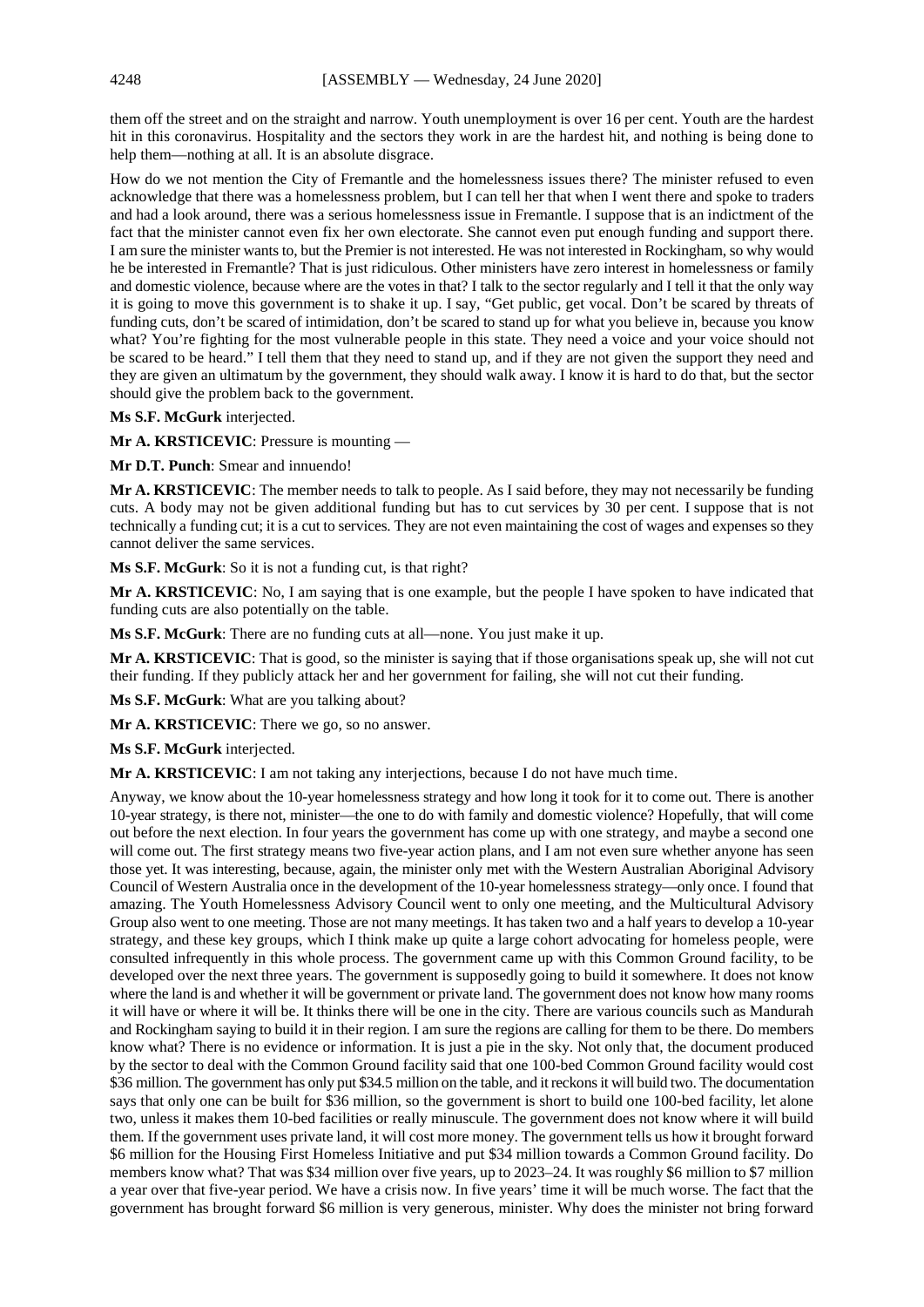the whole \$34 million? Bring the whole lot forward; do not spread it out over four or five years. Everything the government does is spread over four or five years. Nothing is for now. It is as though the government is saying that it will give people 50¢ today, 50¢ tomorrow, 50¢ next week, and good luck for surviving and coping in between. I can talk a lot more about that sort of information. It is quite disappointing in terms of what we are trying to achieve.

The budget submission of Western Australian Council of Social Service stated —

There is clear frustration that the promises of more collaborative and joined-up service design and delivery have not materialised, particularly place-based reforms in regional areas. Meanwhile, the focus on complex machinery of government changes —

Which I mentioned earlier WACOSS supports —

and a lack of communication have led to a loss of clarity in roles and responsibilities and contact points, particularly in the Department of Communities.

WACOSS is scathing of the Department of Communities and the minister in that budget submission. It is an absolute disgrace.

I can talk about the Hotels with Heart project. Again, the government should not have stopped the project. I picked up a whole lot of faults. The government takes people off the street, puts them in a room and tells them they cannot leave for 14 days—they have to self-isolate in case they have COVID-19. Hold on—the government is taking homeless people off the street and locking them up in a room and saying they have to stay there for 30 days, 14 of which they cannot even leave. Why did the government not test them? For a start, we know they did not have COVID-19, because we did not have that community spread. Firstly, we knew that reasonably comfortably. Secondly, test them. The government should have put them there for one or two days or however long it takes to get the test results, not for 14 days. Then the government wonders why some of them leave. It put all these stupid restrictions on them. In saying that, of the 30 people through who went through, 18 had a positive outcome, which is 60 per cent. The minister was telling us that that was a failure. It did not fail! To me, 60 per cent of the homeless people had a positive outcome -

**Ms S.F. McGurk**: You just say whatever you like. You make things up. It doesn't matter that it bears absolutely no resemblance to reality.

**Mr A. KRSTICEVIC**: I have the minister's comments here. I can read them.

**Ms S.F. McGurk**: I've never said it was a failure.

**Mr A. KRSTICEVIC**: She said in the paper —

If successful, the program would be scaled up to support people fleeing domestic violence and struggling with mental health issues …

Has the program been scaled up? No, it has not been scaled up. The government has dropped the program and is not doing it anymore. It is not supporting people who are fleeing domestic violence and struggling with mental health issues. I only have two minutes. I have the evidence here and could read it to the minister.

**Ms S.F. McGurk**: I did not say it was a failure. I don't think you've read that in.

**Mr A. KRSTICEVIC**: That is not a problem. I can read it for the minister. Homelessness advocate Jesse Noakes said that that this government's contribution towards homeless people during the pandemic was insignificant and minuscule compared with that of New South Wales, which funnelled \$34 million into the issue; Victoria, which did \$9 million; and Queensland, which did \$25 million. What did we do? The minister put \$497 000 towards this COVID experience. Although 60 per cent of people found a home, the minister called it a failure. Why would the government not scale it up straight away and help people with family and domestic violence or mental health issues? Why did the minister not say that this program was a success and should be kept going? The COVID threat is no longer there, so the government thinks that it does not have to worry about homeless people anymore and can throw them back onto the street. Why did it spend that money and go through that process? It is an absolute disgrace. The evidence and the information is there. I could read it out but, unfortunately, I only have one minute, so I cannot go into the detail. Again, answers to questions on notice can give members all the details about how many men and how many women were involved.

**MR D.T. PUNCH (Bunbury)** [6.01 pm]: I appreciate many of the comments that members of the Nationals WA made today. I want to deal with those in a little more detail and talk about them in terms of my own experience. I also want to comment on the member for Carine's contribution right up front. Four words in the member for Carine's contribution really stood out to me. It might be corrected in *Hansard*, but I am pretty sure that I heard them. I heard the words: "Let's pretend we care". That about sums up the member for Carine's contribution. All it was was innuendo, scaremongering, conversations here and parts of conversations there, stitched together in some sort of argument that, at the end of the day, did not add anything to the issue of the vulnerable and homeless—those most at risk in our community. If the member for Carine were really serious, he would look at how he could make a contribution that says something. I think it is a race between him and the member for Dawesville for the award for saying a lot of words that do not mean anything at the end of the day.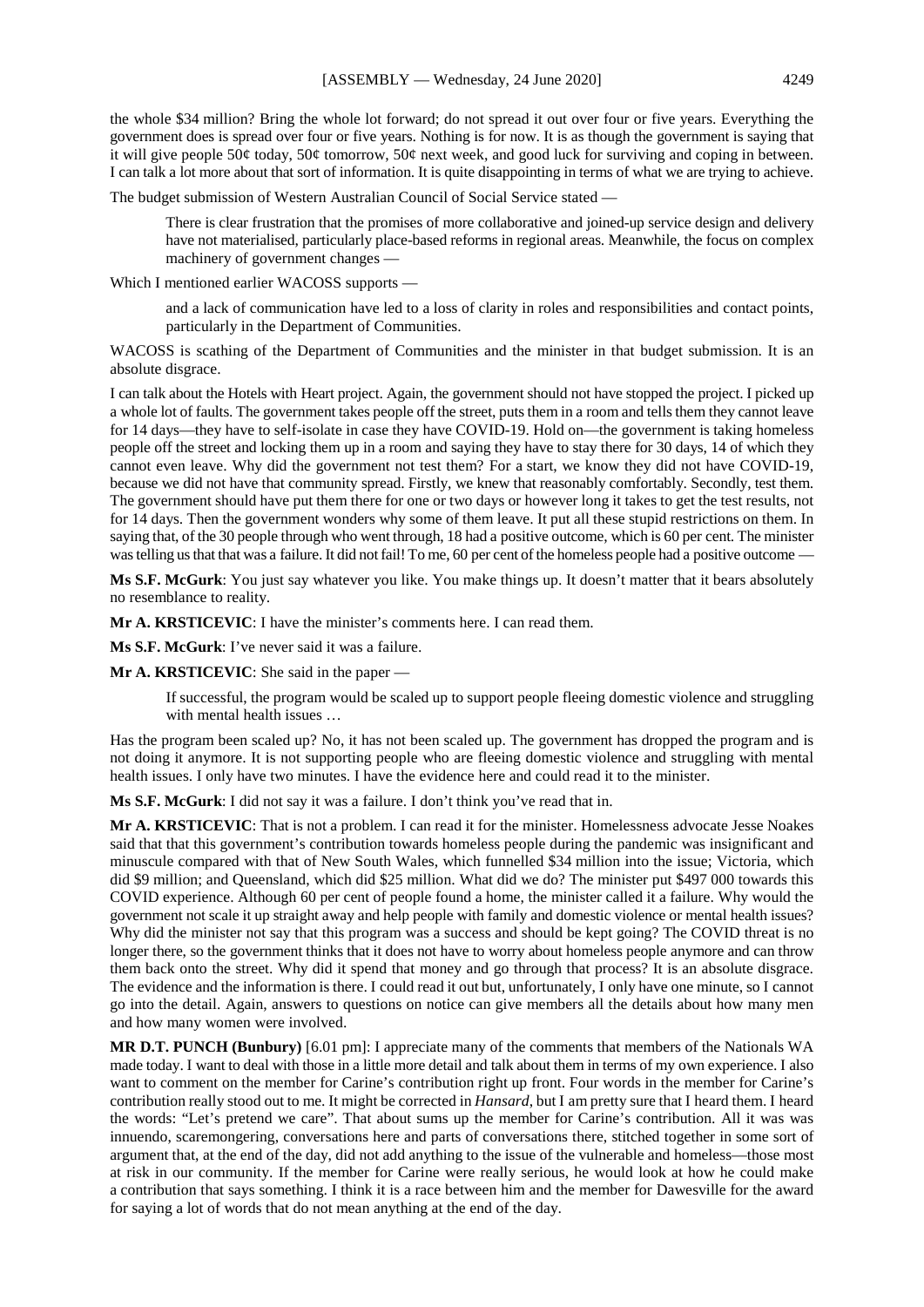I come back to this motion. It talks about the impact of the coronavirus. The biggest thing that this government can do for our community, which includes people who are homeless, those who are vulnerable, people in business and families is to make Western Australia safe. That has been the focus and has been based on health advice. The government has put in arrangements that have been pretty tough for all of us. I think that has been acknowledged today in this place. Those arrangements are geared to making Western Australia as safe as possible and we have succeeded. I think it is pretty well recognised that if there is anywhere to live in the world at the moment, it would be Western Australia. At the end of the day, we need to come out of this with an economy and a community that is strong, resilient and capable of moving forward.

There was a lot of mention in the contributions by members of the National Party about the need to strengthen the arm of the Minister for Community Services in her dealings with the cabinet. I can say that on this side of the Parliament there is a very strong consensus within cabinet and a strong commitment that is backed up by our backbenchers. I know that the minister also regularly receives contributions from members opposite. We have a very strong approach in cabinet and the issues of the community services sector are well recognised.

# **Mr A. Krsticevic**: Are you in cabinet?

**Mr D.T. PUNCH**: I talk to our ministers. The member clearly does not. I am not taking interjections from someone who has not made any sensible contribution at all to the debate.

# **Mr A. Krsticevic** interjected.

**The ACTING SPEAKER**: Member for Carine!

**Mr D.T. PUNCH**: We need to have an economy —

**Mr A. Krsticevic** interjected.

# **The ACTING SPEAKER**: Member for Carine!

Mr D.T. PUNCH: — that is capable of supporting a strong community services sector. Equally, we need a community services sector that is capable of supporting people who work in an active and vibrant economy. That is the balance that this government is seeking all the time to find in our fiscal response and our policy response. Going into this pandemic, we were well-positioned because of the hard yards put in by this government. One of the historical things that members opposite like to forget is that we came to government with something around \$35 billion of debt and an operating expense account that was going to take us well over \$40 billion. Imagine if we had not brought that under control! We would be in a very difficult position.

### **Mr A. Krsticevic** interjected.

# **The ACTING SPEAKER**: Member for Carine!

**Mr D.T. PUNCH**: Members opposite have no fiscal responsibility. Their approach to everything is to spend and spend and not think about strategy, the outcomes we are after, or how we can do things better. Their response is to spend the money but not engage properly and effectively with members of the community services sector to deliver the best outcomes for regional Western Australia and the state as a whole. That is why we talk about being evidence-based and taking the time to put strategies together. I heard the member for Carine say, "Why didn't you do this? Why don't you do that?" It is like a grab-bag of lollies of ideas—trying anything in a rush and putting it out there with no regard for the unintended consequences or the lives of people who might be subjected to those impacts. There is no regard for sensible decision-making, sensible budget application and a sensible approach to policy.

### **Mr A. Krsticevic** interjected.

**The ACTING SPEAKER (Ms J.M. Freeman)**: Member for Carine, can you stop interjecting, please? It is now on record in *Hansard* that I have asked you to stop interjecting. Thank you.

**Mr D.T. PUNCH**: They are not even sensible interjections, Madam Acting Speaker.

**The ACTING SPEAKER**: Member for Bunbury, that is not helpful.

**Mr A. Krsticevic** interjected.

### **The ACTING SPEAKER**: Member for Carine!

**Mr D.T. PUNCH**: I want to talk about the issue of homelessness. I heard very generic terms coming from across the chamber about the concept of homelessness. It embraces a whole range of issues, but the fundamental part of it is people who do not have a place where they can feel safe and that they can call home. It includes people who are sleeping rough, sleeping in cars, couch surfing or relying on friends. It is a very complex issue.

I think it was the member for Geraldton who mentioned the Bunbury experience. The council down there has been proactive in trying to address the issue of how to support people who are living on the street. It put a shelter in place and I think it has some regrets about that shelter because we have found that an unintended consequence of a very well-meaning intervention, which was made for absolutely the right reasons, was that people became very territorial over that space and fought over it. The impact on drawing people into that space was quite significant. The consequent implications in terms of risk to people and behaviour that is not appropriate escalated significantly.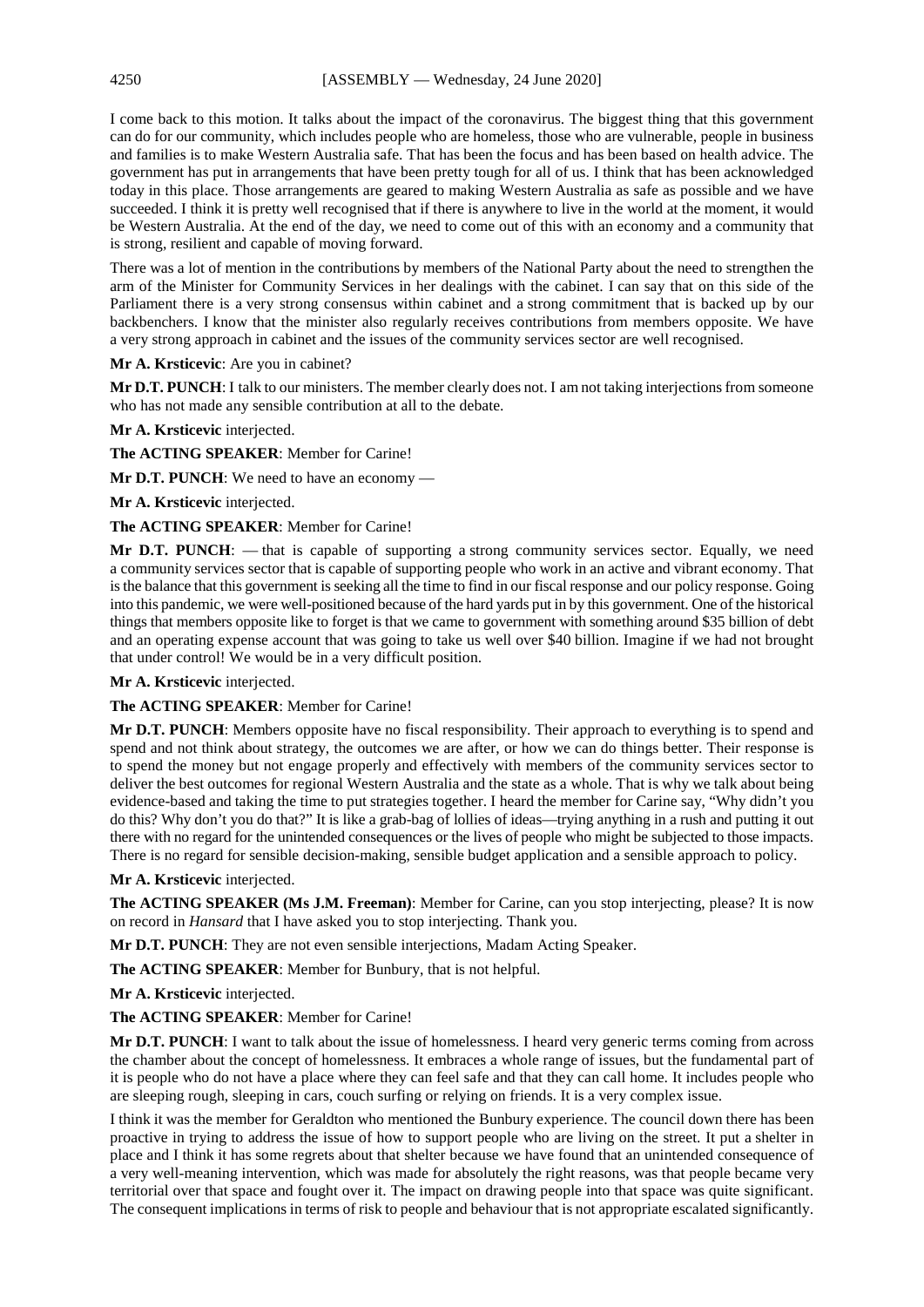The City of Bunbury has made the decision to continue working and having conversations with people who use that shelter, but it is not the best option. It highlights that we need to have an approach that treats people as individuals and not just a generic label of homeless. It must take into account the individual circumstances of each person.

**Mr A. Krsticevic** interjected.

**The ACTING SPEAKER**: Member for Carine!

**Mr D.T. PUNCH:** That is a combination of providing housing —

**Mr A. Krsticevic** interjected.

**The ACTING SPEAKER**: Member for Carine!

**Mr D.T. PUNCH**: — and looking at opportunities for a case management approach to support people.

There are many reasons people end up without a place they can call home. It can be due to family breakdown, alcohol and drug usage or contact with the justice or child protection systems. In my experience, homelessness mostly arises out of poverty. That has been driven significantly over the past three years by the federal government's approach to Newstart and supporting people who are in dire straits. We know that Newstart as it existed has not been able to adequately support people to enable them to maintain accommodation. It has directly transferred what should be income support from the commonwealth to the very agencies that we are talking about, and has had an impact on their demand profiles. I know that the member for Warren–Blackwood talked about the tapering or the blading out of those income supports. Until we can address that in a proper, positive and long-term way, we are always going to have demand transferred onto the not-for-profit sector.

A few people talked about a couple of issues I found really interesting. One was on the notion of how funding is organised. One of the outcomes over the eight and a half years of the Liberal–National government was that, certainly in regional Western Australia, it drove tendering and competition to such an extent that it pitted agency against agency. That, coupled with short-term contractual arrangements, meant that those agencies could not strategically plan their future. There was also an absence of any sort of strategic policy from the previous government.

**Mr P.J. Rundle** interjected.

**The ACTING SPEAKER**: Member for Roe!

**Mr D.T. PUNCH**: The impact and legacy of that has come up time and time again, because it is still washing through in the contractual obligations that we inherited.

Several members interjected.

**The ACTING SPEAKER**: Members!

**Mr D.T. PUNCH**: If the member for Warren–Blackwood listened, he might actually learn something for a change. The member is very quick to offer an opinion, but he has acknowledged that this area is not his highlight, but economics is.

**Mr A. Krsticevic** interjected.

# **The ACTING SPEAKER**: Member for Carine!

**Mr D.T. PUNCH**: One of the tragedies of that eight and a half years is that the National Party had over \$8 billion to spend. I remember the instructions were for "transformational projects", which stood for glossy projects. The Minister for Regional Development was not far off the mark when she said that a significant amount of that money went into the petunia building, but when it came to services for the community services sector, very little money was provided. As a point of fact, if I can find it in my notes —

Several members interjected.

**The ACTING SPEAKER**: Member for Bunbury. Can we stop now, members.

**Mr D.T. PUNCH**: They do not like the truth, Madam Acting Speaker.

**The ACTING SPEAKER**: Member for Bunbury!

**Mr D.T. PUNCH**: The reality is that royalties for regions did fund the construction of Indigenous visitor hostels short-stay accommodation in Kalgoorlie and Derby.

**Mr A. Krsticevic** interjected.

**The ACTING SPEAKER**: Member for Carine!

**Mr D.T. PUNCH**: This government funded it in Broome. Interestingly, I can recall very little in the way of funding for homelessness support in the southern half of the state.

Several members interjected.

**The ACTING SPEAKER**: Member for Carine, I think this is a very important motion, but your continued interjection without listening is not helpful. You will desist from interjecting. I call you for the first time.

**Mr A. Krsticevic**: I am listening!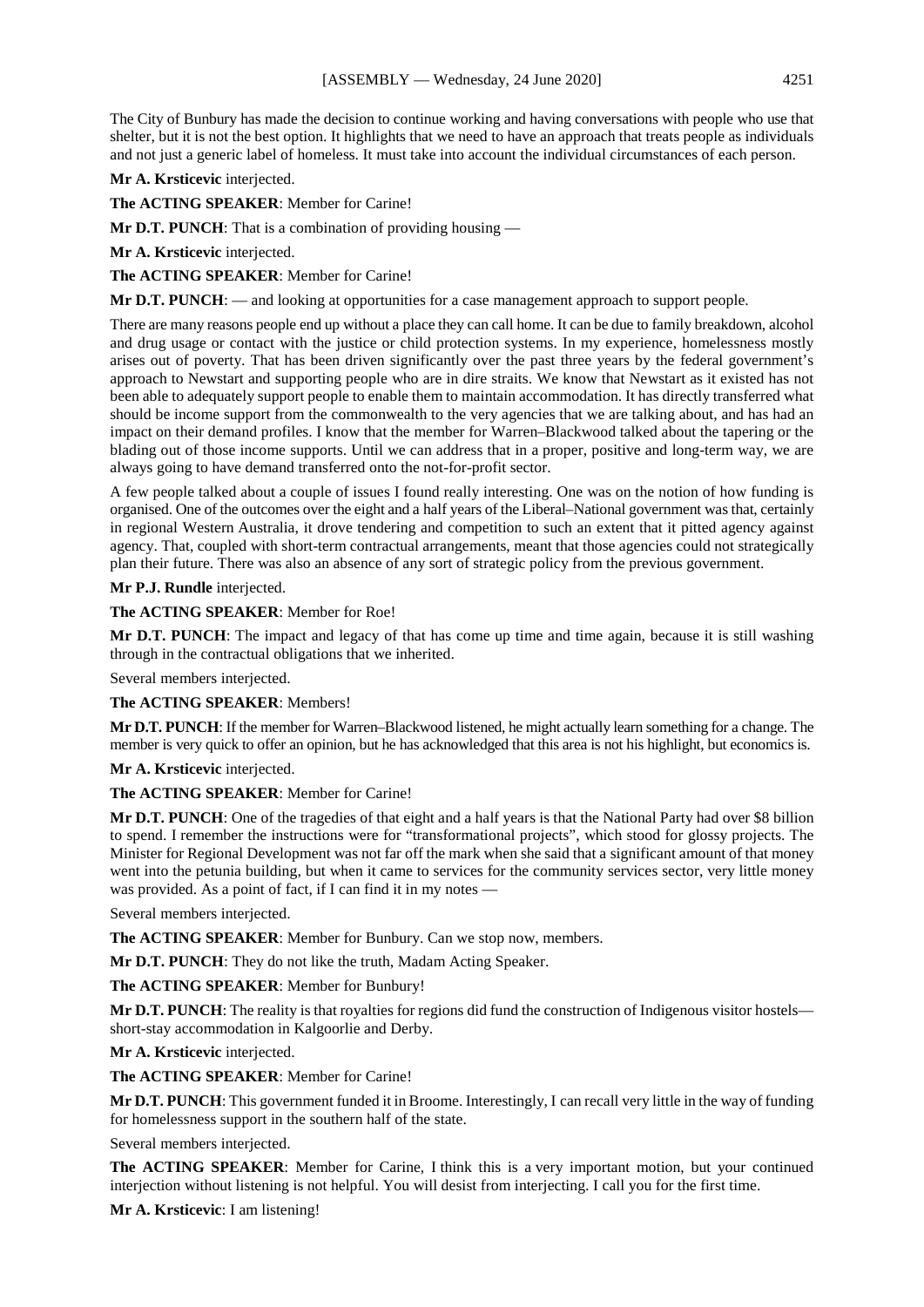### **The ACTING SPEAKER**: Member for Carine, I call you for the second time.

**Mr D.T. PUNCH**: I will move on. I commented earlier on the importance of getting agencies to work together within a strategic framework that has clear objectives. This is what this government's Housing First initiative is about: working individually with people, linking them to an appropriate option for accommodation and then providing the wraparound services to give them the best chance of success. It includes things like specialist services for alcohol and drug issues, or health issues, because often people's health has declined, particularly if they have been homeless for a considerable time. It includes specialist services for income management issues. I mentioned that trying to survive on a Newstart arrangement is particularly difficult. If that is compounded with issues of mental health, drugs, or even contact with the justice system, it becomes even more difficult. Transport support, residential rehabilitation support, life skills and mentoring services are also included. In fact, one of the things I noticed in the previous eight and a half years of the Liberal–National government was that it became so complex to access services that it was beyond the skills of everyday people to actually manage the organisation of getting to appointments, with transport and all the different criteria that were reflected in different key performance indicators from contractual arrangements that lacked strategic focus. That is what this government is bringing with this initiative.

In my own electorate, I have talked regularly with the not-for-profit sector. We had telephone link-ups every week to touch base on how things were going. By and large, the sector really responded strongly. It rose to the occasion, as did Western Australians generally. The Salvation Army, Accordwest, Alliance Housing and community health care all looked at ways to deliver and adapt services to meet the needs of people in the area. Another issue I want to mention is that this government does not look at these services in isolation; we have also put the infrastructure in place. The Minister for Health has stood in this chamber on a number of occasions and talked about step-up, step-down facilities. The previous government talked and talked about those services but failed to deliver them. In Bunbury, I remember that those facilities were announced in 2013 and re-announced just prior to the election in 2016, but were not actually acted upon and delivered until this government came into office. Those are now open. That is a good example of building the infrastructure network so that when we have our Housing First strategy, and when we start talking about the vital role of case management in addressing these issues, we can link people into very opportune support services.

Tiny housing is another initiative I wanted to mention that I think is particularly innovative. We know that within the housing agenda, one house does not fit all. There is a need for a diversity of housing, particularly to suit the needs of single people. In Bunbury, one of the commitments we took to the election was to pilot the concept of tiny housing. I am very pleased to be able to say that that project is now balancing. It will be located with the Salvation Army on land that it owns. It is being built by the local community, and the Rotary Clubs of South Bunbury and Bunbury–Leschenault are contributing to make it happen. Challis Builders is the builder and project manager, but, importantly, Accordwest, the lead agency in the Bunbury area and for the south west, is going to be providing those support services, because to simply house people without those support services would be to repeat the mistakes of the past. People have different special needs, and we have to tailor the response to support those people individually.

Homelessness is a serious issue and deserves serious debate, but it is an issue right across the broader community services sector. We can add money and add money, but we have to stop and ask the questions: What is the evidence? What is the best way of delivering the service? We need to build a strategic framework around that. We need to build collaboration and then look at the individual components of the service network so that we can make sure that it is seamless. We need to make sure that when a person is identified and supported into housing, they have access to the right kind of support services and case management services and are assisted in the organisation of their contact with those services. That is the difference, and that is what this minister has been working on. That is the difference that this minister is bringing to the community services sector. I know it takes time, and I know there might be some impatience out there, but it is important that we get it right. Otherwise, we will be in the scenario where we are simply adding money to the pile and not seeing a difference in people's lives.

I would like to finish by thanking all the community service organisations, certainly in my electorate. There are far too many to mention. I also think that this house should be giving a vote of thanks to organisations across the whole of the sector for the work they have done. They worked in incredibly difficult circumstances during the COVID-19 crisis. There have been discussions with those organisations and they have been supported as far as it is possible to do so, but they have made a unique contribution to help people who are most vulnerable in our community. There is no doubt that the COVID pandemic will add to the number of people who need support and to the challenge of how we can effectively support those people. But the best thing this government can do, aside from that direct support for the community services sector, is to flatten the curve, make sure this state is safe, proceed with phase 4 of the lifting of restrictions and ensure that our economy can function as much as possible to support people to get their businesses back on track and stay in jobs, and to build up the financial capacity of the state to support the community services sector. If that means that we need to retain the hard border to stop the infection and the second wave coming in, so be it. This government is strong and it is resilient on that issue, and it is supported in my electorate on that issue. My electorate has worn the pain, in the same way as every other electorate, but the people of Western Australia and the community services sector have risen to the challenge and responded superbly.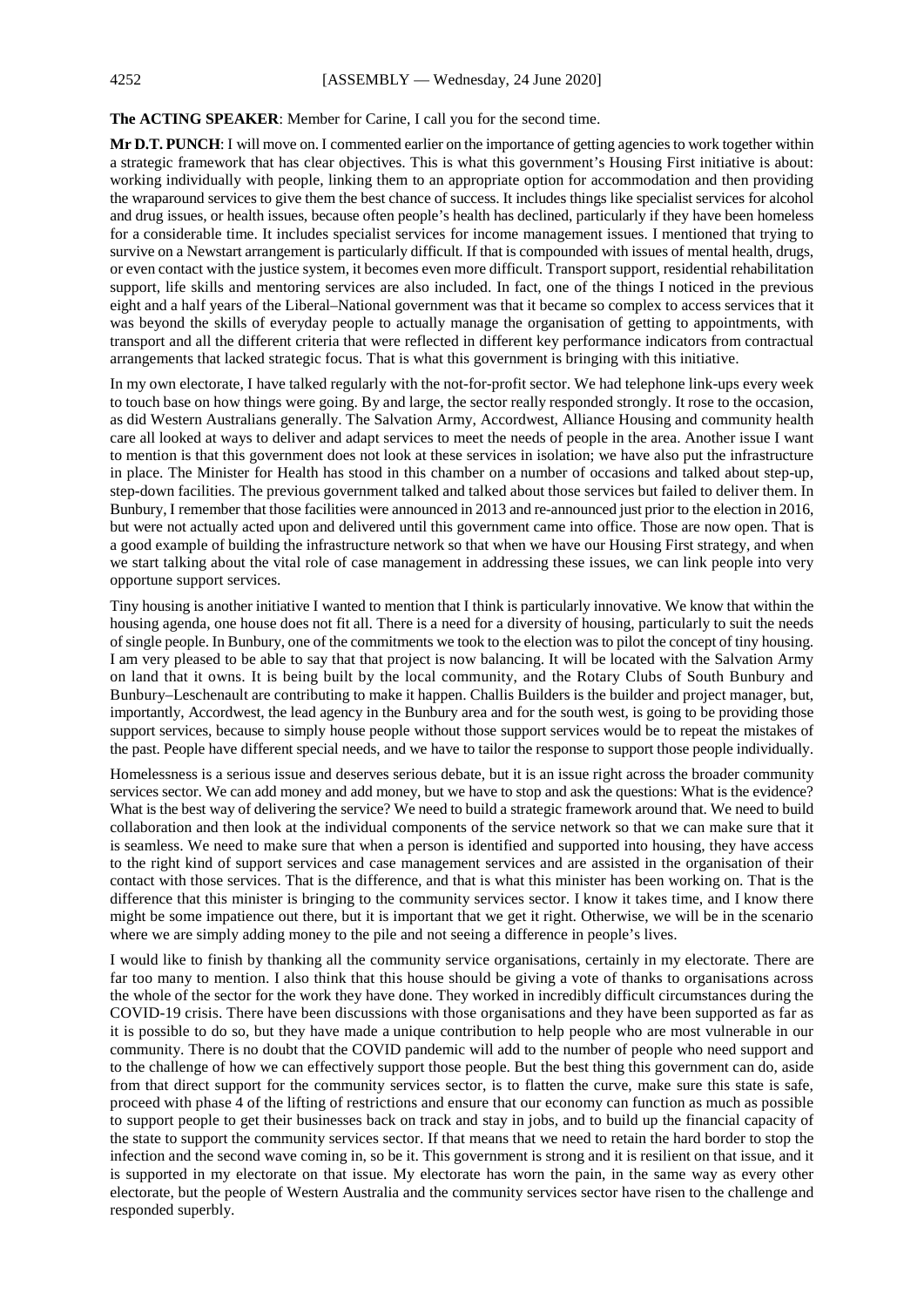#### **MR P.J. RUNDLE (Roe)** [6.20 pm]: I rise to support our leader's motion, which states —

That this house notes the increase in homelessness and vulnerable members of the community seeking assistance in regional Western Australia and calls on the McGowan government to deliver an immediate funding increase to provide the community services sector with the capacity to respond appropriately to the additional pressures of COVID-19.

I will cut my contribution a bit short tonight because we want to hear from the minister on several issues. I would like to focus a little more on a couple of examples of some of the good things that are happening and some of the things that I am worried about in my electorate of Roe. It is not all negative; some good things are happening and I would like to draw the minister's attention to those. I also note the member for Carine's contribution. As I said to him, I look forward to him leading by example when we get to see him sleep out with many CEOs and the like in time to come.

Today the member for Central Wheatbelt talked about unemployment, and I think the real worry is the flow-on effects of COVID-19, including the 112 000 jobs that she spoke about; the effect on families and young people who will not have jobs in not only the next few months, but also the years ahead; the lack of confidence that is going to flow through, and that is where the government will really need to step in; homelessness issues; and other social issues such as domestic violence and the like. Homelessness takes many forms—couch surfing, overcrowding in family homes and people living on the streets. Another element of homelessness is people who present to hospital emergency departments on successive multiple occasions knowing what terminology will get them admitted for a few days. I have a few other examples, but Esperance is the main area that I want to highlight.

Since becoming the local member, I have noticed that some fantastic community members and some fantastic community support services have sprung up in the Esperance community, and I will name some of them—Escare and its leader, Jo Aberle; Esperance Care Services and Sue and Chris Meyer, who do a fantastic job; Hope Community Services; Centrecare Esperance; Bay of Isles Community Outreach; Esperance Crisis Accommodation Service, Lachies House and Christine Smith; and Esperance YouthCARE. Those groups do a fantastic job and some of the leaders in the community lead those services.

The Shire of Esperance has been leading the charge, Minister for Local Government. It has created two groups an economic recovery group and a community service recovery group. One area of concern that an Esperance community member raised with me, Minister for Community Services, was that when the community group was established at the start of this crisis, the Department of Communities representative stood up at the community meeting and told everyone that the department was the contact point for community issues such as housing, homelessness and access to food, and then they went missing. The local office pretty much deflected everything to Perth, which turned out to be a black hole. As an example, the shire sought to collaborate with the Department of Communities on the backpacker accommodation issue, but it ended up having to fund a facility and the operating costs in the absence of any response from the department. That is one matter that the minister might want to look at, because it is concerning to the people of Esperance. The recovery group, which is a fantastic initiative by the council, is concerned about that response from the Department of Communities.

One of the issues that some of the people who work in those care services and support groups have pointed out to me is the lack of affordable housing. That is not in the minister's portfolio, but it flows through and can create homelessness and, potentially, domestic violence. Of course, there is a long waitlist for Department of Housing housing. Two groups of people who are particularly vulnerable in a tight housing market are families in crisis and those who need supported accommodation, which they feel is available more so in Albany, Geraldton and Bunbury. That was pointed out. Obviously, there has been an increase in domestic violence due to COVID-19 restrictions, which has made the situation worse. Certainly, they pointed out that Esperance would love to get some of the \$97 million that has been earmarked for housing. If the minister could point that out to the Minister for Housing, that would be appreciated. Of course, other issues include the normal flow-on effects, such as drug and alcohol use, domestic violence, health concerns and—this is the one that I think will be a worry—the fallout at the end of the JobKeeper and JobSeeker scenario at the end of September. There is a concern about that. Those are probably the majority of issues in Esperance that I wanted to raise.

While I have the opportunity, I also want to point out that the Activ Foundation has been in Esperance for about 40 or 50 years. It supported about 18 or 19 families and was doing what I thought was a good job. Recently, for unknown reasons, it pulled out of Esperance and created a real disruption in the community. I went to the community meeting, which was chaired by Ian Mickel, the shire president, and those families were distraught at the way that Activ just pulled out. Those families were not given any notice. As members can imagine, the young people in the 15 to 25-year age group who went along every day were distraught at the way the rug had been pulled out from under them. To top it off, the building that Activ occupied had received a lot of community contributions over the last 30 or 40 years. Activ, which somehow had its name on the title, gave a bit of money back to Rotary and the like that had contributed and said, "Thanks very much. We'll sell the property and take the proceeds. We're off back to Perth." That has been a real frustration to the community of Esperance. The shire president and councillors are also very upset about it. Quite frankly, I think Activ has a lot to answer for in that space. They are just a couple of the things that are happening in Esperance.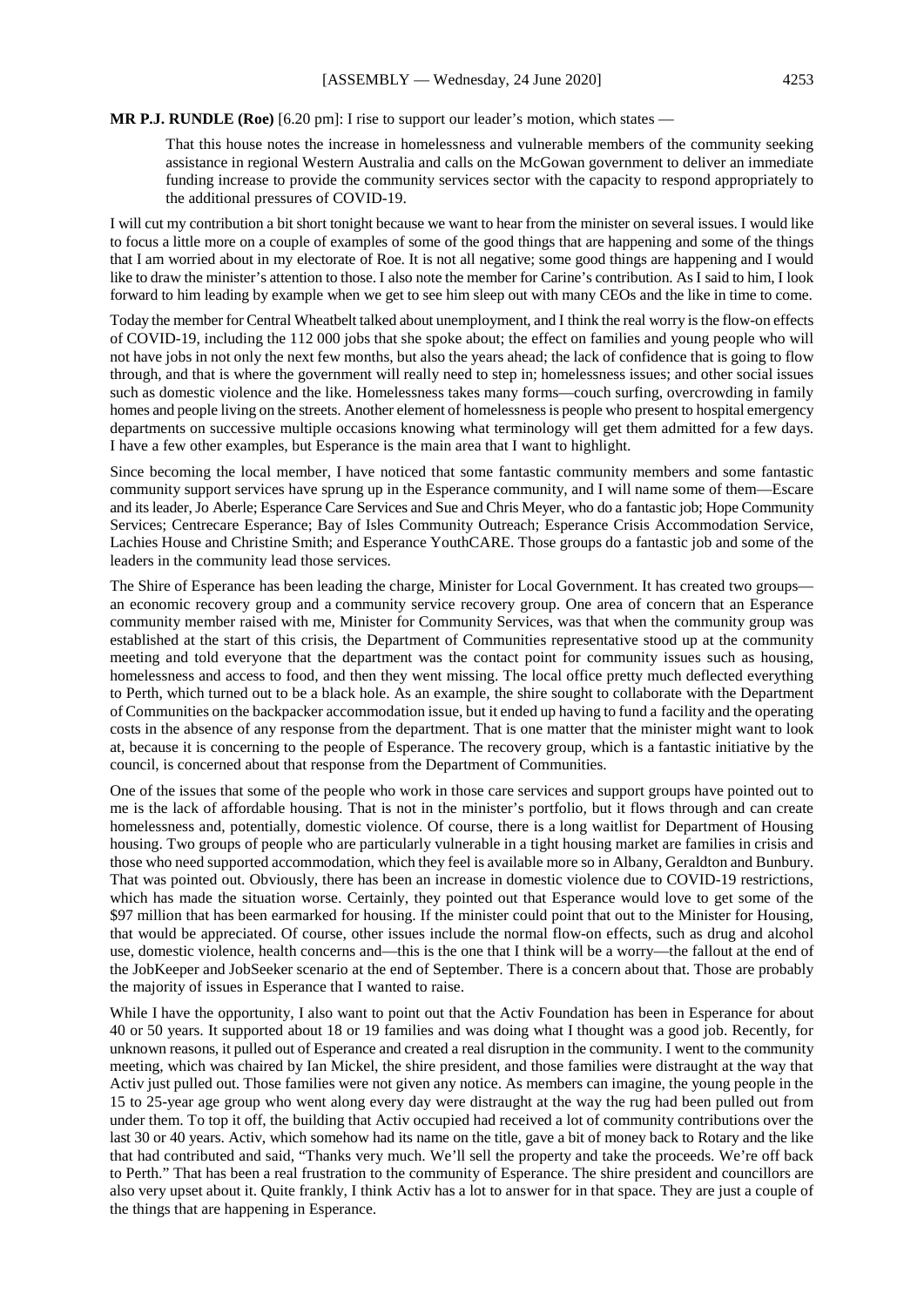We seem to be going along not too badly in Narrogin. There is a women's shelter in Narrogin for victims of domestic violence. However, there is no men's shelter or emergency accommodation available, so that is an issue. Once again, there are some support services in Narrogin that are doing a good job, and I certainly compliment them.

One place that I would like to point out to the minister is the Katanning Regional Emergency Accommodation Centre, or KREAC, which is a fantastic model. I would love the minister to come to Katanning one day to look at that model. The centre has cubicles that are accessed with biometric sensors. It is open to families with children and single males and females over the age of 18 who are registered. Their fingerprint information is collected and can be used to open the door and give them access to a bed and a bathroom that are lockable. That is funded through Lotterywest and run by a committee in Katanning. The centre has a three-night limit; however, it is available 24/7. The committee also provides people with advocacy to access housing and referrals to other agencies as required. This model is great for people in a domestic violence situation or who need refuge. People take to the centre a lot of their furniture and other good-quality goods that they may not need. When my wife and I had a recent clean-out and decided to do some renovations, we took quite a bit of furniture and other things to that group. It is great that they also help domestic violence victims or young mothers with young kids to set up a new house. That is a really good community model. As I said, I urge the minister to come to Katanning and look at it one day, because it is quite a good model that she could use further down the track. They are probably the main elements that I wanted to talk about.

I will continue for a couple of minutes. The member for Warren–Blackwood brought up the community resource centres, which are a fantastic model for our regional communities. I honestly believe that the Minister for Community Services could look at incorporating or using the CRCs much more. We have recently had advocacy from Karrina and Donna in Hopetoun, Gabrielle and Kylie in Ravensthorpe and Jess Hamersley in Wagin. Throughout the COVID-19 crisis, the CRCs in these and many other communities have done a great job. They are the link, especially in smaller communities like Hopetoun and Ravensthorpe. The communities look to them. I think this is a great opportunity for the Minister for Community Services to talk to the Minister for Regional Development to see how she could become involved in advocating for her portfolio. I agree with what the member for Warren–Blackwood said about Linkwest. I think the Minister for Regional Development has taken a divide and conquer attitude to this one. Linkwest has been doing a great job in providing overriding communications for the whole network of CRCs, but that has now been swept away from it. The minister has said, "Here's a couple of thousand dollars. You go and worry about it yourself and I'll be on my merry way." That is a network that the Minister for Community Services could use. I, once again, agree with what the member for Warren–Blackwood said about regional men's health: I think that is a real feather in the cap of that group. It does a great job. Once again, we have a pretty tough winter with not a lot of water in the dams. A lot of our farmers and regional men are struggling mentally. There is a lot of pressure on people who have to cart water in the middle of winter for their livestock and the like. That group does a great job. People like Ross Ditchburn and Justin Taylor, with his football training group in Tambellup, do a fantastic job in keeping the morale of local men and farmers up to speed. I congratulate them and certainly encourage the minister to come and take a look in the electorate of Roe to see some of the good things that are happening as well.

**MS S.F. McGURK (Fremantle — Minister for Community Services)** [6.34 pm]: I take this opportunity to address some of the issues that have been raised this afternoon, some with good intent and some a little more mischievously. I would even go so far as to say that some were raised maliciously. I note that, overall, members are very connected to their communities. We have a number of country and regional members who I know see disadvantage in their local areas, as we all do, and are frustrated by that level of disadvantage. In a state such as Western Australia and a country like Australia that have so many resources, both material and human, we still often have poverty, disadvantage and intergenerational challenges. It seems that it should not be beyond us to try to resolve them, but these challenges beset the modern world in many ways.

I know that I am not the first to make this observation, but during the pandemic our state and country had world's best practice in accepting the science and good advice, and in having discipline, good governance and good communication between the state and federal governments. Western Australia had a good budgetary situation, which we had worked very hard on for the last couple of years. We also have good public services, including a fantastic public health service. We have been able to draw on not only state services, but also not-for-profit community services. We have had some incredible results in dealing with this pandemic. Many observers have said that we have been able to make changes to work arrangements, get the public messages out far and wide and get people on board and to understand that they need to adhere to the public health messages. As a result, our state has done incredibly well. We should be very proud of not only our government, but also the whole system and the public itself. If we can apply that sort of discipline to other challenges and wicked problems, as they are often described, I think we could overcome some of them.

When I talk about the strategic approach that the government is determined to take, I mean that very sincerely. Members have given examples of disadvantage in their electorates. I know that they are aware that those problems have been around for a long time. They might peak and trough—they might be more extreme at the moment because of COVID-19 or the economic downturn across the state or in particular regions at different times, and be less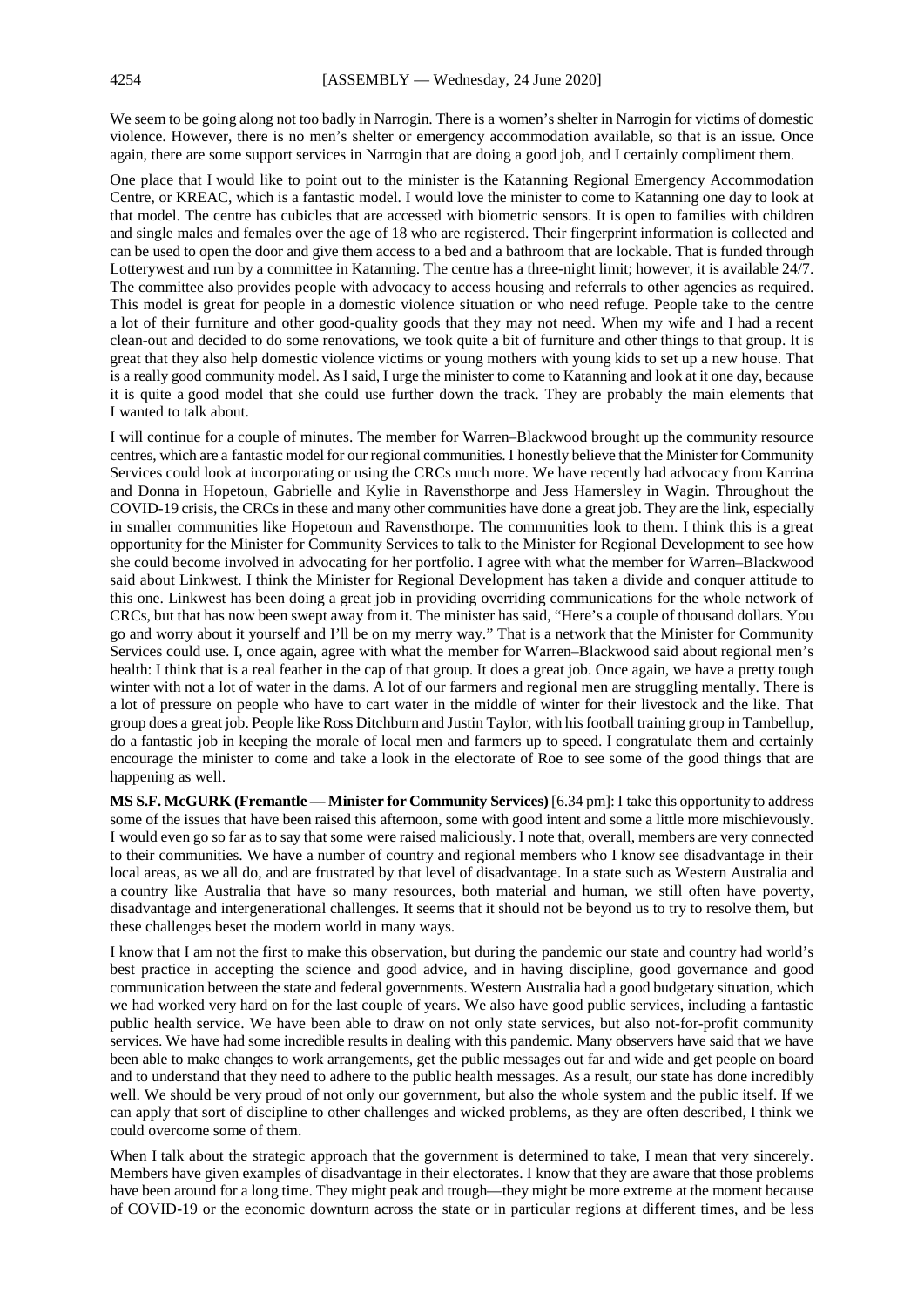visible at other times—but we know that they have not really gone away. We need to take a strategic approach and look at the best evidence to resolve some of these issues. I believe we will be able to make a difference. That is the approach that has been adopted in the homelessness strategy. I have been taunted in this place—the member for Carine could not resist having another poke this afternoon—for taking the time to work with the sector and researchers to properly understand what is best practice in addressing homelessness. That is what we have adopted in "All Paths Lead to a Home: Western Australia's 10-Year Strategy on Homelessness". I know that a strategy will not keep people warm at night or give them a bed, but it does mean that we now have an approach that I think will result in some good outcomes.

I will briefly speak about the Housing First approach. There are examples of the Housing First approach in the United States and Ireland, where it has been very successful. It has also been adopted in Western Australia through the 50 Lives, 50 Homes project. That is a much smaller project that used the Housing First approach. Its latest figures show that it has been successful in housing 237 people through the Housing First approach, and 92 per cent of those people are still in that housing one year later. These were street-present people. This was not low-hanging fruit people who were perhaps at risk of homelessness. These were the most disadvantaged—these were street-present people. They are very good results.

One of the reasons we have those sorts of results is that the model says we have to track our efforts. We have to have a fidelity—a discipline around tracking our efforts. An example that 50 Lives 50 Homes gave in its most recent report on the Housing First approach was of Ben, who was first approached through its outreach workers in August 2019. He was housed in October. Between May 2018 and September 2019, Ben had had 42 emergency presentations and 12 nights in hospital. That was costed at about \$70 000. Since being housed, Ben has not needed any emergency accommodation—no ED. The costs are clear. I understand that Ben now has a vegetable garden and is happy. He will require some ongoing support and that is appropriate. We know that they are dollars well spent; it is probably cheaper and it is certainly better for the individual.

I wanted to quickly paint the picture that is the cornerstone of our homelessness approach. We understand we have to do a range of different things. We also understand that there is demand across the state, as there always has been—this is not new. The member for Carine particularly riles me when he says that we are doing little, because he said nothing about homelessness before he got the shadow portfolio—not one word! He had some interest. In 2009, he had a view about a particularly challenging large family in his electorate who had some foster care kids. He was in favour of evicting them and selling the house from under them. That is what his record is.

**Mr A. Krsticevic** interjected.

**Ms S.F. McGURK**: We have a strategy now.

**Mr A. Krsticevic** interjected.

**Ms S.F. McGURK**: I am not taking any interjections from the member for Carine.

**The ACTING SPEAKER**: Member for Carine, you are on two calls!

**Ms S.F. McGURK**: Homelessness is a complex issue. We have a strategic approach and an evidence-based approach. We have brought through the funding. We went down to Bunbury and spoke to the stakeholders, who fully understood this approach. We will be partnering with all of them to do the work that is centred on those people. The member for Geraldton asked whether anyone has actually spoken to homeless people to ask them what they want. That is exactly what this approach is about. The approach is centred on them: What sort of accommodation are you interested in? What appeals to you? Is it in a shared house? Is it by yourself? Does it have to be near transport? Do you drive? What is this sort of accommodation? It is permanent accommodation for them, not transitional. Working with those people to understand their needs is crucial to this approach. That is why they get those sorts of results. It might mean getting people's identification, organising their Centrelink payments, stabilising their mental health and organising their meds. It is very difficult work. It does not always come off, but that is our best chance of getting those people off the street and into stable accommodation. The evidence shows us that that works.

As the member for Bunbury said, the first thing we can do during a pandemic is keep those people safe. We are very focused on that. As a state, we should be incredibly proud of what we have done. Under the leadership of the Premier and the McGowan government, all the community has been on board to deliver these good outcomes. I am not the only one who is incredibly grateful that the Liberal Party is not in power, because the borders would be down. It would have got a second medical opinion when it did not like what the Chief Health Officer said. We would have had no money to rely on in dealing with the emergency before us. We need to prevent homelessness. I spoke at question time about the need to provide jobs. We need to keep people safe and then we need to provide them with jobs. We have talked about investing millions and millions in roads. We are partnering with the federal government to do that. The transport minister has done an incredible job in delivering that for Western Australia.

The government is pushing through planning reforms to stop any sorts of barriers to projects going ahead. We are encouraging people to avail themselves of local tourism opportunities. People have an incredible chance during the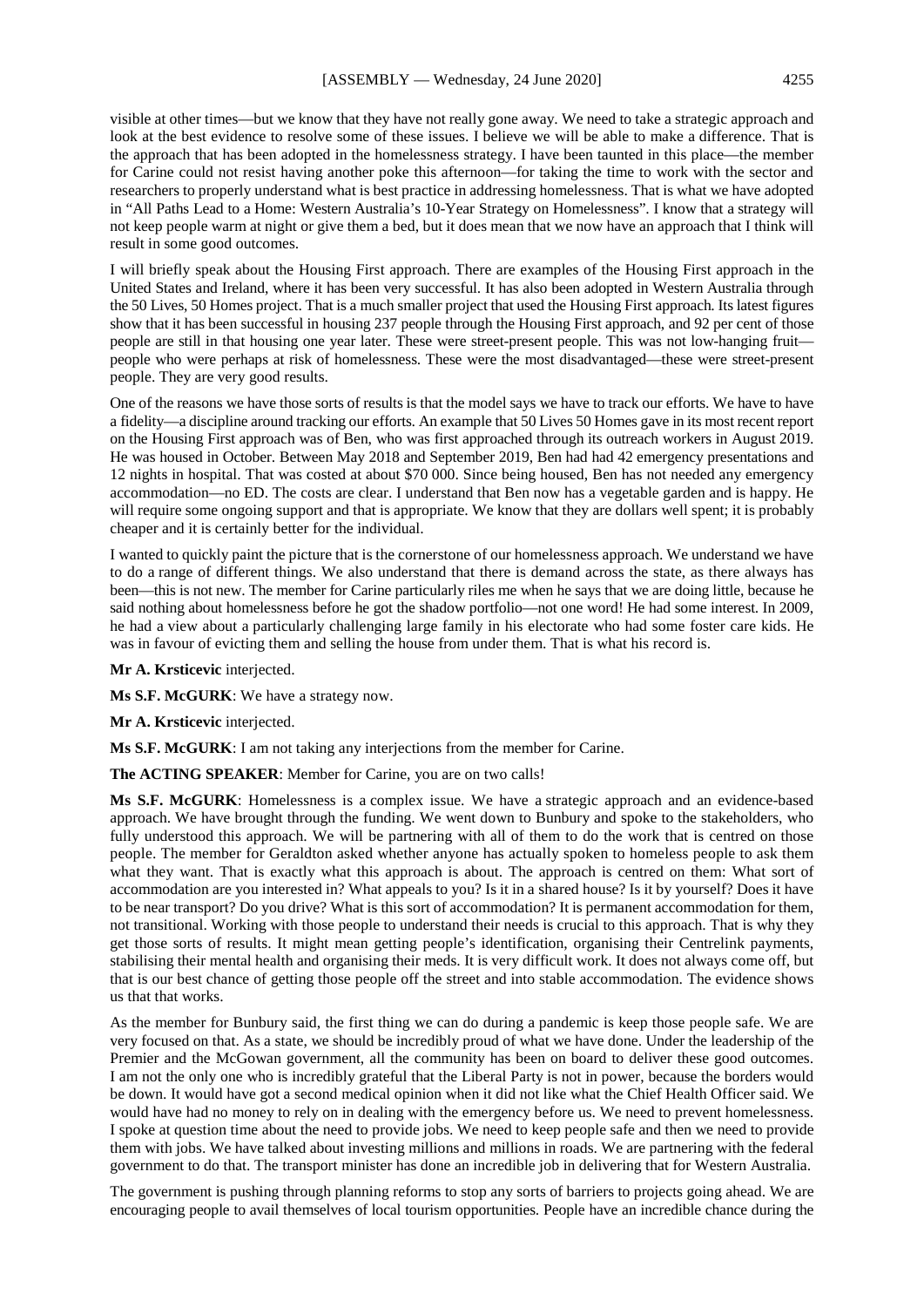pandemic to travel within Western Australia, and of course there is our emphasis on local procurement. That is backed up with supporting TAFE, supporting skills development and making sure TAFE qualifications are affordable. We inherited a terrible legacy from the current Leader of the Opposition. She had absolutely no regard for TAFE training and the importance of it. In fact, she racked up TAFE fees to an astronomical amount.

This is all being backed up by \$159 million in a COVID relief fund, which we are now starting to get out to the community sector. We have introduced residential law reform, particularly related to COVID, but also in relation to people experiencing domestic violence. We are ensuring that people understand what those reforms mean, so good communication about those sorts of protections is important. We are investing significantly in housing. The Minister for Housing is responsible for putting in place a \$444 million housing stimulus package. The vast majority of that will be in public and social housing. It will make a huge difference to some of the more vulnerable people we are talking about in this motion today. It will also include people accessing affordable housing. That will take the pressure off social housing and the public housing list.

An element of the Housing First approach that we have brought into the Fremantle 20 Lives 20 Homes project and into our current announcement is an ability for those people who are being housed to access the private rental market. The state government will pay the difference between what those people would have paid as public housing tenants and what the private rental market is asking. In turn, the tenancy will be managed by a community services provider such as Foundation Housing or Access Housing. It is good for the landlord because they get a secure tenant for at least 12 months. They get what they would have got anyway in the market, and they have someone to help manage the tenancy. We would like to get that information out publicly. We need ethical landlords—people who might be interested in saying, "I'd like to do my bit for homelessness or people at risk. I'd like to put my hand up to support that sort of scheme." But also, when the rental market comes and goes, this is a good, secure tenancy that is available for the private rental market. We are doing some innovative things with the housing that is available and not pushing into the queue. For instance, if we are housing street-present people, obviously they are a priority, but if they push out someone else and displace people in the queue, that can be challenging.

A big part of our agenda is making sure that we prevent homelessness, but of course we have existing homelessness. Essentially, that is the nub of the motion we are debating today. I spoke about the housing strategy being backed up by research and evidence. It took some time to put together and I am very proud of it. It will be the cornerstone of a very effective approach in our state. When we announced that strategy, we also announced funding of \$72 million. Half of that will go towards the Housing First approach, which we have brought forward. We are now starting to implement it. That will include an investment in the Housing First approach in Bunbury, Geraldton and Mandurah. Some regional work will start to be done in partnership with the community services sector. A database to underpin it will be funded to make sure that people tell their story just once, and the information is there and shared between providers. There will be some data sharing between organisations to make sure we have good intelligence a person-centred approach. We know that is the most effective. Also, the feeders of homelessness are incredibly important. People recognise that. It is commonsense to understand that we need to address the feeders of homelessness. Nowhere is that more the case than the need to address family and domestic violence. It is interesting that again the member for Carine could not help himself when he took a pot shot against me as the first Minister for Prevention of Family and Domestic Violence.

#### **Mr A. Krsticevic**: I was quite nice.

**Ms S.F. McGURK**: That is not the sentiment I get when I speak to the sector. It is very grateful that it has a government that takes this issue seriously. Again, it is kind of galling for this to come from a Liberal member of Parliament. During eight and a half years of government, the Liberal Party did nothing about domestic violence. Actually, that is not true, it did two things: firstly, it took away the dedicated family and domestic violence courts after a very flimsy evaluation that has since been discredited; secondly, on the second to last sitting day of its term in government, we were able to get the Restraining Orders and Related Legislation Amendment (Family Violence) Bill 2016 through Parliament. That is because it was a national agreement. Hon Michael Mischin, the then Attorney General, could not back out of it. That was the Liberal Party's record after eight and a half years. It was absolutely woeful. We had Rosie Batty, Australian of the Year; Victoria set up a royal commission; and Dame Quentin Bryce carried out a significant investigation in Queensland.

For the member for Carine to criticise us over domestic violence is gobsmacking. The member for Carine has an opportunity to redeem himself. There are plenty of opportunities to support good work. A debate is going on in the upper house now about the most comprehensive piece of family and domestic violence law reform that this state has seen. I urge the member to communicate with his members in the upper house, if he ever does that, and get them to support this legislation. Again, it has had fulsome and unequivocal support from the sector because it will adopt best practice in Australia for law reform. There is no doubt that there is more work to do. The high levels of domestic violence that we have in our state and our country are an enormous challenge. It is not a situation that we can turn around overnight. I believe that we are putting in place some very good fundamentals on which we can build and turn the situation around. A good example of that is the Respectful Relationships program that we are implementing in schools. As the Leader of the Nationals WA is aware, there are many challenges in regional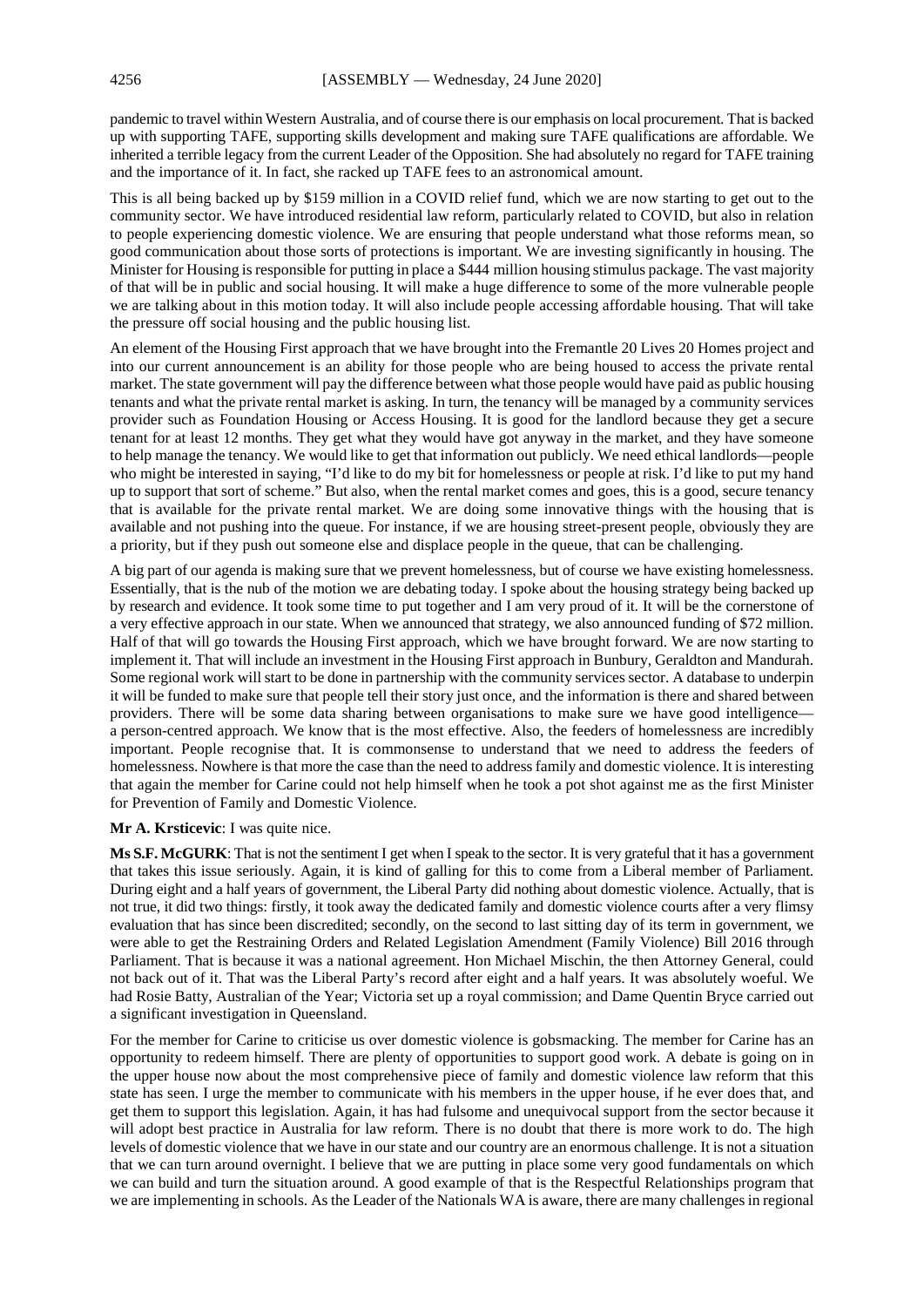areas and across the state. Many people say to me that we need to speak to schoolchildren and turn things around in schools. I know that the Minister for Education and Training gets a little frustrated at that; she says that all social ills could be removed if we added another subject to the curriculum. It is part of the solution. Primary schools in Boyanup, Pinjarra, Northam and Katanning have opted into the Respectful Relationships program, along with Northam High School. We will continue to extend that program. It provides teaching facilities for schools to alter their existing curriculum and start to tackle some of those issues at a school level.

I am very grateful, as other members have commented, for the fantastic work that is done by services in the regions. The government has a lot more to do, but all layers of government—local, state and federal—need to work on this issue. We need to work in partnership with the community services sector. There are a number of organisations in the areas that we are talking about. In the great southern, we have the Albany Women's Centre run by Anglicare, and the Southern Aboriginal Corporation is doing a good job providing legal advice and support. In the south west, we have Tuart House, run by Communicare, the Waratah Support Centre and the South West Refuge. In the wheatbelt, we have the Narrogin Women's Refuge and the wheatbelt women's refuge, which has been mentioned before in this debate. We have great organisations out there. We have to support them. We have to work with the peak body the Women's Council for Domestic and Family Violence Services—and the sector as a whole to make sure there is good information exchange.

Again, the member for Carine could not help himself. He wants to make light of a strategic approach to this sort of work. It is not a quick fix; we are in it for the long term. It is important that we take the time to work with the sector to prioritise that work, and look at the evidence across the country and internationally to determine how we tackle these issues. I think we have many of the right elements that we need to tackle this. We have a government that is committed, and we have incredibly good cooperation in the ministry. I am very grateful to have worked in partnership with the Attorney General on some very significant law reform—residential tenancy and now the Family Violence Legislation Reform Bill. The Minister for Police is on board, along with the Commissioner of Police, Chris Dawson, who is providing fantastic leadership amongst his workforce—the police force. We have many good elements but we have a lot to do. We have high rates of domestic violence in this state, as I have mentioned many times. These issues cannot be overturned quickly.

Another feeder of homelessness is in the area that I have responsibility for—child protection. We have put new money into child protection through the earlier intervention and family support strategy, and we put over \$20 million of new funding into the Aboriginal in-home support service, an Aboriginal consortium led by the Wungening Aboriginal Corporation. That is in the metropolitan area. In the regional areas, we are working very hard to give some of that work to Aboriginal community-controlled organisations, but also to the community sector, depending on the cohort that they are working with, to work with families whose children are at risk of entering the child protection system. We work with them to prevent that from occurring, to keep the family together and support them to stay together and to be safe, happy and healthy. The early indications of that work are looking very good. I want to continue that work. I hope that I can present some statistical analysis of that work down the track to demonstrate that it is not only good investment of public money—also, money spent now will be money saved later—but also obviously manifestly better for those families.

Target 120 is another example of new money that the government has put in to make sure that we have a person-centred approach to try to stop young people who are almost certainly at risk of ending up in the juvenile justice system, if not in youth detention or the adult correction system. We have put over \$20 million of new funding into that program. We have rolled it into a number of regional areas, and we will continue to roll it out. I have not talked a lot about its implementation because it is slow, hard work. It will help young people aged between 10 and 14 who are not in the justice system yet, but all indications are that that is where they will end up. Engagement with them and their families is slow work. To gain the trust of families and continue to work with them and their local community organisations to provide the sort of support they need to keep young people engaged at school and away from the justice system and other antisocial behaviour that is so easy for them to get involved in is challenging work. I hope I can demonstrate that we are doing good work in that area. Yes, there is more to do. There is no doubt about that. As I said, I think some of those examples will stand us in good stead in the future, importantly for those very vulnerable families.

Finally, we are embarking on significant child protection reform as a result of the bill that passed through the lower house. We are putting in place significant strengths to acknowledge the need for Aboriginal children to have a connection to their culture, their community and their country. That is an important protective behaviour for those children and gives them the best chance, if they are in the child protection system, to have a stable placement, to stay engaged with school and to stay connected to their identity and their broader family. The bill has been debated in the lower house and is now under consideration in the other place. I hope that members in the other place have a genuine debate. I know that we can say that we want better outcomes for some of those vulnerable young people but exactly what that looks like as a system design is another challenge altogether. We are committed, as I said many times in that debate, to work with Aboriginal-controlled organisations to get better outcomes for vulnerable families.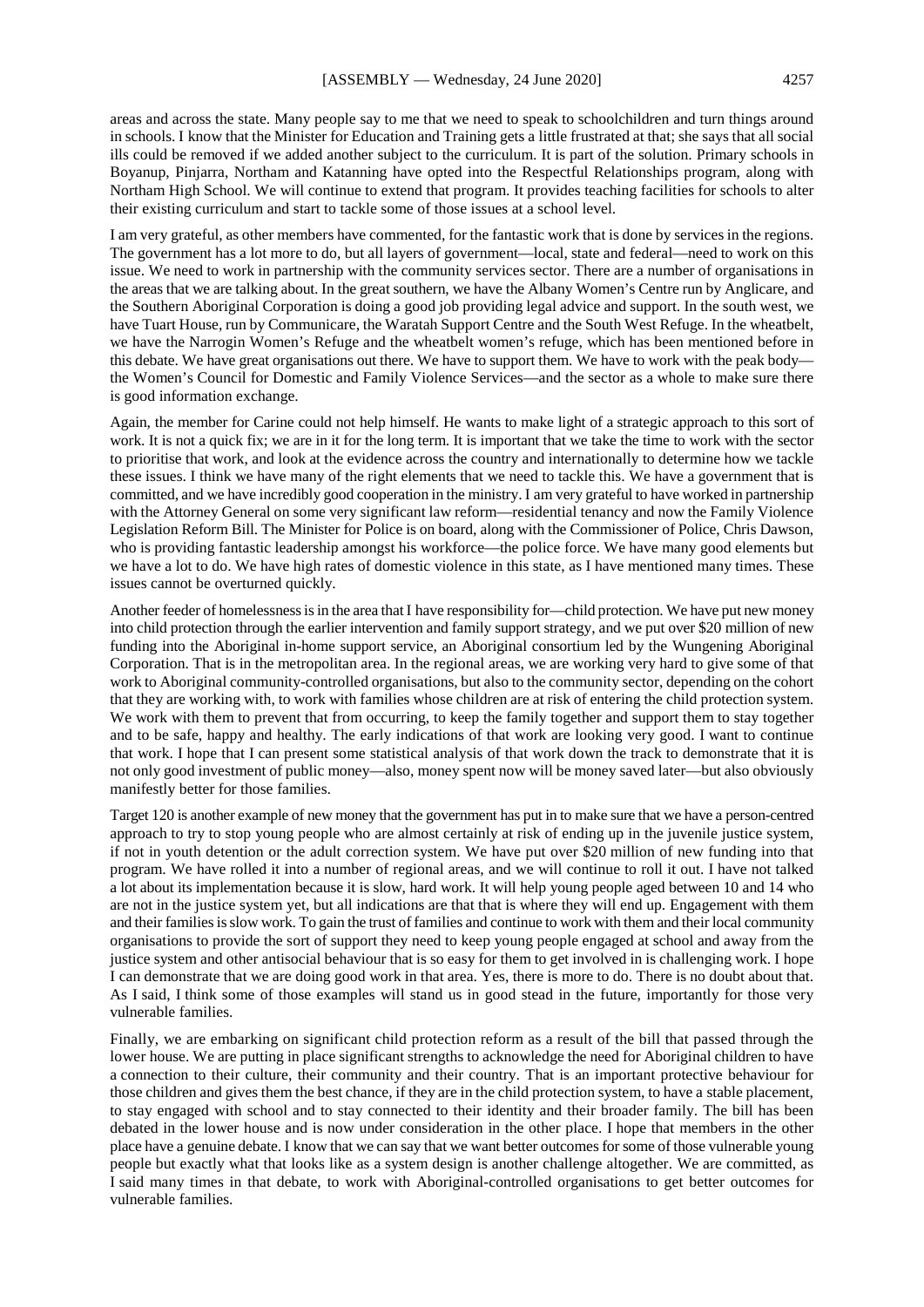I could speak about many other things that this government has invested in. Financial counselling is another huge investment in making sure that people are supported when they need it so they can get back on their feet and continue to lead happy, successful lives with their families. Of course, we know the record that the Liberal–National government had when it came to financial counselling: it had no appreciation of it, it slashed services in the metropolitan area and then reinstated a measly half of the money that we put in place. I guess that attitude to financial counselling is also reflected in the previous government's attitude to financial management as a whole. There was no better example of that than how it managed royalties for regions. The way it was managed was an absolute failure.

**Mr D.T. Redman**: You committed to it and then you got rid of it.

**Ms S.F. McGURK**: We have not got rid of it at all. We have committed to good management of it and investment in —

Several members interjected.

**The ACTING SPEAKER (Ms J.M. Freeman)**: Members, I will yell as loud as you. Stop now!

**Ms S.F. McGURK**: We have committed to investment in real outcomes for those people in regional areas where they need it.

Debate adjourned, pursuant to standing orders.

# **DOG AMENDMENT (STOP PUPPY FARMING) BILL 2020**

*As to Third Reading — Standing Orders Suspension — Notice of Motion*

**Mr D.A. Templeman (Leader of the House)** gave notice that at the next sitting of the house he would move —

That so much of the standing orders be suspended as is necessary to enable the Dog Amendment (Stop Puppy Farming) Bill 2020 to proceed forthwith to the third reading following consideration in detail.

> *House adjourned at 7.00 pm \_\_\_\_\_\_\_\_\_\_*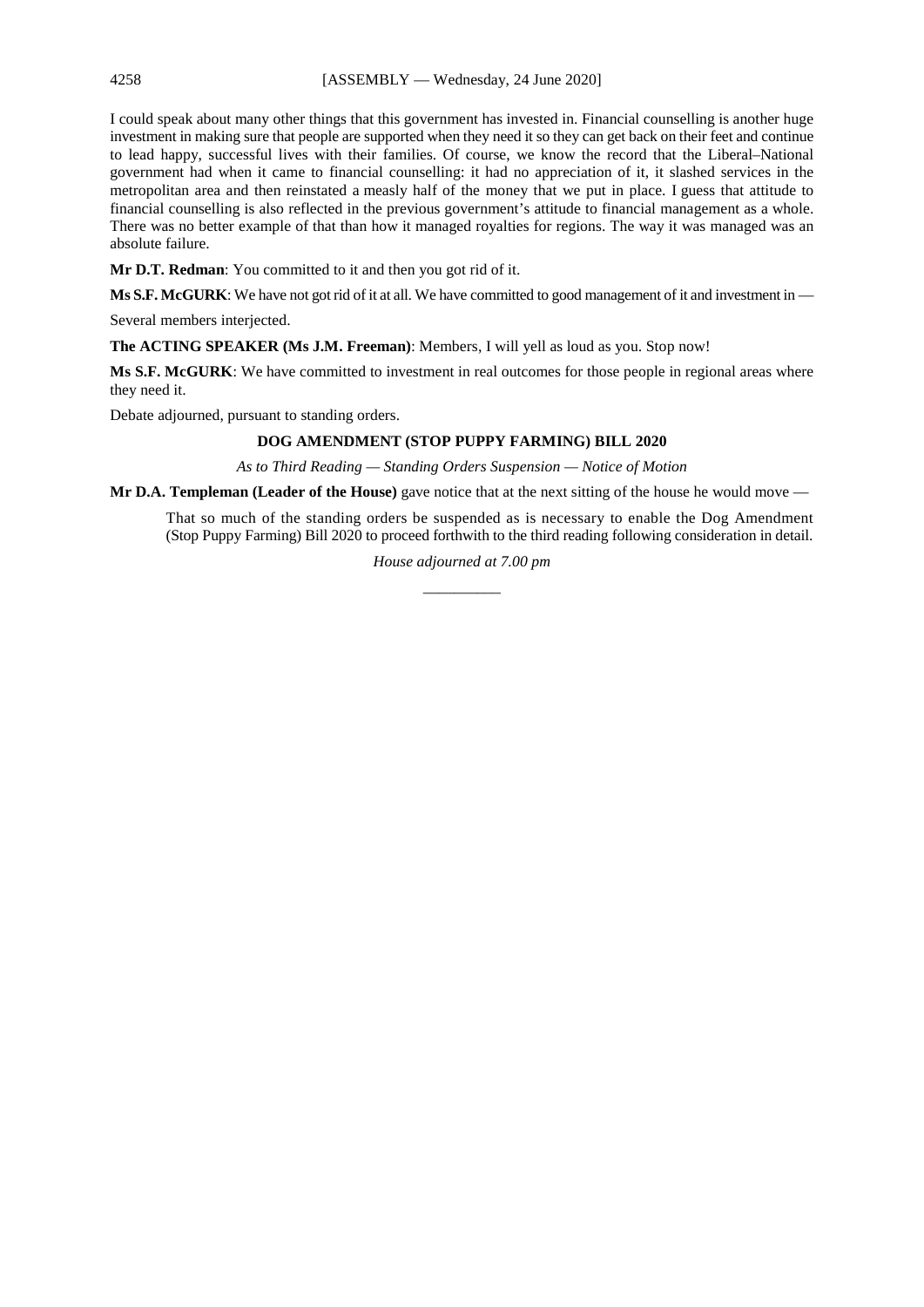### **QUESTIONS ON NOTICE**

Questions and answers are as supplied to Hansard.

# MINISTER FOR WATER — CGM COMMUNICATIONS — CONSULTATIONS

## **6016. Mrs L.M. Harvey to the Minister for Water; Forestry; Innovation and ICT; Science; Youth:**

I refer to the Premier's Circular 2019/06 – Report on consultants engaged by Government, noting that excluded from the report are contracts in respect of engineering services, training programs, printing, computer development and support services, actuarial services, publicity and promotional programs, project management services, valuations, accounting services, customer surveys and bench marking, and I ask:

- (a) Since 1 January 2017, have public affairs firm CGM Communications been engaged by any government department, agency or government trading enterprise in the Minister's control and if so:
	- (i) for what purpose has the firm been engaged; and
	- (ii) was the engagement subject to an open tender process;
	- (iii) what is the total cost of each consultancy?

# **Mr D.J. Kelly replied:**

Aqwest

(a)  $(i)$ –(iii) No, not applicable.

Busselton Water

(a)  $(i)$ –(iii) No, not applicable.

**ChemCentre** 

(a)  $(i)$ –(iii) No, not applicable.

Department of Communities

Please refer to Legislative Assembly Question on Notice 6017.

Office of Digital Government

(a) (i)–(iii) No, not applicable.

Office of the Government Chief Information Officer

```
(a) (i)–(iii) No, not applicable.
```
Department of Water and Environmental Regulation

(a)  $(i)$ –(iii) No, not applicable.

Department of Water

(a) (i)–(iii) No, not applicable.

Forest Products Commission

(a)  $(i)$ –(iii) No, not applicable.

Department of Jobs, Tourism, Science and Innovation

Please refer to Legislative Assembly Question on Notice 6019.

Water Corporation

(a)  $(i)$ –(iii) No, not applicable.

### MINISTER FOR WATER — CGM COMMUNICATIONS — CONTACT

### **6035. Mrs L.M. Harvey to the Minister for Water; Forestry; Innovation and ICT; Science; Youth:**

Has the Minister, or any former or current Ministerial staff, met with or had any contact with representatives of registered lobbyist CGM Communications since October 2017 and if so:

(a) What are the dates for each meeting or instance of contact;

(b) Who did CGM Communications meet with or contact;

- (c) What was the topic of discussion for each meeting or instance of contact;
- (d) What third party, if any, was being represented by CGM Communications;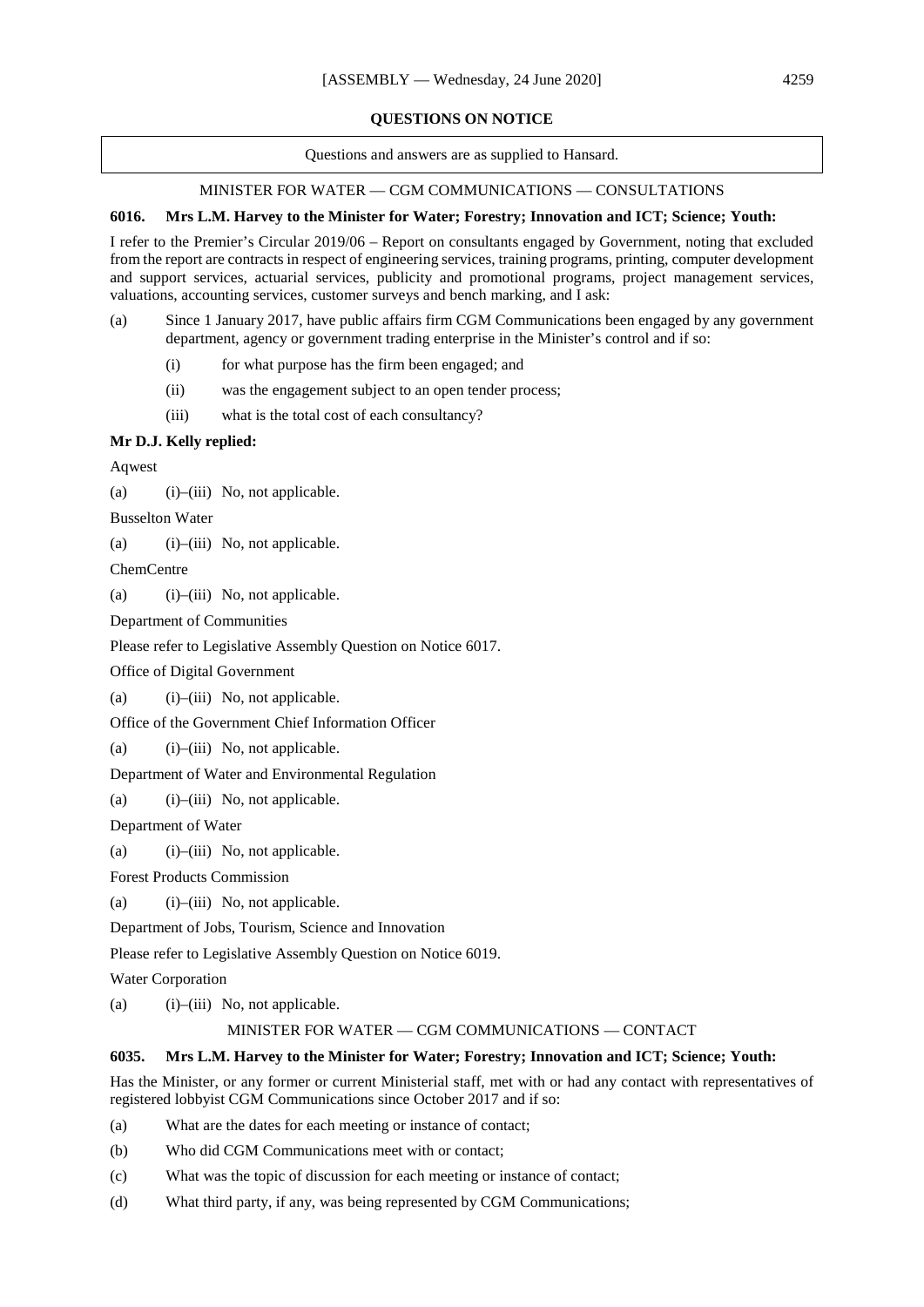(e) Was any follow-up action agreed to by the Minister or ministerial staff:

- (i) If so, what action was agreed to; and
- (f) What form did the contact take (i.e. email, phone) for meetings, and where did they take place?

# **Mr D.J. Kelly replied:**

Representatives of CGM may also have been at functions, forums or informal events at which the Minister and/or his staff were also in attendance where incidental contact has been made.

| (a)                  | (b)                                                                     | (c)                                                 | (d)                                                  | (e)                                                                                        | (f)                                   |
|----------------------|-------------------------------------------------------------------------|-----------------------------------------------------|------------------------------------------------------|--------------------------------------------------------------------------------------------|---------------------------------------|
| 28 August 2018       | Luke Clarke                                                             | <b>STEM Strategy</b>                                | N/A                                                  | N <sub>o</sub>                                                                             | Phone                                 |
| 17 October<br>2018   | Luke Clarke                                                             | Water<br>Allocations in<br>North Wanneroo           | North<br>Wanneroo<br><b>Residents</b><br>Association | Yes, agreed to<br>meet                                                                     | Email                                 |
| 25 October<br>2018   | Luke Clarke                                                             | Water<br>Allocations in<br>North Wanneroo           | North<br>Wanneroo<br>Residents<br>Association        | Yes, agreed to<br>provide updates<br>on the<br>Gnangara<br>Water<br><b>Allocation Plan</b> | Ministerial<br>Office, Dumas<br>House |
| 6 November<br>2018   | Luke Clarke                                                             | Invite to CGM<br>Communications<br>Christmas Party  | N/A                                                  | N <sub>0</sub>                                                                             | Email                                 |
| 14 November<br>2018  | Alyesha<br>Anderson                                                     | Invite to CGM<br>Communications<br>Christmas Party  | N/A                                                  | N <sub>o</sub>                                                                             | Email                                 |
| 26 February<br>2019  | Luke Clarke                                                             | Requested copy<br>of STEM strategy                  | N/A                                                  | N <sub>o</sub>                                                                             | N/A                                   |
| 12 September<br>2019 | Naomi<br>Arrowsmith,<br>Alyesha<br>Anderson and<br><b>Tegan Bensley</b> | <b>STEM Campaign</b>                                | N/A                                                  | Range of<br>actions came<br>out of meetings<br>as campaign<br>was developed                | Ministerial<br>Office, Dumas<br>House |
| 25 September<br>2019 | Alyesha<br>Anderson and<br><b>Tegan Bensley</b>                         | <b>STEM Campaign</b>                                | N/A                                                  | Range of<br>actions came<br>out of meetings<br>as campaign<br>was developed                | Ministerial<br>Office, Dumas<br>House |
| 29 September<br>2019 | Alyesha<br>Anderson                                                     | Invite to WAFL<br>Community<br>Football<br>Showcase | N/A                                                  | N <sub>o</sub>                                                                             | Email                                 |
| 1 October 2019       | Alyesha<br>Anderson                                                     | STEM campaign                                       | N/A                                                  | No                                                                                         | Email                                 |
| 3 October 2019       | Alyesha<br>Anderson                                                     | STEM campaign                                       | $\rm N/A$                                            | No                                                                                         | Email                                 |
| 4 October 2019       | Alyesha<br>Anderson                                                     | STEM campaign                                       | $\rm N/A$                                            | Yes, to meet to<br>discuss<br>campaign                                                     | Email                                 |
| 7 October 2019       | Alyesha<br>Anderson                                                     | STEM campaign                                       | $\rm N/A$                                            | No                                                                                         | Met at Dumas<br>House                 |
| 22 October<br>2019   | Alyesha<br>Anderson                                                     | STEM campaign                                       | $\rm N/A$                                            | Yes, provide<br>advice on DPC<br>advertising<br>requirements                               | Email                                 |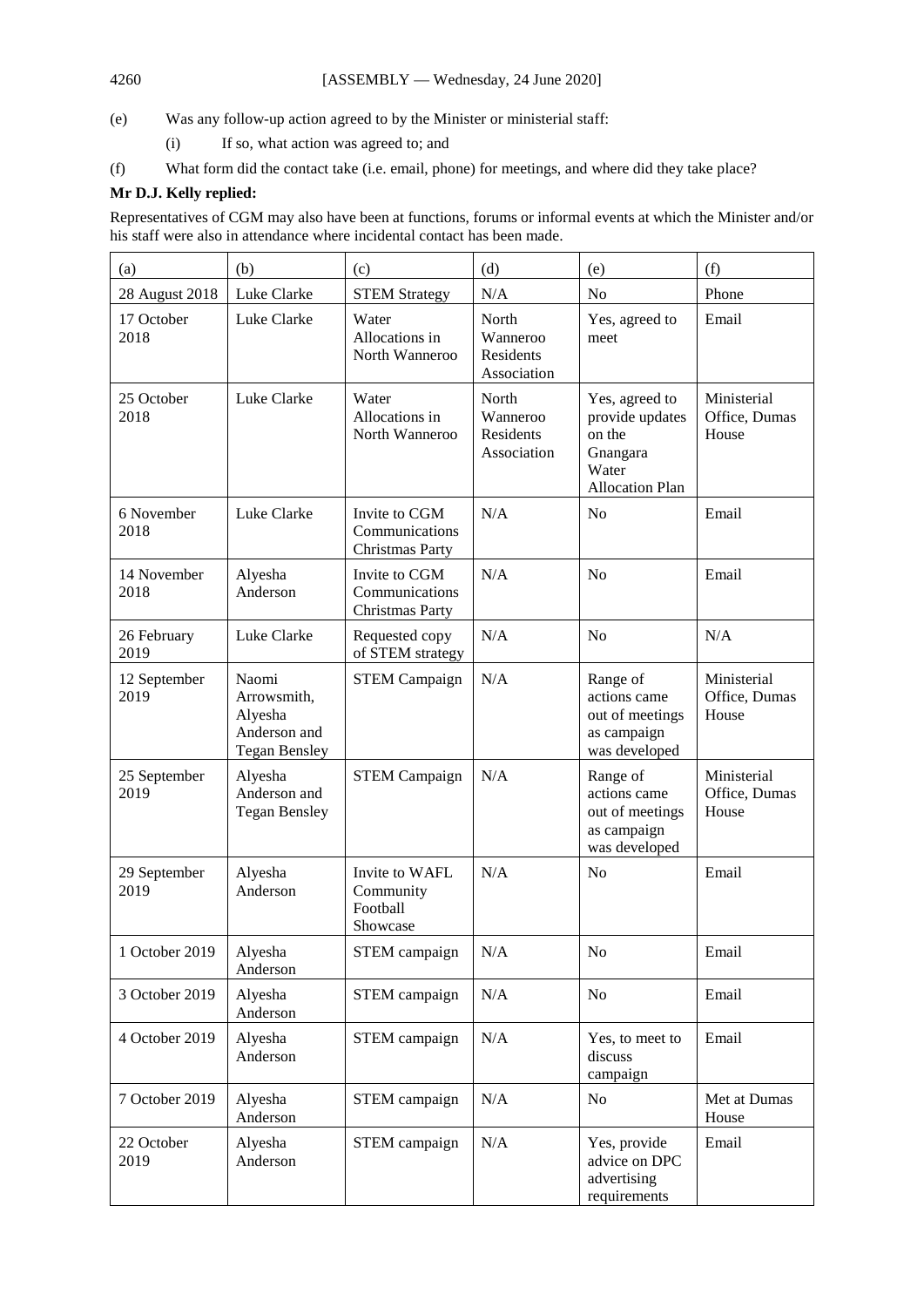| 17 December<br>2019    | Naomi<br>Arrowsmith<br>and Tegan<br>Bensley                             | <b>STEM Campaign</b>                                                 | N/A          | Range of<br>actions came<br>out of meetings<br>as campaign<br>was developed | Ministerial<br>Office, Dumas<br>House |
|------------------------|-------------------------------------------------------------------------|----------------------------------------------------------------------|--------------|-----------------------------------------------------------------------------|---------------------------------------|
| 9 January 2020         | Naomi<br>Arrowsmith,<br>Alyesha<br>Anderson and<br><b>Tegan Bensley</b> | <b>STEM Campaign</b>                                                 | N/A          | N <sub>0</sub>                                                              | N/A                                   |
| 9-10 January<br>2020   | Alyesha<br>Anderson                                                     | <b>STEM Campaign</b>                                                 | N/A          | N <sub>o</sub>                                                              | N/A                                   |
| 16 January<br>2020     | Alyesha<br>Anderson and<br><b>Tegan Bensley</b>                         | <b>STEM Campaign</b>                                                 | N/A          | N <sub>0</sub>                                                              | N/A                                   |
| 23 January<br>2020     | Alyesha<br>Anderson and<br><b>Tegan Bensley</b>                         | <b>STEM Campaign</b>                                                 | N/A          | Range of<br>actions came<br>out of meetings<br>as campaign<br>was developed | Ministerial<br>Office, Dumas<br>House |
| 24 January<br>2020     | Alyesha<br>Anderson                                                     | <b>STEM Campaign</b>                                                 | N/A          | Range of<br>actions came<br>out of meetings<br>as campaign<br>was developed | Ministerial<br>Office, Dumas<br>House |
| 24 January<br>2020     | Patricia Pedelty<br>and Amy<br>Cowdell                                  | Request for<br>meeting<br>regarding<br>development in<br>Peel region | Golden Group | N <sub>o</sub>                                                              | Email                                 |
| 29 January<br>2020     | Alyesha<br>Anderson                                                     | <b>STEM Campaign</b>                                                 | N/A          | Range of<br>actions came<br>out of meetings<br>as campaign<br>was developed | Ministerial<br>Office, Dumas<br>House |
| 30 January<br>2020     | <b>Tegan Bensley</b>                                                    | <b>STEM Campaign</b>                                                 | N/A          | Range of<br>actions came<br>out of meetings<br>as campaign<br>was developed | Ministerial<br>Office, Dumas<br>House |
| 4-5 February<br>2020   | Alyesha<br>Anderson                                                     | <b>STEM Campaign</b>                                                 | N/A          | Yes, provide<br>feedback on<br>content                                      | email                                 |
| 6 February<br>2020     | Alyesha<br>Anderson and<br>Luke Clarke                                  | <b>STEM Campaign</b>                                                 | N/A          | Range of<br>actions came<br>out of meetings<br>as campaign<br>was developed | Ministerial<br>Office, Dumas<br>House |
| 9-11 February<br>2020  | Alyesha<br>Anderson                                                     | <b>STEM Campaign</b>                                                 | N/A          | Yes, provide<br>feedback on<br>content                                      | email                                 |
| 12-13 February<br>2020 | Alyesha<br>Anderson                                                     | <b>STEM Campaign</b>                                                 | N/A          | Yes, provide<br>feedback on<br>content                                      | Email                                 |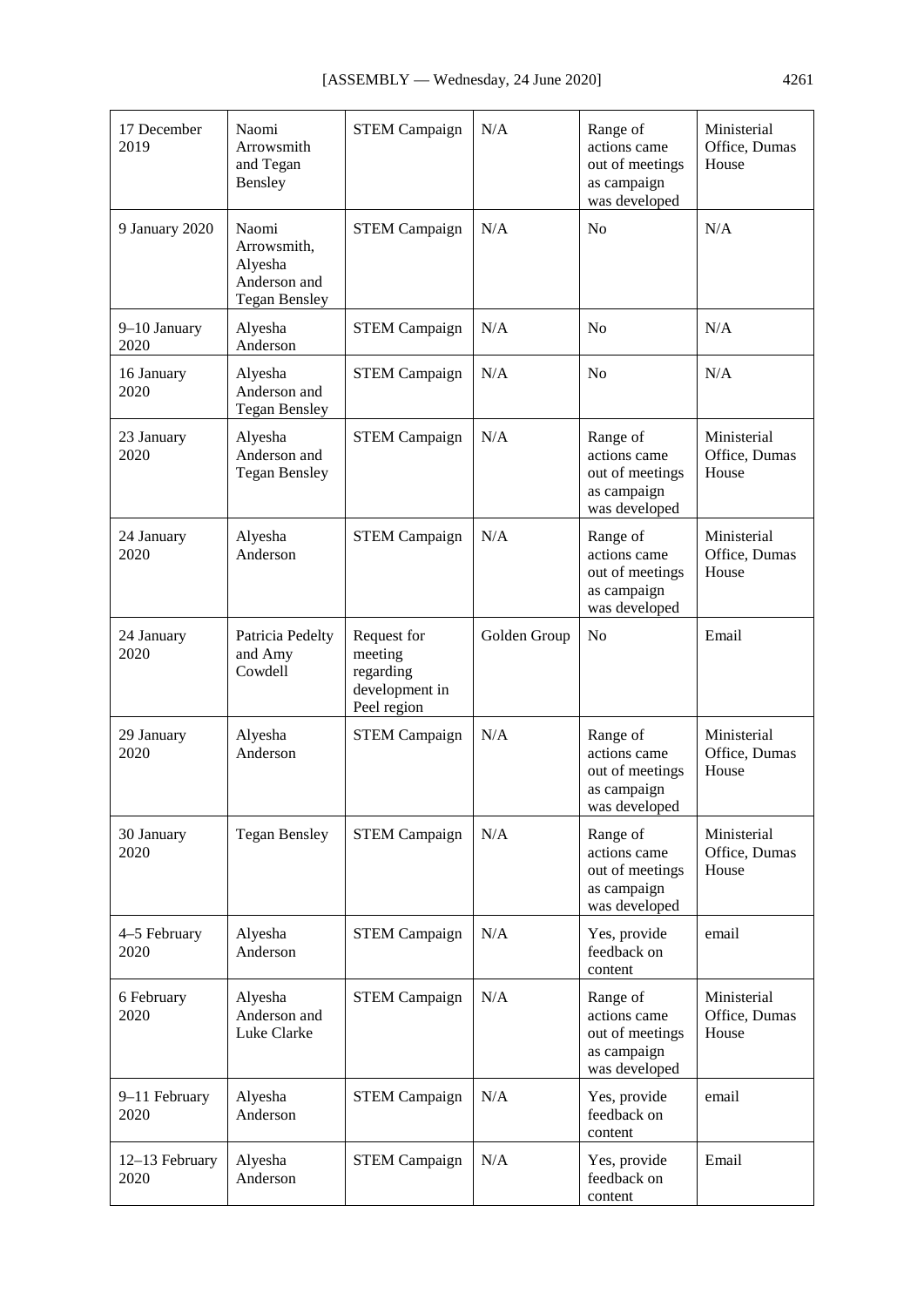| 13 February<br>2020 | Alyesha<br>Anderson and<br><b>Tegan Bensley</b>                   | <b>STEM Campaign</b>   | N/A          | Range of<br>actions came<br>out of meetings<br>as campaign<br>was developed | Ministerial<br>Office, Dumas<br>House |
|---------------------|-------------------------------------------------------------------|------------------------|--------------|-----------------------------------------------------------------------------|---------------------------------------|
| 17 February<br>2020 | Amy Cowdell<br>and Patricia<br>Pedelty                            | Meeting request        | Golden Group | N <sub>o</sub>                                                              | Email                                 |
| 19 February<br>2020 | Amy Cowdell<br>and Patricia<br>Pedelty                            | Follow up<br>questions | Goden Group  | No                                                                          | Email                                 |
| 20 February<br>2020 | Alyesha<br>Anderson, Luke<br>Clarke and<br><b>Tegan Bensley</b>   | <b>STEM Campaign</b>   | N/A          | Range of<br>actions came<br>out of meetings<br>as campaign<br>was developed | Ministerial<br>Office, Dumas<br>House |
| 27 February<br>2020 | Alyesha<br>Anderson and<br>Luke Clarke                            | <b>STEM Campaign</b>   | N/A          | Range of<br>actions came<br>out of meetings<br>as campaign<br>was developed | Ministerial<br>Office, Dumas<br>House |
| 4 March 2020        | Minister Kelly,<br>Naomi<br>Arrowsmith<br>and Alyesha<br>Anderson | <b>STEM Campaign</b>   | N/A          | Range of<br>actions came<br>out of meetings<br>as campaign<br>was developed | Ministerial<br>Office, Dumas<br>House |
| 5 March 2020        | Alyesha<br>Anderson and<br>Luke Clarke                            | <b>STEM Campaign</b>   | N/A          | Range of<br>actions came<br>out of meetings<br>as campaign<br>was developed | Ministerial<br>Office, Dumas<br>House |

# POLICE — RANDOM ROADSIDE TESTING

# **6055. Mr P.A. Katsambanis to the Minister for Police; Road Safety:**

I refer to the monthly operations of the four Random Breath Testing Booze and Drug buses, and ask:

- (a) How many days for each month (breakdown) since 1 January 2017 was each bus deployed;
- (b) For each month of each year since 2017 (monthly breakdown), for how many days was each bus deployed in metropolitan Perth and regional Western Australia?

### **Mrs M.H. Roberts replied:**

The Western Australia Police Force advise:

(a) January – Bus 1, 78; Bus 2, 83; Bus 3, 81; Bus 4, 81. February – Bus 1, 73; Bus 2, 74; Bus 3, 69; Bus 4, 66. March – Bus 1, 66; Bus 2, 72; Bus 3, 66; Bus 4, 65. April – Bus 1, 63; Bus 2, 64; Bus 3, 68; Bus 4, 60. May – Bus 1, 70; Bus 2, 72; Bus 3, 75; Bus 4, 80. June – Bus 1, 54; Bus 2, 54; Bus 3, 67; Bus 4, 59. July – Bus 1, 55; Bus 2, 60; Bus 3, 51; Bus 4, 61. August – Bus 1, 62; Bus 2, 65; Bus 3, 64; Bus 4, 55. September – Bus 1, 58; Bus 2, 50; Bus 3, 64; Bus 4, 52. October – Bus 1, 61; Bus 2, 58; Bus 3, 58; Bus 4, 61. November – Bus 1, 58; Bus 2, 54; Bus 3, 58; Bus 4, 55. December – Bus 1, 54; Bus 2, 59; Bus 3, 54; Bus 4, 61.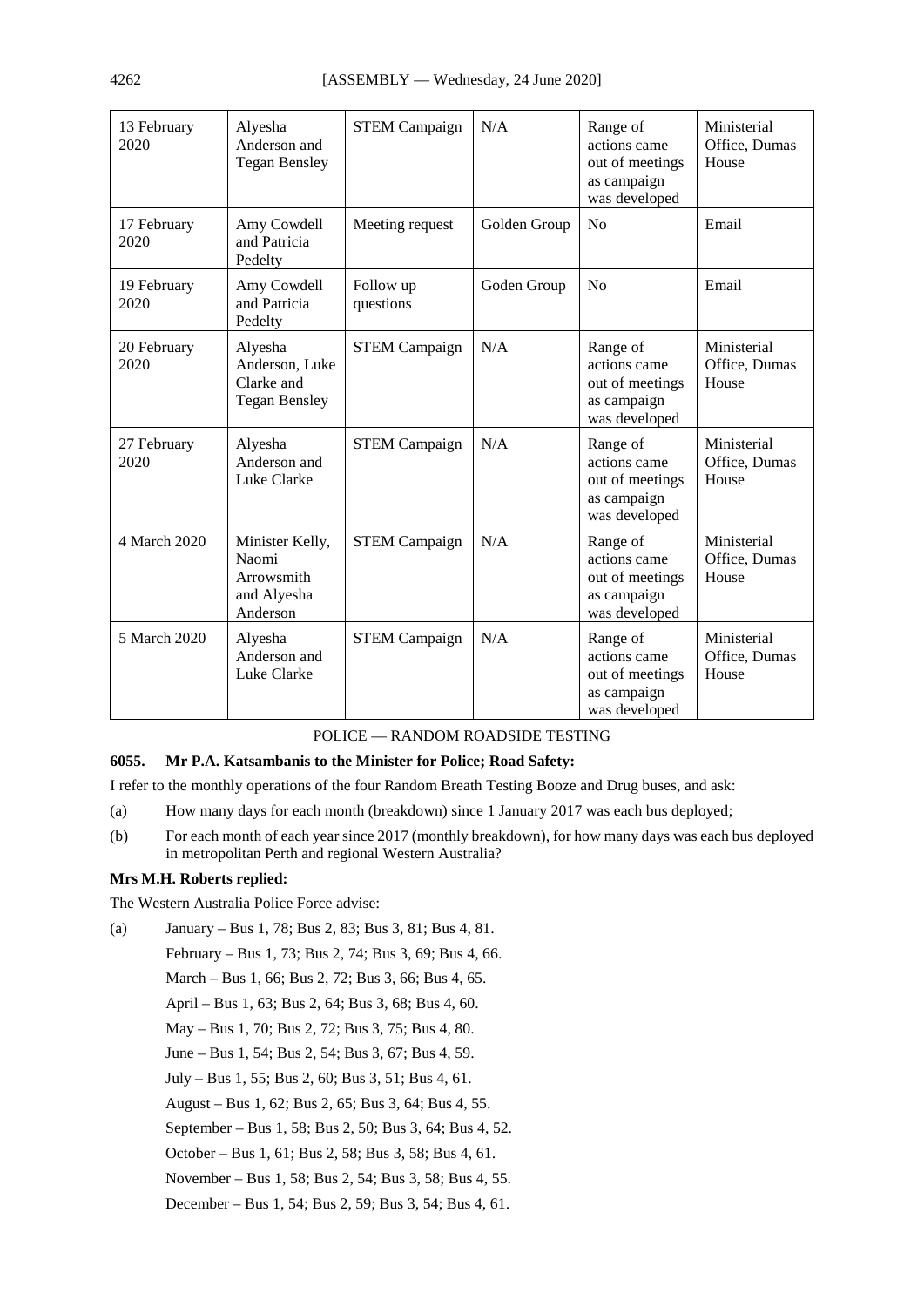#### (b)  $2017$

January – Bus 1 Metro 20; Bus 2 Metro 19; Bus 3 Metro 21; Bus 4 Metro 21; Bus 1 Regional 2; Bus 2 Regional 1; Bus 3 Regional 5; Bus 4 Regional 1.

February – Bus 1 Metro 14; Bus 2 Metro 17; Bus 3 Metro 17; Bus 4 Metro 13; Bus 1 Regional 4; Bus 2 Regional 1; Bus 3 Regional 1; Bus 4 Regional 5.

March – Bus 1 Metro 18; Bus 2 Metro 20; Bus 3 Metro 11; Bus 4 Metro 16; Bus 1 Regional 1; Bus 2 Regional 2; Bus 3 Regional 7; Bus 4 Regional 6.

April – Bus 1 Metro 15; Bus 2 Metro 13; Bus 3 Metro 13; Bus 4 Metro 14; Bus 1 Regional 6; Bus 2 Regional 8; Bus 3 Regional 8; Bus 4 Regional 6.

May – Bus 1 Metro 19; Bus 2 Metro 17; Bus 3 Metro 16; Bus 4 Metro 12; Bus 1 Regional 1; Bus 2 Regional 1; Bus 3 Regional 5; Bus 4 Regional 13.

June – Bus 1 Metro 17; Bus 2 Metro 11; Bus 3 Metro 17; Bus 4 Metro 15; Bus 1 Regional 0; Bus 2 Regional 5; Bus 3 Regional 6; Bus 4 Regional 0.

July – Bus 1 Metro 10; Bus 2 Metro 14; Bus 3 Metro 9; Bus 4 Metro 16; Bus 1 Regional 7; Bus 2 Regional 6; Bus 3 Regional 7; Bus 4 Regional 2.

August – Bus 1 Metro 17; Bus 2 Metro 19; Bus 3 Metro 18; Bus 4 Metro 18; Bus 1 Regional 2; Bus 2 Regional 1; Bus 3 Regional 1; Bus 4 Regional 1.

September – Bus 1 Metro 13; Bus 2 Metro 16; Bus 3 Metro 19; Bus 4 Metro 9; Bus 1 Regional 5; Bus 2 Regional 1; Bus 3 Regional 7; Bus 4 Regional 8.

October – Bus 1 Metro 21; Bus 2 Metro 17; Bus 3 Metro 12; Bus 4 Metro 17; Bus 1 Regional 0; Bus 2 Regional 1; Bus 3 Regional 8; Bus 4 Regional 2.

November – Bus 1 Metro 19; Bus 2 Metro 14; Bus 3 Metro 18; Bus 4 Metro 18; Bus 1 Regional 1; Bus 2 Regional 6; Bus 3 Regional 2; Bus 4 Regional 1.

December – Bus 1 Metro 17; Bus 2 Metro 20; Bus 3 Metro 19; Bus 4 Metro 20; Bus 1 Regional 1; Bus 2 Regional 2; Bus 3 Regional 1; Bus 4 Regional 1.

#### 2018

January – Bus 1 Metro 18; Bus 2 Metro 20; Bus 3 Metro 16; Bus 4 Metro 16; Bus 1 Regional 2; Bus 2 Regional 2; Bus 3 Regional 4; Bus 4 Regional 6.

February – Bus 1 Metro 19; Bus 2 Metro 18; Bus 3 Metro 12; Bus 4 Metro 17; Bus 1 Regional 0; Bus 2 Regional 6; Bus 3 Regional 5; Bus 4 Regional 0.

March – Bus 1 Metro 21; Bus 2 Metro 16; Bus 3 Metro 18; Bus 4 Metro 14; Bus 1 Regional 0; Bus 2 Regional 6; Bus 3 Regional 3; Bus 4 Regional 3.

April – Bus 1 Metro 12; Bus 2 Metro 11; Bus 3 Metro 14; Bus 4 Metro 11; Bus 1 Regional 12; Bus 2 Regional 12; Bus 3 Regional 13; Bus 4 Regional 9.

May – Bus 1 Metro 16; Bus 2 Metro 17; Bus 3 Metro 20; Bus 4 Metro 13; Bus 1 Regional 7; Bus 2 Regional 6; Bus 3 Regional 6; Bus 4 Regional 10.

June – Bus 1 Metro 15; Bus 2 Metro 15; Bus 3 Metro 18; Bus 4 Metro 18; Bus 1 Regional 4; Bus 2 Regional 0; Bus 3 Regional 0; Bus 4 Regional 0.

July – Bus 1 Metro 19; Bus 2 Metro 15; Bus 3 Metro 14; Bus 4 Metro 19; Bus 1 Regional 0; Bus 2 Regional 5; Bus 3 Regional 5; Bus 4 Regional 0.

August – Bus 1 Metro 19; Bus 2 Metro 18; Bus 3 Metro 19; Bus 4 Metro 18; Bus 1 Regional 5; Bus 2 Regional 4; Bus 3 Regional 1; Bus 4 Regional 6.

September – Bus 1 Metro 15; Bus 2 Metro 17; Bus 3 Metro 21; Bus 4 Metro 15; Bus 1 Regional 5; Bus 2 Regional 0; Bus 3 Regional 0; Bus 4 Regional 5.

October – Bus 1 Metro 14; Bus 2 Metro 8; Bus 3 Metro 13; Bus 4 Metro 17; Bus 1 Regional 6; Bus 2 Regional 12; Bus 3 Regional 7; Bus 4 Regional 6.

November – Bus 1 Metro 20; Bus 2 Metro 15; Bus 3 Metro 19; Bus 4 Metro 13; Bus 1 Regional 0; Bus 2 Regional 0; Bus 3 Regional 0; Bus 4 Regional 5.

December – Bus 1 Metro 18; Bus 2 Metro 19; Bus 3 Metro 17; Bus 4 Metro 21; Bus 1 Regional 0; Bus 2 Regional 0; Bus 3 Regional 0; Bus 4 Regional 0.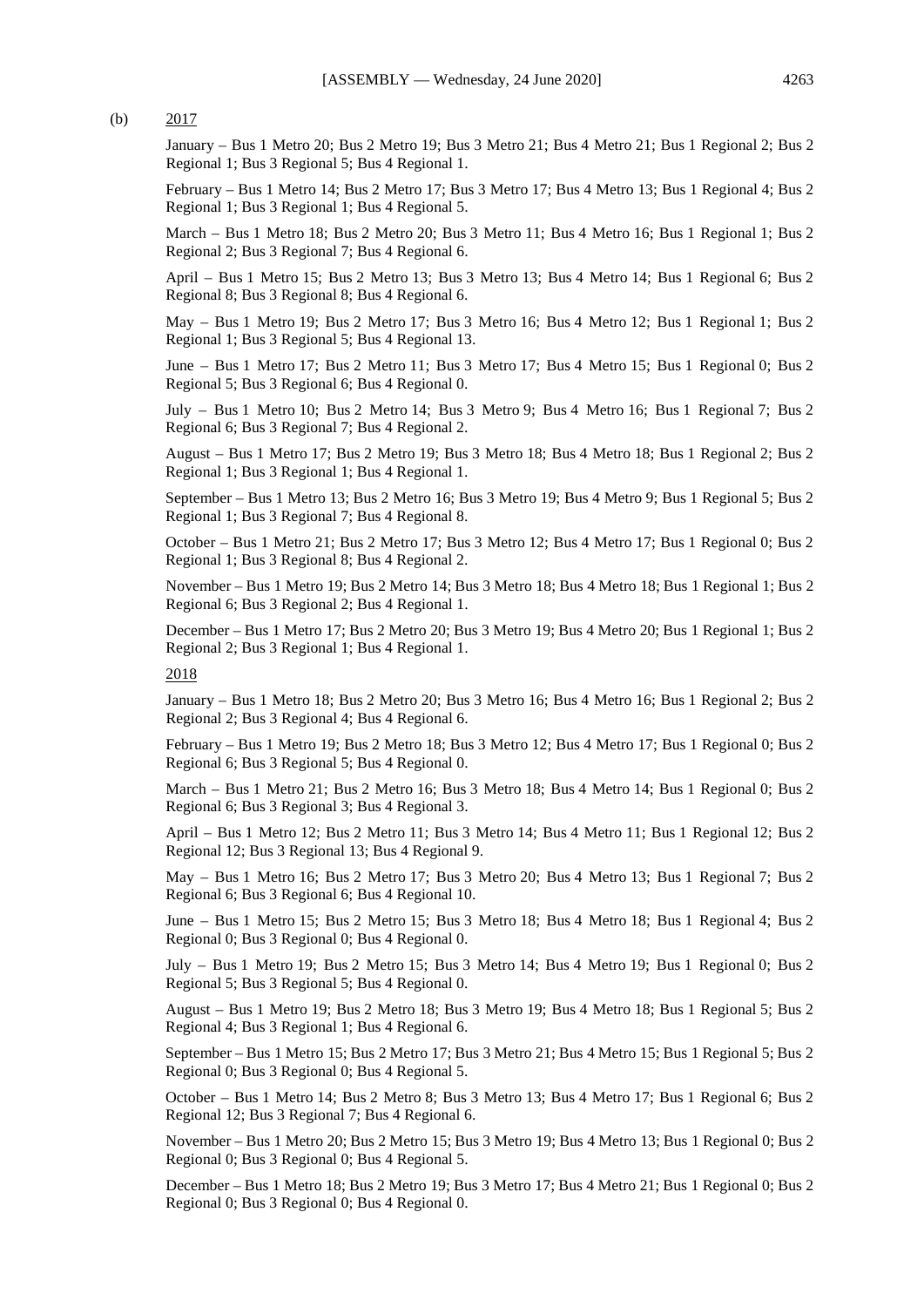### 2019

January – Bus 1 Metro 13; Bus 2 Metro 14; Bus 3 Metro 19; Bus 4 Metro 18; Bus 1 Regional 6; Bus 2 Regional 6; Bus 3 Regional 0; Bus 4 Regional 0.

February – Bus 1 Metro 16; Bus 2 Metro 15; Bus 3 Metro 12; Bus 4 Metro 18; Bus Regional 0; Bus 2 Regional 0; Bus 3 Regional 5; Bus 4 Regional 1.

March – Bus 1 Metro 19; Bus 2 Metro 18; Bus 3 Metro 18; Bus 4 Metro 13; Bus 1 Regional 0; Bus 2 Regional 0; Bus 3 Regional 0; Bus 4 Regional 4.

April – Bus 1 Metro 12; Bus 2 Metro 14; Bus 3 Metro 14; Bus 4 Metro 14; Bus 1 Regional 6; Bus 2 Regional 6; Bus 3 Regional 6; Bus 4 Regional 6.

May – Bus 1 Metro 13; Bus 2 Metro 13; Bus 3 Metro 18; Bus 4 Metro 18; Bus 1 Regional 14; Bus 2 Regional 18; Bus 3 Regional 10; Bus 4 Regional 14.

June – Bus 1 Metro 14; Bus 2 Metro 17; Bus 3 Metro 16; Bus 4 Metro 16; Bus 1 Regional 4; Bus 2 Regional 6; Bus 3 Regional 10; Bus 4 Regional 10.

July – Bus 1 Metro 13; Bus 2 Metro 18; Bus 3 Metro 16; Bus 4 Metro 18; Bus 1 Regional 6; Bus 2 Regional 2; Bus 3 Regional 0; Bus 4 Regional 6.

August – Bus 1 Metro 18; Bus 2 Metro 19; Bus 3 Metro 19; Bus 4 Metro 11; Bus 1 Regional 1; Bus 2 Regional 4; Bus 3 Regional 6; Bus 4 Regional 1.

September – Bus 1 Metro 14; Bus 2 Metro 16; Bus 3 Metro 17; Bus 4 Metro 11; Bus 1 Regional 6; Bus 2 Regional 0; Bus 3 Regional 0; Bus 4 Regional 4.

October – Bus 1 Metro 20; Bus 2 Metro 14; Bus 3 Metro 18; Bus 4 Metro 13; Bus 1 Regional 0; Bus 2 Regional 6; Bus 3 Regional 0; Bus 4 Regional 6.

November – Bus 1 Metro 18; Bus 2 Metro 19; Bus 3 Metro 13; Bus 4 Metro 17; Bus 1 Regional 0; Bus 2 Regional 0; Bus 3 Regional 6; Bus 4 Regional 1.

December – Bus 1 Metro 18; Bus 2 Metro 18; Bus 3 Metro 17; Bus 4 Metro 19; Bus 1 Regional 0; Bus 2 Regional 0; Bus 3 Regional 0; Bus 4 Regional 0.

2020

January – Bus 1 Metro 11; Bus 2 Metro 15; Bus 3 Metro 16; Bus 4 Metro 19; Bus 1 Regional 6; Bus 2 Regional 6; Bus 3 Regional 0; Bus 4 Regional 0.

February – Bus 1 Metro 16; Bus 2 Metro 13; Bus 3 Metro 12; Bus 4 Metro 13; Bus 1 Regional 4; Bus 2 Regional 4; Bus 3 Regional 5; Bus 4 Regional 3.

March – Bus 1 Metro 7; Bus 2 Metro 10; Bus 3 Metro 9; Bus 4 Metro 7; Bus 1 Regional 0; Bus 2 Regional 0; Bus 3 Regional 0; Bus 4 Regional 2.

*Note: Due to the COVID-19 pandemic, on 17 March 2020 the Western Australia Police Force temporarily suspended the Breath and Drug Bus operations. These operations have resumed.*

## POLICE — ON-THE-SPOT FINES

#### **6119. Mr P.A. Katsambanis to the Minister for Police; Road Safety:**

I refer the Minister to on-the-spot-fines, and ask:

- (a) For each of the years 2016, 2017, 2018, 2019 and 2020 year to date, how many on-the-spot-fines have been issued by the Western Australian Police Force;
- (b) For each of the years listed above please provide a breakdown of fine type?

#### **Mrs M.H. Roberts replied:**

The Western Australian Police Force advise:

- (a) In 2016, 150 404; in 2017, 180 036; in 2018, 187 918; in 2019, 162 391; and in 2020, 43 469
- (b) In 2016 Careless driving 1 134; Exceed Speed Limit 83 354; Mobile Phones 14 894; No Authority to Drive 4 716; Other Traffic 32 389; Non Wearing Restraint 7 021; Traffic Alcohol Offences 2 413; Disorderly Behaviour 1 659; Stealing <\$500 1 077; Liquor Licensing Offences 1 747

In 2017 – Careless Driving 1 082; Exceed Speed Limit 107 791; Mobile Phones 16 718; No Authority To Drive 5 118; Other Traffic 34 059; Non Wearing Restraint 8 325; Traffic Alcohol Offences 2 429; Disorderly Behaviour 2 047; Stealing <\$500 905; Liquor Licensing Offences 1 562

In 2018 – Careless Driving 1 018; Exceed Speed Limit 115 514; Mobile Phones 17 697; No Authority to Drive 5 107; Other Traffic 36 058; Non Wearing Restraint 6 915; Traffic Alcohol Offences 1 932; Disorderly Behaviour 1 728; Stealing < \$500 918; Liquor Licensing Offences 1 031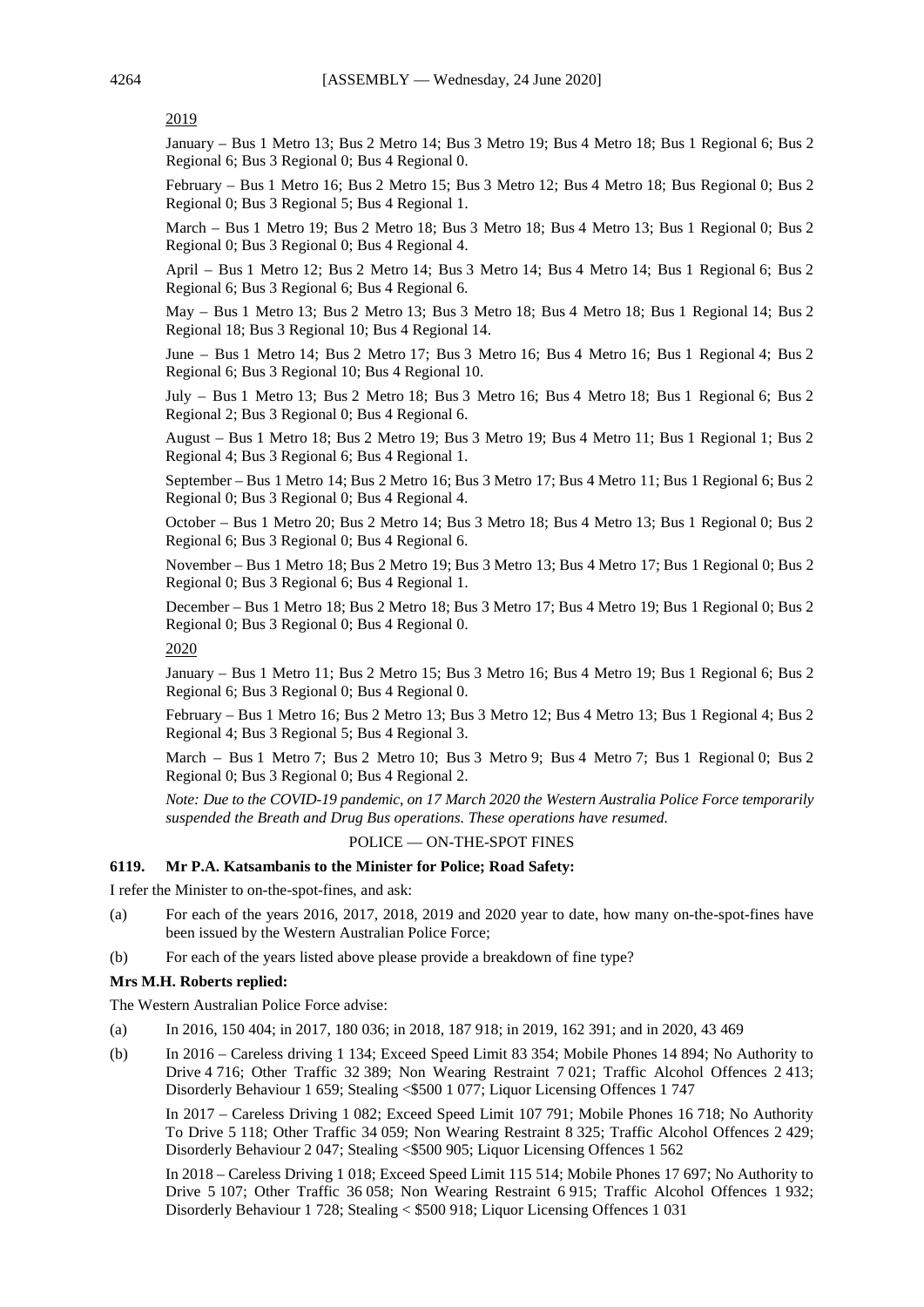In 2019 – Careless Driving 1 141; Exceed Speed Limit 102 254; Mobile Phones; 11 850; No Authority to Drive 4 585; Other Traffic 32 370; Non Wearing Restraint 5 498; Traffic Alcohol Offences 1 955; Disorderly Behaviour 1 344; Stealing <\$500 795; Liquor Licensing Offences 599

In 2020 – Careless Driving 367; Exceed Speed Limit 26 453; Mobile Phones 3 028; No Authority to Drive 1 330; Other Traffic 9 265; Non Wearing Restraint 1 582; Traffic Alcohol Offences 585; Disorderly Behaviour 367; Stealing <\$500 240; Liquor Licensing Offences 251

### MINISTER FOR EMERGENCY SERVICES — PORTFOLIOS — STAFF

## **6138. Ms M.J. Davies to the Minister for Emergency Services; Corrective Services:**

- (1) For the date 13 March 2017, please provide the following staffing arrangements with regard to each of the Minister's departments and agencies:
	- (a) Total number of staff in the department or agency;
	- (b) Total number of staff who were based regionally per department or agency;
	- (c) Position title of each staff member based regionally;
	- (d) Employment level of each staff member based regionally; and
	- (e) Full time equivalent hours of each staff member based regionally;
	- (f) For each regionally based employee, please provide the geographic location of the office?
- (2) For the date 13 March 2018, please provide the following staffing arrangements with regard to each of the Minister's departments and agencies:
	- (a) Total number of staff in the department or agency;
	- (b) Total number of staff who were based regionally per department or agency;
	- (c) Position title of each staff member based regionally;
	- (d) Employment level of each staff member based regionally; and
	- (e) Full time equivalent hours of each staff member based regionally;
	- (f) For each regionally based employee, please provide the geographic location of the office?
- (3) For the date 13 March 2019, please provide the following staffing arrangements with regard to each of the Minister's departments and agencies:
	- (a) Total number of staff in the department or agency;
	- (b) Total number of staff who were based regionally per department or agency;
	- (c) Position title of each staff member based regionally;
	- (d) Employment level of each staff member based regionally; and
	- (e) Full time equivalent hours of each staff member based regionally;
	- (f) For each regionally based employee, please provide the geographic location of the office?
- (4) For the date 13 March 2020, please provide the following staffing arrangements with regard to each of the Minister's departments and agencies:
	- (a) Total number of staff in the department or agency;
	- (b) Total number of staff who were based regionally per department or agency;
	- (c) Position title of each staff member based regionally;
	- (d) Employment level of each staff member based regionally; and
	- (e) Full time equivalent hours of each staff member based regionally;
	- (f) For each regionally based employee, please provide the geographic location of the office?

# **Mr F.M. Logan replied:**

## The Department of Justice advises:

(1) (a) 3684 FTE (Previous Department of Corrections)

- (b) 1650 FTE
- (c) Attachment 1 [See tabled paper no [3470.](https://www.parliament.wa.gov.au/publications/tabledpapers.nsf/displaypaper/4013470ade7f48971905cba048258592000163ae/$file/3470.pdf)]
- (d)–(e) Attachment 2 [See tabled paper no [3470.](https://www.parliament.wa.gov.au/publications/tabledpapers.nsf/displaypaper/4013470ade7f48971905cba048258592000163ae/$file/3470.pdf)]
- (f) Attachment 3 [See tabled paper no [3470.](https://www.parliament.wa.gov.au/publications/tabledpapers.nsf/displaypaper/4013470ade7f48971905cba048258592000163ae/$file/3470.pdf)]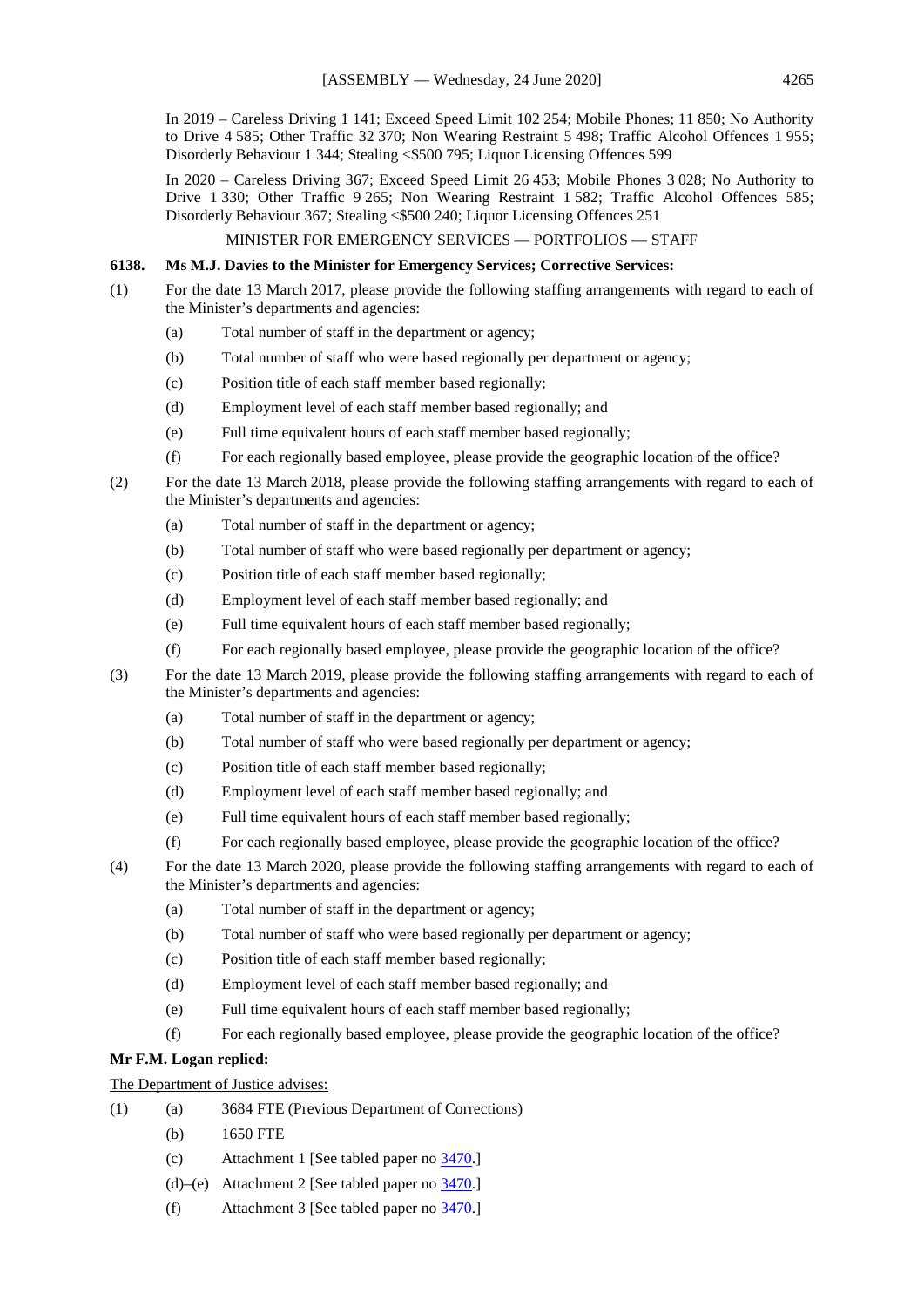| (2) | (a)     | 6404 FTE (increase due to the 2017 machinery of Government - now Dept. of Justice) |
|-----|---------|------------------------------------------------------------------------------------|
|     | (b)     | 1713 FTE                                                                           |
|     | (c)     | Attachment 1 [See tabled paper no 3470.]                                           |
|     | (d)–(e) | Attachment 2 [See tabled paper no 3470.]                                           |
|     | (f)     | Attachment 3 [See tabled paper no 3470.]                                           |
| (3) | (a)     | 6589 FTE                                                                           |
|     | (b)     | 1700 FTE                                                                           |
|     | (c)     | Attachment 1 [See tabled paper no 3470.]                                           |
|     | (d)–(e) | Attachment 2 [See tabled paper no 3470.]                                           |
|     | (f)     | Attachment 3 [See tabled paper no 3470.]                                           |
| (4) | (a)     | 7139 FTE                                                                           |
|     | (b)     | 1926 FTE                                                                           |
|     | (c)     | Attachment 1 [See tabled paper no 3470.]                                           |
|     | (d)–(e) | Attachment 2 [See tabled paper no 3470.]                                           |
|     | (f)     | Attachment 3 [See tabled paper no 3470.]                                           |
|     |         | The Department of Fire and Emergency Services advises:                             |
| (1) | (a)     | 1,626.5 FTE                                                                        |
|     | (b)     | 233.0 FTE                                                                          |
|     | (c)–(f) | Attachment 4 [See tabled paper no 3470.]                                           |
| (2) | (a)     | 1,623.1 FTE                                                                        |
|     | (b)     | 238.8 FTE                                                                          |
|     | (c)–(f) | Attachment 5 [See tabled paper no 3470.]                                           |
| (3) | (a)     | 1,612.2 FTE                                                                        |
|     | (b)     | 249.5 FTE                                                                          |
|     | (c)–(f) | Attachment 6 [See tabled paper no 3470.]                                           |
| (4) | (a)     | 1,634.9 FTE                                                                        |
|     | (b)     | 262.2 FTE                                                                          |
|     | (c)–(f) | Attachment 7 [See tabled paper no 3470.]                                           |
|     |         | The Office of the Inspector of Custodial Services advises:                         |
| (1) | (a)     | 20.                                                                                |
|     | (b)     | Nil.                                                                               |
|     | (c)–(f) | Not applicable.                                                                    |
| (2) | (a)     | 19.                                                                                |
|     | (b)     | Nil.                                                                               |
|     | (c)–(f) | Not applicable.                                                                    |
| (3) | (a)     | 19.                                                                                |
|     | (b)     | Nil.                                                                               |
|     | (c)–(f) | Not applicable.                                                                    |
| (4) | (a)     | 18.                                                                                |
|     | (b)     | Nil.                                                                               |
|     | (c)–(f) | Not applicable.                                                                    |

The Supervised Release Review Board advises:

The staff associated with the SRRB will be accounted for in the response provide by the Department of Justice. Staff of the department provide general support to the SRRB.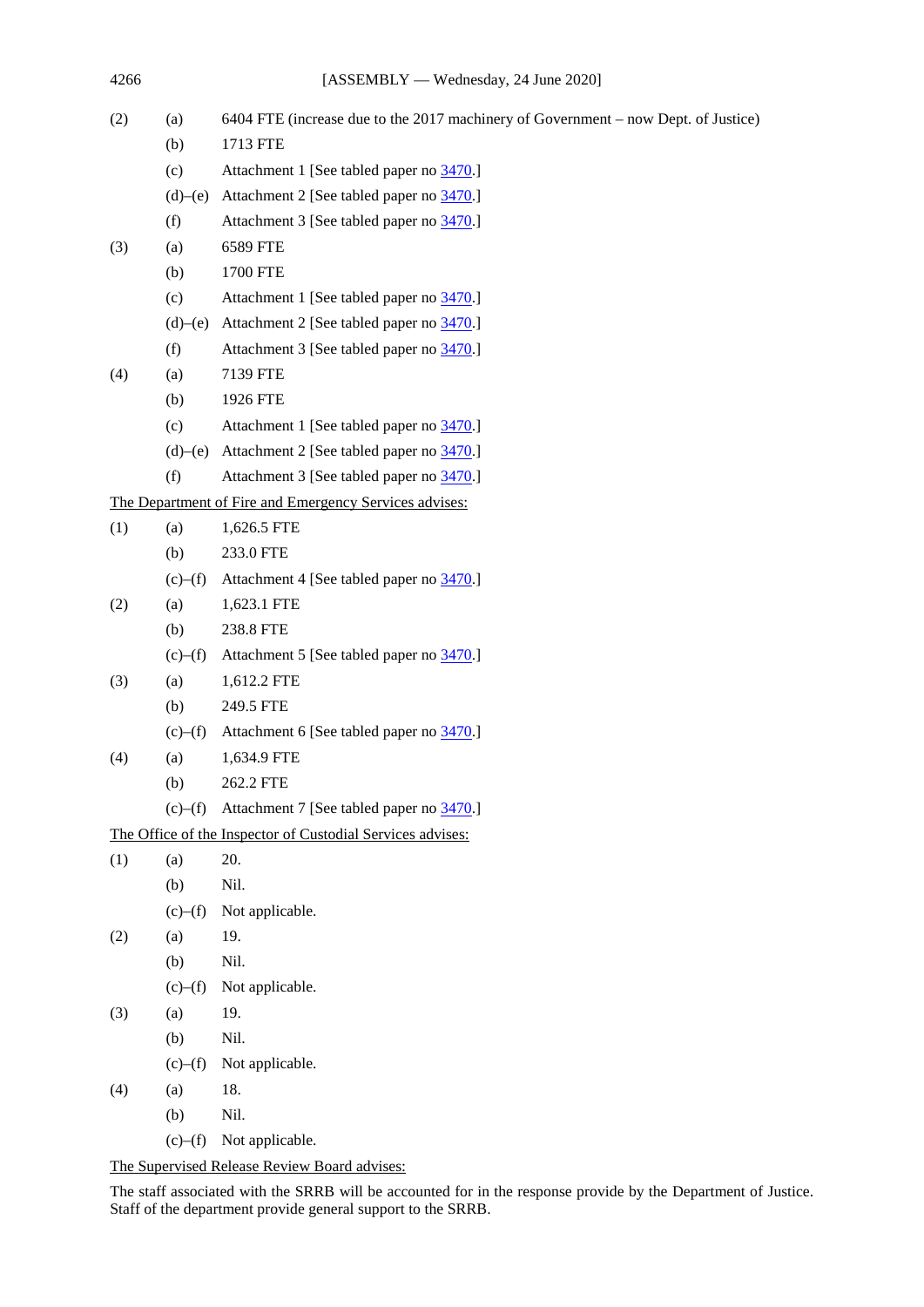### MINISTER FOR LOCAL GOVERNMENT — PORTFOLIOS — STAFF

## **6139. Ms M.J. Davies to the Minister for Local Government; Heritage; Culture and the Arts:**

- (1) For the date 13 March 2017, please provide the following staffing arrangements with regard to each of the Minister's departments and agencies:
	- (a) Total number of staff in the department or agency;
	- (b) Total number of staff who were based regionally per department or agency;
	- (c) Position title of each staff member based regionally;
	- (d) Employment level of each staff member based regionally; and
	- (e) Full time equivalent hours of each staff member based regionally;
	- (f) For each regionally based employee, please provide the geographic location of the office?
- (2) For the date 13 March 2018, please provide the following staffing arrangements with regard to each of the Minister's departments and agencies:
	- (a) Total number of staff in the department or agency;
	- (b) Total number of staff who were based regionally per department or agency;
	- (c) Position title of each staff member based regionally;
	- (d) Employment level of each staff member based regionally; and
	- (e) Full time equivalent hours of each staff member based regionally;
	- (f) For each regionally based employee, please provide the geographic location of the office?
- (3) For the date 13 March 2019, please provide the following staffing arrangements with regard to each of the Minister's departments and agencies:
	- (a) Total number of staff in the department or agency;
	- (b) Total number of staff who were based regionally per department or agency;
	- (c) Position title of each staff member based regionally;
	- (d) Employment level of each staff member based regionally; and
	- (e) Full time equivalent hours of each staff member based regionally;
	- (f) For each regionally based employee, please provide the geographic location of the office?
- (4) For the date 13 March 2020, please provide the following staffing arrangements with regard to each of the Minister's departments and agencies:
	- (a) Total number of staff in the department or agency;
	- (b) Total number of staff who were based regionally per department or agency;
	- (c) Position title of each staff member based regionally;
	- (d) Employment level of each staff member based regionally; and
	- (e) Full time equivalent hours of each staff member based regionally;
	- (f) For each regionally based employee, please provide the geographic location of the office?

### **Mr D.A. Templeman replied:**

(1)–(4) [See tabled paper no  $\frac{3471}{1}$ ]

### ATTORNEY GENERAL — PORTFOLIOS — STAFF

### **6140. Ms M.J. Davies to the Attorney General; Minister for Commerce:**

- (1) For the date 13 March 2017, please provide the following staffing arrangements with regard to each of the Minister's departments and agencies:
	- (a) Total number of staff in the department or agency;
	- (b) Total number of staff who were based regionally per department or agency;
	- (c) Position title of each staff member based regionally;
	- (d) Employment level of each staff member based regionally; and
	- (e) Full time equivalent hours of each staff member based regionally;
	- (f) For each regionally based employee, please provide the geographic location of the office?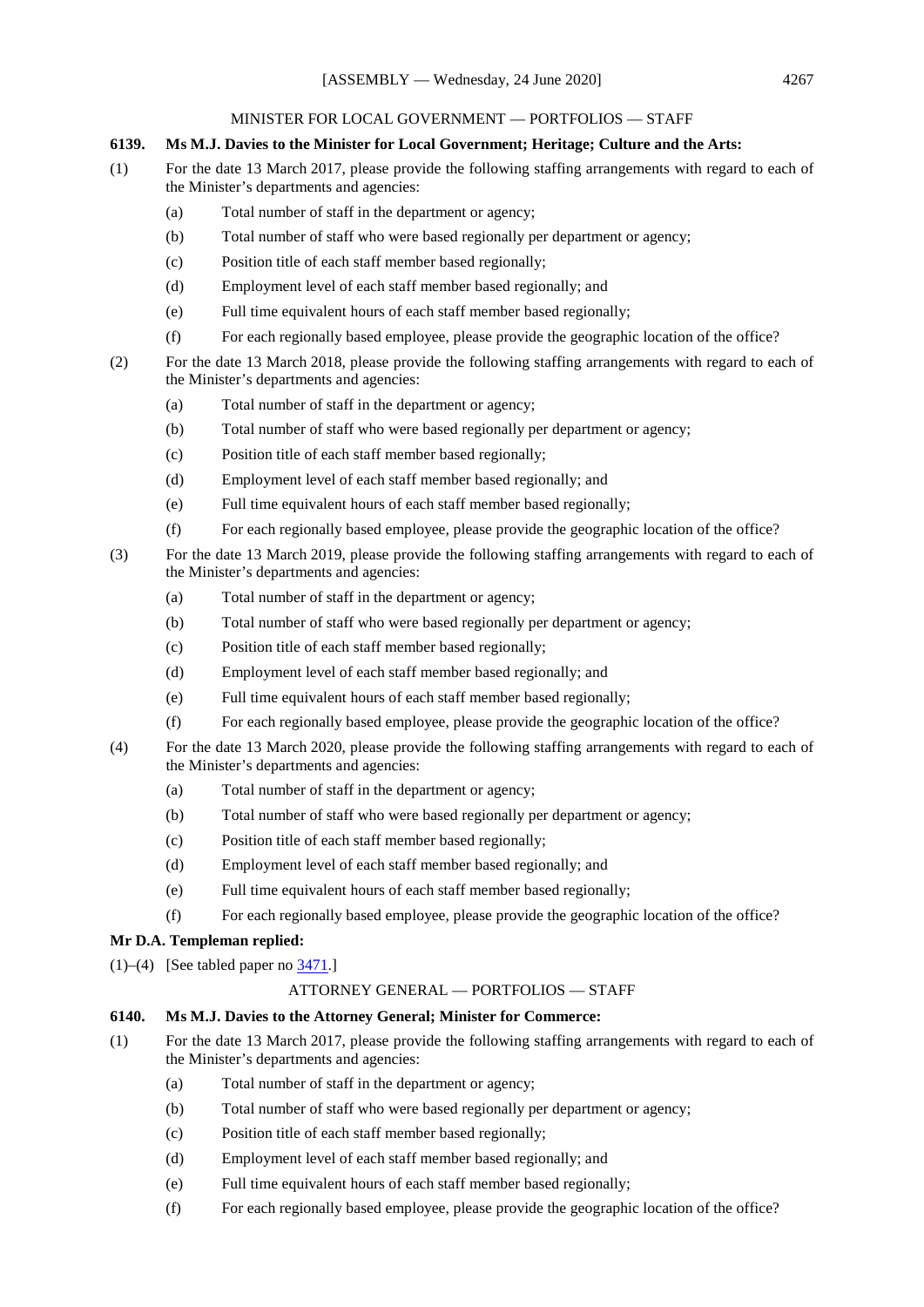- (2) For the date 13 March 2018, please provide the following staffing arrangements with regard to each of the Minister's departments and agencies:
	- (a) Total number of staff in the department or agency;
	- (b) Total number of staff who were based regionally per department or agency;
	- (c) Position title of each staff member based regionally;
	- (d) Employment level of each staff member based regionally; and
	- (e) Full time equivalent hours of each staff member based regionally;
	- (f) For each regionally based employee, please provide the geographic location of the office?
- (3) For the date 13 March 2019, please provide the following staffing arrangements with regard to each of the Minister's departments and agencies:
	- (a) Total number of staff in the department or agency;
	- (b) Total number of staff who were based regionally per department or agency;
	- (c) Position title of each staff member based regionally;
	- (d) Employment level of each staff member based regionally; and
	- (e) Full time equivalent hours of each staff member based regionally;
	- (f) For each regionally based employee, please provide the geographic location of the office?
- (4) For the date 13 March 2020, please provide the following staffing arrangements with regard to each of the Minister's departments and agencies:
	- (a) Total number of staff in the department or agency;
	- (b) Total number of staff who were based regionally per department or agency;
	- (c) Position title of each staff member based regionally;
	- (d) Employment level of each staff member based regionally; and
	- (e) Full time equivalent hours of each staff member based regionally;
	- (f) For each regionally based employee, please provide the geographic location of the office?

# **Mr J.R. Quigley replied:**

Please note that all figures are recorded as full time equivalent.

The Corruption and Crime Commission

| (1)                                                           | (a) | 126.11                                          |  |  |  |
|---------------------------------------------------------------|-----|-------------------------------------------------|--|--|--|
|                                                               | (b) | $\theta$                                        |  |  |  |
|                                                               |     | $(c)$ – $(f)$ Not applicable.                   |  |  |  |
| (2)                                                           | (a) | 127.72                                          |  |  |  |
|                                                               | (b) | $\theta$                                        |  |  |  |
|                                                               |     | $(c)$ – $(f)$ Not applicable.                   |  |  |  |
| (3)                                                           | (a) | 119.48                                          |  |  |  |
|                                                               | (b) | $\theta$                                        |  |  |  |
|                                                               |     | $(c)$ – $(f)$ Not applicable.                   |  |  |  |
| (4)                                                           | (a) | 127.57                                          |  |  |  |
|                                                               | (b) | $\theta$                                        |  |  |  |
|                                                               |     | $(c)$ – $(f)$ Not applicable.                   |  |  |  |
| Department of Justice (Including the State Solicitors Office) |     |                                                 |  |  |  |
| (1)                                                           | (a) | 6383.72                                         |  |  |  |
|                                                               |     | (b) $1650.17$                                   |  |  |  |
|                                                               |     | (c)–(f) [See tabled paper no $\frac{3473}{1}$ ] |  |  |  |
| (2)                                                           | (a) | 6404.10                                         |  |  |  |
|                                                               |     | (b) $1713.24$                                   |  |  |  |
|                                                               |     | (c)–(f) [See tabled paper no $\frac{3473}{1}$ ] |  |  |  |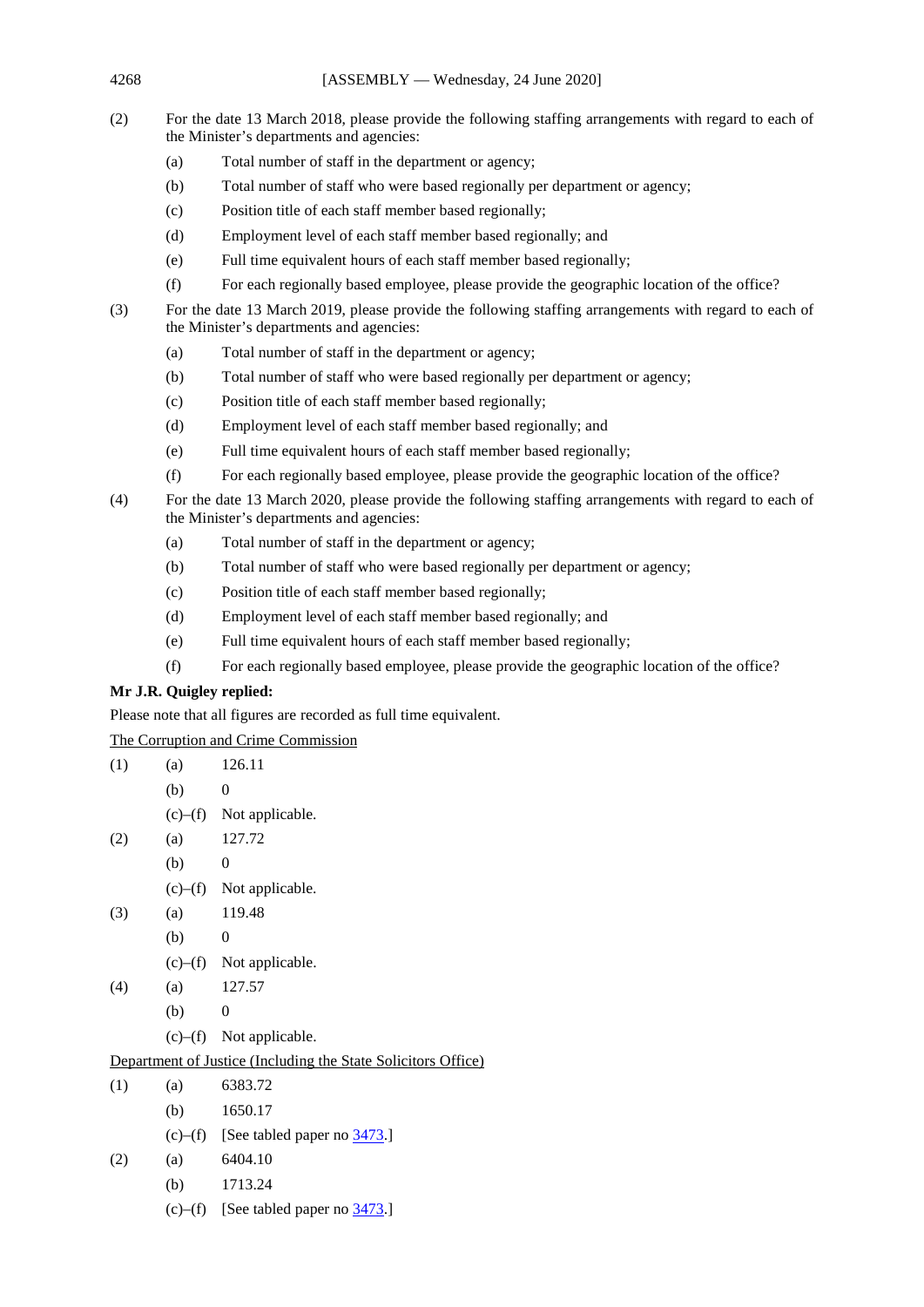- (3) (a) 6589.21 (b) 1700.48 (c)–(f) [See tabled paper no  $\frac{3473}{.}$ ] (4) (a) 7139.11 (b) 1926.42 (c)–(f) [See tabled paper no  $\frac{3473}{.}$ ] Department of Mines, Industry Regulation & Safety Please refer to Legislative Assembly Question on Notice 6144. Legal Practice Board  $(1)$   $(a)$   $41.1$  $(b)$  0 (c)–(f) Not applicable. (2) (a) 39.17  $(b)$  0 (c)–(f) Not applicable.  $(3)$  (a)  $42.17$  $(b)$  0 (c)–(f) Not applicable.  $(4)$  (a) 41.6  $(b)$  0 (c)–(f) Not applicable. Legal Aid WA (5)–(4) [See tabled paper no  $\frac{3473}{.}$ ] Office of the Commissioner for Children and Young People  $(1)$   $(a)$  13.88  $(b)$  0 (c)–(f) Not applicable. (2) (a) 13.43  $(b)$  0 (c)–(f) Not applicable. (3) (a)  $15.20$  $(b)$  0 (c)–(f) Not applicable. (4) (a) 15.20  $(b)$  0 (c)–(f) Not applicable. Office of the Information Commissioner  $(1)$   $(a)$   $11.4$  $(b)$  0 (c)–(f) Not applicable.  $(2)$   $(a)$   $10.2$  $(b)$  0 (c)–(f) Not applicable. (3) (a) 12  $(b)$  0
	- (c)–(f) Not applicable.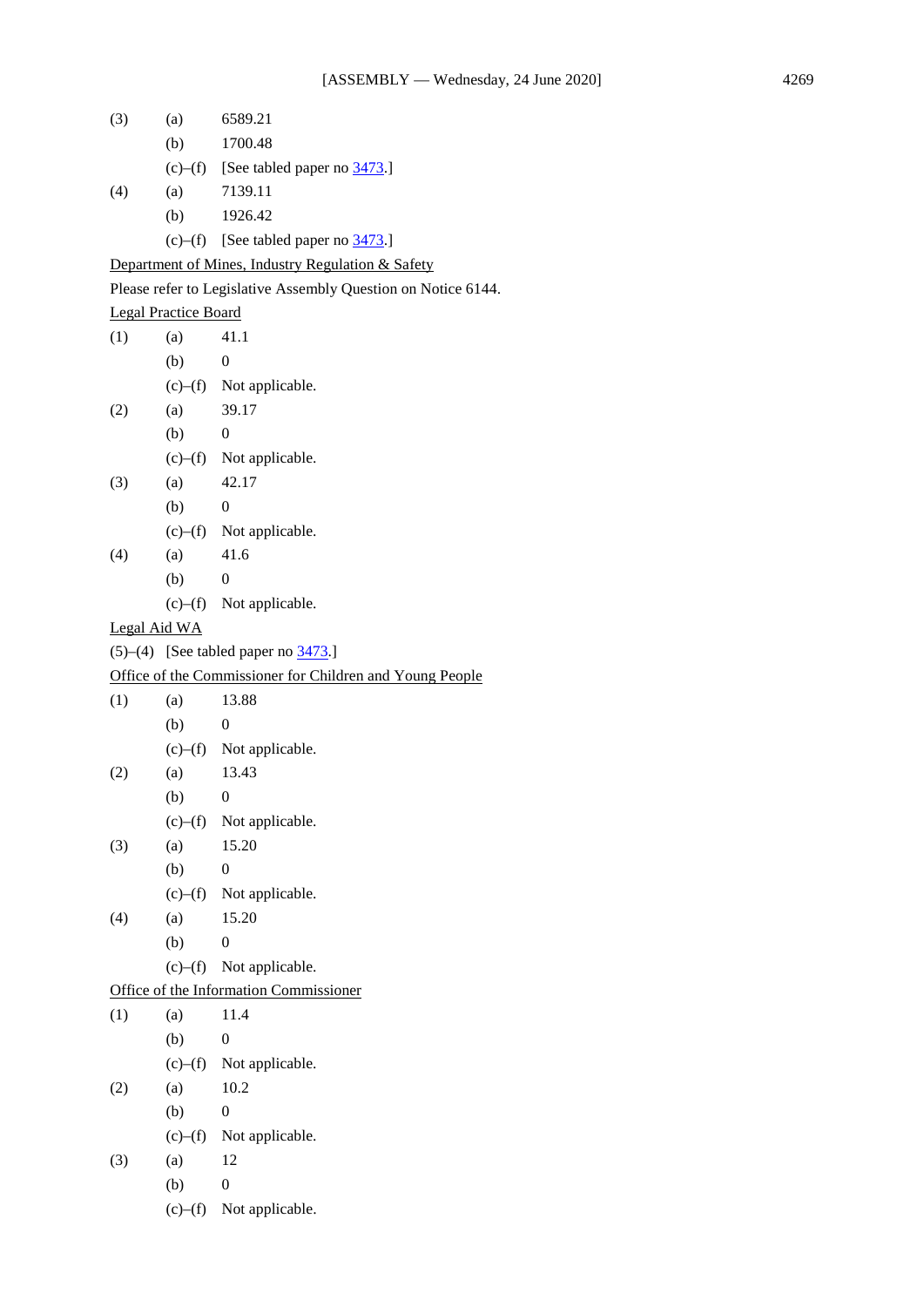| (4)   | (a)                                                                                                                                               | 10.2                                                                                       |  |  |
|-------|---------------------------------------------------------------------------------------------------------------------------------------------------|--------------------------------------------------------------------------------------------|--|--|
|       | (b)                                                                                                                                               | $\boldsymbol{0}$                                                                           |  |  |
|       | (c)–(f)                                                                                                                                           | Not applicable.                                                                            |  |  |
|       | <b>Solicitor Generals Office</b>                                                                                                                  |                                                                                            |  |  |
| (1)   | (a)                                                                                                                                               | 3                                                                                          |  |  |
|       | (b)                                                                                                                                               | $\boldsymbol{0}$                                                                           |  |  |
|       | (c)–(f)                                                                                                                                           | Not applicable.                                                                            |  |  |
| (2)   | (a)                                                                                                                                               | 3                                                                                          |  |  |
|       | (b)                                                                                                                                               | $\boldsymbol{0}$                                                                           |  |  |
|       | (c)–(f)                                                                                                                                           | Not applicable.                                                                            |  |  |
| (3)   | (a)                                                                                                                                               | 3                                                                                          |  |  |
|       | (b)                                                                                                                                               | $\boldsymbol{0}$                                                                           |  |  |
|       | (c)–(f)                                                                                                                                           | Not applicable.                                                                            |  |  |
| (4)   | (a)                                                                                                                                               | 3                                                                                          |  |  |
|       | (b)                                                                                                                                               | $\boldsymbol{0}$                                                                           |  |  |
|       | (c)–(f)                                                                                                                                           | Not applicable.                                                                            |  |  |
|       |                                                                                                                                                   | Office of the Director of Public Prosecution                                               |  |  |
| (1)   | (a)                                                                                                                                               | 224.98                                                                                     |  |  |
|       | (b)                                                                                                                                               | $\boldsymbol{0}$                                                                           |  |  |
|       | (c)–(f)                                                                                                                                           | Not applicable.                                                                            |  |  |
| (2)   | (a)                                                                                                                                               | 242.87                                                                                     |  |  |
|       | (b)                                                                                                                                               | $\boldsymbol{0}$                                                                           |  |  |
|       | (c)–(f)                                                                                                                                           | Not applicable.                                                                            |  |  |
| (3)   | (a)                                                                                                                                               | 249.12                                                                                     |  |  |
|       | (b)                                                                                                                                               | $\boldsymbol{0}$                                                                           |  |  |
|       | (c)–(f)                                                                                                                                           | Not applicable.                                                                            |  |  |
| (4)   | (a)                                                                                                                                               | 265.6                                                                                      |  |  |
|       | (b)                                                                                                                                               | $\boldsymbol{0}$                                                                           |  |  |
|       | (c)–(f)                                                                                                                                           | Not applicable.                                                                            |  |  |
|       |                                                                                                                                                   | MINISTER FOR SENIORS AND AGEING - PORTFOLIOS - STAFF                                       |  |  |
| 6141. |                                                                                                                                                   | Ms M.J. Davies to the Minister for Seniors and Ageing; Volunteering; Sport and Recreation: |  |  |
| (1)   | For the date 13 March 2017, please provide the following staffing arrangements with regard to each of<br>the Minister's departments and agencies: |                                                                                            |  |  |
|       | (a)                                                                                                                                               | Total number of staff in the department or agency;                                         |  |  |
|       | (b)                                                                                                                                               | Total number of staff who were based regionally per department or agency;                  |  |  |
|       | (c)                                                                                                                                               | Position title of each staff member based regionally;                                      |  |  |
|       | (d)                                                                                                                                               | Employment level of each staff member based regionally; and                                |  |  |
|       | (e)                                                                                                                                               | Full time equivalent hours of each staff member based regionally;                          |  |  |
|       | (f)                                                                                                                                               | For each regionally based employee, please provide the geographic location of the office?  |  |  |
| (2)   | For the date 13 March 2018, please provide the following staffing arrangements with regard to each of<br>the Minister's departments and agencies: |                                                                                            |  |  |
|       | (a)                                                                                                                                               | Total number of staff in the department or agency;                                         |  |  |
|       | (b)                                                                                                                                               | Total number of staff who were based regionally per department or agency;                  |  |  |
|       | (c)                                                                                                                                               | Position title of each staff member based regionally;                                      |  |  |
|       |                                                                                                                                                   |                                                                                            |  |  |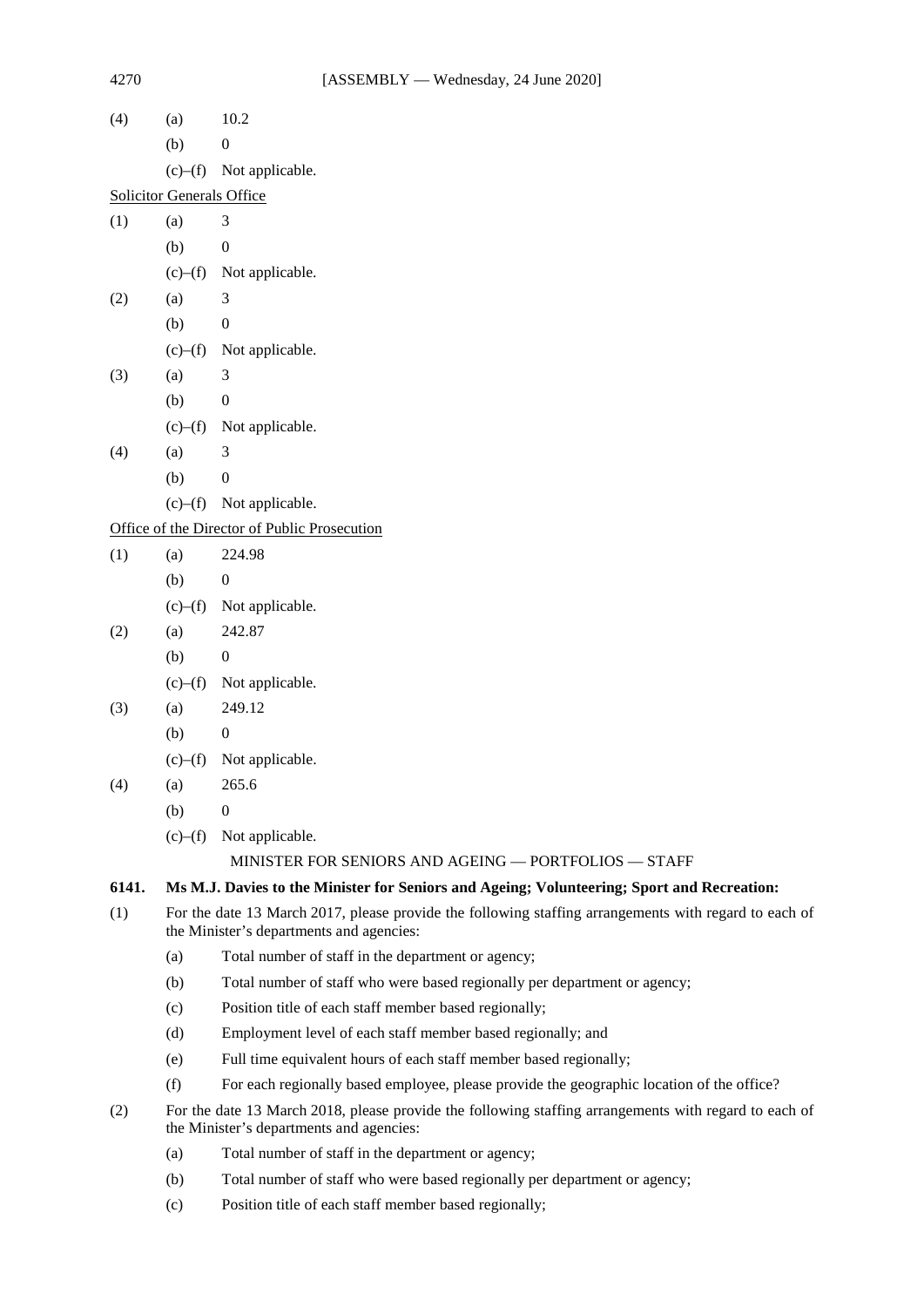- (d) Employment level of each staff member based regionally; and
- (e) Full time equivalent hours of each staff member based regionally;
- (f) For each regionally based employee, please provide the geographic location of the office?
- (3) For the date 13 March 2019, please provide the following staffing arrangements with regard to each of the Minister's departments and agencies:
	- (a) Total number of staff in the department or agency;
	- (b) Total number of staff who were based regionally per department or agency;
	- (c) Position title of each staff member based regionally;
	- (d) Employment level of each staff member based regionally; and
	- (e) Full time equivalent hours of each staff member based regionally;
	- (f) For each regionally based employee, please provide the geographic location of the office?
- (4) For the date 13 March 2020, please provide the following staffing arrangements with regard to each of the Minister's departments and agencies:
	- (a) Total number of staff in the department or agency;
	- (b) Total number of staff who were based regionally per department or agency;
	- (c) Position title of each staff member based regionally;
	- (d) Employment level of each staff member based regionally; and
	- (e) Full time equivalent hours of each staff member based regionally;
	- (f) For each regionally based employee, please provide the geographic location of the office?

# **Mr M.P. Murray replied:**

Department of Communities

Please refer to Legislative Assembly Question on Notice No 6147.

Sport and Recreation (WA)

(1) (a) 150.98

(b) 23

- (c)–(f) [See tabled paper no  $3474$ .]
- (2)–(4) Please refer to Legislative Assembly Question on Notice No 6139.

## POLICE — SLOW DOWN, MOVE OVER

## **6150. Mr P.A. Katsambanis to the Minister for Police; Road Safety:**

I refer to the Slow Down, Move Over (SLOMO) laws introduced in early 2018, and ask:

(a) Since the introduction of the SLOMO laws how many infringement notices were issued in 2018, 2019, and 2020 year to date?

## **Mrs M.H. Roberts replied:**

(a) The Slow Down Move Over (SLOMO) laws protect roadside emergency workers attending to roadside emergencies throughout our State. The Western Australian Police Force advise in 2018, 61 infringements; in 2019, 21; and from1 January 2020 to 26 April 2020, 2.

## POLICE — DRINK-DRIVING

# **6153. Mr P.A. Katsambanis to the Minister for Police; Road Safety:**

I refer to drink driving statistics in Western Australia, and ask:

- (a) How many breath tests were conducted in 2019;
- (b) How many breath tests have been conducted to date in 2020?

## **Mrs M.H. Roberts replied:**

The Western Australian Police Force advise:

- (a) 2 134 880.
- (b) To 31 May 2020, 485 065.